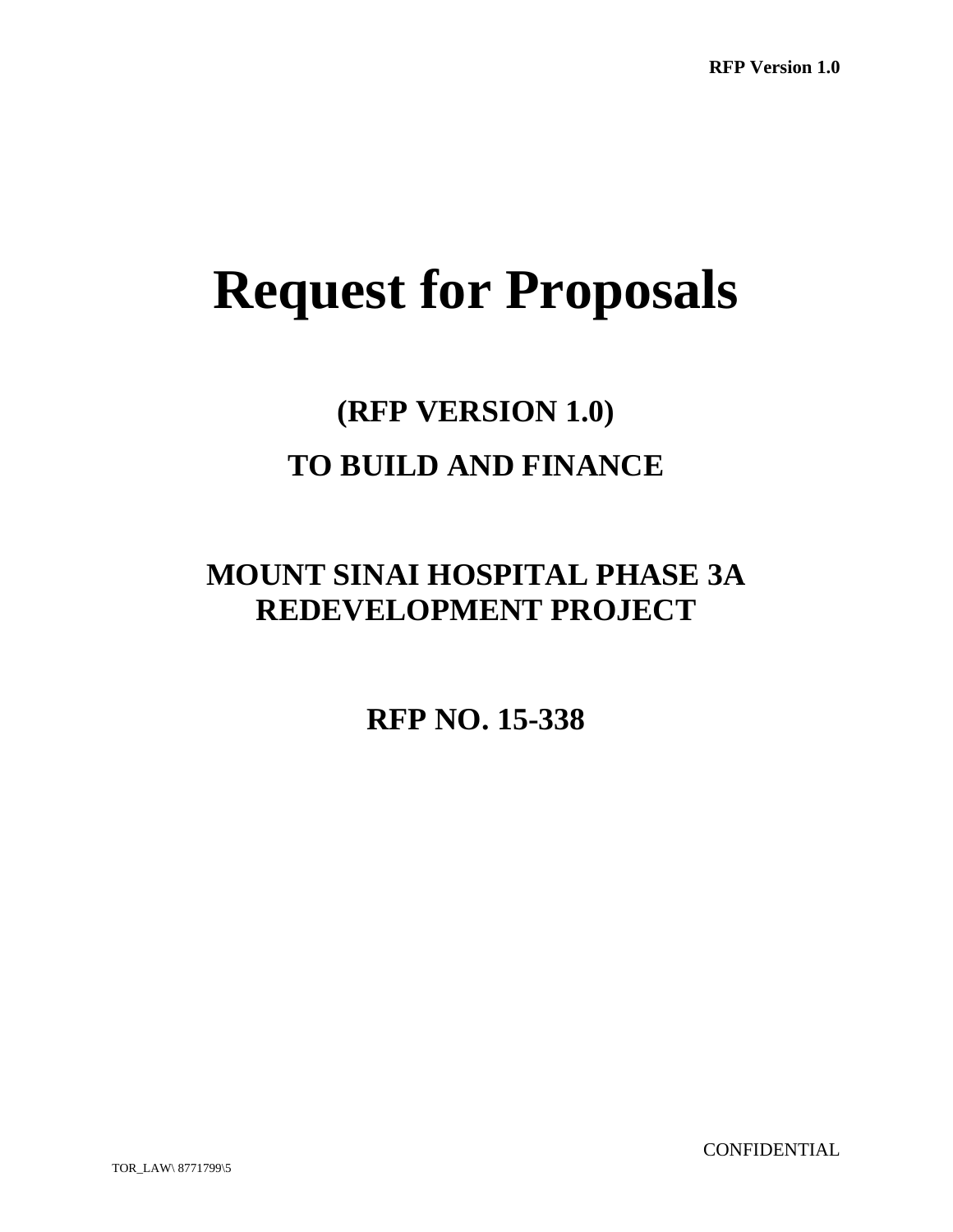## **TABLE OF CONTENTS**

## **Page**

| 1.1<br>1.2<br>1.3<br>1.4        | Overview of the Stages of Project Procurement and Implementation 3 |                                                                                                                                                                                                    |  |  |
|---------------------------------|--------------------------------------------------------------------|----------------------------------------------------------------------------------------------------------------------------------------------------------------------------------------------------|--|--|
|                                 |                                                                    |                                                                                                                                                                                                    |  |  |
| 2.1<br>2.2<br>2.3<br>2.4<br>2.5 |                                                                    |                                                                                                                                                                                                    |  |  |
|                                 |                                                                    |                                                                                                                                                                                                    |  |  |
| 3.1<br>3.2                      | 3.2.1                                                              |                                                                                                                                                                                                    |  |  |
|                                 | 3.2.2                                                              |                                                                                                                                                                                                    |  |  |
|                                 | 3.2.3                                                              |                                                                                                                                                                                                    |  |  |
| 3.3                             | 3.3.1                                                              | Communications with Municipalities, Other Government                                                                                                                                               |  |  |
|                                 | 3.3.2                                                              |                                                                                                                                                                                                    |  |  |
|                                 | 3.3.3                                                              | Media Releases, Public Disclosures and Public Announcements  10                                                                                                                                    |  |  |
|                                 | 3.3.4                                                              | Restrictions on Communications between Proponents – No                                                                                                                                             |  |  |
| 3.4                             | 3.4.1                                                              |                                                                                                                                                                                                    |  |  |
|                                 | 3.4.2                                                              |                                                                                                                                                                                                    |  |  |
| 3.5                             | 3.5.1                                                              |                                                                                                                                                                                                    |  |  |
|                                 | 3.5.2                                                              |                                                                                                                                                                                                    |  |  |
|                                 | 3.5.3                                                              |                                                                                                                                                                                                    |  |  |
| 3.6<br>3.7<br>3.8               | 3.8.1                                                              | Changes to Proponents, Proponent Team Members and Key Personnel 15<br>Freedom of Information, Confidentiality and Copyright Matters  18<br>Freedom of Information and Protection of Privacy Act 18 |  |  |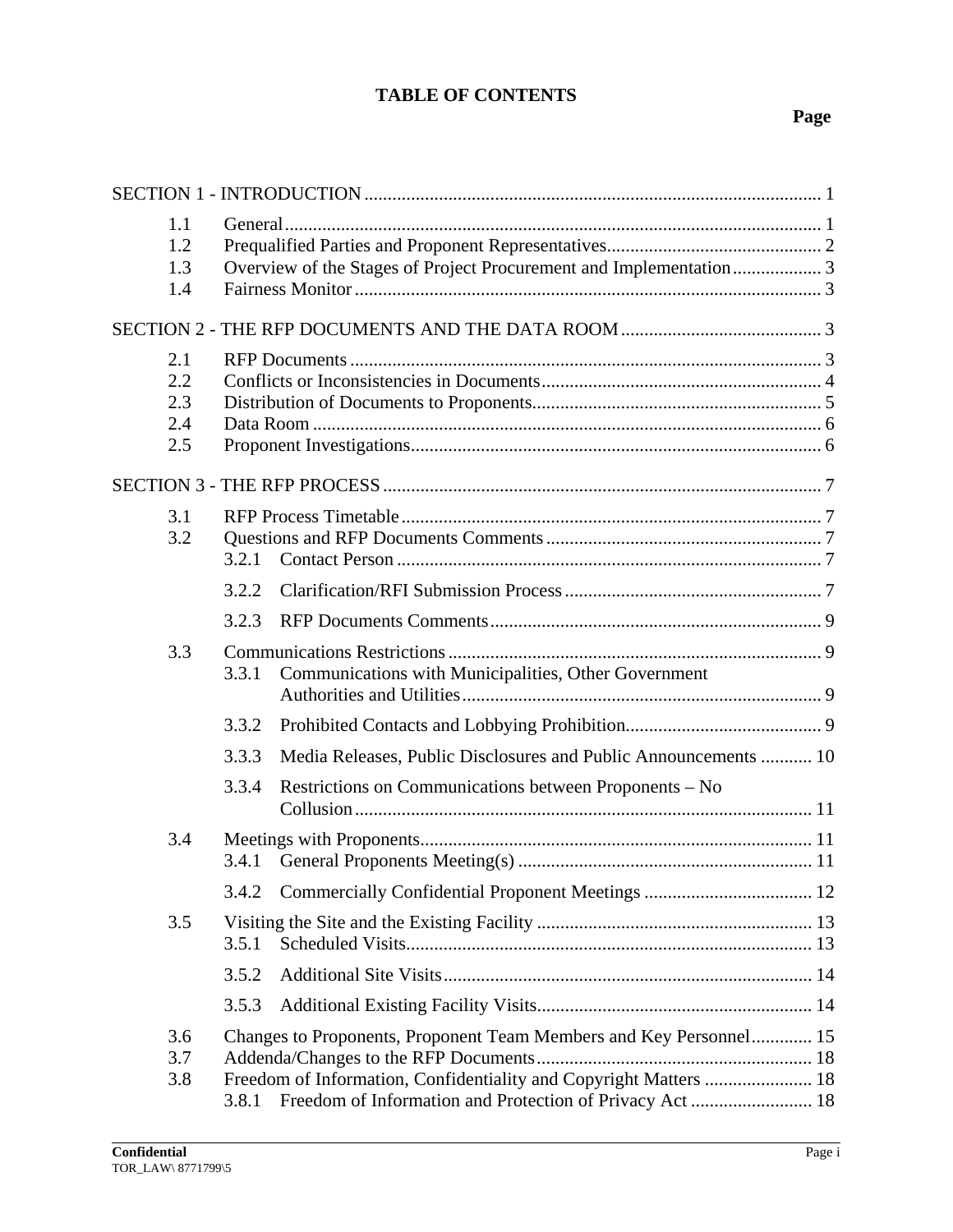## **TABLE OF CONTENTS** (continued)

## **Page**

|      | 3.8.2                                                                   |  |
|------|-------------------------------------------------------------------------|--|
|      | 3.8.3                                                                   |  |
|      | 3.8.4                                                                   |  |
| 3.9  |                                                                         |  |
|      | 3.9.1                                                                   |  |
|      | 3.9.2                                                                   |  |
| 3.10 |                                                                         |  |
| 3.11 |                                                                         |  |
|      |                                                                         |  |
|      |                                                                         |  |
|      | 3.11.3 Infrastructure Ontario Construction Insurance Program 26         |  |
| 3.12 | Review of Mechanical and Electrical Subcontractors Qualifications 26    |  |
|      | SECTION 4 - PROPOSAL - FORM AND CONTENT REQUIREMENTS AND                |  |
|      |                                                                         |  |
| 4.1  |                                                                         |  |
| 4.2  |                                                                         |  |
|      | 4.2.1                                                                   |  |
|      | SECTION 5 - SUBMISSION, WITHDRAWAL, MODIFICATION OF THE                 |  |
|      |                                                                         |  |
| 5.1  |                                                                         |  |
| 5.2  |                                                                         |  |
| 5.3  |                                                                         |  |
| 5.4  |                                                                         |  |
| 5.5  |                                                                         |  |
| 5.6  |                                                                         |  |
| 5.7  |                                                                         |  |
|      | SECTION 6 - EVALUATION, CLARIFICATION AND VERIFICATION OF               |  |
|      |                                                                         |  |
| 6.1  |                                                                         |  |
| 6.2  |                                                                         |  |
| 6.3  |                                                                         |  |
|      | 6.3.1                                                                   |  |
|      | Step 2 – Review of the Phase 1 and Phase 2 Proposal Submission<br>6.3.2 |  |
|      |                                                                         |  |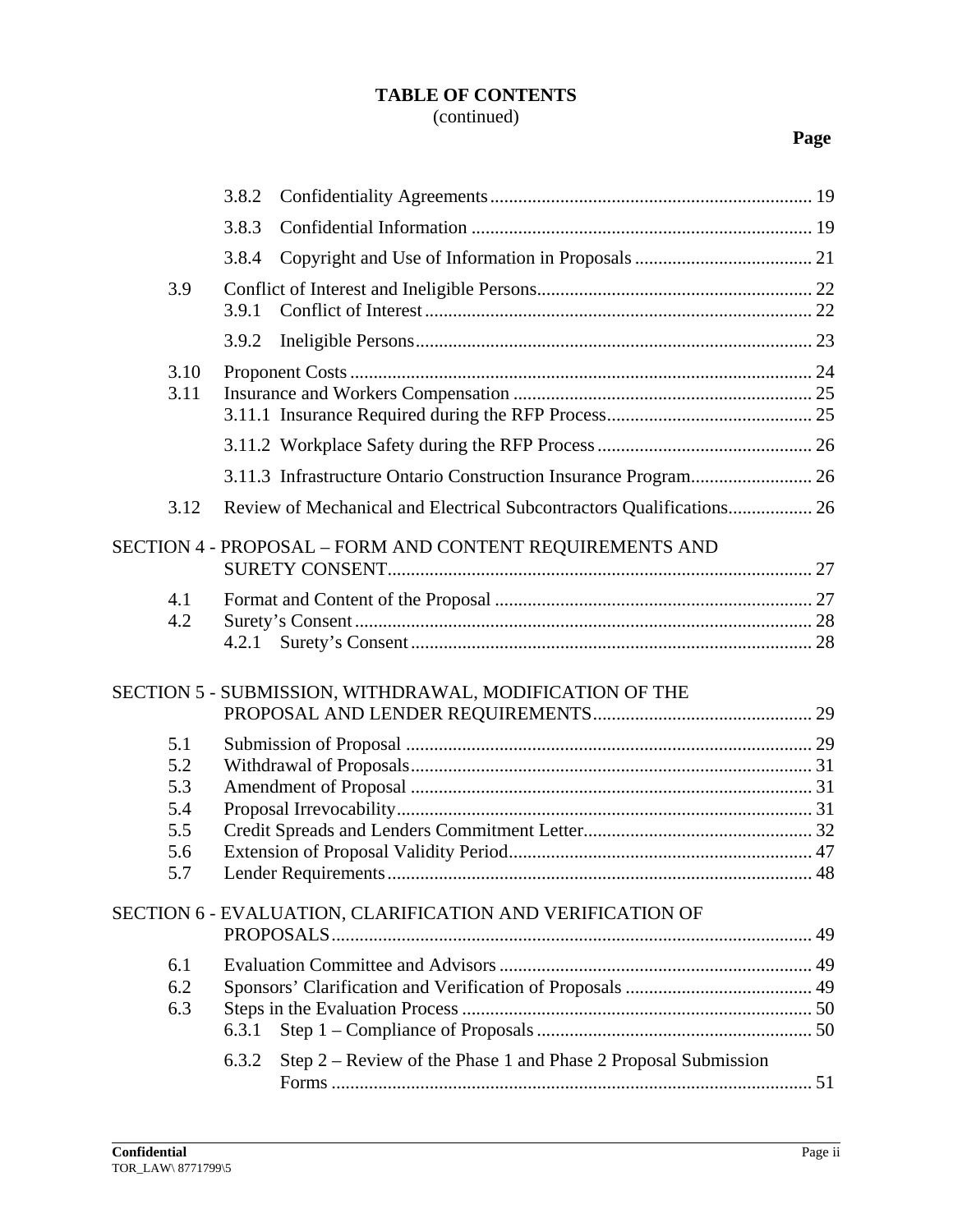## **TABLE OF CONTENTS** (continued)

## **Page**

|                      | 6.3.3                                                                 |                                                                       |  |
|----------------------|-----------------------------------------------------------------------|-----------------------------------------------------------------------|--|
|                      | 6.3.4                                                                 | Step 4 - Review of the Financing Plan, Financial Model, Financing     |  |
|                      | 6.3.5                                                                 |                                                                       |  |
|                      | 6.3.6                                                                 |                                                                       |  |
|                      | 6.3.7                                                                 |                                                                       |  |
|                      |                                                                       | SECTION 7 - GENERAL EVALUATION AND DISQUALIFICATION PROVISIONS 52     |  |
|                      | 7.1.1                                                                 | Sponsors' Discretion in Determining Compliance, Scoring and           |  |
|                      | 7.1.2                                                                 |                                                                       |  |
|                      |                                                                       | SECTION 8 - COMPETITION, NEGOTIATIONS AND THE IDENTIFICATION OF A     |  |
| 8.1                  |                                                                       | Evaluation Results and the Identification of a Preferred Proponent or |  |
|                      |                                                                       |                                                                       |  |
| 9.1<br>9.2<br>9.3    | Identification of the Preferred Proponent and the Letter of Credit 56 |                                                                       |  |
|                      |                                                                       | SECTION 10 - GENERAL LEGAL MATTERS AND RIGHT TO ACCEPT OR             |  |
| 10.1<br>10.2<br>10.3 |                                                                       |                                                                       |  |
|                      |                                                                       |                                                                       |  |
|                      |                                                                       |                                                                       |  |
| 10.4<br>10.5<br>10.6 |                                                                       |                                                                       |  |
|                      |                                                                       |                                                                       |  |
|                      |                                                                       |                                                                       |  |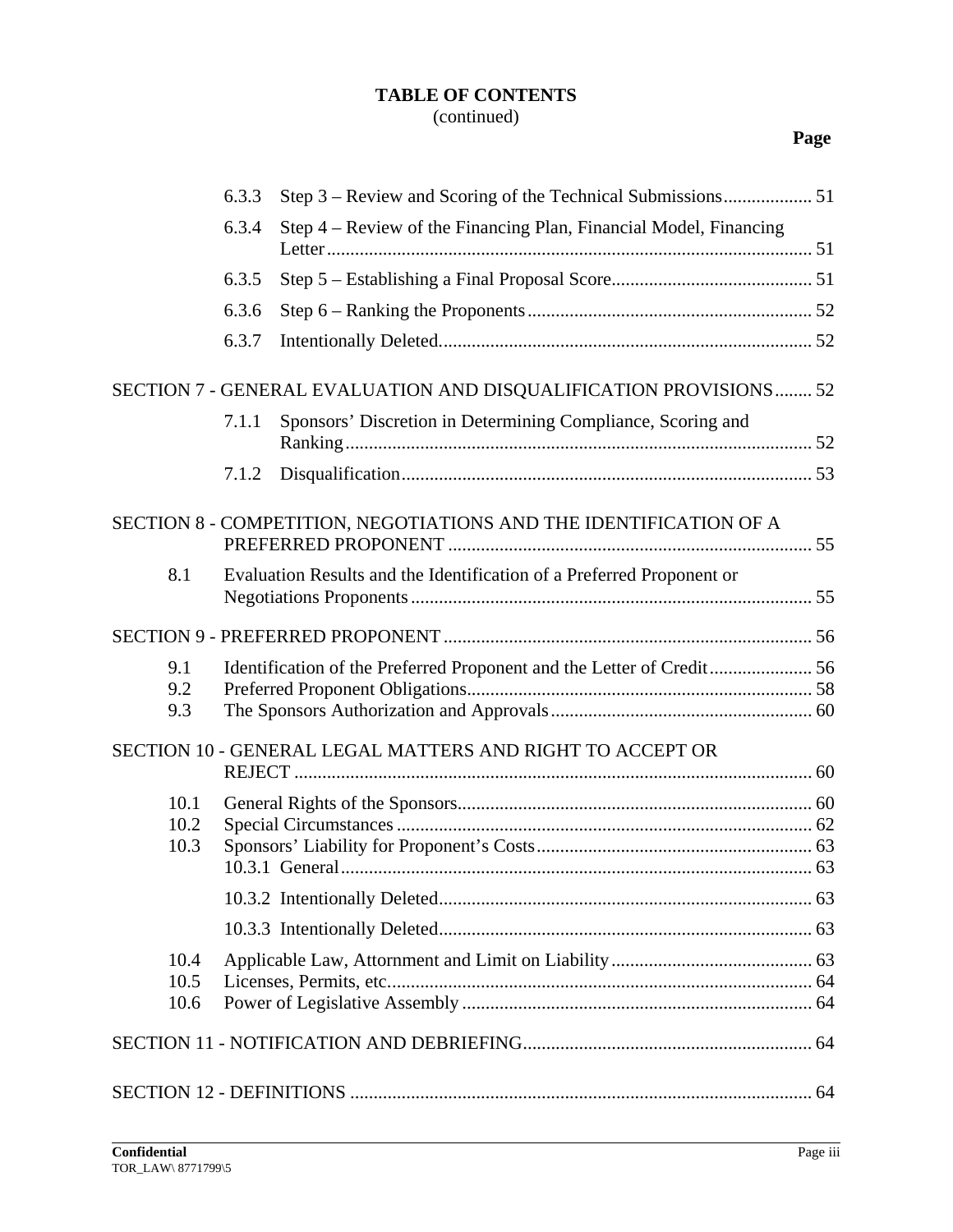## **TABLE OF CONTENTS** (continued)

## **Page**

| 12.1<br>12.2       |                                                 |
|--------------------|-------------------------------------------------|
| <b>SCHEDULE 1</b>  | <b>RFP DATA SHEET</b>                           |
| <b>SCHEDULE 2</b>  | [INTENTIONALLY DELETED]                         |
| <b>SCHEDULE 3</b>  | SUBMISSION REQUIREMENTS AND EVALUATION CRITERIA |
|                    | PART 1 - TECHNICAL SUBMISSION REQUIREMENTS      |
|                    | PART 2 - FINANCIAL SUBMISSION REQUIREMENTS      |
|                    | PART 3 - SCOPE CHANGE                           |
|                    | PART 4 - PROPOSAL FORMAT AND EVALUATION         |
| <b>SCHEDULE 4</b>  | PROPOSAL SUBMISSION FORM                        |
|                    | PART 1 - PHASE 1 PROPOSAL SUBMISSION FORM       |
|                    | PART 2 - PHASE 2 PROPOSAL SUBMISSION FORM       |
| <b>SCHEDULE 5</b>  | PROPONENT TEAM MEMBER DECLARATION               |
| <b>SCHEDULE 5A</b> | <b>CERTIFICATE OF OFFICER</b>                   |
| <b>SCHEDULE 6</b>  | <b>GUARANTEED PRICE FORM</b>                    |
| <b>SCHEDULE 7</b>  | ADMINISTRATIVE CHECKLIST                        |
| <b>SCHEDULE 8A</b> | STANDBY LETTER OF CREDIT                        |
| <b>SCHEDULE 8B</b> | [INTENTIONALLY DELETED]                         |
| <b>SCHEDULE 8C</b> | <b>SURETY'S CONSENT</b>                         |
| <b>SCHEDULE 9</b>  | FORM OF PROJECT AGREEMENT                       |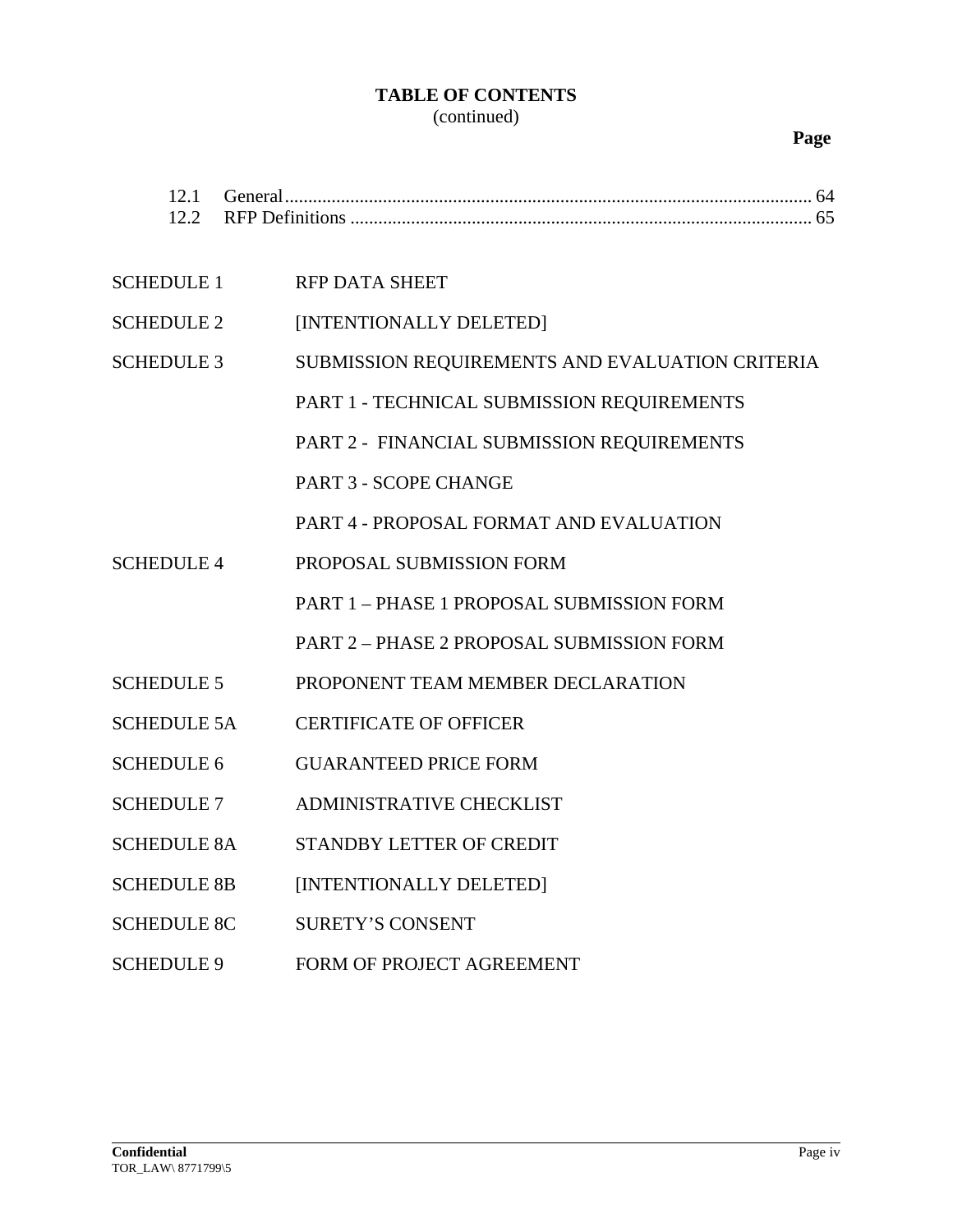#### **REQUEST FOR PROPOSALS**

#### **SECTION 1 - INTRODUCTION**

#### **1.1 General**

(1) This Request for Proposals ("**RFP**") is issued by the Ontario Infrastructure and Lands Corporation, as agent for Her Majesty the Queen in Right of Ontario, as represented by the Minister of Economic Development, Employment and Infrastructure ("**Infrastructure Ontario**", also known as "**OILC**" and "**IO**"), or any successor thereto, in conjunction with Sinai Health System (referred to as the "**Client**"). Infrastructure Ontario and the Client are collectively referred to as the "**Sponsors**" for the purposes of this RFP.

(2) In this RFP, Prequalified Parties that submit documents in response to this RFP are referred to as "**Proponents**" and their proposal submissions (consisting of both the Phase 1 Proposal Documents and the Phase 2 Proposal Documents submitted in accordance with this RFP), as may be revised by RFP Sections 5.3 and 5.5, if applicable, are referred to as "**Proposals**". The entity that is selected by the Sponsors to enter into the Project Agreement is referred to as the "**Preferred Proponent**". For the purposes of convenience, in this RFP the expression "Proponents" also includes Prequalified Parties prior to the submission of their Proposals.

(3) Except as provided in RFP Section 1.1(3)(a), the procurement process to select a Preferred Proponent shall commence with the issuance of this RFP and shall terminate on Financial Close or on the expiration of the Proposal Validity Period (or extended Proposal Validity Period, if applicable) whichever is first (the "**RFP Process**"). Only Proponents that submit a Proposal in accordance with this RFP will acquire any rights under the RFP. Except as provided in RFP Sections 3.8.2 and 3.8.3, all rights and obligations arising out of the RFP (the bidding contract or "**Contract A**") terminate either on the cancellation of this RFP Process by the Sponsors, if such cancellation occurs, or,

- (a) for the Preferred Proponent, on Financial Close (providing Commercial Close is reached prior to the expiration of the Proposal Validity Period, or extended Proposal Validity Period, if applicable); and
- (b) for the Proponents that are not the Preferred Proponent, on the expiration of the Proposal Validity Period (or extended Proposal Validity Period, if applicable) or Financial Close, whichever occurs first.

(4) Infrastructure Ontario will manage the RFP Process on behalf of the Sponsors and Infrastructure Ontario shall be the single point of contact for Proponents on behalf of the Sponsors. During the RFP Process, Proponents shall contact Infrastructure Ontario only through the Contact Person as set out in RFP Section 3.2.1.

(5) The Project to which this RFP applies has been approved to proceed as an alternative financing and procurement project. Details relating to the Ministry of Economic Development, Employment and Infrastructure's ("**MEDEI**") "Building a Better Tomorrow: An Infrastructure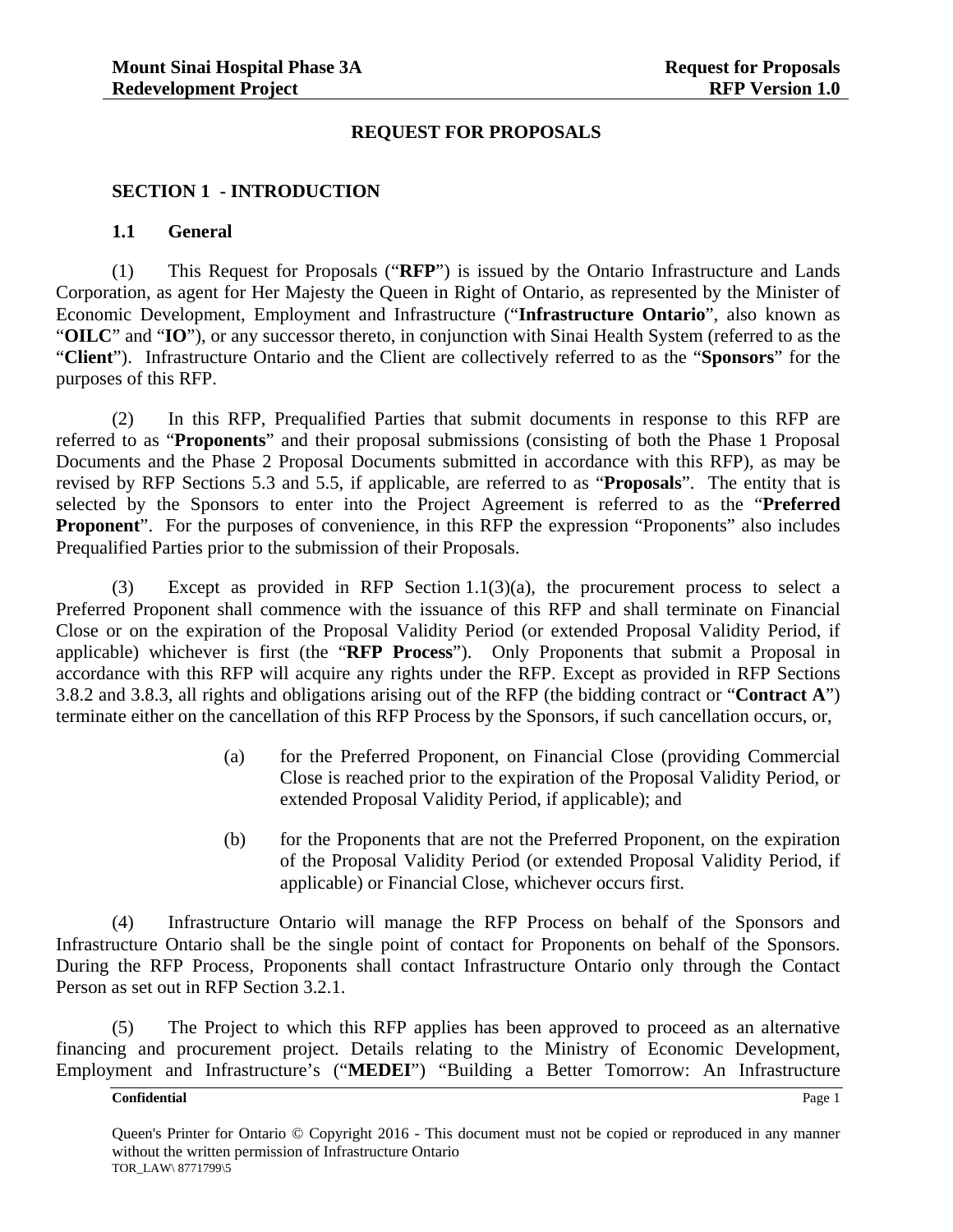Planning, Financing and Procurement Framework for Ontario's Public Sector" (the "**IPFP Framework**") are available on the MEDEI website. The IPFP Framework sets out five fundamental principles for the procurement of public infrastructure, including the Project, as follows:

- (a) The public interest is paramount;
- (b) Value for the investment of public money must be demonstrated;
- (c) Appropriate public control and ownership must be maintained;
- (d) Accountability must be maintained; and
- (e) Fair, transparent and efficient processes must be used.

(6) A brief description of the project that is the subject of this RFP (the "**Project**") is set out in the RFP Data Sheet. A detailed description of the Project is contained in the documentation in the Data Room.

(7) While Infrastructure Ontario will manage the procurement process in respect of the Project, the Preferred Proponent, subject to the requirements and conditions of the RFP Documents, will actually enter into the Project Agreement with the party or parties named as the signing party or parties in the RFP Data Sheet (the "**Signing Parties**"). Unless listed as Signing Parties to the Project Agreement in the RFP Data Sheet, neither Infrastructure Ontario nor the Government of Ontario will be parties to the Project Agreement.

#### **1.2 Prequalified Parties and Proponent Representatives**

(1) Subject to RFP Section 3.6, only those parties that were prequalified through the Project's Request for Qualifications ("**RFQ**") process that preceded this RFP are eligible to participate in the RFP Process. The prequalified parties are listed in the RFP Data Sheet ("**Prequalified Parties**"). The prequalification documents submitted by each of the Prequalified Parties in the RFQ process that preceded and was with respect to this RFP Process are referred to as a Prequalified Party's "**Prequalification Submission**".

(2) All correspondence from the Sponsors to a Proponent will be sent to the person identified, in the Proponent's Prequalification Submission, to receive information and notices on behalf of the Proponent (the "**Proponent Representative**"). Each Proponent is solely responsible to ensure that all contact information of the Proponent Representative is accurate and updated at all times during the RFP Process. Proponents may update or revise their Proponent Representatives' information by notifying the Contact Person, in writing.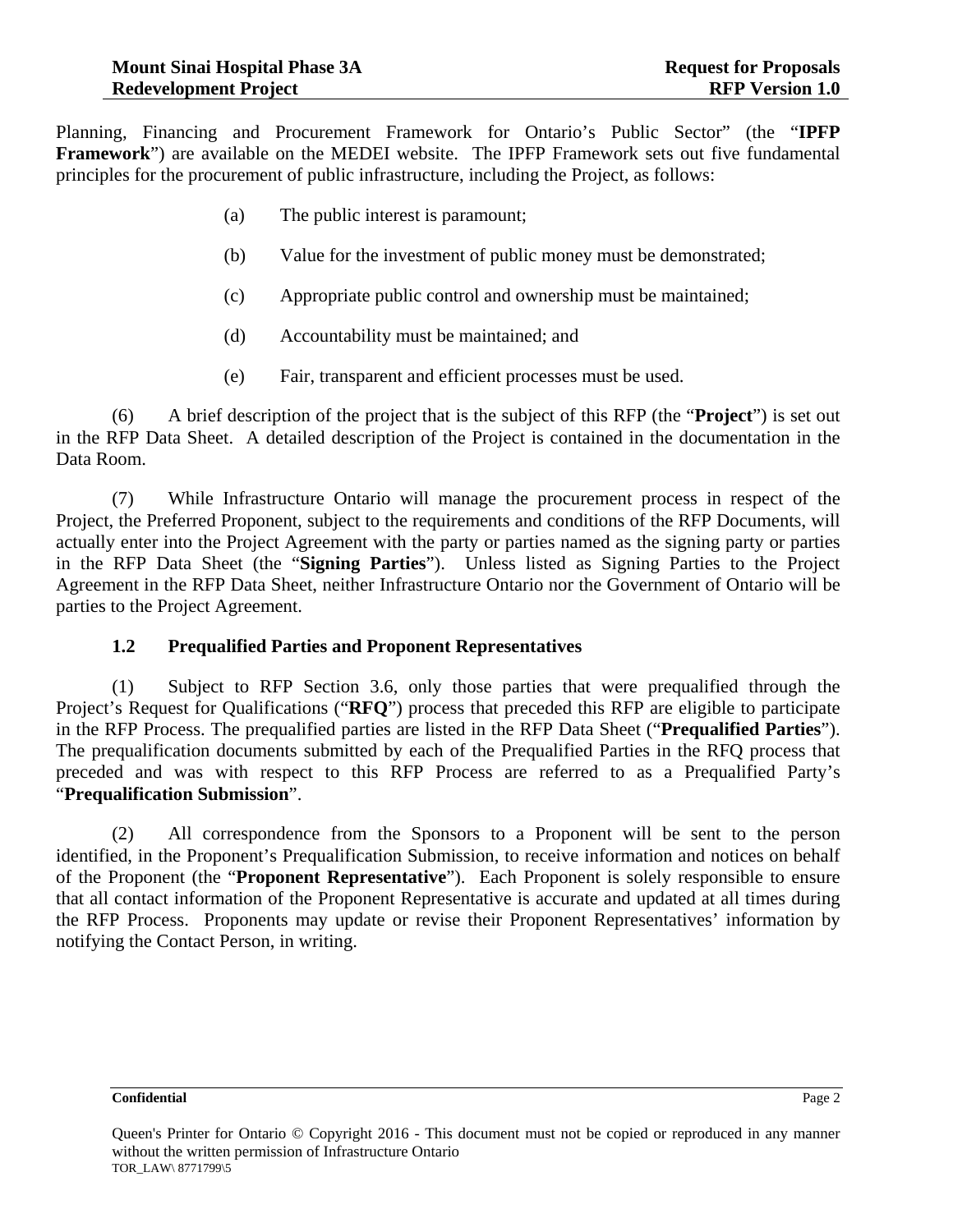#### **1.3 Overview of the Stages of Project Procurement and Implementation**

(1) The Sponsors will carry out the procurement and implementation of the Project in accordance with the following stages:

(a) Stage 1 – Prequalification Stage

The prequalification stage ("**Prequalification Stage**") preceded the RFP Process and identified the Prequalified Parties. The Prequalification Stage is a stand alone independent stage and is complete once the Prequalified Parties are identified by the Sponsors (whether identified initially as Prequalified Parties or added subsequently in accordance with the RFQ documents) and have received notification by the Sponsors that they are prequalified for the RFP Process.

(b) Stage 2 – RFP Procurement Process

The RFP procurement process is the competitive procurement process described in detail in this RFP.

(c) Stage 3 – Implementation of the Project Agreement

Once the Signing Parties and the Preferred Proponent have executed the Project Agreement, the terms and conditions of the Project Agreement shall determine how the Project is to proceed.

#### **1.4 Fairness Monitor**

(1) The Sponsors have retained the Fairness Monitor named in the RFP Data Sheet to monitor the RFP Process.

#### **SECTION 2 - THE RFP DOCUMENTS AND THE DATA ROOM**

#### **2.1 RFP Documents**

- (1) The RFP Documents (the "**RFP Documents**") are:
	- (a) this RFP;
	- (b) Schedule 1 RFP Data Sheet;
	- (c) Schedule 2 Intentionally Deleted;
	- (d) Schedule 3 Submission Requirements and Evaluation Criteria consisting of:
		- (i) Part 1 Technical Submission Requirements;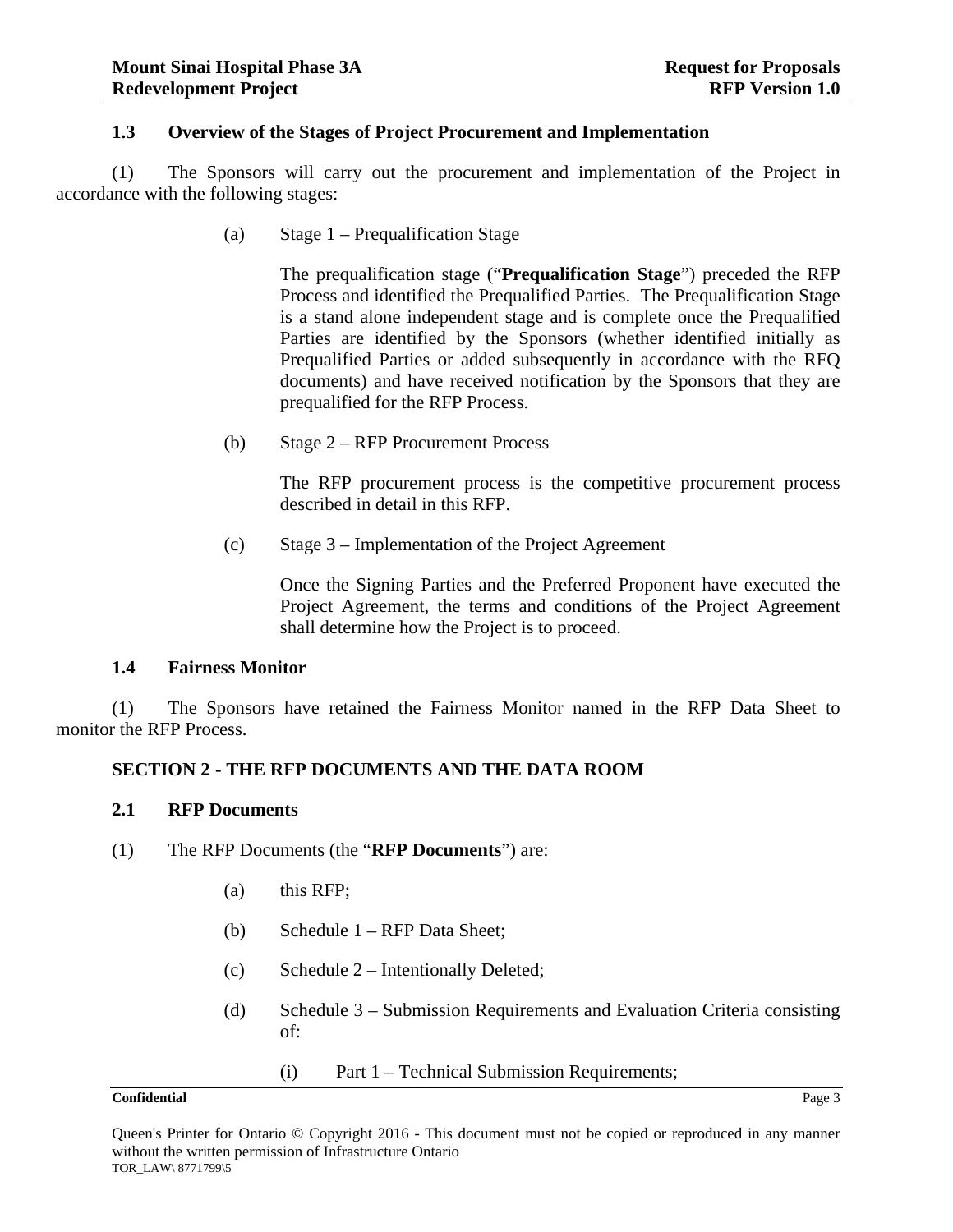- (ii) Part 2 Financial Submission Requirements;
- (iii) Part 3 Scope Change; and
- (iv) Part 4 Proposal Format and Evaluation;
- (e) Schedule 4 Proposal Submission Form consisting of:
	- (i) Part 1 Phase 1 Proposal Submission Form; and
	- (ii) Part 2 Phase 2 Proposal Submission Form;
- (f) Schedule 5 Proponent Team Member Declaration;
- (g) Schedule 5A Certificate Of Officer;
- (h) Schedule 6 Guaranteed Price Form;
- (i) Schedule 7 Administrative Checklist;
- (j) Schedule 8A Standby Letter of Credit;
- (k) Schedule 8B Intentionally Deleted;
- (l) Schedule 8C Surety's Consent;
- (m) Schedule 9 Form of Project Agreement (including all related Schedules appendices and attachments) as listed in the RFP Data Sheet; and
- (n) Addenda to the RFP Documents, if any.

(2) Subject to RFP Section 2.2(1), the RFP Documents shall be read as a whole. The Schedules and Addenda, if any, constitute an integral part of this RFP and are incorporated by reference. For greater clarity, Background Information documents are not RFP Documents.

#### **2.2 Conflicts or Inconsistencies in Documents**

(1) For the purpose of the RFP Process, if there are any conflicts or inconsistencies among the terms and conditions of the documents comprising RFP Documents, the following shall apply:

- (a) in respect of matters of interpretation related to the RFP Process and all competitive procurement process matters, this RFP shall prevail over the Schedules to this RFP during the RFP Process;
- (b) in respect of all matters of interpretation of the Project and the Project Agreement during the RFP Process, the Project Agreement shall prevail over this RFP and all other Schedules to this RFP; and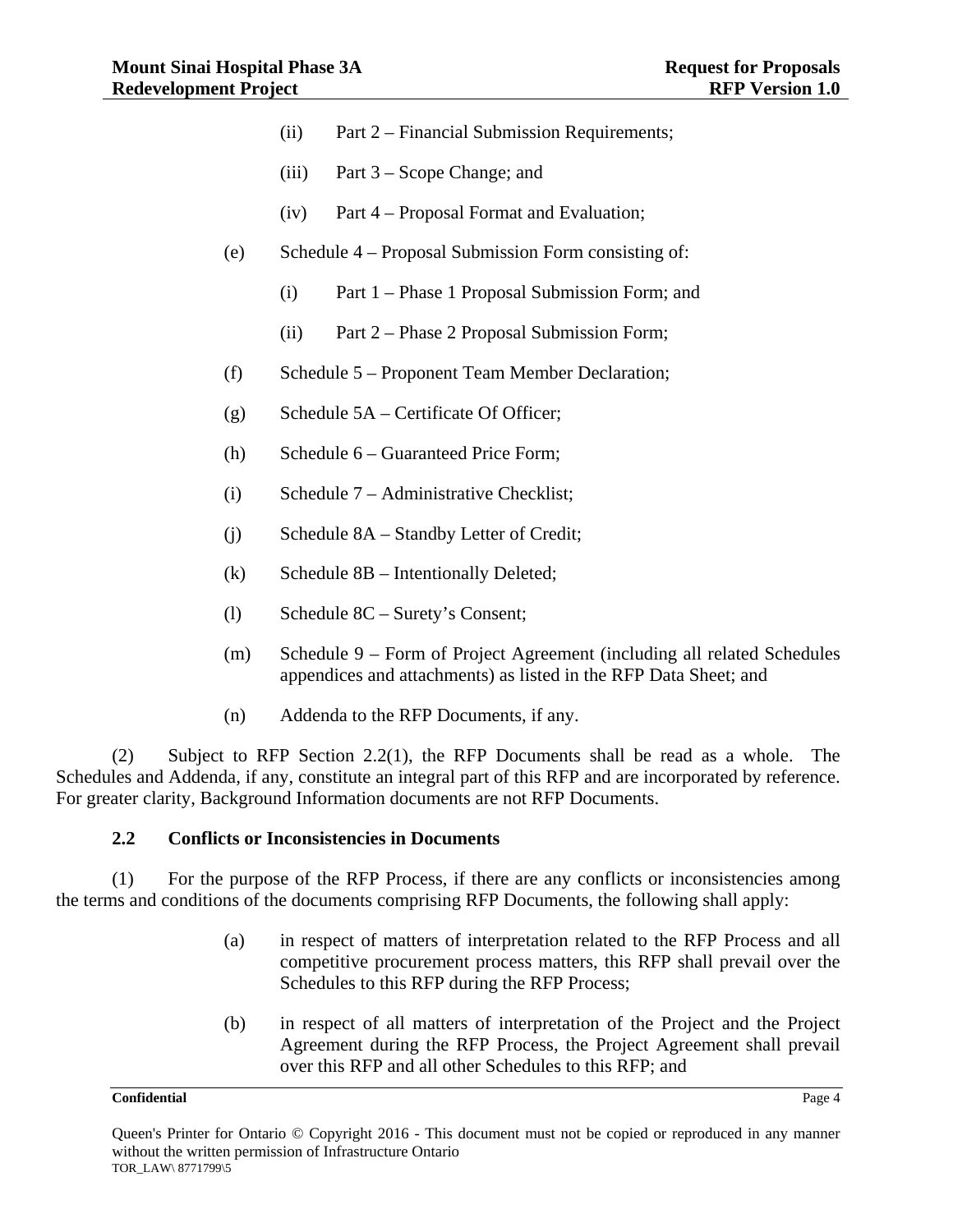(c) for the purpose of resolving conflicts or inconsistencies among the documents that constitute the Project Agreement, the provisions of the Project Agreement dealing with conflicts or inconsistencies shall govern.

(2) Despite RFP Section 2.2(1), if the Proponent believes that there is any term or condition in any RFP Document that is ambiguous, or that conflicts or is inconsistent with any other term or condition in the RFP Documents, the Proponent shall notify the Sponsors of that ambiguity, conflict or inconsistency in accordance with RFP Section 3.2.2 and, for greater clarity, by the deadline set out in the RFP Data Sheet for the submission of RFIs.

- (3) If there is a conflict or inconsistency between:
	- (a) the Sponsors' electronic version of an RFP Document as contained in the Data Room; and
	- (b) any other version of the same RFP Document (whether in electronic or hard copy),

the Sponsors' electronic version as contained in the Data Room shall govern.

(4) If there is any conflict or inconsistency between documents, including RFP Documents, contained in the Data Room and documents that are downloaded by the Proponent, the documents contained in the Data Room shall govern.

(5) If there is any conflict or inconsistency between two versions of the same RFP Document contained in the Data Room, the RFP Document of the later date or version number shall prevail over the same RFP Document of an earlier date or version number. Unless otherwise indicated, for the purposes of this RFP Section 2.2(5), the date of each RFP Document shall be determined by the date and time when that document was placed in the Data Room by Infrastructure Ontario.

#### **2.3 Distribution of Documents to Proponents**

(1) Except as provided in RFP Section 2.3(2), Infrastructure Ontario will circulate all other RFP Documents, including Addenda, by placing them in the Data Room and notifying the Proponent Representatives by e-mail that RFP Documents or Addenda, as applicable, have been added to the Data Room. Notification to Proponents by Infrastructure Ontario that documents have been added to the Data Room is a courtesy only and Proponents are solely responsible to ensure that they reviewed all documents in the Data Room in accordance with RFP Section 2.4(3) and, in particular, have reviewed all documents in the Data Room immediately prior to submitting the Phase 1 Proposal Documents.

(2) Infrastructure Ontario may circulate some RFP Documents in paper copy. If the Sponsors circulate any RFP Documents in paper copy, Proponents will be notified of a paper copy circulation by way of a notice in the Data Room.

Queen's Printer for Ontario © Copyright 2016 - This document must not be copied or reproduced in any manner without the written permission of Infrastructure Ontario TOR\_LAW\ 8771799\5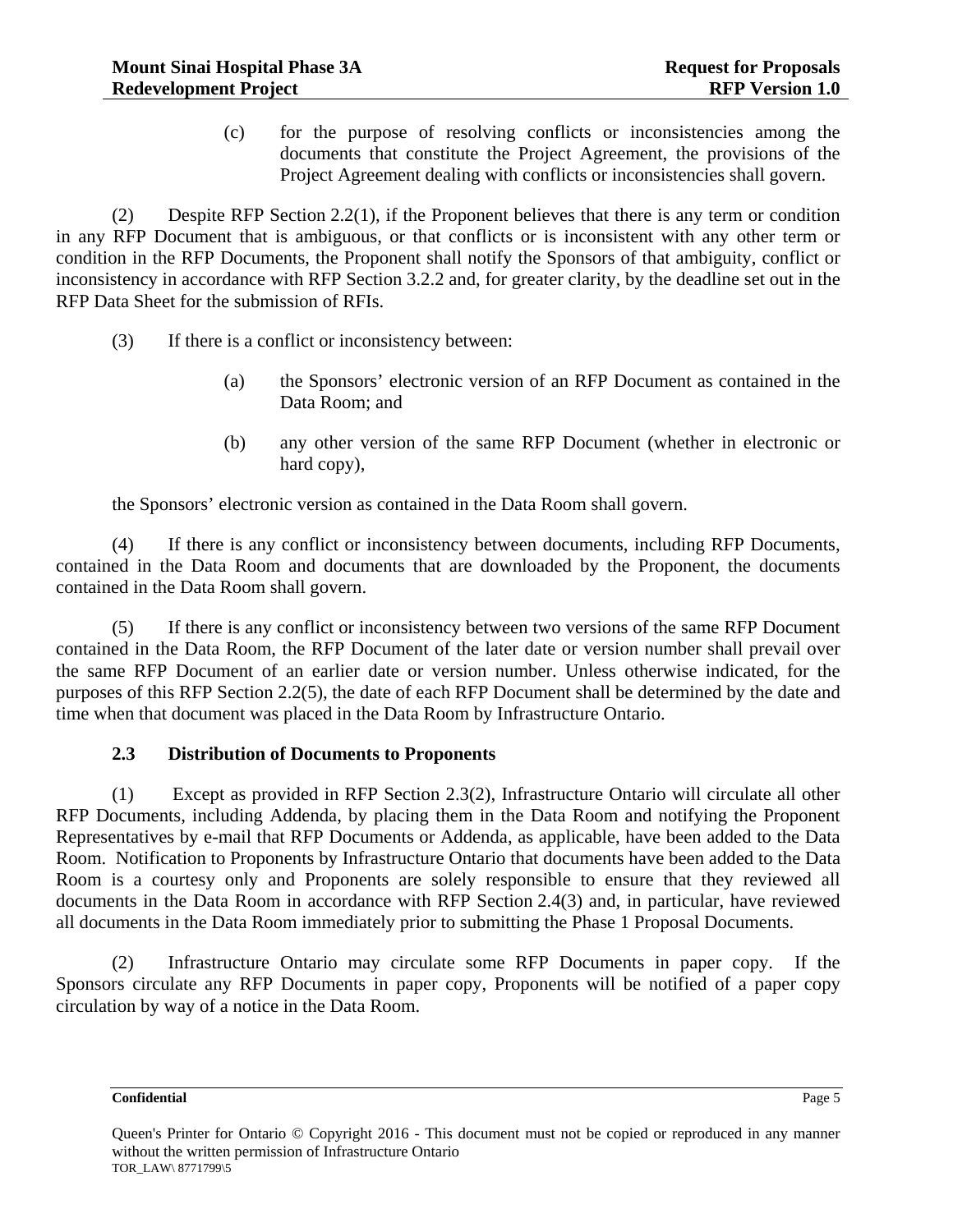#### **2.4 Data Room**

(1) Infrastructure Ontario has established an electronic data room (the "**Data Room**") at a secure website address for:

- (a) the distribution of RFP Documents and Addenda (including "black-lined" RFP Documents revised by Addenda);
- (b) the provision of various types of background information for the Proponents' review ("**Background Information**"); and
- (c) the receipt of RFIs from Proponents and the posting of responses to RFIs.

(2) The Data Room will be accessible on approximately the date set out in the Timetable. The Sponsors may add, delete or amend documents in the Data Room at any time.

- (3) Each Proponent is solely responsible to ensure that it:
	- (a) contacts the Contact Person at the coordinates set out in the RFP Data Sheet to arrange access to the Data Room and receipt of a Data Room password;
	- (b) has the appropriate software which allows the Proponent to access and download RFP Documents and Background Information from the Data Room; and
	- (c) checks the Data Room frequently for the addition, deletion or amendment of RFP Documents, Background Information and the posting of responses to RFIs and, at all times, during the RFP Process keeps itself informed of and takes into account the most current RFP Documents, Background Information and responses to RFIs.

#### **2.5 Proponent Investigations**

(1) Each Proponent and each of its Proponent Team Members is solely responsible, at its own cost and expense, to carry out its own independent research, due diligence or to perform any other investigations, including seeking independent advice, considered necessary by the Proponent to satisfy itself as to all existing conditions affecting the Project or the Project Agreement. The Proponents' and Proponent Team Members' obligations set out in this RFP Section 2.5 apply irrespective of any Background Information in the Data Room or information contained in the RFP Documents or in responses to RFIs. The Proponents' and Proponent Team Members' obligation to carry out independent research, investigations, due diligence or to seek independent advice or, if applicable, their ability to rely on information provided by the Sponsors is more particularly set out in the Project Agreement.

(2) Except as explicitly provided in the Project Agreement, the Sponsors do not represent or warrant the accuracy or completeness of any information set out in the RFP Documents or made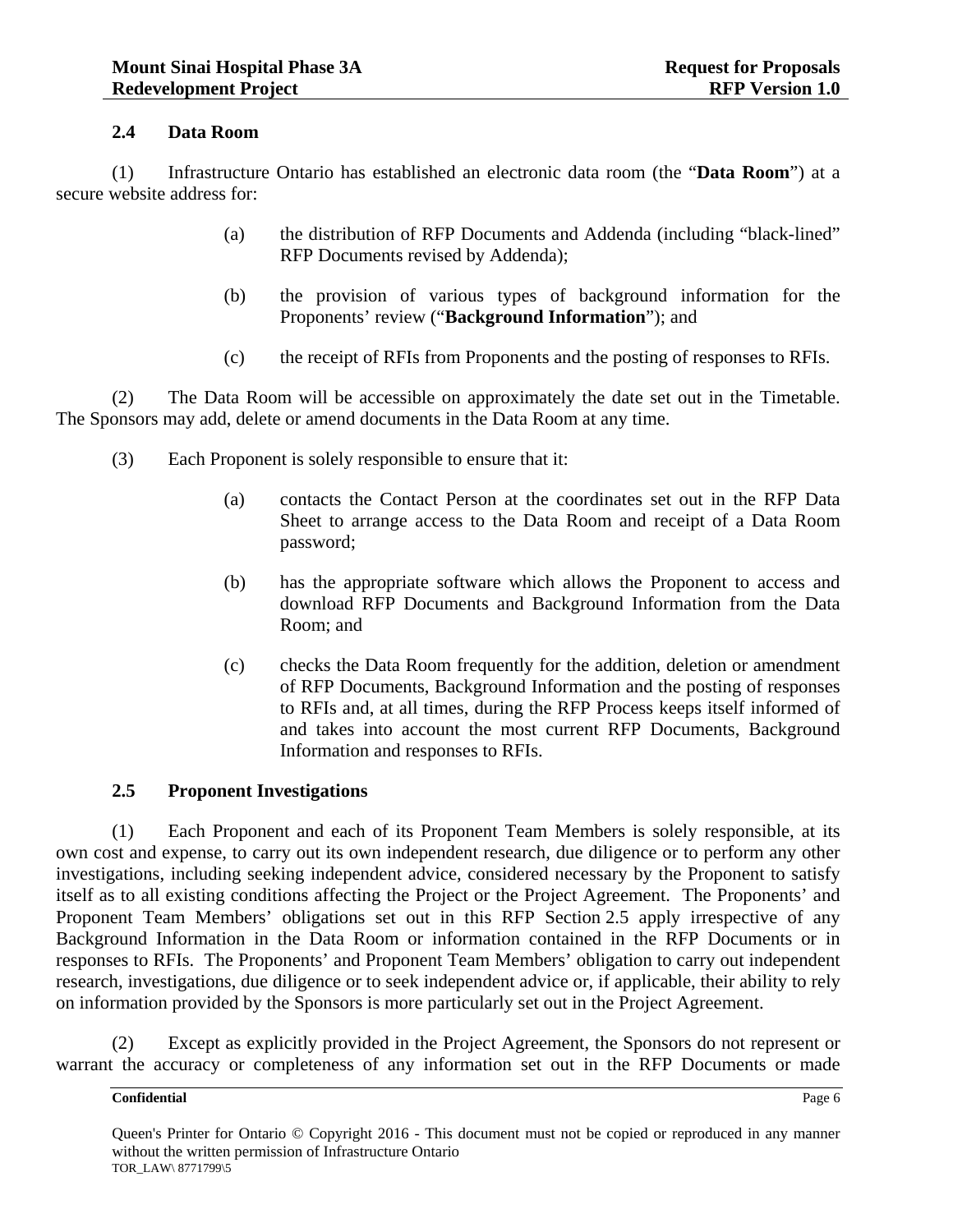available to Proponents or Proponent Team Members in the Data Room as Background Information or of any other background or reference information or documents prepared by the Government of Ontario or by third parties and which may be made available to Proponents or Proponent Team Members by or through the Sponsors. Proponents and Proponent Team Members shall make such independent assessments as they consider necessary to verify and confirm the accuracy and completeness of all such information as any use of or reliance by Proponents or Proponent Team Members on any and all such information shall be at the Proponents' and Proponent Team Members' sole risk and without recourse against the Sponsors or the Government of Ontario.

## **SECTION 3 - THE RFP PROCESS**

#### **3.1 RFP Process Timetable**

(1) The deadline for the submission of the Phase 1 Proposal Documents (the "**Initial Submission Deadline**"), the deadline for the submission of the Phase 2 Proposal Documents (the "**Final Submission Deadline**") and the general timetable for the RFP Process (the "**Timetable**") are set out in the RFP Data Sheet.

- (2) The Sponsors may amend the Timetable in their sole discretion:
	- (a) at any time prior to the Initial Submission Deadline for events that are to occur prior to or on the Final Submission Deadline, including the Final Submission Deadline itself; and
	- (b) at any time in the RFP Process for events that are to occur after the Final Submission Deadline.

#### **3.2 Questions and RFP Documents Comments**

#### 3.2.1 Contact Person

(1) Except as set out in RFP Section 3.4.2, the Proponents shall submit all questions and other communications regarding the RFP Documents, the RFP Process and their Proposals to the contact person or contact persons named in the RFP Data Sheet (the "**Contact Person**" or "**Contact Persons**", as applicable) electronically at the coordinates listed in the RFP Data Sheet and the questions shall be submitted in accordance with RFP Section 3.2.2 and shall be submitted in the form provided in the Data Room.

## 3.2.2 Clarification/RFI Submission Process

(1) In addition to the requirement set out in RFP Section 3.2.1, the following rules shall apply to Proponents when submitting questions or requests for information ("**RFIs**") to the Sponsors during the RFP Process: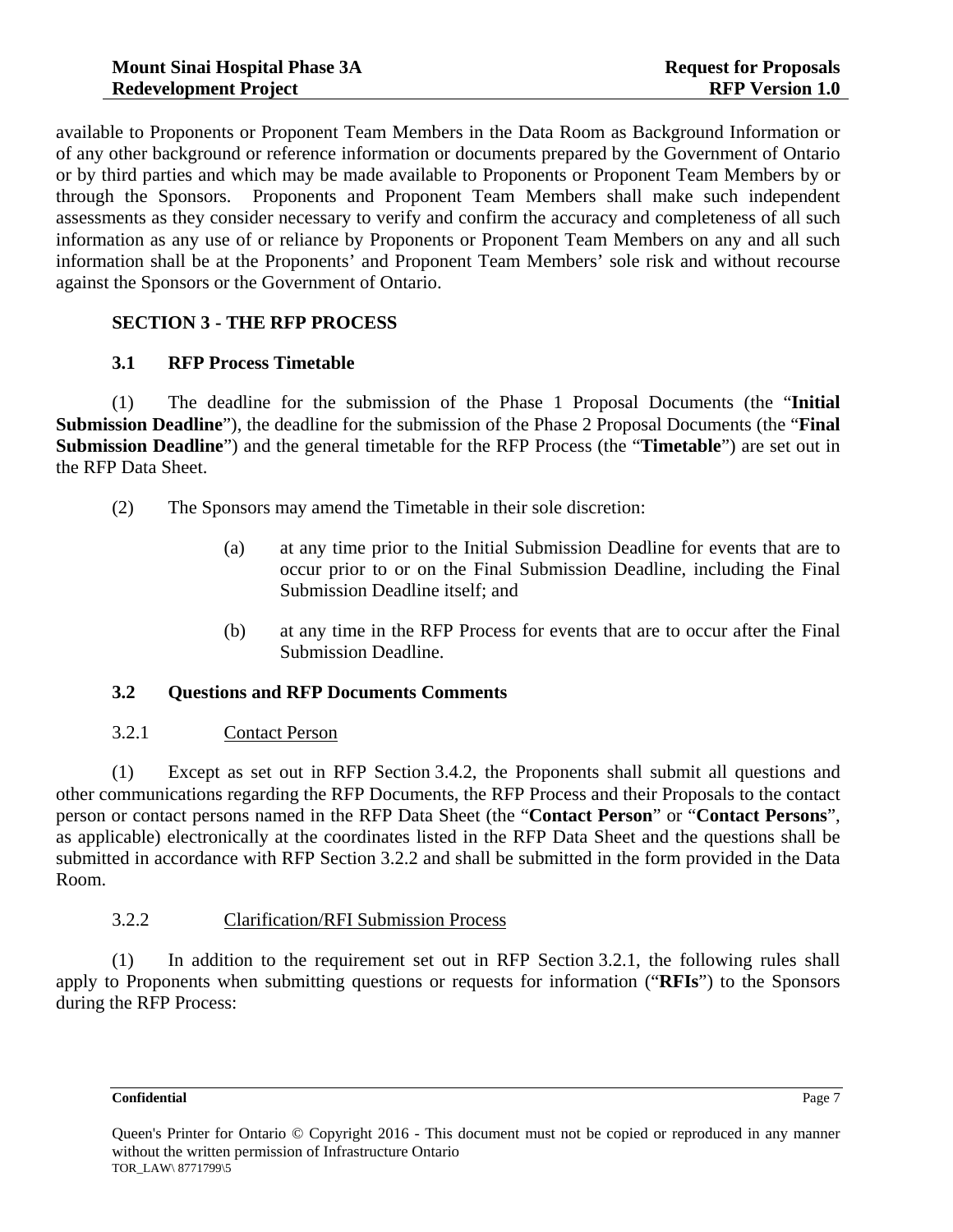- (a) Proponents are permitted to submit RFIs categorized as follows:
	- (i) RFIs that are of general application and that would apply to other Proponents ("**General RFIs**"); and
	- (ii) RFIs that the Proponent considers to be commercially sensitive or confidential to that particular Proponent ("**Commercially Confidential RFIs**").
- (b) if the Sponsors disagree with the Proponent's categorization of an RFI as a Commercially Confidential RFI, the Sponsors will give the Proponent an opportunity to either categorize the RFI as a General RFI or to withdraw the RFI;
- (c) if the Sponsors determine, in their sole discretion, that a Commercially Confidential RFI, even if it is withdrawn by a Proponent, is of general application or would provide a significant clarification of the RFP Documents or RFP Process to Proponents, the Sponsors may issue a clarification to Proponents that deals with the same subject matter as the withdrawn Commercially Confidential RFI; and
- (d) if the Sponsors agree with the Proponent's categorization of a Commercially Confidential RFI, then the Sponsors will provide a response to that RFI to only the Proponent that submitted the RFI.

(2) Responses to RFIs prepared and circulated by the Sponsors are not RFP Documents and do not amend the RFP Documents. If, in the Sponsors' sole discretion, responses to RFIs require an amendment to the RFP Documents, such amendment will be prepared and circulated by Addendum in accordance with RFP Section 3.7. Only a response to an RFI that has been incorporated into or issued as an Addendum will modify or amend the RFP Documents and, otherwise, RFIs will have no force or effect whatsoever and shall not be relied upon by any Proponent.

(3) Proponents shall submit RFIs in accordance with the deadlines set out in the Timetable.

(4) Proponents shall submit all RFIs electronically to the Contact Person in accordance with the instructions set out in the RFP Data Sheet.

(5) The Sponsors will respond to RFIs in written responses circulated to Proponents in accordance with the schedule set out in the Timetable. The Sponsors may, in their sole discretion, distribute responses to RFIs of a minor or administrative nature to only the Proponent who submitted the minor or administrative RFI.

(6) It is the Proponent's obligation to seek clarification from the Sponsors of any matter it considers to be unclear in accordance with RFP Section 3.2.2 and, for greater clarity, by the deadline set out in the Timetable for the submission of RFIs. None of the Sponsors and the Government of Ontario is responsible in any way whatsoever for any misunderstanding by the Proponent or any of its Proponent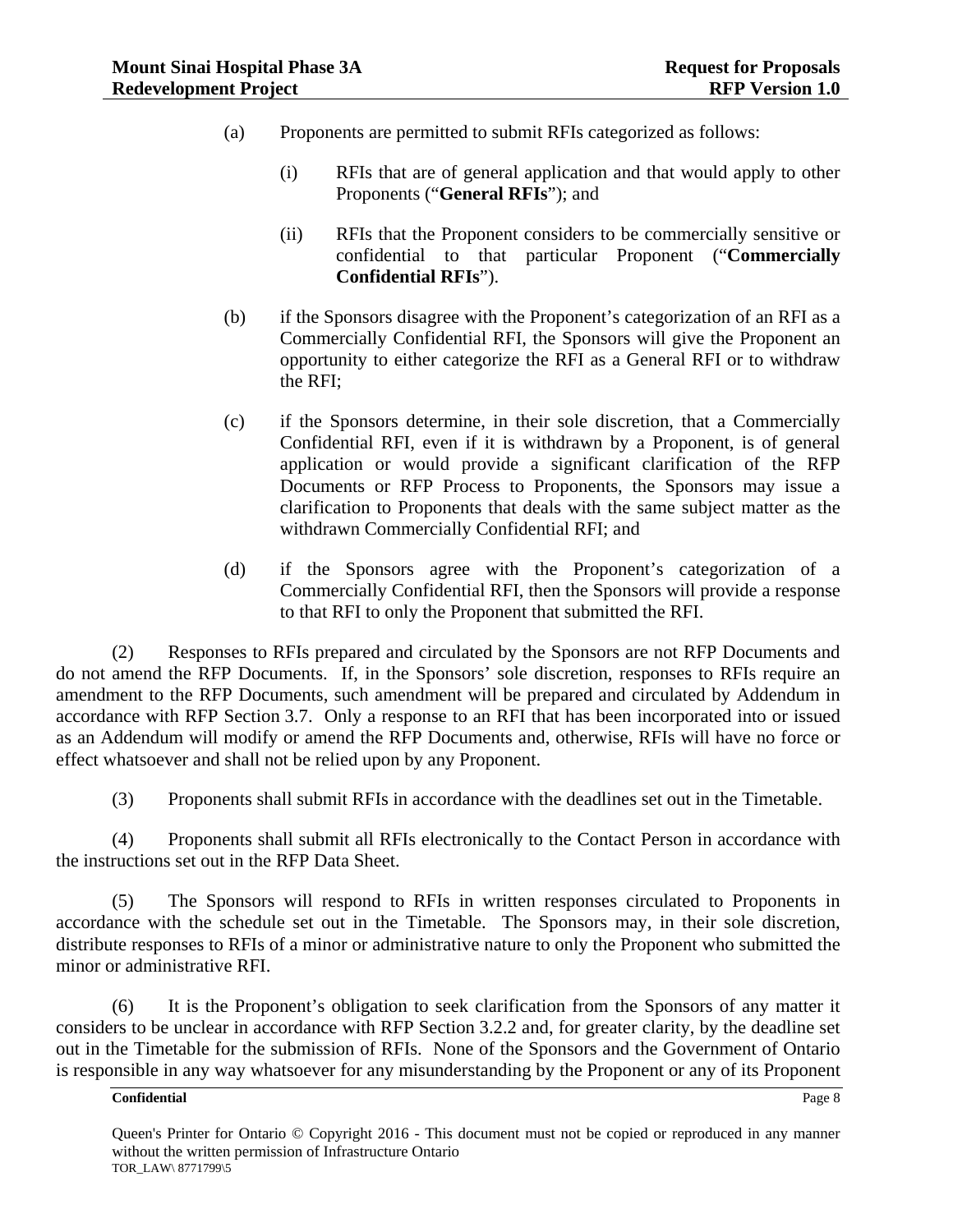Team Members of the RFP Documents, Background Information, responses to RFIs, any documents placed in the Data Room or any other type of information provided by or communication made by the Sponsors or the Government of Ontario.

### 3.2.3 RFP Documents Comments

(1) The Sponsors may, in their sole discretion, request Proponents to submit comments on the RFP Documents and, in particular, comments on the Project Agreement. Whether the Sponsors intend to permit or require the submission of such comments and the schedule and format for the submission of those comments is set out in the RFP Data Sheet. The Sponsors are not obliged to respond to each comment made by Proponents under this RFP Section 3.2.3. If the Sponsors accept a comment, or part of a comment, and that acceptance requires a change to the RFP Documents, the Sponsors shall implement that change by Addendum.

#### **3.3 Communications Restrictions**

#### 3.3.1 Communications with Municipalities, Other Government Authorities and Utilities

(1) Subject to the restrictions in RFP Section 3.3.2 and any special rules set out in the RFP Data Sheet, Proponents, Proponent Team Members and their respective Advisors are permitted to communicate directly with any municipality, government authority or utility with respect to municipal, utility or other types of governmental requirements related to the Project. Under no circumstances will any special rules set out in the RFP Data Sheet in accordance with this RFP Section 3.3.1(1) override the provisions of RFP Section 3.3.2.

(2) None of the Sponsors and the Government of Ontario is, in any way whatsoever, responsible for any representations, statements, assurances, commitments or agreements which Proponents, Proponent Team Members or their respective Advisors receive or believe they may have received from a municipality, a government authority, or a utility. Proponents, Proponent Team Members and their respective Advisors rely on any such representations, assurances, commitments or agreements at their sole risk without recourse against the Sponsors or the Government of Ontario.

#### 3.3.2 Prohibited Contacts and Lobbying Prohibition

(1) Proponents and Proponent Team Members and all of their respective Advisors, employees and representatives are prohibited from engaging in any form of political or other lobbying, of any kind whatsoever, to influence the outcome of the RFP Process.

(2) Without limiting the generality of RFP Section 3.3.2(1), neither Proponents nor Proponent Team Members nor any of their respective Advisors, employees or representatives shall contact or attempt to contact, either directly or indirectly, at any time during the RFP Process, any of the following persons or organizations on matters related to the RFP Process, the RFP Documents, or the Proposals:

(a) any member of the Evaluation Committee;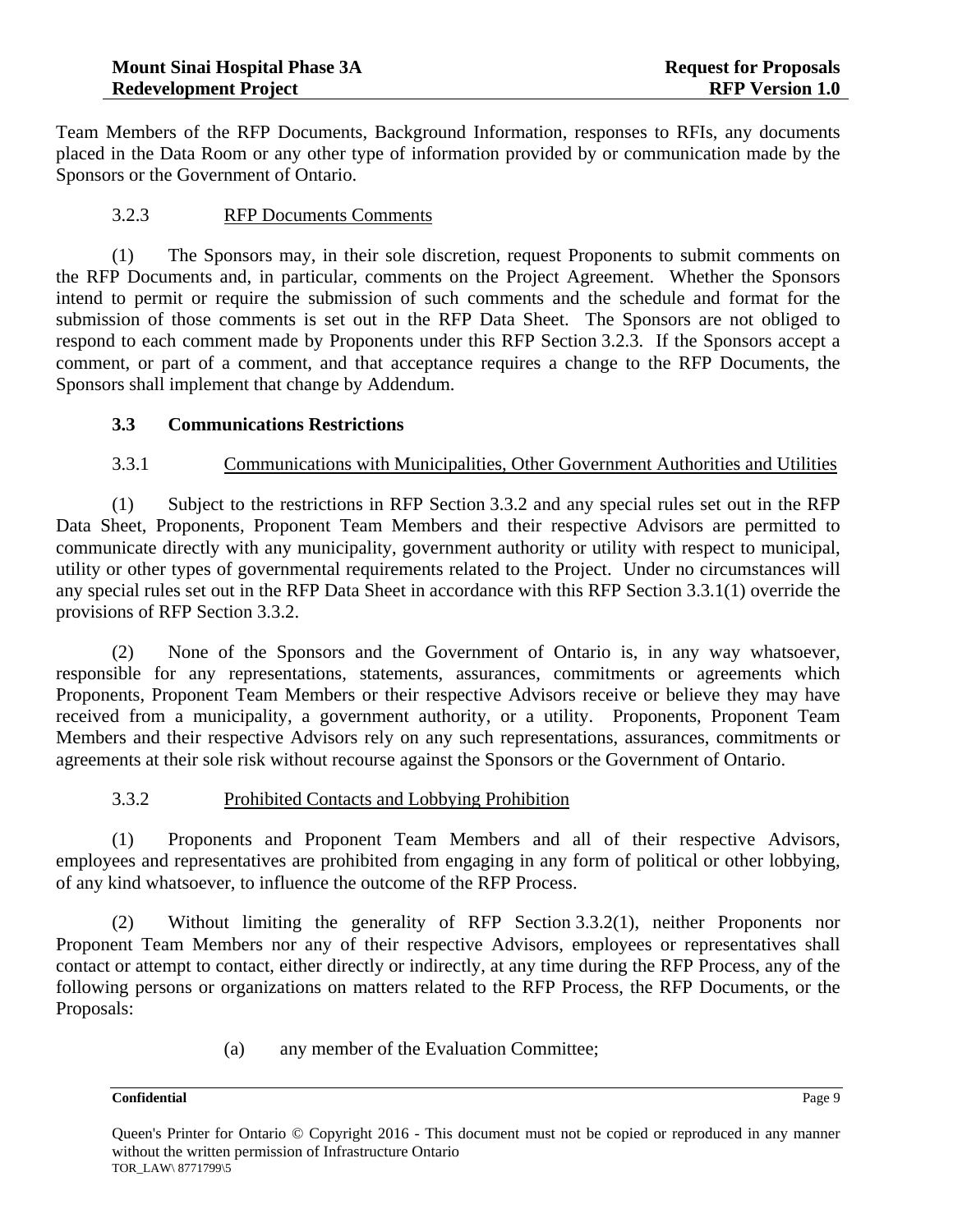- (b) any Advisor to the Sponsors or the Evaluation Committee;
- (c) any employee or representative of:
	- (i) the Sponsors;
	- (ii) MEDEI or any other Ministry, agency or entity listed in the RFP Data Sheet;
	- (iii) the Premier of Ontario's office or the Ontario Cabinet office;
- (d) any Member of the Provincial Parliament (including the Premier) or his or her staff or representatives; or
- (e) any directors, officers or consultants of any entity listed in RFP Sections  $3.3.2(2)(a)$  to (d).

(3) If a Proponent or a Proponent Team Member or any of their respective Advisors, employees or representatives, in the opinion of the Sponsors, contravenes RFP Section 3.3.2(1) or (2), the Sponsors may, in their sole discretion,

- (a) take any action in accordance with RFP Section 7.1.2; or
- (b) impose conditions on the Proponent's or Proponent Team Member's continued participation in the RFP Process that the Sponsors consider, in their sole discretion, to be appropriate.

For clarity, the Sponsors are not obliged to take the actions set out in RFP Section 3.3.2(3)(a) or (b).

#### 3.3.3 Media Releases, Public Disclosures and Public Announcements

(1) A Proponent shall not, and shall ensure that its Advisors, employees, representatives and Proponent Team Members, and their respective Advisors, employees and representatives do not, issue or disseminate any media release, public announcement or public disclosure (whether for publication in the press, on the radio, television, internet or any other medium) that relates to the RFP Process, the RFP Documents or the Project or any matters related thereto, without the prior written consent of the Sponsors.

(2) Neither the Proponents or the Proponent Team Members or any of their respective Advisors, employees or representatives shall make any public comment, respond to questions in a public forum, or carry out any activities to either criticize another Proponent or Proposal or to publicly promote or advertise their own qualifications, interest in or participation in the RFP Process without the Sponsors' prior written consent, which consent may be withheld in the Sponsors' sole discretion. Notwithstanding this RFP Section 3.3.3(2), Proponents, Proponent Team Members and their respective

Queen's Printer for Ontario © Copyright 2016 - This document must not be copied or reproduced in any manner without the written permission of Infrastructure Ontario TOR\_LAW\ 8771799\5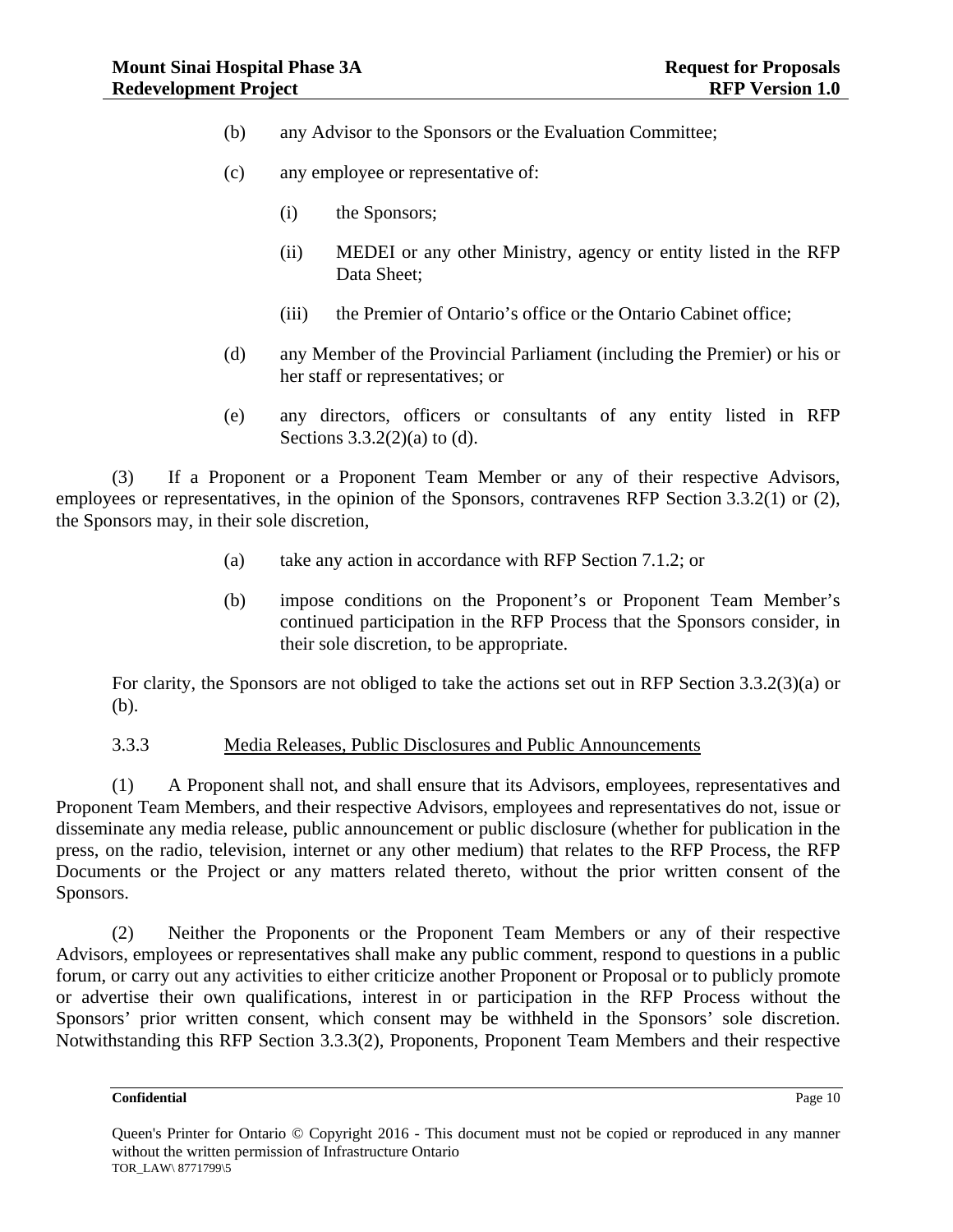Advisors, employees and representatives are permitted to state publicly that they are participating in the RFP Process.

(3) For the purpose of greater clarity, RFP Section 3.3.3(2) does not prohibit disclosures necessary to permit the Proponent to discuss the Project with prospective subcontractors but such disclosure is permitted only to the extent necessary to solicit those subcontractors' participation in the Project.

#### 3.3.4 Restrictions on Communications between Proponents – No Collusion

(1) A Proponent shall not discuss or communicate, directly or indirectly, with any other Proponent, any information whatsoever regarding the preparation of its own Proposal or the Proposal of the other Proponent in a fashion that would contravene Applicable Law. Proponents shall prepare and submit Proposals independently and without any connection, knowledge, comparison of information or arrangement, direct or indirect, with any other Proponent.

(2) Without limiting the generality of RFP Section 3.3.4(1), a Proponent shall not discuss or communicate, directly or indirectly, with any other Proponent any information whatsoever about its Phase 1 Proposal Documents in the period between the Initial Submission Deadline and the Final Submission Deadline.

(3) For greater clarity, RFP Sections 3.3.4(1) and 3.3.4(2) apply to Proponents and Proponent Team Members, and their respective Advisors, employees and representatives.

#### **3.4 Meetings with Proponents**

#### 3.4.1 General Proponents Meeting(s)

(1) The Sponsors may, in their sole discretion, convene general Proponents meetings (each, a "**Proponents Meeting**") on the dates and at the times set out in the Timetable and at the location and for the purposes set out in the RFP Data Sheet. While attendance at a Proponents Meeting is not mandatory, Proponents are strongly encouraged to attend. A Proponent's failure to attend a Proponents Meeting is at the Proponent's sole risk and responsibility.

(2) Proponents may ask questions and seek clarifications at a Proponents Meeting. Notwithstanding that the Sponsors may give oral answers at a Proponents Meeting, those answers shall not be considered final unless issued in writing. Therefore, Proponents are strongly encouraged to submit these questions in accordance with RFP Section 3.2.2 for response in accordance with RFP Section 3.2.2.

(3) No statement, consent, waiver, acceptance, approval or anything else said or done in any Proponents Meetings by the Sponsors or any of their respective Advisors, employees or representatives shall amend or waive any provision of the RFP Documents, or be binding on the Sponsors or be relied upon in any way by Proponents, Proponent Team Members or their Advisors, except when and only to the extent expressly confirmed in an Addendum to the RFP Documents issued in accordance with RFP Section 3.7.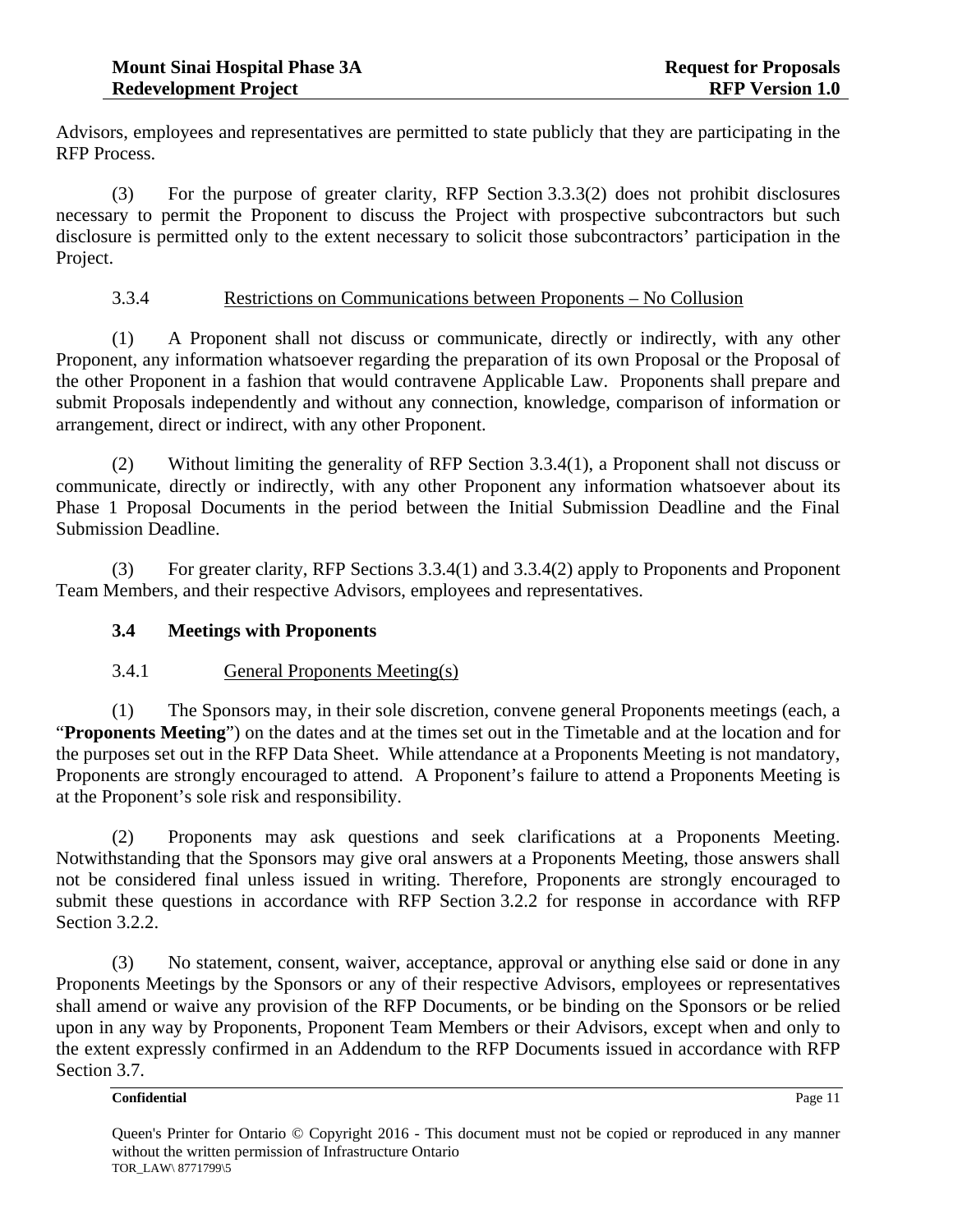#### 3.4.2 Commercially Confidential Proponent Meetings

(1) The Sponsors may, in their sole discretion, convene commercially confidential meetings with individual Proponents ("**Commercially Confidential Meetings**"). These Commercially Confidential Meetings may be either or both of the following:

- (a) bilateral meetings between the Sponsors and their representatives and Advisors and individual Proponents and their representatives and Advisors, to discuss the Project Agreement and the Proponent's suggested amendments to the Project Agreement; and
- (b) bilateral meetings between the Sponsors' and their representatives and Advisors and individual Proponents and their representatives and Advisors to discuss either or both of:
	- (i) Project design issues; and
	- (ii) other matters being considered by the Proponents for inclusion in their Proposals, if any.

(2) Whether the Sponsors intend to hold Commercially Confidential Meetings and the location of those meetings is set out in the RFP Data Sheet. The approximate date and time of Commercially Confidential Meetings is set out in the Timetable. While attendance at Commercially Confidential Meetings is not mandatory, Proponents are strongly encouraged to attend. A Proponent's failure to attend a Commercially Confidential Meeting is at the Proponent's sole risk and responsibility.

(3) If the Sponsors hold Commercially Confidential Meetings, the Fairness Monitor may be present during some or all of those meetings.

(4) No statement, consent, waiver, acceptance, approval or anything else said or done in any of these Commercially Confidential Meetings by the Sponsors or any of their respective Advisors, employees or representatives shall amend or waive any provision of the RFP Documents, or be binding on the Sponsors or be relied upon in any way by Proponents, Proponent Team Members or their Advisors except when and only to the extent expressly confirmed in an Addendum to the RFP Documents issued in accordance with RFP Section 3.7.

(5) The Proponent, its Proponent Team Members and their respective Advisors and representatives and any of their attendees at Commercially Confidential Meetings acknowledge and agree that:

> (a) any statement made at a Commercially Confidential Meeting by the Sponsors or any of their Advisors or representatives is not and shall not be deemed or considered to be an indication of a preference by the Sponsors or the Government of Ontario or a rejection by the Sponsors or the Government of Ontario of anything said or done by the Proponent,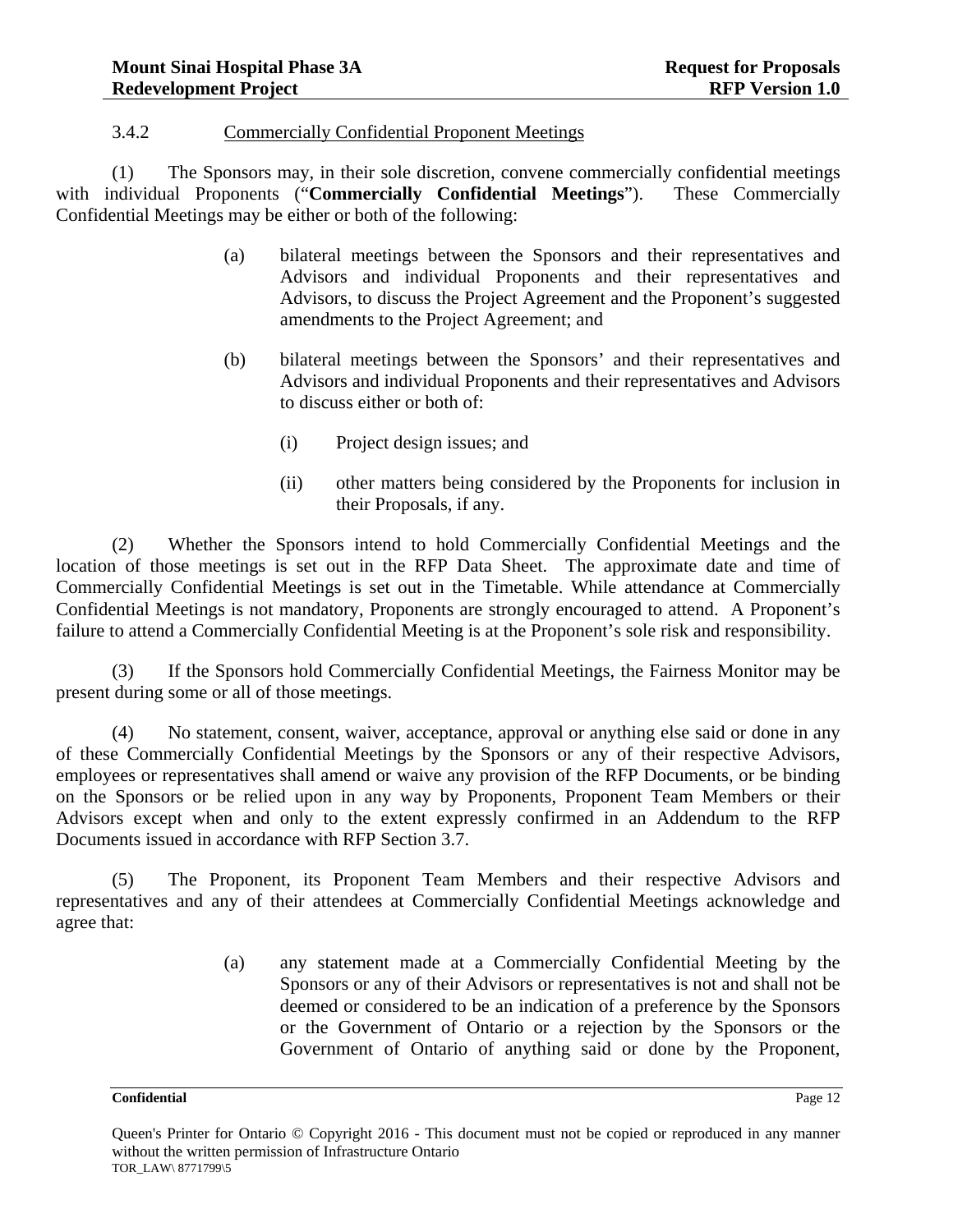Proponent Team Member or any of their respective Advisors or representatives;

- (b) any statement made at a Commercially Confidential Meeting by the Sponsors or any of their Advisors or representatives shall not and will not be relied upon in any way by the Proponent, Proponent Team Member or any of their respective Advisors or representatives for any purpose, including any purpose in connection with the RFP, the Project Agreement, the Project or otherwise, except and only to the extent expressly confirmed by Addendum in accordance with RFP Section 3.7, provided that the Sponsors shall not be under any obligation to confirm any information by Addendum;
- (c) the Sponsors may share process related information, including clarifying information, with all Proponents if the need arises; and
- (d) the Proponent, its Proponent Team Members and their respective Advisors and representatives:
	- (i) shall participate in the Commercially Confidential Meetings in accordance with the guidelines, procedures and processes set out in the RFP;
	- (ii) waive any and all rights to contest and/or protest the RFP and the processes and guidelines set out herein, including the Commercially Confidential Meetings, based on the fact that such Commercially Confidential Meetings occurred or on the basis that information may have been received during a Commercially Confidential Meeting by another Proponent, Proponent Team Member or their respective Advisors or representatives that was not received by the Proponent, Proponent Team Member or any of their respective Advisors or representatives; and
	- (iii) agree that the Proponent, its Proponent Team Members and their respective Advisors and representatives must treat information received at a Commercially Confidential Meeting as Confidential Information.

#### **3.5 Visiting the Site and the Existing Facility**

#### 3.5.1 Scheduled Visits

(1) If the Sponsors have established scheduled dates for Site visits or Existing Facility visits ("**Scheduled Visits**") for all Proponents and their representatives and Advisors, the dates and times of the Scheduled Visits will be set out in the Timetable. For clarity, Scheduled Visits are in addition to any Proponent visits scheduled in accordance with RFP Sections 3.5.2 and 3.5.3.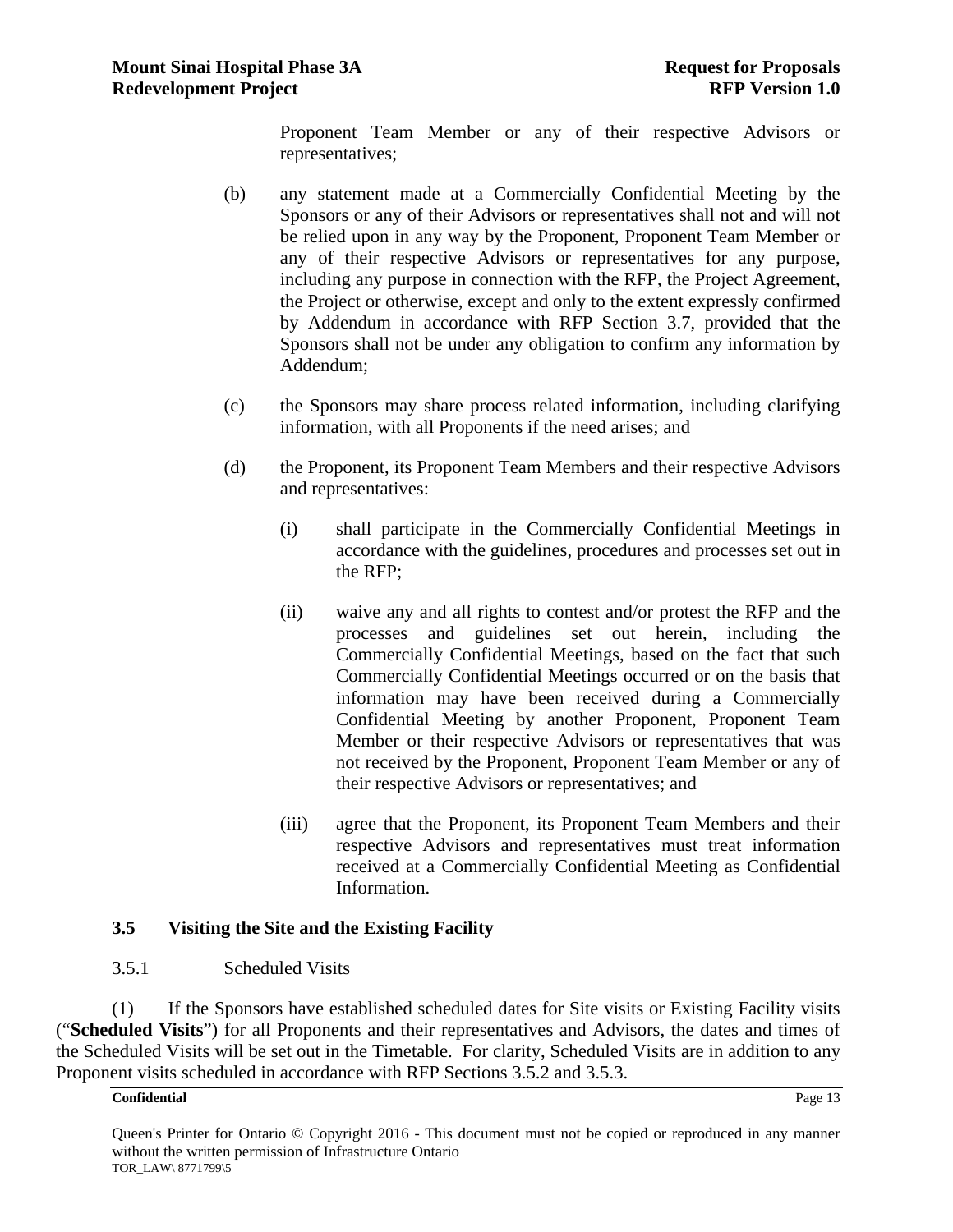(2) The provisions of RFP Section 3.5.2(2) will apply to Scheduled Visits to the Site and the provisions of RFP Section 3.5.3(2) will apply to Scheduled Visits to the Existing Facility.

(3) Any statement made by Infrastructure Ontario, the Client or any of their respective Advisors or representatives during any Scheduled Visit or any additional visit to the Site or the Existing Facility, if any, shall not and will not be relied upon in any way by the Proponent, Proponent Team Member or any of their respective Advisors or representatives for any purpose, including any purpose in connection with the RFP, the Project Agreement, the Project or otherwise, except and only to the extent expressly confirmed by Addendum in accordance with RFP Section 3.7, provided that neither Infrastructure Ontario nor the Client shall be under any obligation to confirm any information by Addendum.

## 3.5.2 Additional Site Visits

(1) Except for Scheduled Visits, Proponents are not permitted access to the Site except by prior written arrangement with the Contact Person for each access to the Site. The Site address and a brief description of the Site are set out in the RFP Data Sheet and are described fully in the Background Information and the Project Agreement.

(2) A Proponent that wishes to arrange a Site visit other than a Scheduled Visit shall submit its request to the Contact Person and shall indicate the Site it wishes to visit and describe the proposed date(s) and time(s) it would like to carry out the Site visit(s) as well as the purpose for the Site visit(s). The Proponent's request must be submitted at least four Business Days prior to (or such other time as set out in the RFP Data Sheet) the proposed time for the Site visit(s).

(3) Infrastructure Ontario or the Client may, in its sole discretion and through the Contact Person, require that an Infrastructure Ontario or Client representative be present to monitor the Proponent's activities during the Site visit. The Contact Person will confirm whether an Infrastructure Ontario or Client representative will be present at the Site visit at the time the Site visit is approved and scheduled. The period(s) during which Site visits will be permitted is set out in the Timetable.

#### 3.5.3 Additional Existing Facility Visits

(1) Except for Scheduled Visits, Proponents are not permitted to access the Existing Facility except by prior written arrangement with the Contact Person for each access to the Existing Facility. The Existing Facility, if any, is listed in the RFP Data Sheet and may be described more fully in the Project Agreement or the Background Information.

(2) A Proponent that wishes to arrange an Existing Facility visit, other than a Scheduled Visit, shall submit a request to the Contact Person at least four Business Days prior (or such other time as is set out in the RFP Data Sheet) to the Proponent's proposed date and time for an Existing Facility visit. The request shall set out the:

> (a) proposed date and time, and alternate date and time, of the proposed Existing Facility visit;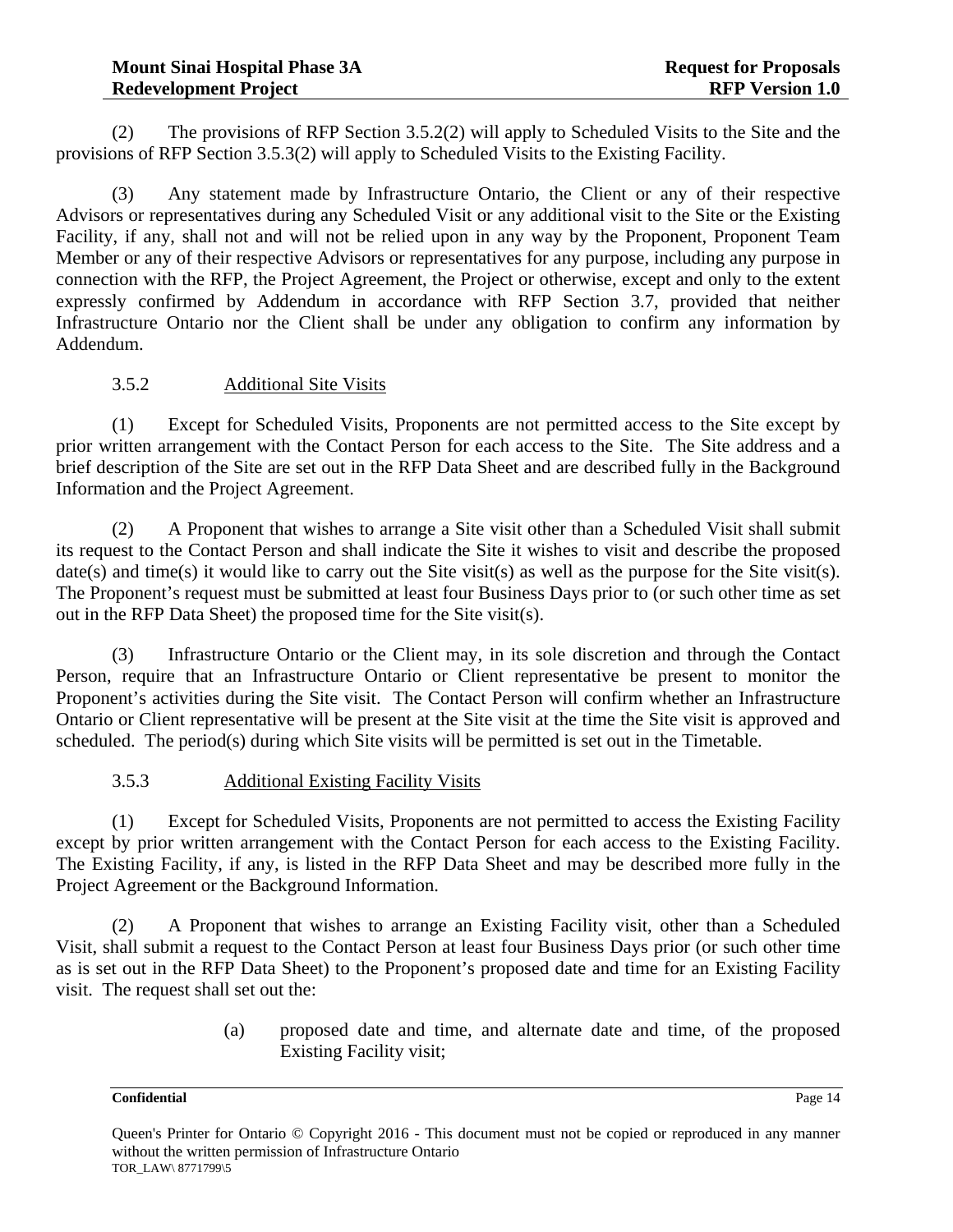- (b) purpose of the Existing Facility visit;
- (c) areas of Existing Facility for which access is requested; and
- (d) names, titles and contact information of the Proponent's representatives who will be attending the Existing Facility visit.

(3) If the Proponent has received approval for and written confirmation of any Existing Facility visit from the Contact Person, unless otherwise set out in the Contact Person's confirmation the following shall apply to the Existing Facility visit:

- (a) all Proponent and Proponent Team Member representatives upon arrival at the Existing Facility shall report to the appropriate authority at the Existing Facility, sign in as required by the Existing Facility and receive and wear an identification badge;
- (b) all Proponent and Proponent Team Member representatives shall strictly obey all instructions from the Sponsors' representatives during the visit and shall comply with all site-specific security, safety or other types of requirements;
- (c) all Proponent and Proponent Team Member representatives shall, at all times, make reasonable efforts to avoid disturbing or infringing upon the privacy of any persons occupying or working in the Existing Facility;
- (d) the Proponent and Proponent Team Member representatives shall visit only those specific areas of the Existing Facility to which the Proponent has been granted access in the Contact Person's confirmation; and
- (e) the Proponent and Proponent Team Member representatives shall not take photographs without the prior written consent of the Contact Person. If photographs are permitted by the Contact Person, they may be taken by the Proponent and Proponent Team Member representatives only in the specific areas of the Existing Facility for which consent to photograph has been given.

(4) The Proponent acknowledges that because the Existing Facility is in use, unforeseen circumstances can arise at the Existing Facility and the Sponsors may, in their sole discretion, cancel or reschedule the Existing Facility visit, change the areas of access of the Existing Facility visit or otherwise change the Existing Facility visit on short notice or no notice to the Proponent and Proponent Team Members or their representatives.

#### **3.6 Changes to Proponents, Proponent Team Members and Key Personnel**

(1) Proponents shall not change their shareholders (unless the Proponent is a company whose equity securities are listed on a recognized stock exchange), Proponent Team Members, proposed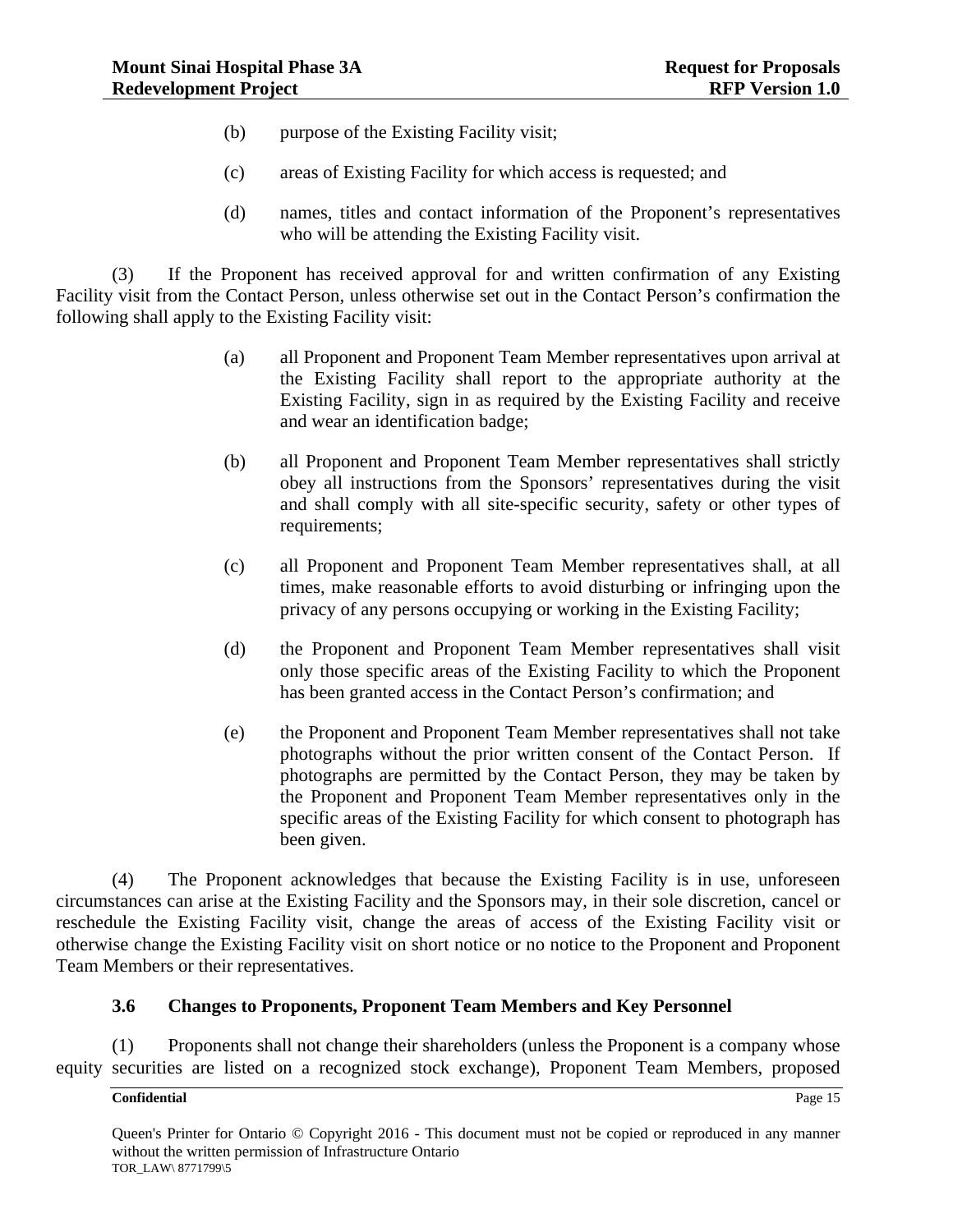subcontractors, Key Personnel, or other parties identified in the Proponents' Prequalification Submissions (the "**Identified Proponent Parties**") without the prior written consent of the Sponsors.

(2) Despite RFP Section 3.6(1), Proponents are permitted to request a change in their Identified Proponent Parties in accordance with this RFP Section 3.6.

(3) If, prior to the Initial Submission Deadline, a Proponent wishes to request a change in its Identified Proponent Parties, including any proposed withdrawal from, addition to, substitution of the Identified Proponent Parties, (each is a "**Proposed Change in Identified Proponent Parties**"), the Proponent shall notify the Contact Person as soon as possible and, in any event no later than seven (7) days prior to the Initial Submission Deadline. That notification shall clearly identify the Proposed Change in Identified Proponent Parties (including, as applicable, any proposed additional or substitute Identified Proponent Party) and provide sufficient documentation to demonstrate that:

- (a) such Proposed Change in Identified Proponent Parties will not materially adversely affect the Proponent's ability to submit a complete and compliant Proposal or impair the Proponent's or the Identified Proponent Parties' ability to perform their respective obligations under the Project Agreement, and
- (b) in the event that the Proposed Change in Identified Proponent Parties is a proposed addition to or a substitution of one or more of the Identified Proponent Parties, the proposed additional or substitute party(ies) would have met or exceeded any applicable criteria applied during the RFQ process.

(4) In response to a request in accordance with RFP Section 3.6(3), the Sponsors may, in their sole discretion, provide the Proponent with instructions as to the type of information required by the Sponsors to consider the Proposed Change in Identified Proponent Parties as well as the deadlines for submission of information that the Proponent must meet in order to have its request considered by the Sponsors.

(5) The Proponent shall provide any further documentation as may be reasonably requested by the Sponsors to assess any Proposed Change in Identified Proponent Parties. If the Sponsors, in their sole discretion, consider the Proposed Change in Identified Proponent Parties to be acceptable, the Sponsors may consent to such Proposed Change in Identified Proponent Parties. The Sponsors' consent to such Proposed Change in Identified Proponent Parties, however, may be subject to such terms and conditions as the Sponsors may require. Without limiting the generality of the foregoing,

> (a) in the event that the Proposed Change in Identified Proponent Parties is a proposed withdrawal of an Identified Proponent Party, then, unless otherwise permitted by the Sponsors in writing, the Proponent shall propose a substitute party for review by the Sponsors in the manner described in RFP Section 3.6(3) and if such proposed substitute is not acceptable to the Sponsors, the Proponent shall propose an alternate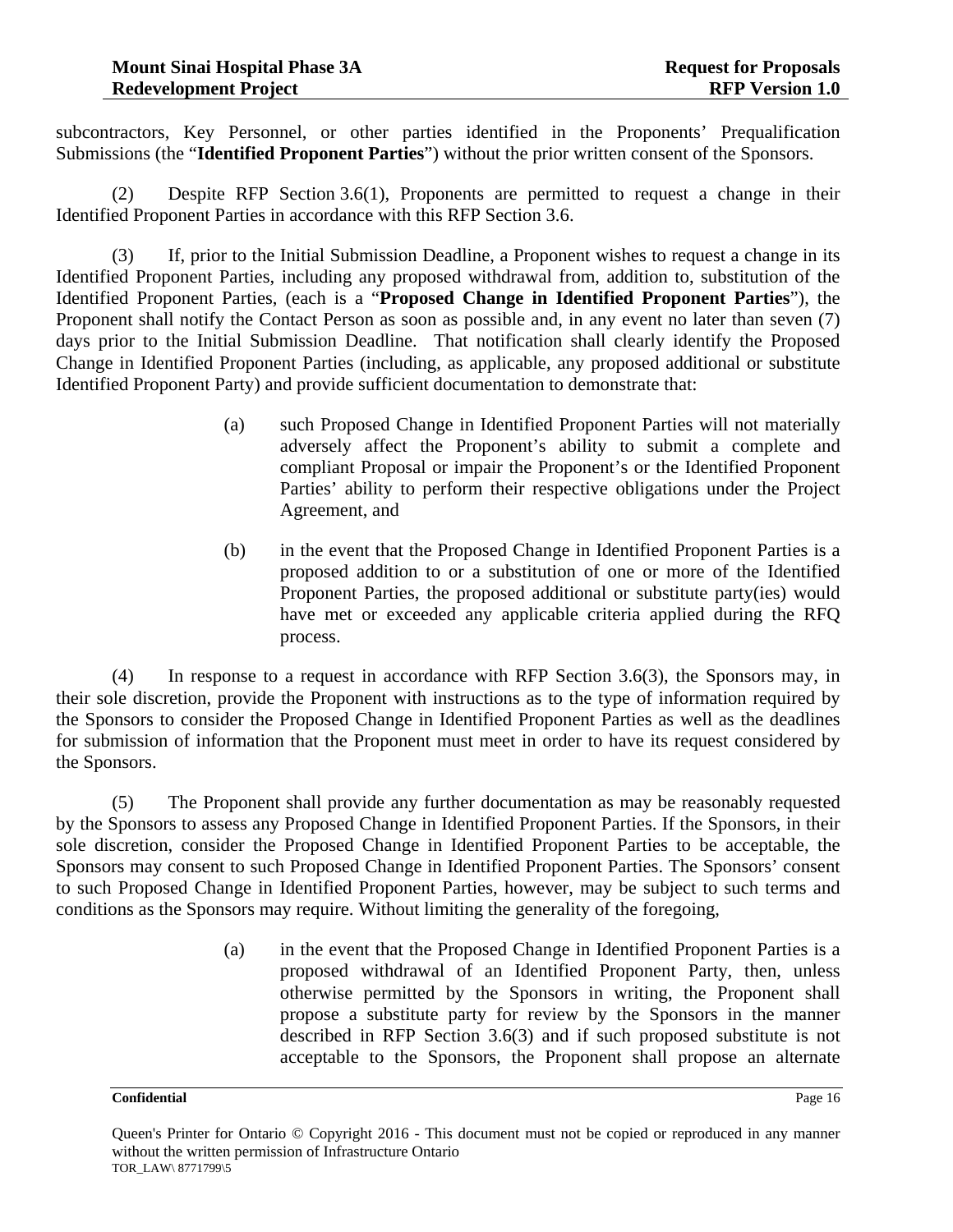substitute for review by the Sponsors in the same manner as the first proposed substitute; or

(b) in the event that the Proposed Change in Identified Proponent Parties is a proposed substitute for an Identified Proponent Party, which, for clarity, must be proposed for review by the Sponsors in the manner described in RFP Section 3.6(3), and if such proposed substitute is not acceptable to the Sponsors, the Proponent may propose an alternate substitute for review by the Sponsors in the same manner as the first proposed substitute.

(6) The Sponsors may, in their sole discretion, disallow any actual or Proposed Change in Identified Proponent Parties.

(7) In the case of an actual change in the Identified Proponent Parties previously made by the Proponent without consent by the Sponsors or a change proposed after the Initial Submission Deadline, the Sponsors may, in their sole discretion, disqualify the Proponent and terminate the Proponent's continued involvement in the RFP Process, or allow the Proponent to continue under such terms and conditions as the Sponsors, in their sole discretion, may require.

(8) If, on or after the Initial Submission Deadline and prior to Commercial Close there is an actual or Proposed Change in Identified Proponent Parties, or if there is a change in circumstances that may materially adversely affect an Identified Proponent Party in a way which could impair the Proponent's or the Identified Proponent Party's ability to perform their respective obligations under the Project Agreement, then the Proponent shall promptly notify the Sponsors in writing by delivery or email to the Contact Person. The Sponsors may, in their sole discretion, refuse to accept a change in an Identified Proponent Party that occurs or is requested by the Proponent after the Initial Submission Deadline and may, in their sole discretion, disqualify the Proponent from continuing in the RFP Process.

(9) If at any time prior to Commercial Close, and notwithstanding any other provision in this RFP, there is a Change in Control of a Proponent or of one of its Proponent Team Members (the "**Acquiree**") as a result of an acquisition of the Acquiree by one of the other Proponents or one of the other Proponent's Proponent Team Members (the "**Acquirer**"):

- (a) the Acquiree shall be immediately disqualified from further participation in this RFP. In the event that a Proponent Team Member is the Acquiree, the affected Proponent may request a change of the Acquiree and the Sponsors shall consider such request in their sole discretion in accordance with this RFP Section 3.6. In the event that such request to change the Proponent Team Member is rejected by the Sponsors, the Sponsors shall disqualify the Proponent from continuing in the RFP Process; or
- (b) the Sponsors may, in their sole discretion, allow the Acquirer to continue in the RFP Process, however, the Sponsors' consent to continue may be subject to such terms and conditions as the Sponsors may require.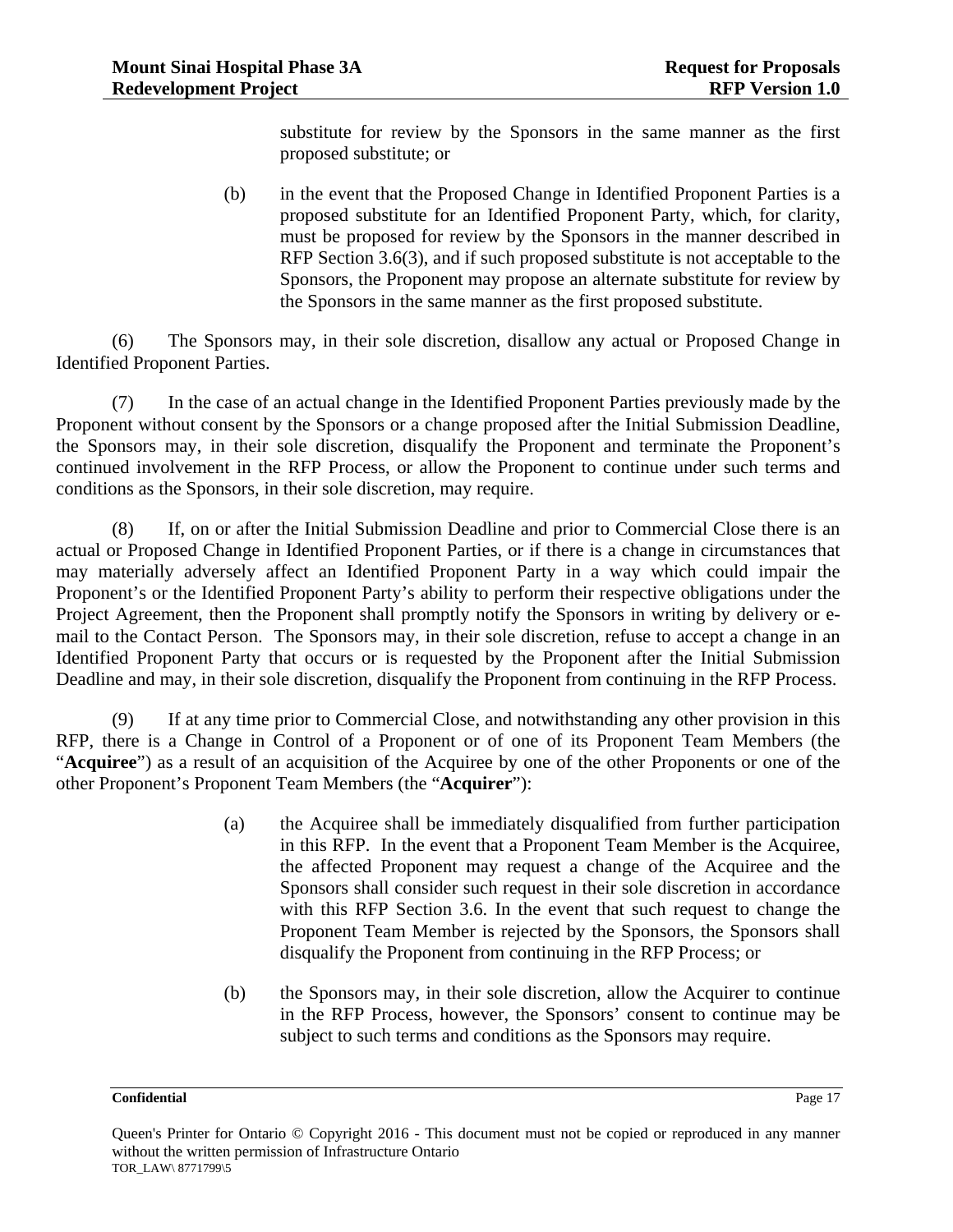(10) If, after identification of the Preferred Proponent pursuant to RFP Section 9.1, the Sponsors determine, acting reasonably, that it is in the best interests of the Sponsors that any individual proposed as a Key Personnel in the Preferred Proponent's Proposal be substituted, the Sponsors shall notify the Preferred Proponent (including a detailed explanation of the reasons for such determination), and, within 10 days of receipt by the Preferred Proponent of such notice, the Preferred Proponent shall provide the Sponsors with relevant information on the proposed substitution and shall consult with the Sponsors before finalizing the appointment of such substitution. The proposed substitution must have equal or better qualifications than the qualifications of the Key Personnel that they are replacing.

## **3.7 Addenda/Changes to the RFP Documents**

(1) The Sponsors may, in their sole discretion, amend or supplement the RFP Documents prior to the Initial Submission Deadline. The Sponsors shall issue changes to the RFP Documents by Addenda only. No other statement, whether oral or written, made by the Sponsors or the Sponsors' Advisors, employees or representatives, including, for clarity, the Contact Person, or any other person, shall amend the RFP Documents. The approximate final date that the Sponsors will issue an Addendum in respect of the Project Agreement is set out in the Timetable. The Sponsors may issue other Addenda at any time.

(2) The Proponent is solely responsible to ensure that it has received all Addenda issued by the Sponsors. Proponents may, in writing, seek confirmation of the number of Addenda issued under this RFP from the Contact Person.

(3) The Sponsors shall issue Addenda by placing them in the Data Room and notifying the Proponents' Representatives by e-mail that an Addendum has been placed in the Data Room.

(4) Any reference to any one or all of the RFP Documents in the RFP Documents includes any amendments to the RFP Documents made in accordance with this RFP Section 3.7.

#### **3.8 Freedom of Information, Confidentiality and Copyright Matters**

#### 3.8.1 Freedom of Information and Protection of Privacy Act

(1) Proponents are advised that the Sponsors may be required to disclose the RFP Documents and a part or parts of any Proposal pursuant to the *Freedom of Information and Protection of Privacy Act* (Ontario) ("**FIPPA**") .

(2) Proponents are also advised that FIPPA does provide protection for confidential and proprietary business information. Proponents are strongly advised to consult their own legal Advisors as to the appropriate way in which confidential or proprietary business information should be marked as such in their Proposals.

(3) Subject to the provisions of FIPPA, the Sponsors will use reasonable commercial efforts to safeguard the confidentiality of any information identified by the Proponent as confidential but shall not be liable in any way whatsoever to any Proponent or Proponent Team Member if such information is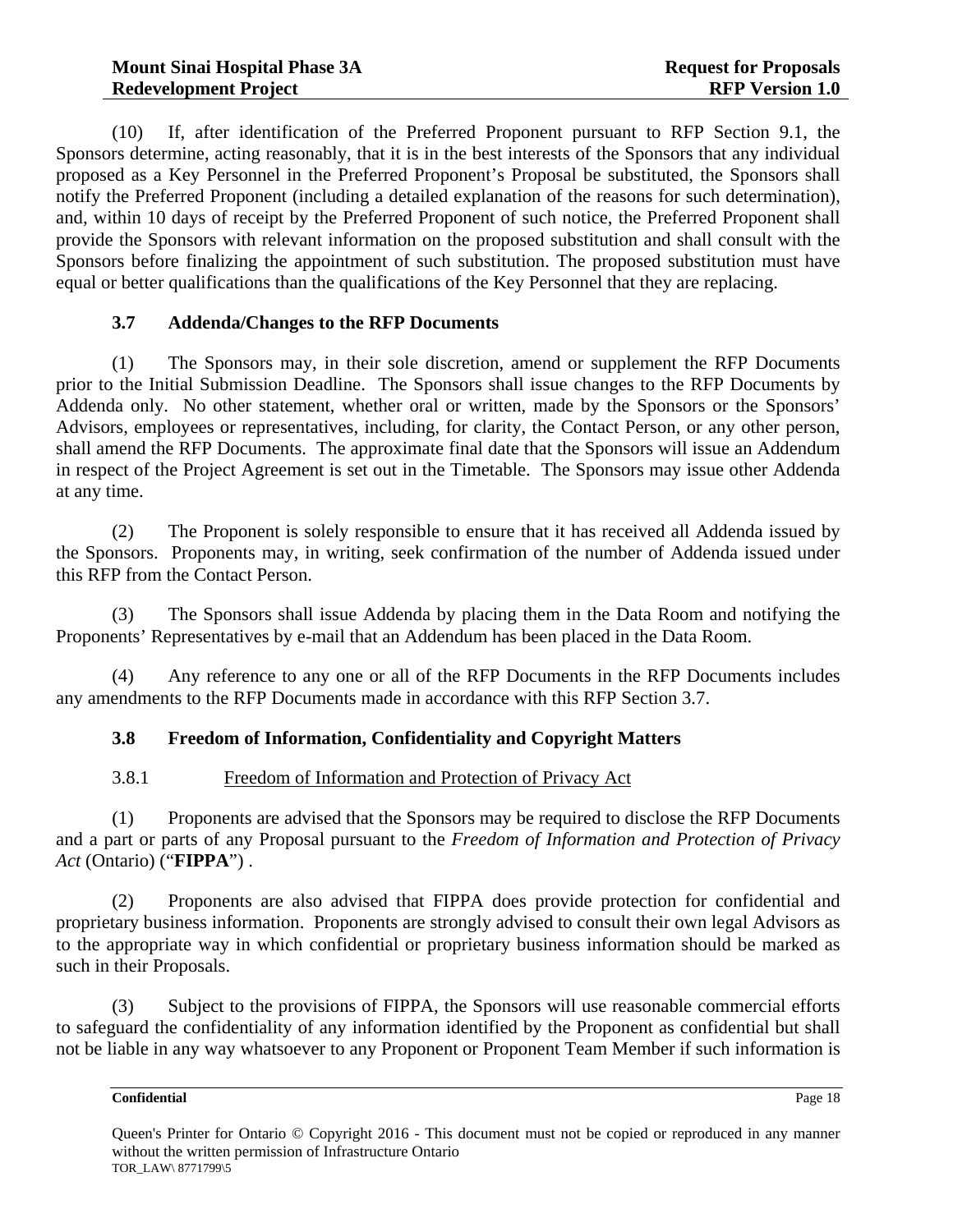disclosed based on an order or decision in accordance with FIPPA or otherwise as required under Applicable Law.

#### 3.8.2 Confidentiality Agreements

(1) The Prequalified Parties have executed and delivered to the Sponsors a confidentiality agreement in a form prescribed by and with terms and conditions acceptable to the Sponsors. To the extent that the provisions of the confidentiality agreements are inconsistent or conflict with the requirements of RFP Section 3.8.3, the more stringent confidentiality obligation shall govern.

#### 3.8.3 Confidential Information

(1) For the purpose of this RFP Process, "**Confidential Information**" means all material, data, information or any item in any form, whether oral or written, including in electronic or hard-copy format, supplied by, obtained from or otherwise provided by the Sponsors or the Government of Ontario in connection with the RFP Process, the RFP Documents or the Project, whether supplied, obtained from or provided before or after the RFP Process.

- (2) The Proponent agrees that all Confidential Information:
	- (a) shall remain the sole property of the Sponsors or the Government of Ontario, as applicable, and the Proponent shall treat it as confidential;
	- (b) shall not be used by the Proponent for any purpose other than developing and submitting a Proposal in response to this RFP Process or the performance of any subsequent agreement relating to the Project with the Signing Parties;
	- (c) shall not be disclosed by the Proponent to any person who is not involved in the Proponent's preparation of its Proposal or the performance of any subsequent agreement relating to the Project with the Signing Parties, without prior written consent of the Sponsors or the Government of Ontario, as applicable;
	- (d) shall not be used in any way detrimental to the Sponsors or the Government of Ontario; and
	- (e) if requested by the Sponsors shall be returned by the Proponents to the Sponsors no later than ten calendar days after that request.

(3) Each Proponent shall be responsible for any breach of the provisions of this RFP Section 3.8.3 by any person to whom it discloses the Confidential Information including, for greater clarity, the Proponent's employees, representatives and Advisors and the Proponent Team Members and their employees, representatives and Advisors. Each Proponent shall indemnify each of the Sponsors and the Government of Ontario and each of their related entities and each of their respective directors, officers, consultants, employees, agents and representatives and save each of them fully harmless from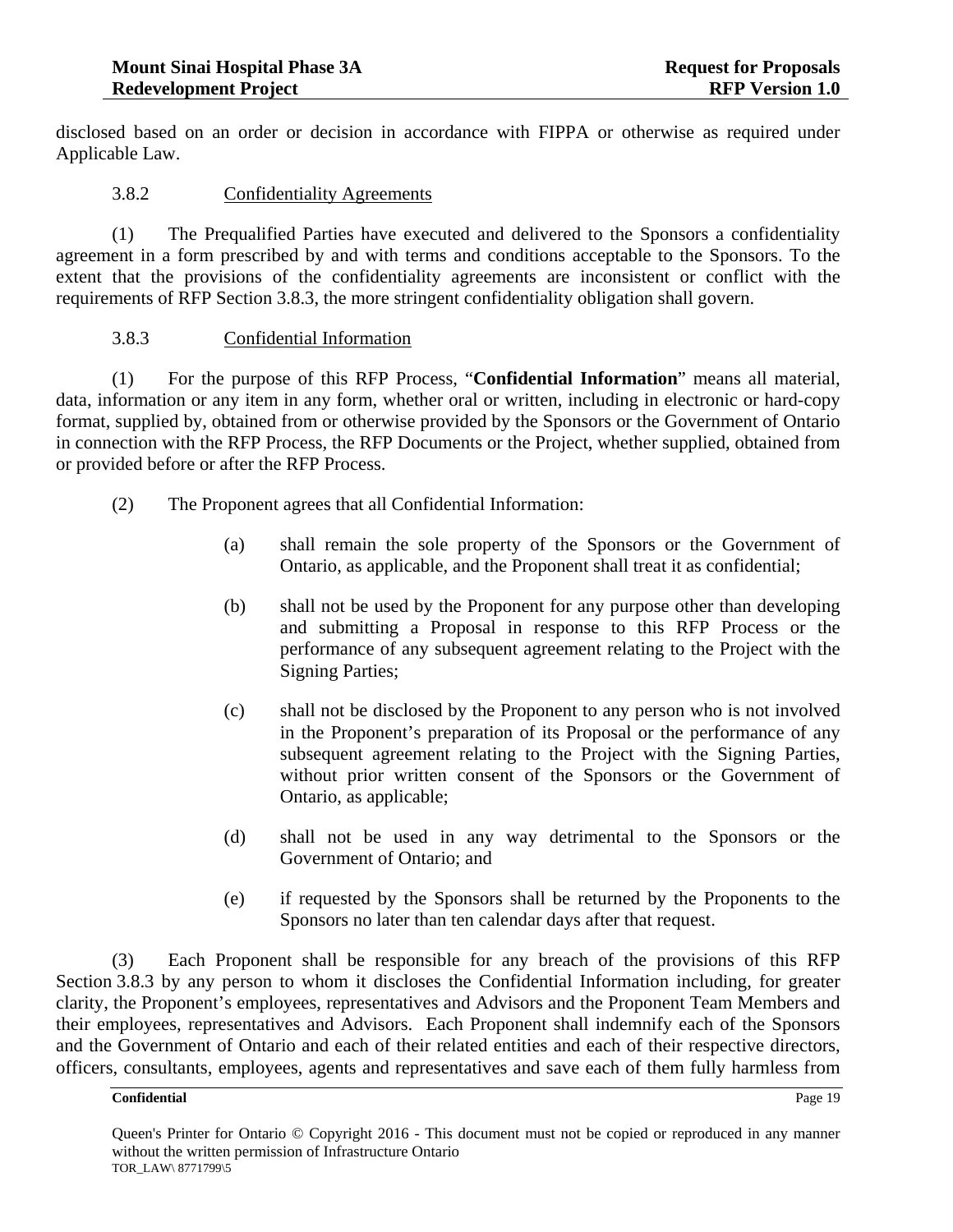and against any and all loss, cost, damage, expense, fine, suit, claim, penalty, demand, action, obligation and liability of any kind or nature (including, without limitation, professional fees on a full indemnity basis) suffered or incurred by any of them arising as a result of or in connection with any breach of any of the provisions of this RFP Section 3.8.3 by the Proponent or by any person to whom the Proponent has disclosed the Confidential Information. Each Proponent agrees that the Sponsors act as trustee for each of their related entities and the Government of Ontario and each of their respective directors, officers, consultants, employees, agents and representatives with respect to all rights contemplated hereunder arising in favour of a related entity or the Government of Ontario or any of their respective directors, officers, consultants, employees, agents or representatives and that the Sponsors have agreed to accept such trust and hold and enforce such rights on behalf of each related entity or the Government of Ontario and each of their respective directors, officers, consultants, employees, agents and representatives.

(4) Each Proponent acknowledges and agrees that a breach of the provisions of this RFP Section 3.8.3 would cause the Sponsors and the Government of Ontario and each of their related entities to suffer loss that could not be adequately compensated by damages, and that the Sponsors and the Government of Ontario and any of their related entities may, in addition to any other remedy or relief, enforce any of the provisions of this RFP Section 3.8.3 upon application to a court of competent jurisdiction without proof of actual damage to the Sponsors or the Government of Ontario or any of their related entities.

(5) Notwithstanding anything else to the contrary in this RFP, the provisions of this RFP Section 3.8.3 shall survive any cancellation of this RFP Process and the conclusion of the RFP Process and, for greater clarity, shall be legally binding on all Prequalified Parties, whether or not they submit a Proposal.

(6) The confidentiality obligations of the Proponent shall not apply to any information which falls within the following exceptions:

- (a) information that is lawfully in the public domain at the time of first disclosure to the Proponent, or which, after disclosure to the Proponent, becomes part of the public domain other than by a breach of the Proponent's confidentiality obligations or by any act or fault of the Proponent;
- (b) information which was in the Proponent's possession prior to its disclosure to the Proponent by the Sponsors, and provided that it was not acquired by the Proponent under an obligation of confidence; or
- (c) information which was lawfully obtained by the Proponent from a third party without restriction of disclosure, provided such third party was at the time of disclosure under no obligation of secrecy with respect to such information.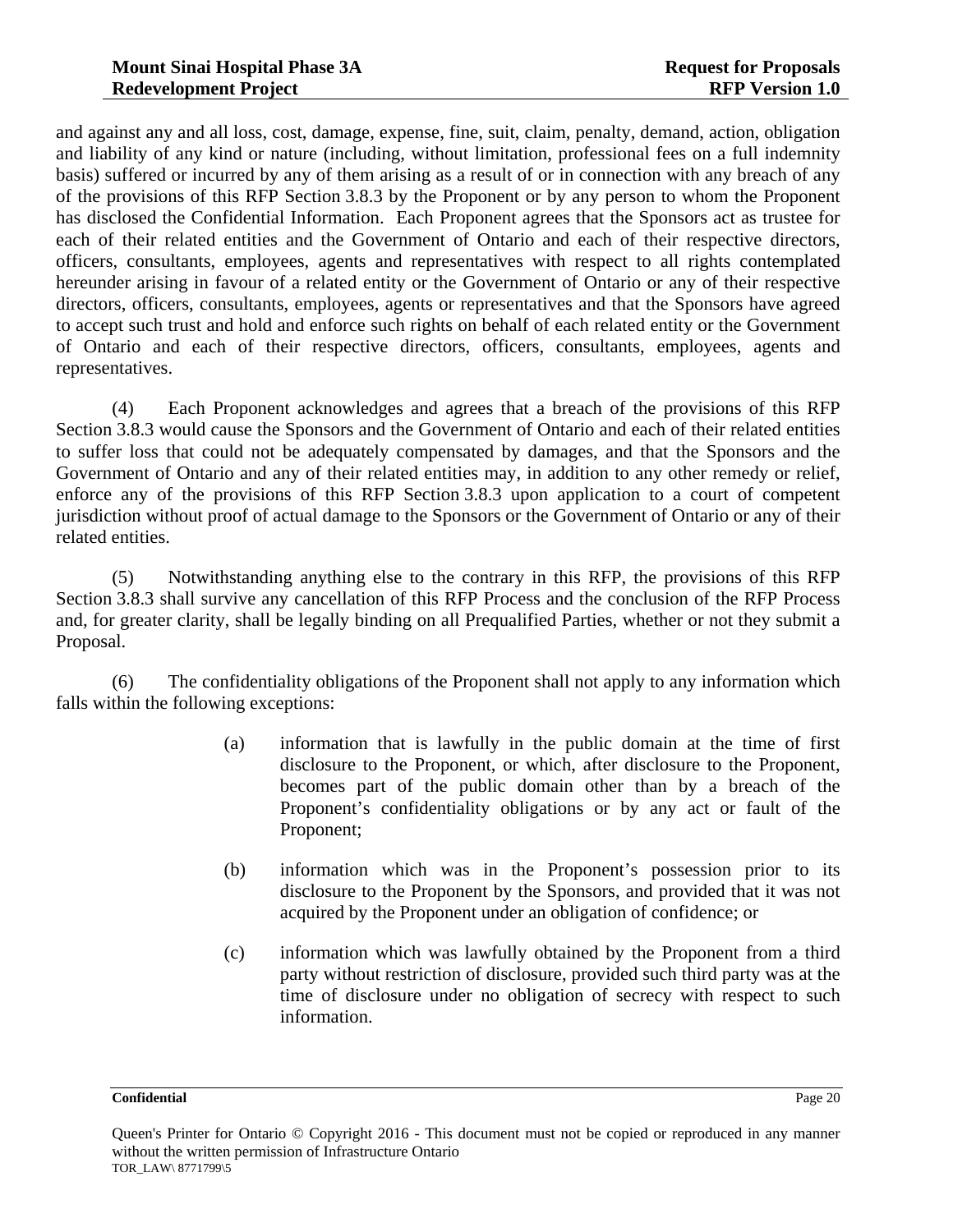#### 3.8.4 Copyright and Use of Information in Proposals

(1) The Sponsors' rights, as set out in this RFP Section 3.8.4, to the Proposal and all Proposal Information submitted by the Proponent during the RFP Process shall be granted to the Sponsors in accordance with this RFP Section 3.8.4, upon submission of Proposal.

(2) Proponents shall not use or incorporate into their Proposals any concepts, products or processes which are subject to copyright, patents, trademarks or other intellectual property rights of third parties unless Proponents have, or will procure through licensing without cost to the Sponsors, the right to use and employ such concepts, products and processes in and for the Project.

(3) All requirements, designs, documents, plans and information supplied by the Sponsors to the Proponents in connection with this RFP are and shall remain the property of the Sponsors. Upon request of the Sponsors, all such designs, documents, plans and information (and any copies thereof in any format or medium created by or on behalf of the Proponent) must be returned to the Sponsors.

(4) The Proponent shall grant to each of the Sponsors and Her Majesty the Queen in Right of Ontario a non-exclusive, perpetual, irrevocable, world-wide, fully paid and royalty free license (fully assignable without the consent of the Proponent and with the right to sub-license without the consent of the Proponent) to use the Proposal Information (the "**Proposal Information Licence**"). Without limiting the foregoing, the Proposal Information Licence shall include the right to modify the Proposal Information, and, where applicable, to use it, or any modified form of it, anywhere in the world. Under no circumstances shall the Proponent, except Project Co (as defined in the Project Agreement) in relation to this Project, be liable to the Sponsors, Her Majesty the Queen in Right of Ontario or to any other person or entity for any damages, losses, costs, expenses, claims or actions whatsoever arising directly or indirectly from the use of the Proposal Information pursuant to the Proposal Information Licence.

- (5) For the purpose of this RFP Section 3.8.4, "**Proposal Information**" includes:
	- (a) all information contained in a Proposal or which is disclosed by or through a Proponent to the Sponsors during the evaluation of Proposals or during the process of executing any Project Agreement; and
	- (b) any and all ideas, concepts, products, alternatives, processes, recommendations and suggestions developed by or through a Proponent and revealed to or discovered by the Sponsors, including any and all ideas, concepts, products, alternatives, processes, recommendations and suggestions which may be connected in any way to the preparation, submission, review or negotiation of any Proposal or the Project Agreement.

(6) Proponents shall ensure that all intellectual property rights associated with any and all of the Proposal Information (including copyright and moral rights but excluding patent rights) provide for and give Infrastructure Ontario, the Client and Her Majesty the Queen in Right of Ontario the rights set out in this RFP Section 3.8.4. It is expressly understood and agreed that any actual or purported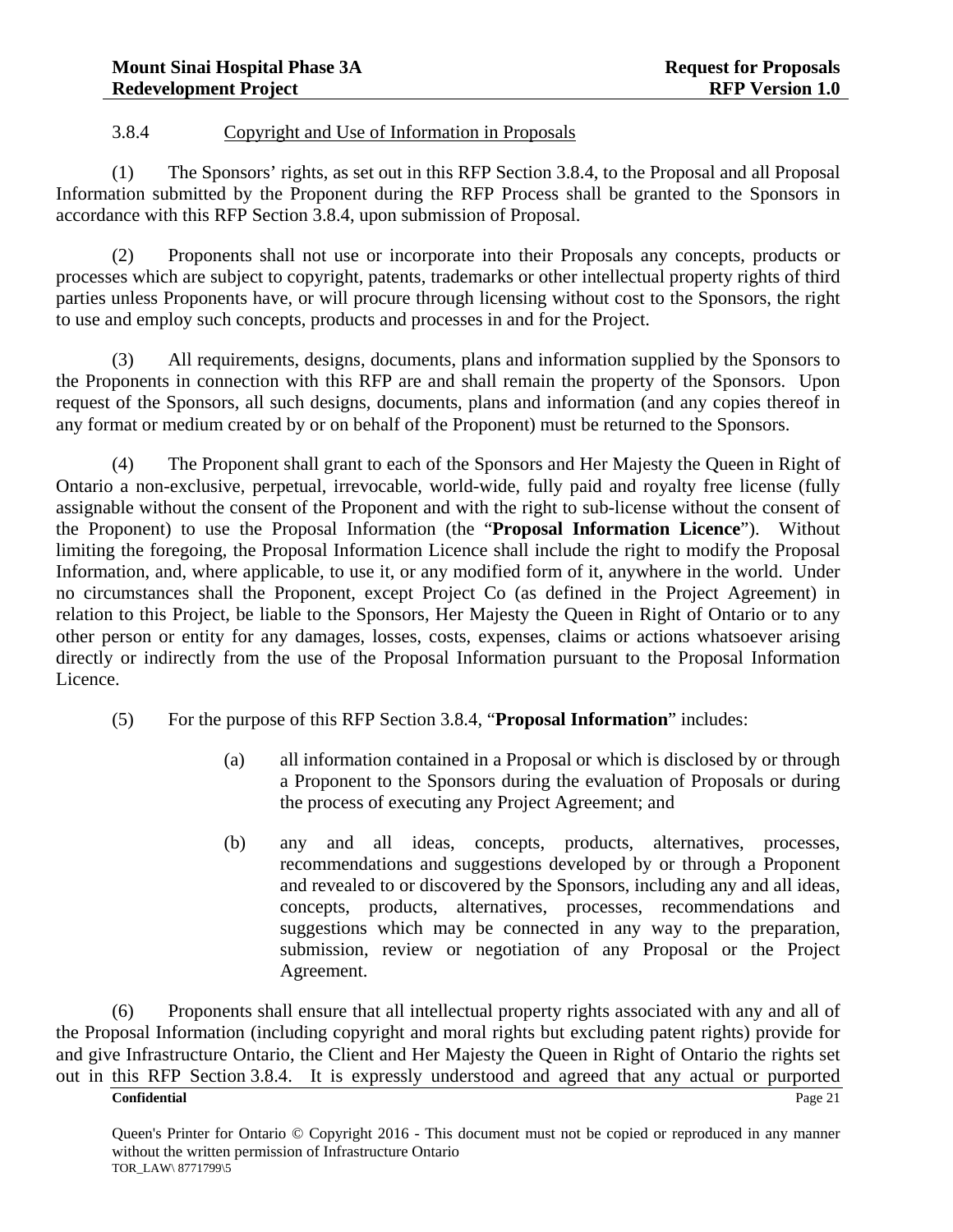restriction in the future on the ability of Infrastructure Ontario, the Client or Her Majesty the Queen in Right of Ontario to use any of the Proposal Information, or anything else obtained by or through Proponents, shall be absolutely null and void and unenforceable as against the Sponsors, Her Majesty the Queen in Right of Ontario and each of their respective Advisors, and that the provisions of this RFP Section 3.8.4 shall take precedence and govern.

### **3.9 Conflict of Interest and Ineligible Persons**

#### 3.9.1 Conflict of Interest

(1) Proponents and Proponent Team Members and each of their Advisors, shall disclose, in their Proposal Submission Form and the Proponent Team Member Declaration (in respect of Proponent Team Members), all perceived, potential and actual Conflicts of Interest.

(2) If a Proponent, a Proponent Team Member or any of their respective Advisors, prior to or following submission of its Proposal, discovers any perceived, potential or actual Conflicts of Interest, the Proponent shall promptly disclose the perceived, potential or actual Conflict of Interest to the Sponsors in a written statement to the Contact Person.

(3) At the request of the Sponsors, the Proponent shall provide the Sponsors with the Proponent's proposed means to mitigate and minimize to the greatest extent practicable any perceived, potential or actual Conflict of Interest. The Proponent shall submit any additional information to the Sponsors that the Sponsors consider necessary to properly assess the perceived, potential or actual Conflict of Interest.

(4) The Sponsors may, in their sole discretion, exclude any Proponent Team Member or Proponent Advisor on the grounds of Conflict of Interest.

(5) Without limiting the generality of RFP Sections 3.9.1(4) or (6), the Sponsors may, in their sole discretion, require the Proponent, Proponent Team Member or a Proponent's Advisor to substitute a new person or entity for the person or entity giving rise to the Conflict of Interest.

(6) The Sponsors may, in their sole discretion, waive any and all perceived, potential or actual Conflicts of Interest of Proponents or Proponent Team Members, or any of their respective Advisors. A waiver may be upon such terms and conditions as the Sponsors, in their sole discretion, require to satisfy themselves that the Conflict of Interest has been appropriately managed, mitigated and minimized, including requiring the Proponent to put into place such policies, procedures, measures and other safeguards as may be required by and be acceptable to the Sponsors, in their sole discretion, to manage, mitigate and minimize the impact of such Conflict of Interest.

(7) For the purposes of this RFP Process "**Conflict of Interest**" includes any situation or circumstance where a Proponent or any Proponent Team Member or any Proponent Advisor:

> (a) has commitments, relationships or financial interests or involvement in any litigation or proceeding that: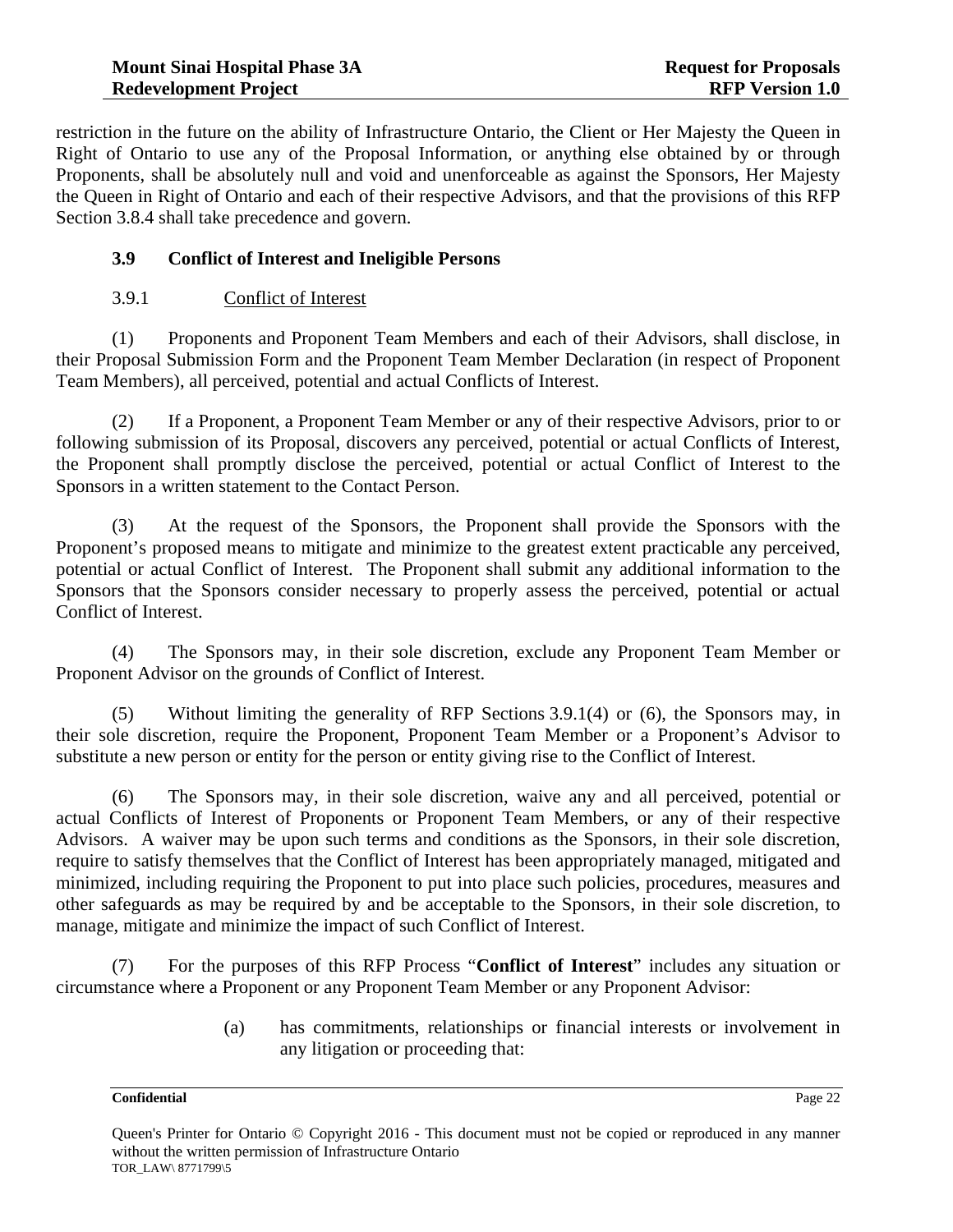- (i) could or could be seen to exercise an improper influence over the objective, unbiased and impartial exercise of the independent judgment by any personnel of the Sponsors or their Advisors; or
- (ii) could or could be seen to compromise, impair or be incompatible with the effective performance of a Proponent's obligations under the Project Agreement if that Proponent was determined to be the Preferred Proponent under the RFP Process;
- (b) has contractual or other obligations to any of the Sponsors that could or could be seen to have been compromised or impaired as a result of its participation in the RFP Process or the Project; or
- (c) has knowledge of confidential information (other than Confidential Information disclosed by the Sponsors in the normal course of the RFP Process) of strategic and/or material relevance to the RFP Process or to the Project that is not available to other Proponents and that could or could be seen to give the Proponent an unfair competitive advantage.

(8) The final determination of whether a perceived, potential or actual Conflict of Interest exists shall be made by the Sponsors in their sole discretion.

3.9.2 Ineligible Persons

(1) As a result of their involvement in the Project, the persons named as "Ineligible Persons" in the RFP Data Sheet, together with any Persons who formerly worked on behalf of either the Sponsors and in the course of such work had knowledge of confidential information of strategic and/or material relevance to the RFP Process or to the Project that is not available to other Proponents and that could or could be seen to give the Proponent an unfair competitive advantage (collectively "**Ineligible Persons**") their employees, and any of their subcontractors, advisors, consultants or representatives engaged in respect of this Project and, subject to RFP Sections 3.9.2(3) and 3.9.2(4) any person controlled by, that controls or that is under common control with the Ineligible Persons (each an "**Ineligible Person's Affiliate**") are not eligible to participate as a Proponent Team Member, Advisor to the Proponent, Financial Services Provider or Advisor to a Financial Services Provider.

(2) The Sponsors may amend the Ineligible Persons list in the RFP Data Sheet from time to time during the RFP Process.

(3) An Ineligible Person's Affiliate may be eligible to participate as a Proponent Team Member, Advisor to the Proponent, Financial Services Provider or Advisor to a Financial Services Provider only after it has obtained a written consent from the Sponsors permitting it to participate as a Proponent Team Member, Advisor to the Proponent, Financial Services Provider or Advisor to a Financial Services Provider. To obtain consent for an Ineligible Person's Affiliate to participate as a Proponent Team Member, Advisor to the Proponent, Financial Services Provider or Advisor to a Financial Services Provider, the Proponent must submit a request for consent to the Contact Person that includes the following information: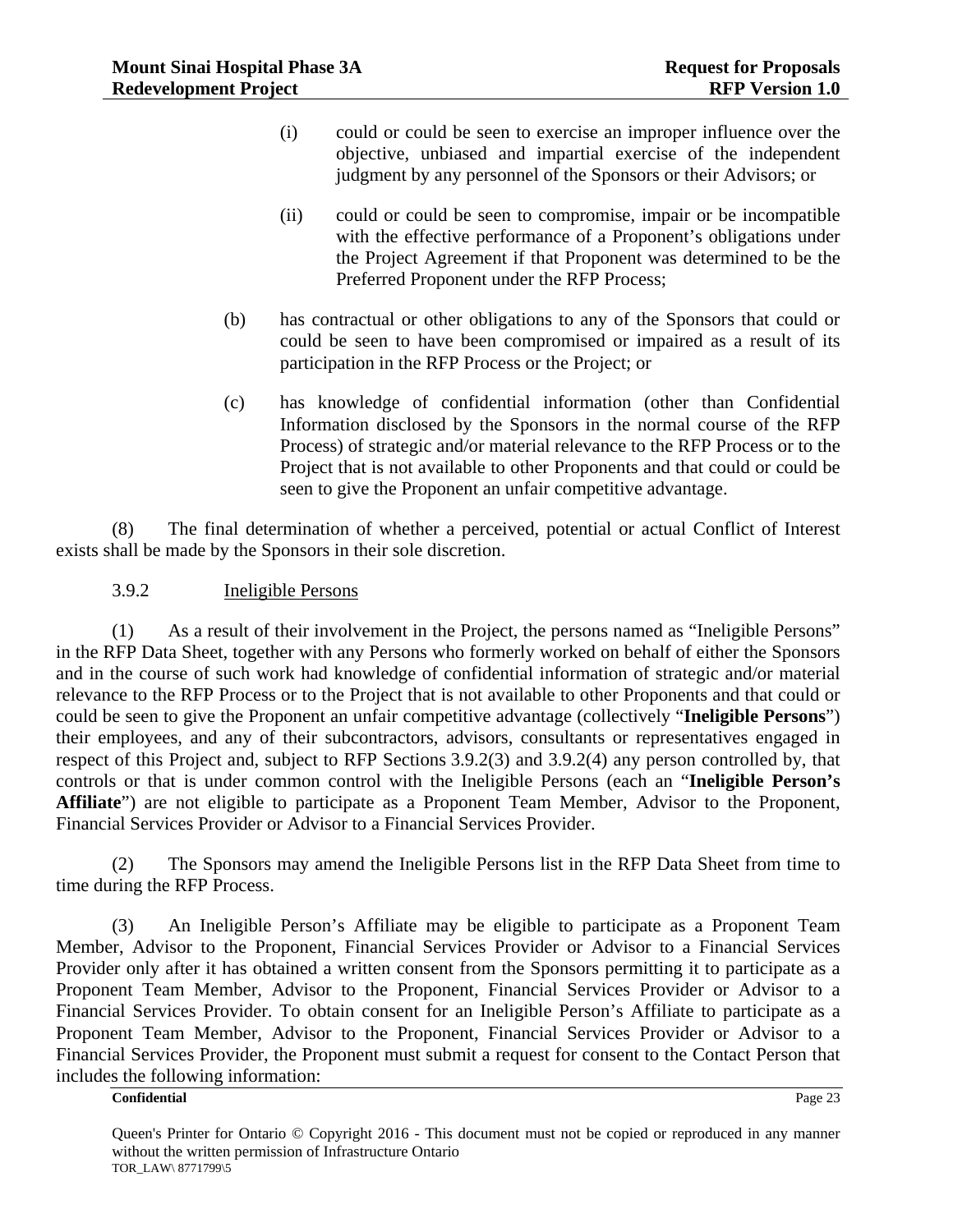- (a) the full legal name of the Ineligible Person's Affiliate that the Proponent wishes to include on its team or as a Proponent Team Member, Advisor to the Proponent, Financial Services Provider or Advisor to a Financial Services Provider;
- (b) information regarding the Ineligible Person's Affiliate's relationship to the Ineligible Person listed in the RFP Data Sheet; and
- (c) a description of the policies and procedures that will be put in place to manage, mitigate or minimize the impact of any perceived, potential or actual Conflict of Interest with respect to the Ineligible Person's Affiliate.

(4) Upon the Contact Person's receipt of a Proponent's properly completed request for consent in accordance with RFP Section 3.9.2(3), the Sponsors shall, in their sole discretion, make a determination as to whether they consider there to be a perceived, potential or actual Conflict of Interest and whether the impact of such perceived, potential or actual Conflict of Interest can be appropriately managed, mitigated or minimized. The Proponent shall be notified of the Sponsors' decision by means of a consent letter setting out the nature of the consent and the management, mitigation or minimization measures required as a condition of consent. If the Ineligible Person's Affiliate is considered to have a Conflict of Interest, the impact of which cannot be properly managed, mitigated or minimized, the Sponsors shall add the Ineligible Person's Affiliate to the Ineligible Persons list by Addendum.

#### **3.10 Proponent Costs**

(1) The Proponents and the Proponent Team Members shall bear all costs and expenses incurred by them relating to any aspect of their participation in this RFP Process, including all costs and expenses related to the Proponents' involvement in,

- (a) the preparation, presentation and submission of their Proposals;
- (b) attendance at any Proponents Meeting, Commercially Confidential Meeting or any other meeting with the Sponsors;
- (c) due diligence and information gathering processes;
- (d) Scheduled Visits, Site visits or Existing Facility visits;
- (e) preparation of responses to questions or requests for information from the Sponsors;
- (f) preparation of the Proponent's own RFIs during the clarification process; and
- (g) negotiations.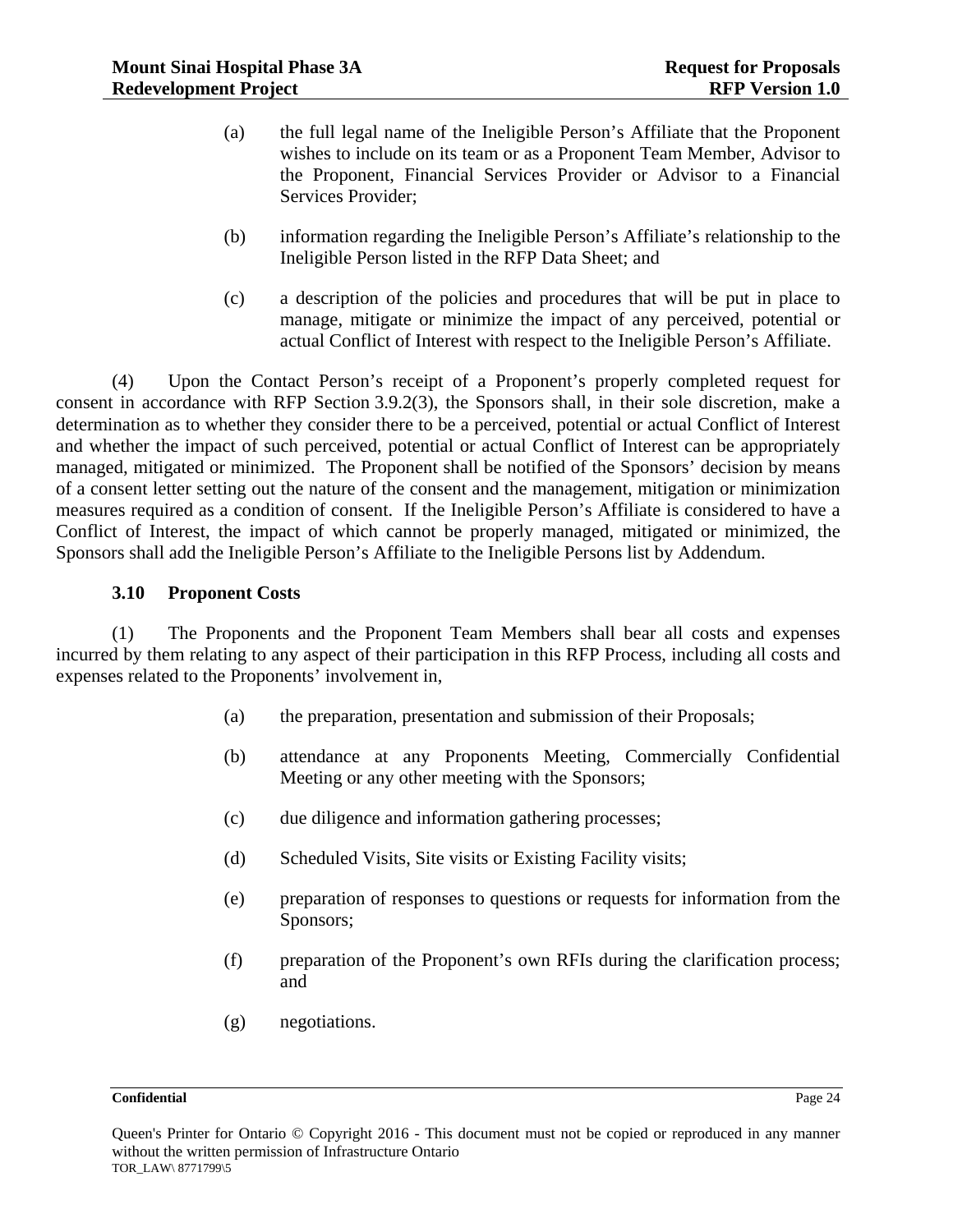(2) Except as explicitly provided in RFP Section 10.4(3), if applicable, the Sponsors are not liable to pay any costs or expenses of any Proponent or to reimburse or compensate a Proponent under any circumstances, regardless of the outcome of the RFP Process.

#### **3.11 Insurance and Workers Compensation**

#### 3.11.1 Insurance Required during the RFP Process

(1) During the RFP Process, the Proponent is required to obtain, and to cause all Proponent Team Members and other persons listed below to obtain, and at all times keep and maintain in force the insurance as set out in RFP Sections 3.11.1(1)(a) and (b), whenever the Proponent, a Proponent Team Member, or any of their respective directors, officers, employees, consultants, Advisors, agents or representatives are present at the Site, Existing Facility or at any facilities or premises of the Sponsors for any purpose whatsoever:

- (a) Commercial/Comprehensive General Liability insurance, having an inclusive limit of not less than \$5,000,000 for each occurrence or accident and covering all sums which the Proponent, a Proponent Team Member or any other persons listed above may become legally obligated to pay for damages as a result of bodily injury (including death at any time resulting there from) sustained by any person or persons or because of damage to, destruction of, or loss of use of property caused by an occurrence or accident arising out of any operations or activities carried out in connection with this RFP or RFP Process. The policy or policies shall include as insureds or additional insureds each of the Government of Ontario and the Client (and each of their respective directors, officers, employees, legislators, members, officials, consultants and agents), and an endorsement specifying that the policy shall be primary and without right of contribution from any insurance otherwise maintained by or on behalf of the Government of Ontario and the Client; and
- (b) Motor Vehicle Liability insurance, in the amount of \$2,000,000 per accident, for vehicles used by Proponents or Proponent Team Members (or their respective directors, officers, employees, consultants, Advisors and agents) while on or at the Site, Existing Facility or on or at any facilities or premises of the Sponsors.

(2) As a condition of allowing access to the Site, Existing Facility or to the facilities or premises of the Sponsors', the Sponsors reserve the right to require Proponents to provide evidence acceptable to the Sponsors that the insurance required by RFP Sections 3.11.1(1)(a) and (b) is in place.

(3) If a Proponent proposes to perform any investigations at the Site or Existing Facility the risk related to which may not be fully insured under the above policies, the Sponsors may, in their sole discretion, require the Proponent at its own cost and expense to obtain insurance additional to that specified in RFP Sections 3.11.1(1)(a) and (b).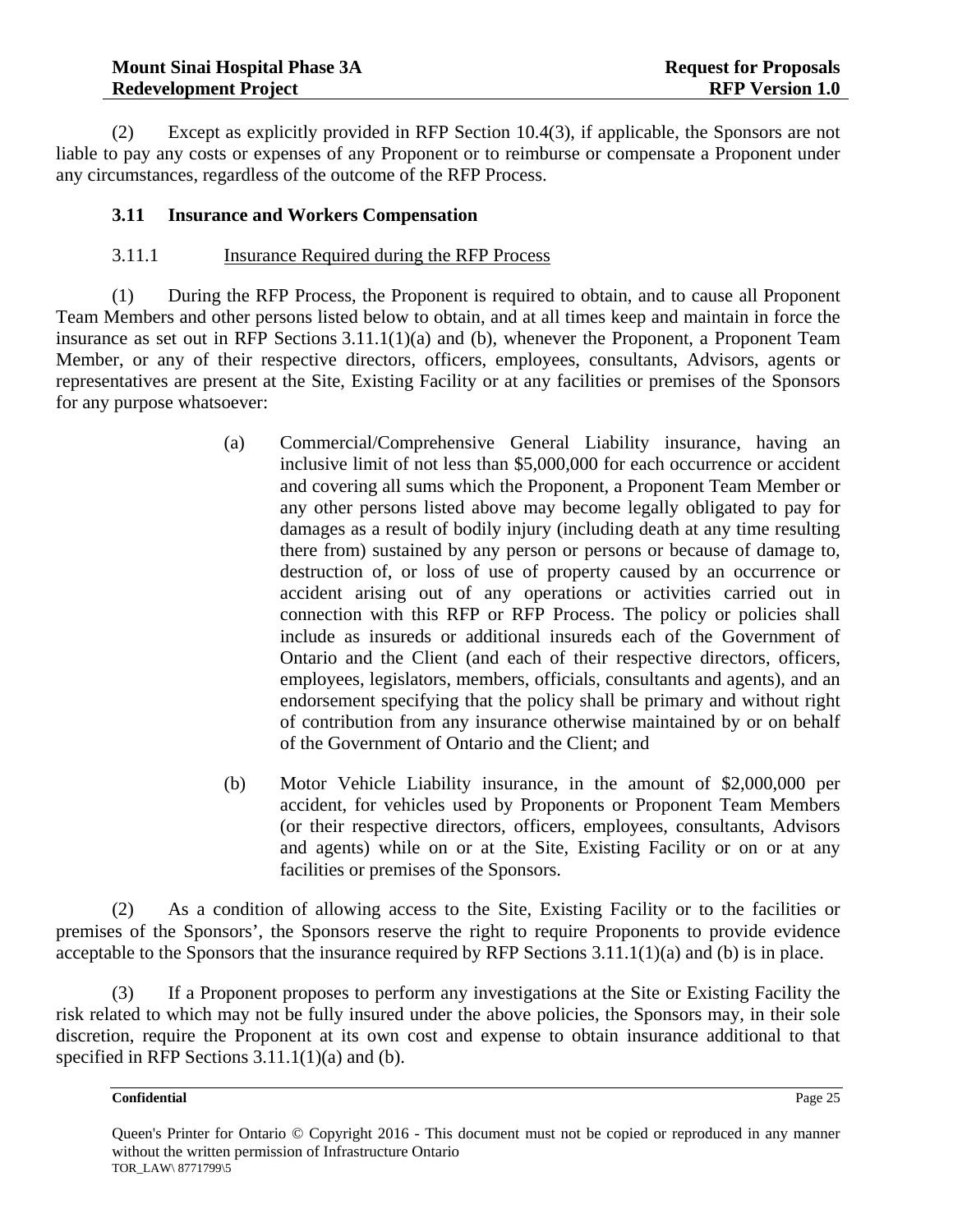(4) All insurance policies required to be obtained by Proponents shall provide that the insurance shall not be cancelled, reduced, restricted, modified or changed in any way without the insurer giving at least 30 calendar days prior written notice to the Sponsors.

### 3.11.2 Workplace Safety during the RFP Process

(1) As a condition of allowing access to the Site, Existing Facility, or any facilities or premises of the Sponsors, each of the Sponsors may, in its sole discretion, require Proponents to provide evidence acceptable to the Sponsors that the Proponent and its Proponent Team Members are registered with the Workplace Safety Insurance Board of Ontario, if such registration is required under Applicable Law, or, if such registration is not required under Applicable Law, to provide evidence acceptable to it that the Proponent and its Proponent Team Members have employer's liability insurance in amounts and on terms and conditions acceptable to it.

## 3.11.3 Infrastructure Ontario Construction Insurance Program

(1) Infrastructure Ontario may determine that certain construction insurance to be provided during the Work phase under the Project Agreement will be obtained under the Infrastructure Ontario Construction Insurance Program ("**IOCIP**"). If a Project has been designated by Infrastructure Ontario to proceed under IOCIP, a "User Guide" will be posted as Background Information. The User Guide includes the form of confidentiality agreement that must be entered into between a Proponent and the IOCIP Broker of Record and the forms of applications to be completed by a Proponent and submitted to the IOCIP Broker of Record for the Work phase construction insurance.

## **3.12 Review of Mechanical and Electrical Subcontractors Qualifications**

(1) The Sponsors may, in their sole discretion, carry out a review and pre screening process, during the RFP Process, with respect to the Proponent's proposed mechanical and electrical subcontractors (the "**Mechanical/Electrical Review Process**").

(2) Whether the Sponsors intend to carry out a Mechanical/Electrical Review Process and any process that the Sponsors intend to follow, is set out in the RFP Data Sheet. All submission requirements with respect to the Mechanical/Electrical Review Process are set out in the RFP Data Sheet and submission deadlines related to the Mechanical/Electrical Review Process are set out in the Timetable.

(3) The Mechanical/Electrical Review Process will consist of a pre screening of mechanical and electrical subcontractors proposed by Proponents at the beginning of the RFP Process that will result in the identification, by the Sponsors, of mechanical and electrical subcontractors who have successfully passed the Mechanical/Electrical Review Process (the "**Pre-Screened Mechanical and Electrical Subcontractors**").

(4) The evaluation criteria that the Sponsors intend to apply during the Mechanical/Electrical Review Process are set out in the RFP Data Sheet.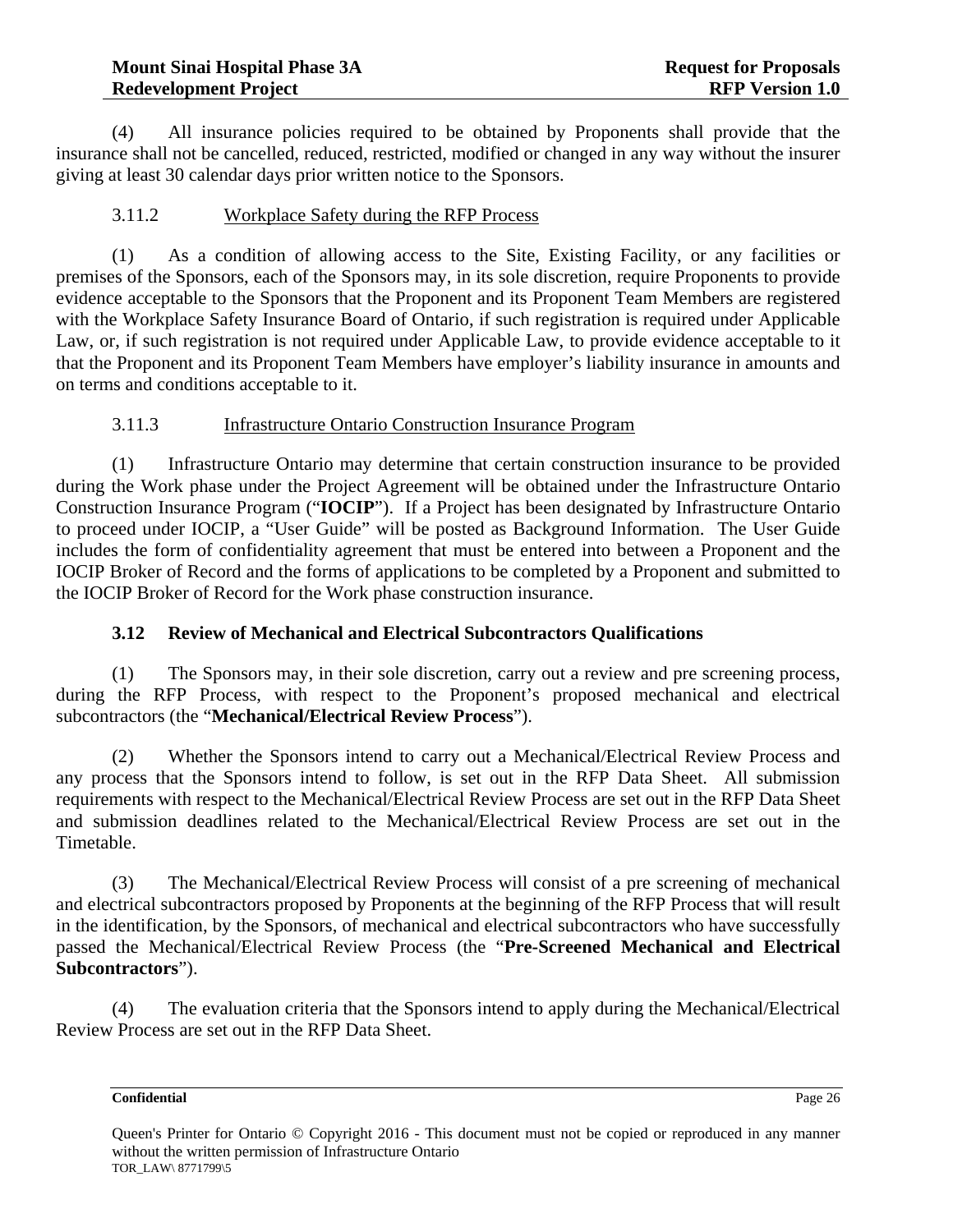(5) If a mechanical or electrical subcontractor fails to pass the Mechanical/Electrical Review Process, the Sponsors will inform the Proponent that the relevant mechanical or electrical subcontractor has not met the requirements of the Mechanical/Electrical Review Process, and will provide the Proponent with a list of the Pre-Screened Mechanical and Electrical Subcontractors.

(6) If the Preferred the Preferred Proponent fails to include only Pre-Screened Mechanical and Electrical Subcontractors, to the satisfaction of the Sponsors in their sole discretion, the Sponsors may, in their sole discretion, disqualify the Proponent in accordance with RFP Section 7.1.2.

#### **SECTION 4 - PROPOSAL – FORM AND CONTENT REQUIREMENTS AND SURETY CONSENT**

#### **4.1 Format and Content of the Proposal**

(1) Proponents shall submit Proposals organized in accordance with and in the format set out in Schedules 3 to 6 to this RFP.

- (2) Proponents shall submit Proposals in two phases as follows:
	- (a) Phase 1 Proposal Submission ("**Phase 1 Proposal Documents**") (submitted prior to the Initial Submission Deadline):
		- (i) Technical Submission Requirements (Schedule 3 Part 1 to this RFP);
		- (ii) Phase 1 Proposal Submission Form (Schedule 4 Part 1 to this RFP);
		- (iii) Cost of the Works Submission; and
		- (iv) Surety's Consent (Schedule 8C to this RFP).
	- (b) Phase 2 Proposal Submission ("**Phase 2 Proposal Documents**") (submitted prior to the Final Submission Deadline consisting of two parts (Phase 2 - Part A and Phase 2 - Part B):
		- (i) Phase 2 Part A as follows:
			- (A) Phase 2 Proposal Submission Form (Schedule 4 Part 2 to this RFP);
			- (B) Proponent Team Member Declaration (Schedule 5 to this RFP) for each Proponent Team Member; and
			- (C) Certificate of Officer (Schedule 5A to this RFP) for each Proponent Team Member.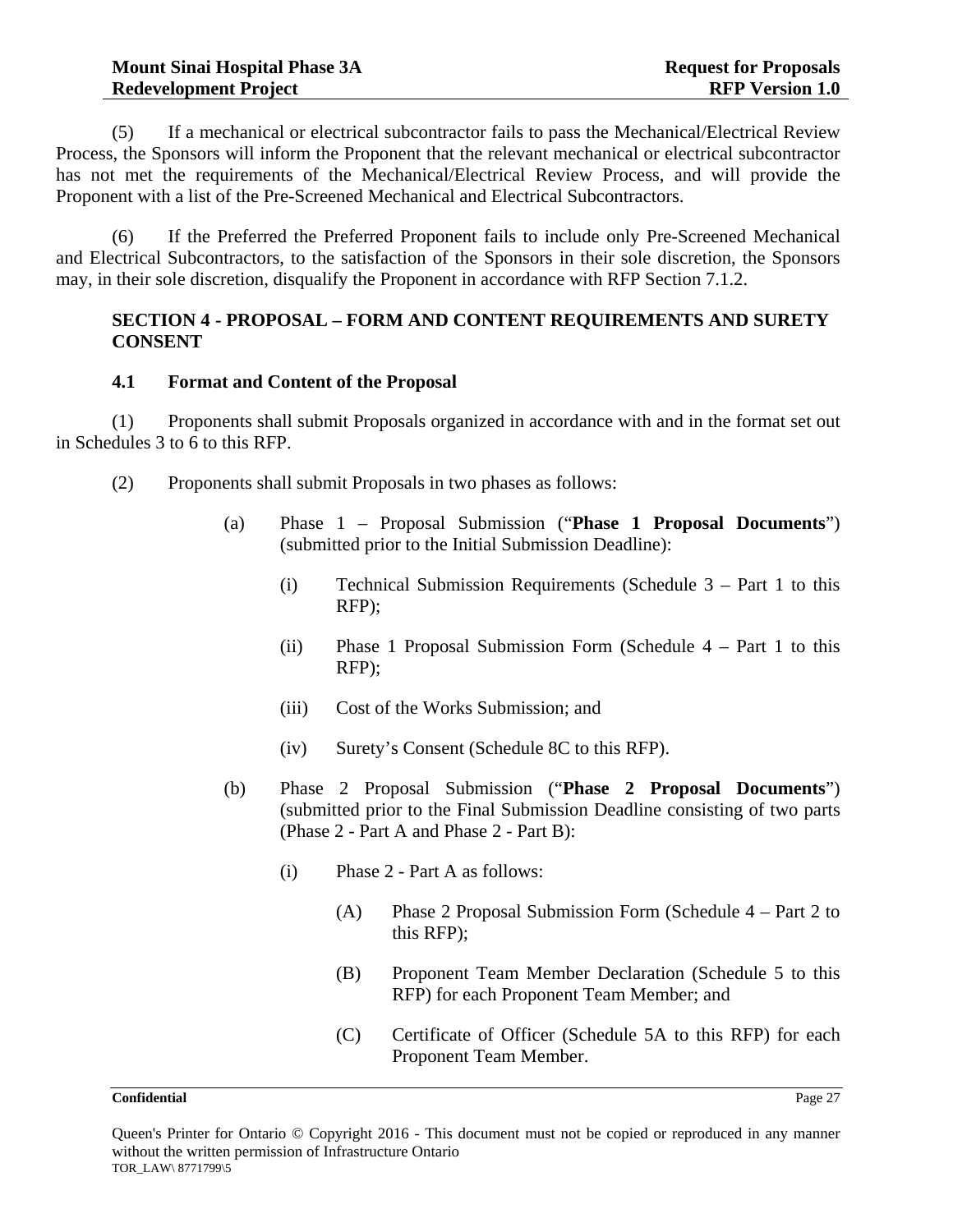- (ii) Phase 2 Part B as follows:
	- (A) Guaranteed Price Form together with all appendices (Schedule 6 to this RFP); and
	- (B) Financial Submission Requirements (Part 2 of Schedule 3 to this RFP).

(3) Proponents shall submit each of the Phase 1 Proposal Documents and the Phase 2 Proposal Documents of their Proposals in accordance with the requirements and instructions set out in Schedules 3 to 6 to this RFP.

#### **4.2 Surety's Consent**

4.2.1 Surety's Consent

(1) Each Proponent must submit a surety's consent as set out in Schedule 8C (a "**Surety's Consent**") in order to secure the issuance of a performance bond and a labour and material payment bond for the Project as required by the Project Agreement. Proponents are advised that, in submitting the Surety's Consent, the Proponent may submit either,

- (a) a Surety's Consent duly completed by a Surety substantially in the same form and content as set out in Schedule 8C, including the form of performance bond and labour and material payment bond attached; or
- (b) a Surety's Consent duly completed by a Surety substantially in the form set out in Schedule 8C including attached forms of a performance bond and a labour and material payment bond which, having regard to the intended purpose of the Project Agreement, the Proponent can demonstrate will result in value for money to the Sponsors.

(2) If the Proponent submits a Surety's Consent pursuant to RFP Section 4.2.1(1)(b) the Sponsors may, in their sole discretion, accept or reject the form of Surety's Consent including the proposed form of performance and labour and material payment bonds attached to the Surety's Consent submitted by the Proponent (the "**Bonding Submission**").

(3) If the Sponsors reject a Proponent's Bonding Submission the Sponsors may, in their sole discretion, either reject the Proponent's Proposal in its entirety or advise the Proponent as to any changes that the Sponsors may require to the Bonding Submission and negotiate the form of Surety's Consent (a "**Revised Bonding Submission**") to meet those requirements, including the resubmission of:

- (a) the proposed form of performance and labour and material payment bonds attached to the Surety's Consent;
- (b) any ancillary amendments to the Project Agreement that may be required; and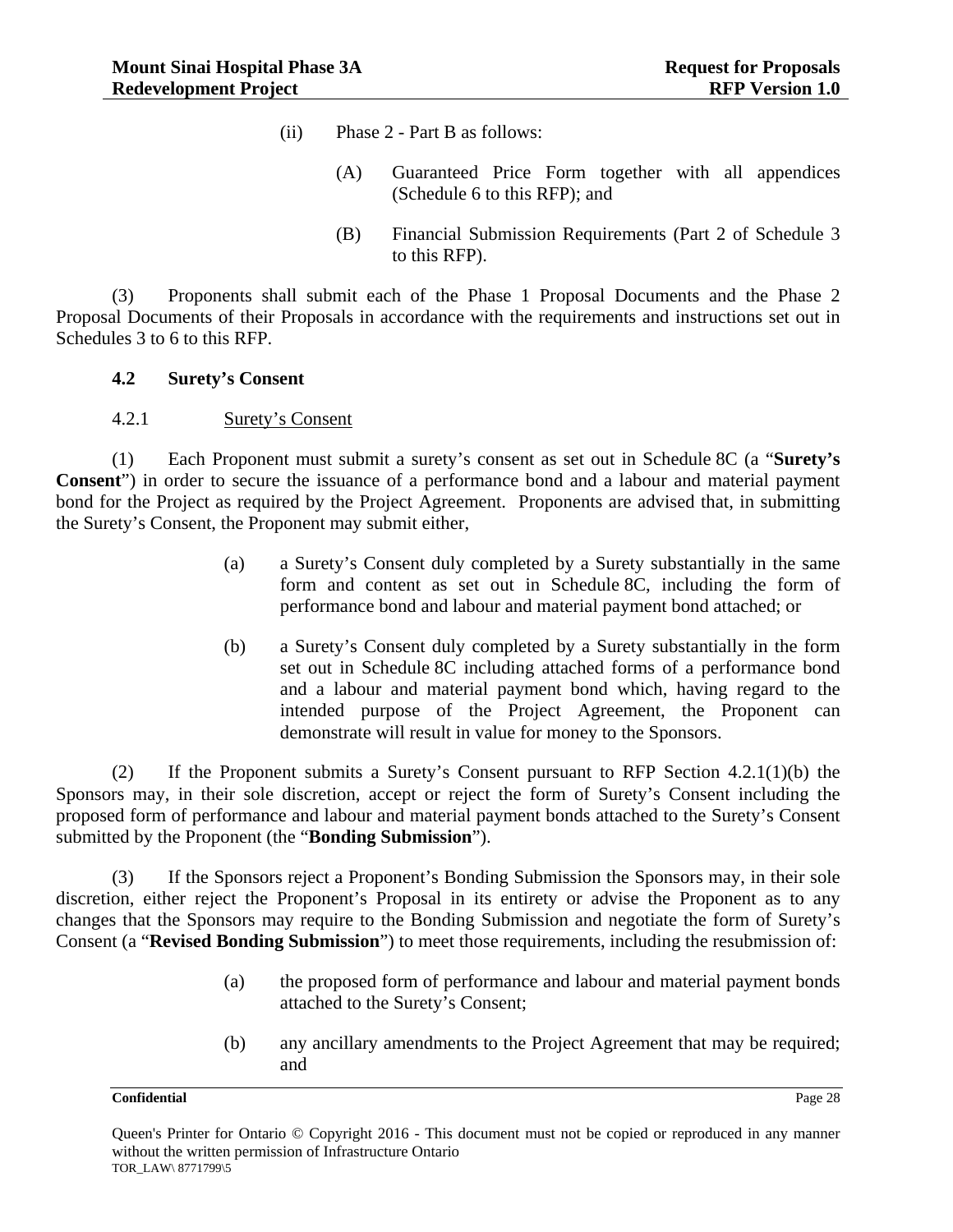(c) any change that may be required in the Guaranteed Price contained in the Proponent's Proposal resulting from the changes to the Bonding Submission.

(4) If the Sponsors and the Proponent agree to a Revised Bonding Submission, the Sponsors may require the Proponent to submit the agreed form of Revised Bonding Submission to the Sponsors prior to Preferred Proponent notification. The Sponsors shall retain the right to accept, at any stage of the negotiations, the Proponent's initial form of Surety Consent, including the proposed form of performance and labour and material payment bonds, submitted in the Proponent's Proposal.

(5) In negotiating the Revised Bonding Submission, the parties shall act reasonably in good faith and if, notwithstanding such good faith efforts, the Proponent and the Sponsors fail to arrive at an agreed form of Revised Bonding Submission and the Sponsors do not elect to accept the Proponent's initial form of Surety's Consent, including the proposed form of performance and labour and material payment bonds submitted in the Proponent's Proposal, then the Sponsors may reject the Proponent's Proposal.

#### **SECTION 5 - SUBMISSION, WITHDRAWAL, MODIFICATION OF THE PROPOSAL AND LENDER REQUIREMENTS**

#### **5.1 Submission of Proposal**

- (1) Each Proponent shall submit,
	- (a) its Phase 1 Proposal Documents on or before the Initial Submission Deadline; and
	- (b) its Phase 2 Proposal Documents before the Final Submission Deadline. For the purposes of the RFP Process, the determination of whether either the Phase 1 Proposal Documents or the Phase 2 Proposal Documents were submitted on or before the Initial Submission Deadline or Final Submission Deadline, as applicable, shall be based on the time and date stamp the Proponent must ensure it receives from Infrastructure Ontario at the address for submission set out in the RFP Data Sheet. Phase 1 Proposal Documents received after the Initial Submission Deadline and Phase 2 Proposal Documents received after the Final Submission Deadline, in each case as documented by the time and date stamp, shall be returned unopened to the sender.

(2) Proponents shall submit their Phase 1 Proposal Documents and Phase 2 Proposal Documents by sending them by pre-paid courier or hand delivery to Infrastructure Ontario at the address set out in the RFP Data Sheet. It is the sole responsibility of the Proponent to ensure that its Phase 1 Proposal Documents and Phase 2 Proposal Documents are received by Infrastructure Ontario prior to the Initial Submission Deadline or Final Submission Deadline, as applicable, and to ensure that the Proponent receives a date and time stamp receipt from Infrastructure Ontario confirming the timely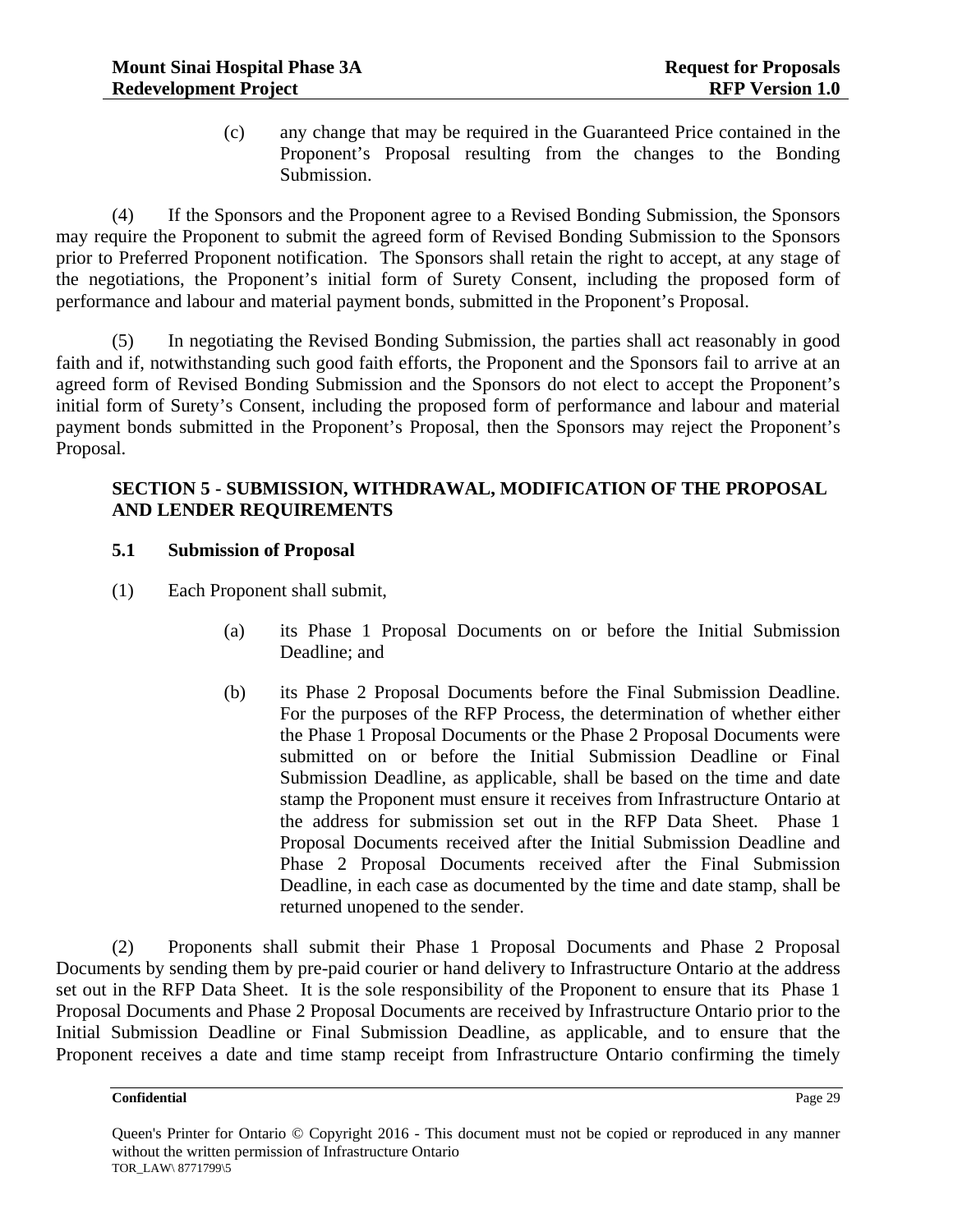delivery of the Proposal. The Sponsors will not accept either Phase 1 Proposal Documents or Phase 2 Proposal Documents delivered by electronic mail.

(3) Proponents shall provide such number and type of hard and electronic copies of Proposals as specified in Schedule 3, Part 4 to this RFP.

(4) If there is any difference whatsoever between the electronic copy of either the Phase 1 Proposal Documents or Phase 2 Proposal Documents and the applicable original hard copy of the Proposal, the applicable original as submitted in hard copy shall govern.

(5) Proponents shall submit their Proposals in two phases in accordance with RFP Section 4.1(2). Notwithstanding the two phase submission of Proposals, the Proponents' obligations under the RFP exist as of the Initial Submission Deadline in accordance with the RFP Documents and in accordance with the following rules:

- (a) The Proponent acknowledges and agrees that it is not permitted to withdraw its Phase 1 Proposal Documents after the Initial Submission Deadline or its Phase 2 Proposal Documents after the Final Submission Deadline;
- (b) The Proponent acknowledges and agrees that it is not permitted to change or amend its Phase 1 Proposal Documents in any way whatsoever, including a change or amendment to correct an error in the Phase 1 Proposal Documents, after the Initial Submission Deadline and, for clarity, is not permitted to use the Phase 2 Proposal Documents to attempt to change or amend the Phase 1 Proposal Documents in any way whatsoever;
- (c) The Proponent acknowledges and agrees that the amount set out in the Cost of the Works Submission shall be the same as the Cost of the Works contained in the Guaranteed Price Form (Schedule 6 to this RFP);
- (d) The Proponent acknowledges and agrees that it is not permitted to amend its the Cost of the Works Submission that is submitted as part of the Phase 1 Proposal Documents; and
- (e) If a Proponent has submitted Phase 1 Proposal Documents and fails to submit Phase 2 Proposal Documents (or fails to submit them prior to the Final Submission Deadline), the Phase 1 Proposal Documents will be returned to the Proponent.

(6) If there is any inconsistency whatsoever between the Phase 1 Proposal Documents and the Phase 2 Proposal Documents, the Phase 1 Proposal Documents shall govern. In particular, if there is any inconsistency or conflict between the Cost of the Works Submission and any breakdown of the Cost of the Works (submitted with the Phase 2 Proposal Documents), the Cost of the Works Submission shall govern.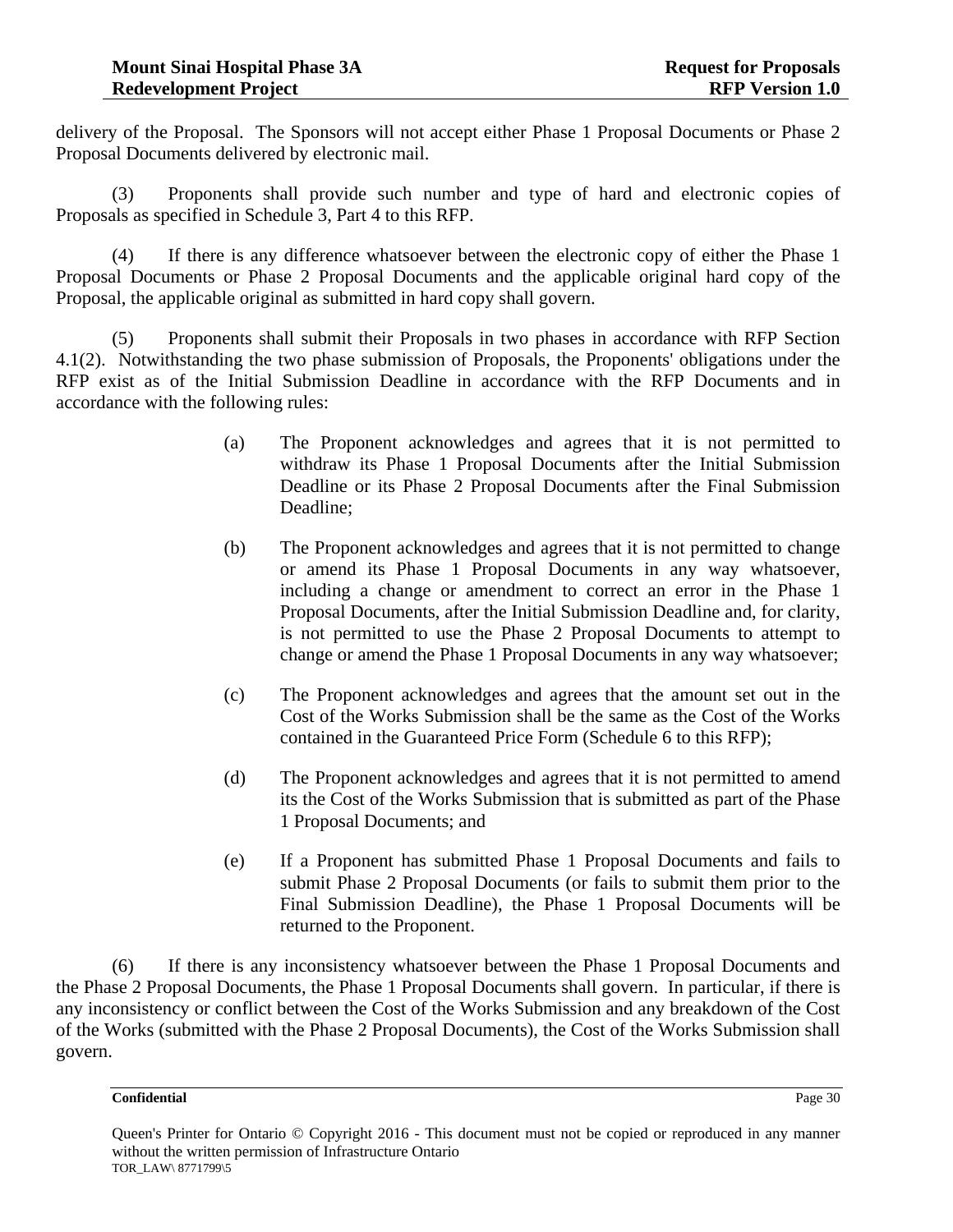#### **5.2 Withdrawal of Proposals**

- (1) A Proponent may withdraw,
	- (a) its Phase 1 Proposal Documents after submission but prior to the Initial Submission Deadline; or
	- (b) its Phase 2 Proposal Documents after submission but prior to the Final Submission Deadline, provided that its Phase 2 Proposal Documents are re submitted prior to the Final Submission Deadline, only by giving written notice to the Contact Person prior to the applicable deadline.

(2) The Sponsors will return, unopened, Phase 1 Proposal Documents or Phase 2 Proposal Documents (or both, as applicable) that have been withdrawn in accordance with this RFP Section 5.2.

#### **5.3 Amendment of Proposal**

(1) Except as provided in RFP Section 5.5, Proponents may amend either their Phase 1 Proposal Documents or their Phase 2 Proposal Documents after submission but only if the Phase 1 Proposal Documents or Phase 2 Proposal Documents are resubmitted on or before the Initial Submission Deadline or Final Submission Deadline, as applicable, in accordance with the following:

- (a) the Proponent shall withdraw its
	- (i) original Phase 1 Proposal Documents prior to the Initial Submission Deadline; or
	- (ii) its Phase 2 Proposal Documents prior to the Final Submission Deadline by notifying the Contact Person in writing before the deadline; and
- (b) the Proponent shall submit revised replacement documents in accordance with the RFP Documents, including for greater clarity, RFP Section 5.1 and shall only submit revised replacement documents:
	- (i) prior to the Initial Submission Deadline in respect of Phase 1 Proposal Documents; and
	- (ii) prior to the Final Submission Deadline in respect of Phase 2 Proposal Documents.

#### **5.4 Proposal Irrevocability**

(1) Except as provided in RFP Sections 5.6(1) and 5.6(3) and subject to RFP Section 5.5 and the Proponent's right to withdraw in accordance with RFP Section 5.2, each Proposal (for clarity, each of the Phase 1 Proposal Documents and Phase 2 Proposal Documents) shall be irrevocable and shall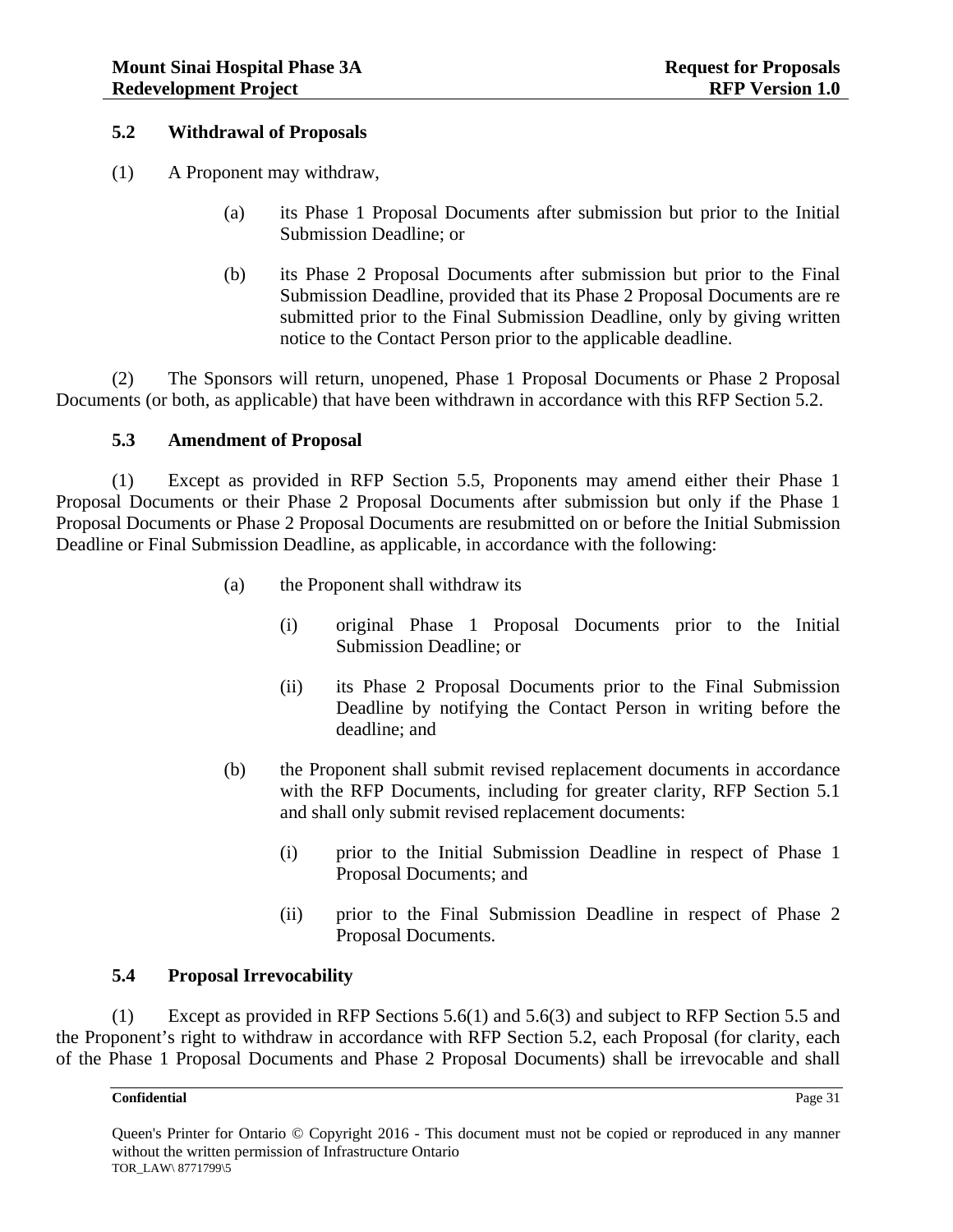remain in effect and open for acceptance for 120 days after the Final Submission Deadline (the "**Proposal Validity Period**") or until Financial Close, whichever occurs first.

## **5.5 Credit Spreads and Lenders Commitment Letter**

- (1)
- (a) After the Final Submission Deadline, the Indicative Credit Spread Benchmark(s) (if applicable) and, subject to RFP Section  $5.5(2)$ (e), the election pursuant to RFP Section 5.5(1)(b) shall not change.
- (b) On the Final Submission Deadline, each Proponent shall identify in writing to the Sponsors by way of an election:
	- (i) which form(s) of lending facility and/or debt financing instruments, if any, in respect of which it shall participate in the First Credit Spread Lock-in Date (the "**Credit Spread Election Facilities**"); and
	- (ii) which form(s) of lending facility and/or debt financing instruments, if any, in respect of which it shall hold, subject to RFP Section 5.5(3.1), Credit Spread(s) for from the Final Submission Deadline to Financial Close (the "**Held Pricing Facilities**"),

and such information shall be reflected in the Financial Model.

(c) In respect of the Credit Spread Election Facilities, a Proponent shall, no later than 10 Business Days prior to the Final Submission Deadline and using the process set out in Section 3.2.2 of the RFP, provide to the Sponsors for their review and acceptance, in their sole discretion, a formula in writing describing how its Credit Spread(s) shall move upwards or downwards consistent with the movement in the Indicative Credit Spread Benchmark(s) and the Sponsors shall confirm in writing to such Proponent whether the Sponsors will accept such formula for the purposes of this RFP Section 5.5. The Sponsors shall confirm whether or not they accept the formula submitted by the Proponent no later than 7 Business Days prior to the Final Submission Deadline. Any formula that is accepted by the Sponsors may be used by the Proponent and the Proponent's Lenders to explain (A) why the movement, if any, in the Indicative Credit Spread Benchmark(s) is or is not sufficient to require a change to the Credit Spread(s), and (B) how the change, or lack thereof, to the Credit Spread(s) is consistent with the movement, if any, of the Indicative Credit Spread Benchmark(s). Where the formula is not accepted, the provisions of this RFP Section 5.5 shall apply as if any such formula had not been provided to the Sponsors by the Proponent.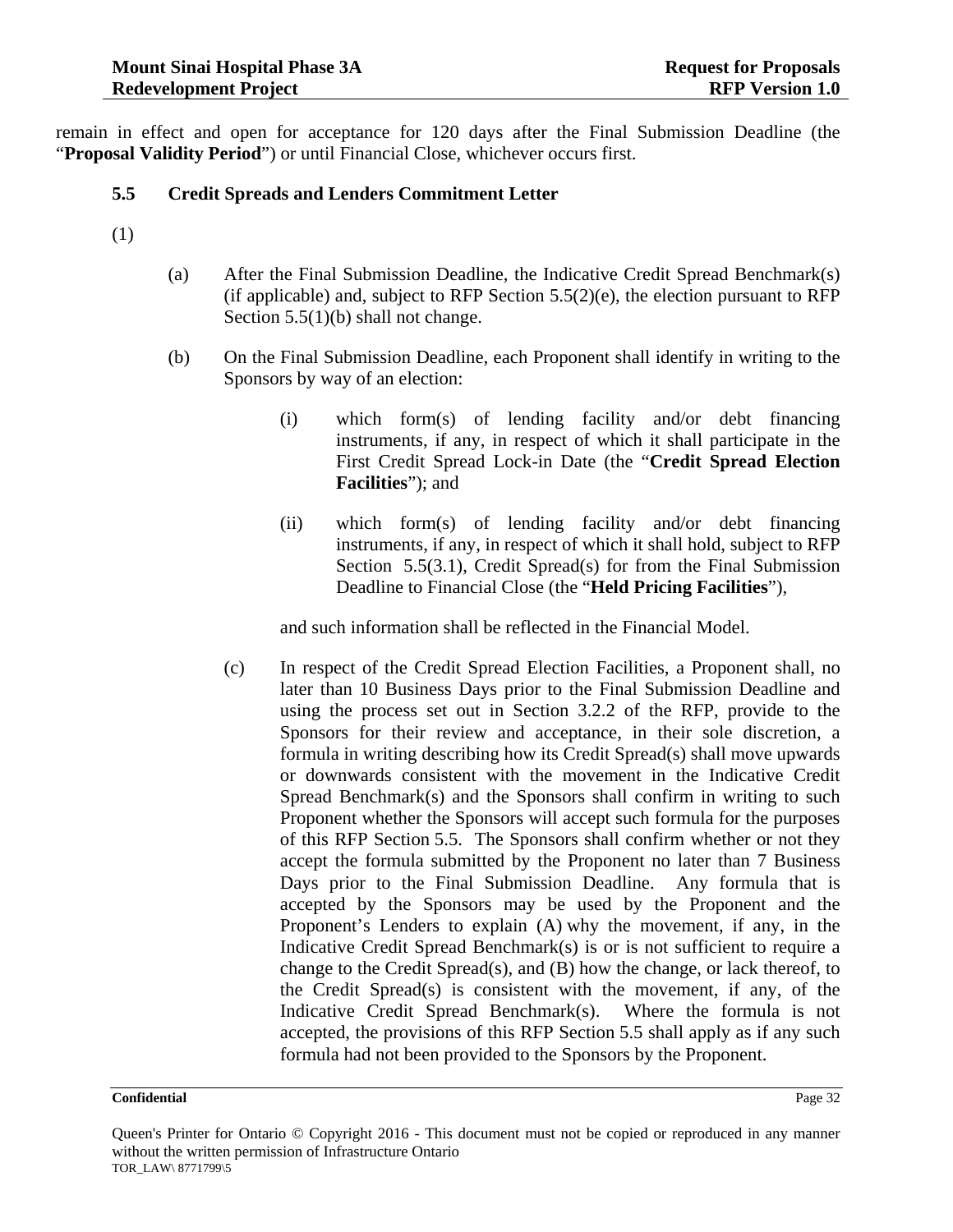(2) Each Proponent that has provided notification pursuant to RFP Section  $5.5(1)(b)(i)$  shall, prior to the identification of the Preferred Proponent under RFP Section 8.1 and no later than 12:00:00 pm on the first credit spread lock-in date established by the Sponsors in accordance with this RFP (the "**First Credit Spread Lock-in Date**"), confirm or change in respect of the Credit Spread Election Facilities, the Credit Spread(s) set out in Part B of its Phase 2 Proposal Documents in accordance with the following process:

- (a) the Sponsors shall provide at least 7 calendar days prior written notice to the Proponents of the Sponsors' establishment of the First Credit Spread Lock-in Date and provided the Sponsors may revoke their notice and issue a replacement notice in their sole discretion;
- (b) the Proponent shall, no later than the First Credit Spread Lock-in Date, advise the Sponsors of its decision to either confirm or change its Credit Spread(s) in accordance with the following:
	- (i) if there has been upward or downward movement in the Indicative Credit Spread Benchmark(s) sufficient to require a change to its Credit Spread(s) on or before the First Credit Spread Lock-in Date, the Proponent shall change its Credit Spread(s) by submitting to the Sponsors:
		- (A) an updated Financial Model that has been,
			- i) revised only to reflect the Proponent's changes to its Credit Spread(s); and
			- ii) re-optimized to reflect the revised Guaranteed Price resulting from the change to the Proponent's Credit Spread(s).

For greater clarity, no changes shall be made to the Financial Model other than to change the Credit Spread(s) and any resulting changes from the re-optimization of the Financial Model to reflect the revised Credit Spread(s);

- (B) an amended Guaranteed Price Form revised only to reflect the Proponent's changes to its Credit Spread(s);
- (C) a written explanation and, where applicable, calculations from the Proponent demonstrating:
	- i) why the upward or downward movement in the Indicative Credit Spread Benchmark(s) from the Final Submission Deadline to the First Credit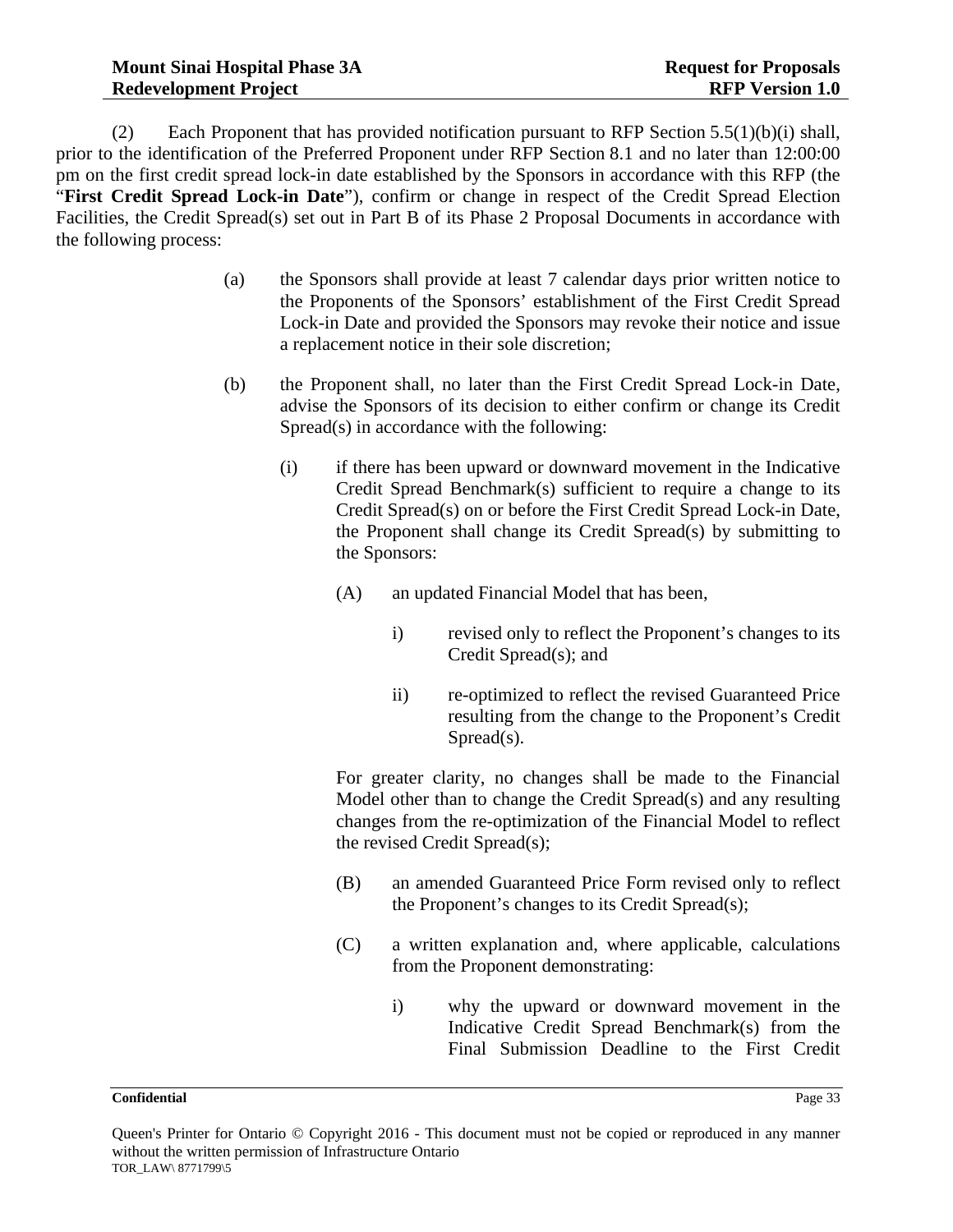Spread Lock-in Date is sufficient to require a change to the Credit Spread(s); and

ii) that the change to the Credit Spread(s) is consistent with the movement of the Indicative Credit Spread Benchmark(s) of the Proponent from the Final Submission Deadline to the First Credit Spread Lock-in Date.

For greater clarity, the written explanation shall be supported by facts, justifications and analysis of relevant factors such as new issue spreads, credit default swap spreads, and/or other publicly verifiable spread indices as applicable. The Sponsors may reject the submission if the calculation related to the movement in the Indicative Credit Spread Benchmarks does not reflect, in the Sponsors' sole discretion, accurate market pricing levels for the relevant instruments included in the Credit Spread Benchmarks;

- (D) a written explanation and, where applicable, calculations prepared and executed by the Proponent's Lenders demonstrating:
	- i) why the upward or downward movement in the Indicative Credit Spread Benchmark(s) from the Final Submission Deadline to the First Credit Spread Lock-in Date is sufficient to require a change to the Credit Spread(s); and
	- ii) that the change to the Credit Spread(s) is consistent with the movement of the Indicative Credit Spread Benchmark(s) of the Proponent from the Final Submission Deadline to the First Credit Spread Lock-in Date.

For greater clarity, the written explanation shall be supported by facts, justifications and analysis of relevant factors such as new issue spreads, credit default swap spreads, and/or other publicly verifiable spread indices as applicable. The Sponsors may reject the submission if the calculation related to the movement in the Indicative Credit Spread Benchmarks does not reflect, in the Sponsors' sole discretion, accurate market pricing levels for the relevant instruments included in the Credit Spread Benchmarks; and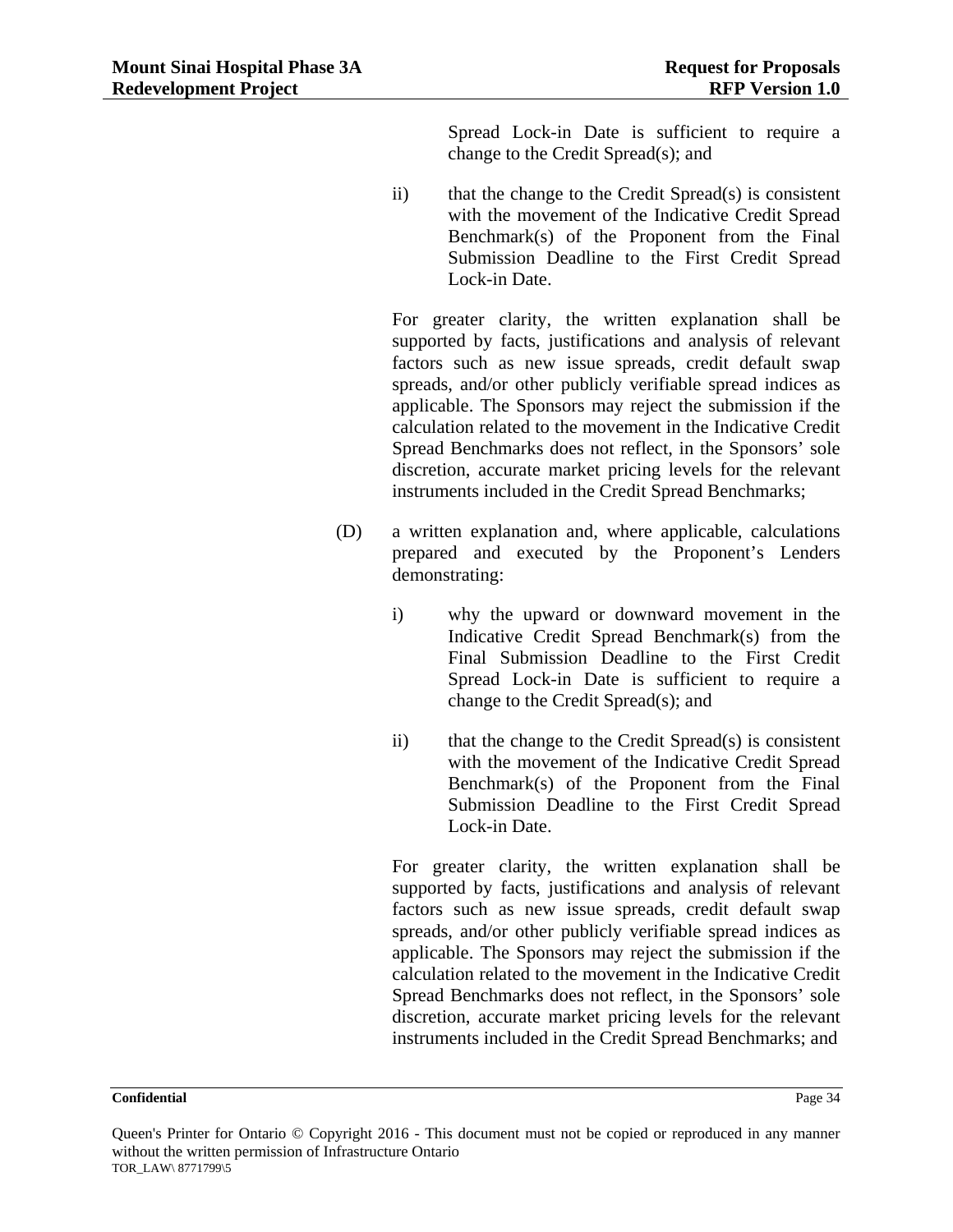- (E) written confirmation that the Proponent has not changed any variables in the Financial Model or made any revisions to Part B of the Phase 2 Proposal Documents except for the Credit Spread(s) and any resulting changes from the re-optimization of the Financial Model to reflect the revised Credit Spread(s);
- (ii) if there has not been upward or downward movement in the Indicative Credit Spread Benchmark(s) sufficient to require a change to its Credit Spread(s), on or before the First Credit Spread Lock-in Date, the Proponent shall not change its Credit Spread(s) and shall submit to the Sponsors:
	- (A) a written explanation and, where applicable, calculations from the Proponent demonstrating:
		- i) why the movement, if any, in the Indicative Credit Spread Benchmark(s) from the Final Submission Deadline to the First Credit Spread Lock-in Date is not sufficient to require a change to the Credit Spread(s); and
		- ii) that maintaining the Credit Spread(s) as submitted on the Final Submission Deadline is consistent with the movement, if any, in the Indicative Credit Spread Benchmark(s) of the Proponent from the Final Submission Deadline to the First Credit Spread Lock-in Date.

For greater clarity, the written explanation shall be supported by facts, justifications and analysis of relevant factors such as new issue spreads, credit default swap spreads, and/or other publicly verifiable spread indices as applicable. The Sponsors may reject the submission if the calculation related to the movement in the Indicative Credit Spread Benchmarks does not reflect, in the Sponsors' sole discretion, accurate market pricing levels for the relevant instruments included in the Credit Spread Benchmarks; and

- (B) a written explanation and, where applicable, calculations prepared and executed by the Proponent's Lenders demonstrating:
	- i) why the movement, if any, in the Indicative Credit Spread Benchmark(s) from the Final Submission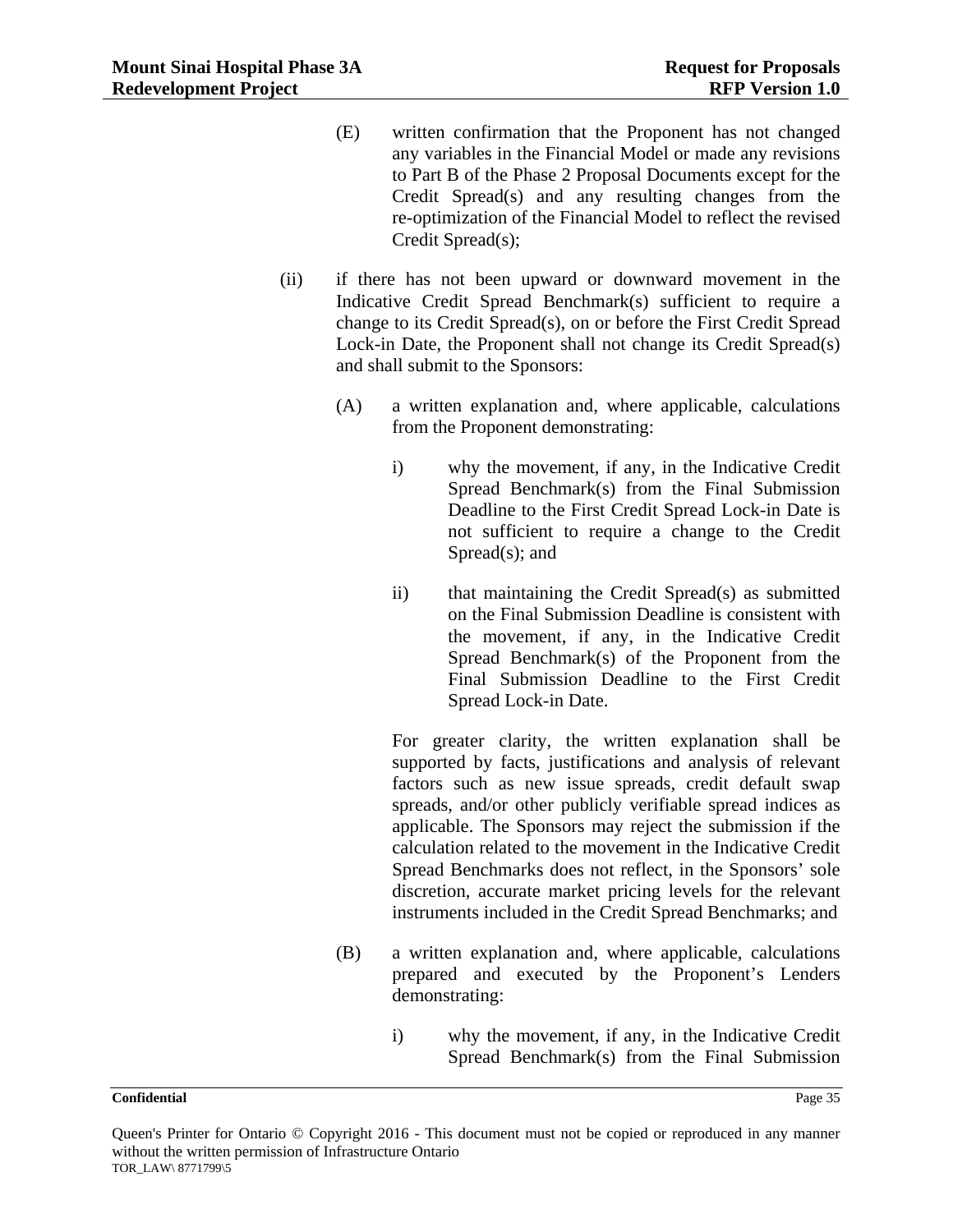Deadline to the First Credit Spread Lock-in Date is not sufficient to require a change to the Credit Spread(s); and

ii) that maintaining the Credit Spread(s) as submitted on the Final Submission Deadline is consistent with the movement, if any, in the Indicative Credit Spread Benchmark(s) of the Proponent from the Final Submission Deadline to the First Credit Spread Lock-in Date.

For greater clarity, the written explanation shall be supported by facts, justifications and analysis of relevant factors such as new issue spreads, credit default swap spreads, and/or other publicly verifiable spread indices as applicable. The Sponsors may reject the submission if the calculation related to the movement in the Indicative Credit Spread Benchmarks does not reflect, in the Sponsors' sole discretion, accurate market pricing levels for the relevant instruments included in the Credit Spread Benchmarks;

- (iii) as of the First Credit Spread Lock-in Date, but subject to RFP Sections 5.5(3), and 5.6(2), the revised or unchanged Credit Spread(s), as applicable, and, if applicable, any re-optimization of its Financial Model and any revisions to Part B of its Phase 2 Proposal Documents shall apply until the expiry of the Proposal Validity Period; and
- (c) if a Proponent fails to confirm or submit a change to the Credit Spread(s) in accordance with RFP Section 5.5(2) on or before the First Credit Spread Lock-in Date, the Sponsors may:
	- (i) deem that the Proponent has amended its Credit Spread(s) to be consistent with the movement of the Indicative Credit Spread Benchmark(s) of the Proponent from the Final Submission Deadline to the First Credit Spread Lock-in Date and require the Proponent to submit the information set out in RFP Section  $5.5(2)(b)(i)$ , failing which the Sponsors may deem the Proposal materially non-compliant; and/or
	- (ii) deem that the Proponent has made no changes to its Credit Spread(s) subsequent to the Final Submission Deadline and require the Proponent to submit the information set out in RFP Section  $5.5(2)(b)(ii)$ , failing which the Sponsors may deem the Proposal materially non-compliant; and/or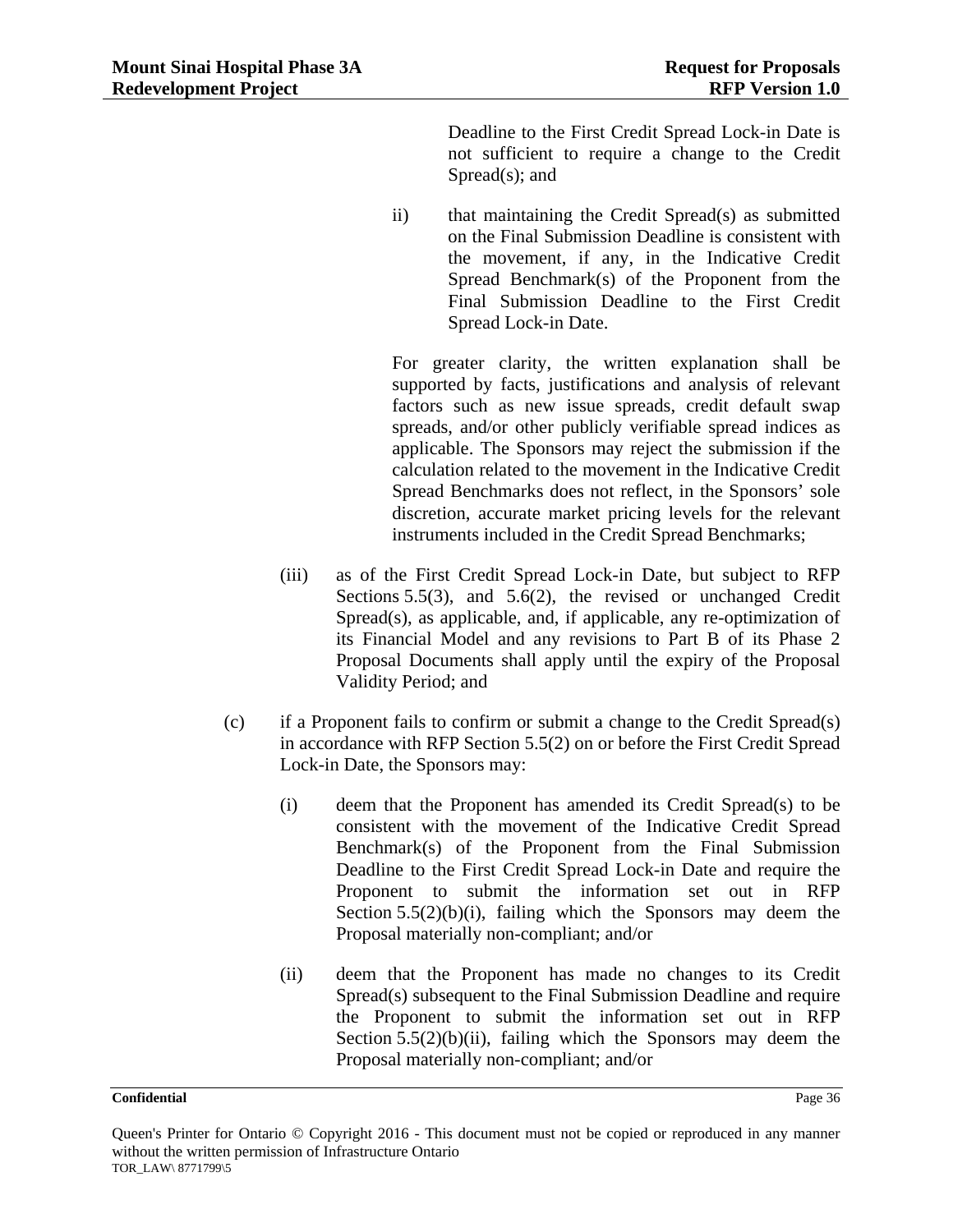- (iii) deem the Proposal materially non-compliant;
- (d) if, in the sole discretion of the Sponsors, the Proponent's amendment or confirmation of the Credit Spread(s) under RFP Section 5.5(2) is not consistent with the Indicative Credit Spread Benchmark(s), the Sponsors may:
	- (i) require the Proponent to re-submit pursuant to RFP Section  $5.5(2)(b)$ ; and/or
	- (ii) consider this inconsistency in the evaluation and scoring of the Proponent's Proposal; and/or
	- (iii) decline to select the Proponent as the Preferred Proponent;
- (e) on the First Credit Spread Lock-in Date, each Proponent that has confirmed or changed its Credit Spread(s) in respect of the Credit Spread Election Facilities in accordance with RFP Section 5.5(2) shall identify in writing to the Sponsors by way of an election that, if selected as the Preferred Proponent:
	- (i) which, if any, Credit Spread Election Facilities it shall participate in respect of the Final Credit Spread Lock-in Date (the "**Final Credit Spread Election Facilities**"); and
	- (ii) which, if any, Credit Spread Election Facilities it shall hold Credit Spread(s) for from the First Credit Spread Lock-in Date to Financial Close.

(3) If the Preferred Proponent has provided notification pursuant to RFP Section  $5.5(2)(e)(i)$ , the Preferred Proponent shall, prior to Commercial Close and no later than the date established by the Sponsors as the final credit spread lock-in date in accordance with this RFP (the "**Final Credit Spread Lock-in Date**"), further confirm or change in respect of the Final Credit Spread Election Facilities, the Credit Spread(s) in Part B of its Phase 2 Proposal Documents, and as submitted pursuant to RFP Section 5.5(2) in accordance with the following process:

- (a) the Sponsors shall provide at least 1 Business Day prior written notice to the Preferred Proponent of the Sponsors' establishment of the Final Credit Spread Lock-in Date and provided the Sponsors may revoke their notice and issue a replacement notice in their sole discretion.
- (b) the Preferred Proponent shall, no later than the Final Credit Spread Lock-in Date, advise the Sponsors of its decision to either confirm or change its Credit Spread(s) in accordance with the following:

Queen's Printer for Ontario © Copyright 2016 - This document must not be copied or reproduced in any manner without the written permission of Infrastructure Ontario TOR\_LAW\ 8771799\5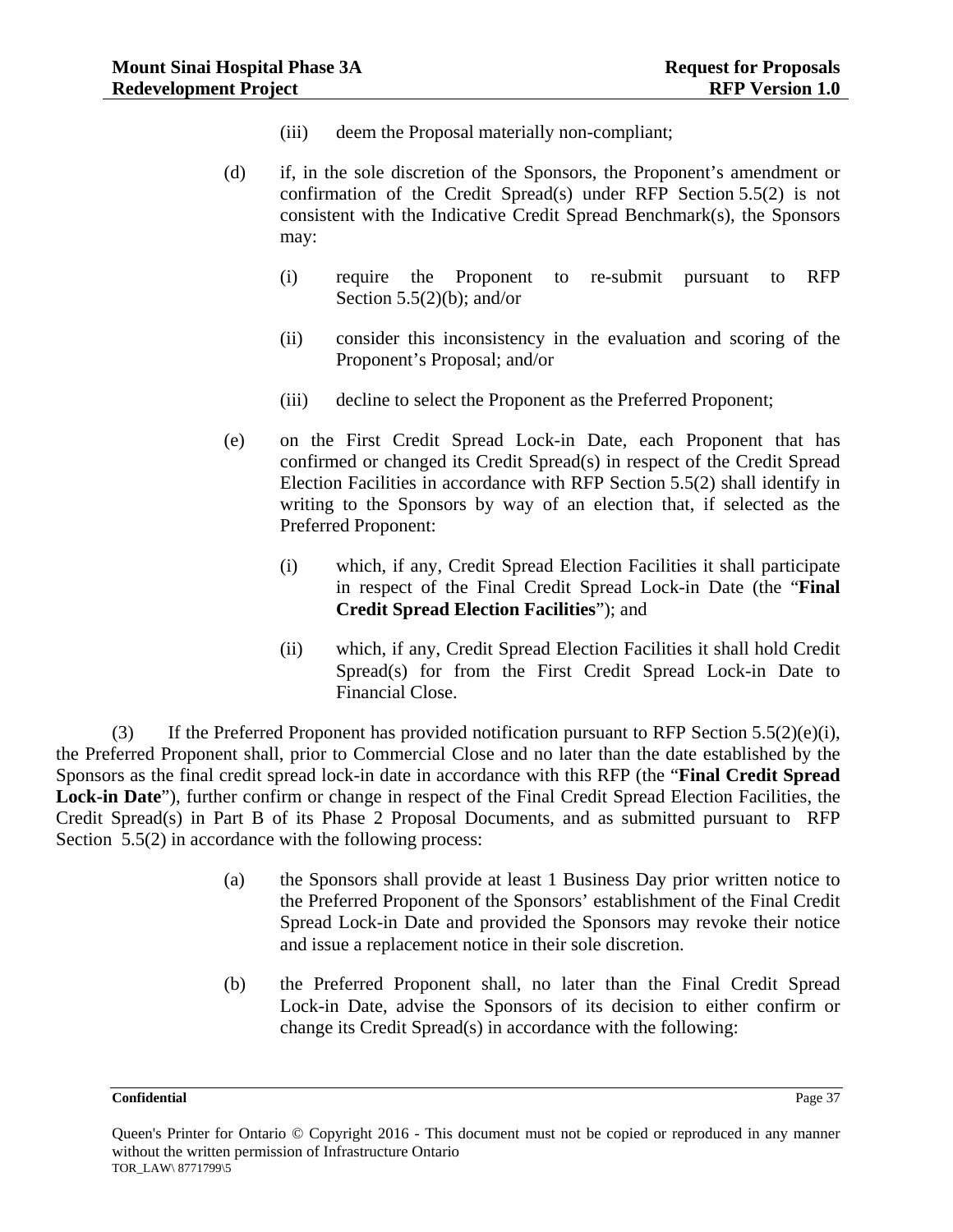- (i) if there has been upward or downward movement in the Indicative Credit Spread Benchmark(s) sufficient to require a change to its Credit Spread(s) on or before the Final Credit Spread Lock-in Date, the Preferred Proponent shall change its Credit Spread(s) by submitting to the Sponsors:
	- (A) an updated Financial Model that has been,
		- i) revised only to reflect the Preferred Proponent's changes to its Credit Spread(s); and
		- ii) re-optimized to reflect the revised Guaranteed Price resulting from the change to the Proponent's Credit Spread(s).

For greater clarity, no changes shall be made to the Financial Model other than to change the Credit Spread(s) and any resulting changes from the re-optimization of the Financial Model to reflect the revised Credit Spread(s);

- (B) an amended Guaranteed Price Form revised only to reflect the Preferred Proponent's changes to its Credit Spread(s);
- (C) a written explanation and, where applicable, calculations from the Preferred Proponent demonstrating:
	- i) why the upward or downward movement in the Indicative Credit Spread Benchmark(s) from the First Credit Spread Lock-in Date to the Final Credit Spread Lock-in Date is sufficient to require a change to the Credit Spread(s); and
	- ii) that the change to the Credit Spread(s) is consistent with the movement of the Indicative Credit Spread Benchmark(s) of the Preferred Proponent from the First Credit Spread Lock-in Date to the Final Credit Spread Lock-in Date.

For greater clarity, the written explanation shall be supported by facts, justifications and analysis of relevant factors such as new issue spreads, credit default swap spreads, and/or other publicly verifiable spread indices as applicable. The Sponsors may reject the submission if the calculation related to the movement in the Indicative Credit Spread Benchmarks does not reflect, in the Sponsors' sole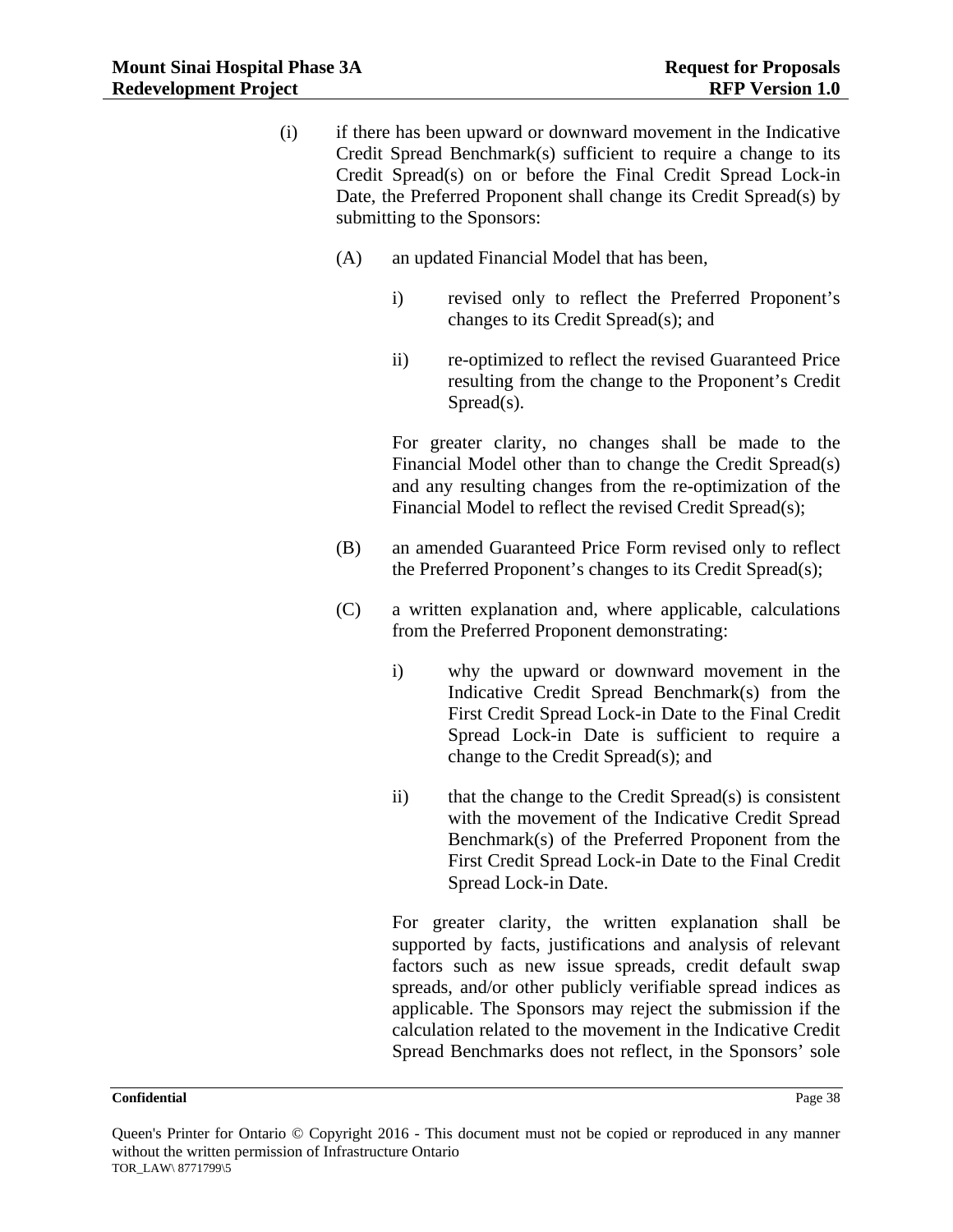discretion, accurate market pricing levels for the relevant instruments included in the Credit Spread Benchmarks;

- (D) a written explanation and, where applicable, calculations prepared and executed by the Preferred Proponent's Lenders demonstrating:
	- i) why the upward or downward movement in the Indicative Credit Spread Benchmark(s) from the First Credit Spread Lock-in Date to the Final Credit Spread Lock-in Date is sufficient to require a change to the Credit Spread(s); and
	- ii) that the change to the Credit Spread(s) is consistent with the movement of the Indicative Credit Spread Benchmark(s) of the Preferred Proponent from the First Credit Spread Lock-in Date to the Final Credit Spread Lock-in Date.

For greater clarity, the written explanation shall be supported by facts, justifications and analysis of relevant factors such as new issue spreads, credit default swap spreads, and/or other publicly verifiable spread indices as applicable; and

- (E) written confirmation that the Preferred Proponent has not changed any variables in the Financial Model or made any revisions to Part B of the Phase 2 Proposal Documents, except for the Credit Spread(s) and any resulting changes from the re-optimization of the Financial Model to reflect the revised Credit Spread(s);
- (ii) if there has not been upward or downward movement in the Indicative Credit Spread Benchmark(s) sufficient to require a change to its Credit Spread(s), on or before the Final Credit Spread Lock-in Date, the Preferred Proponent shall not change its Credit Spread(s) and shall submit to the Sponsors:
	- (A) a written explanation and, where applicable, calculations from the Preferred Proponent demonstrating:
		- i) why the movement, if any, in the Indicative Credit Spread Benchmark(s) from the First Credit Spread Lock-in Date to the Final Credit Spread Lock-in Date is not sufficient to require a change to the Credit Spread(s); and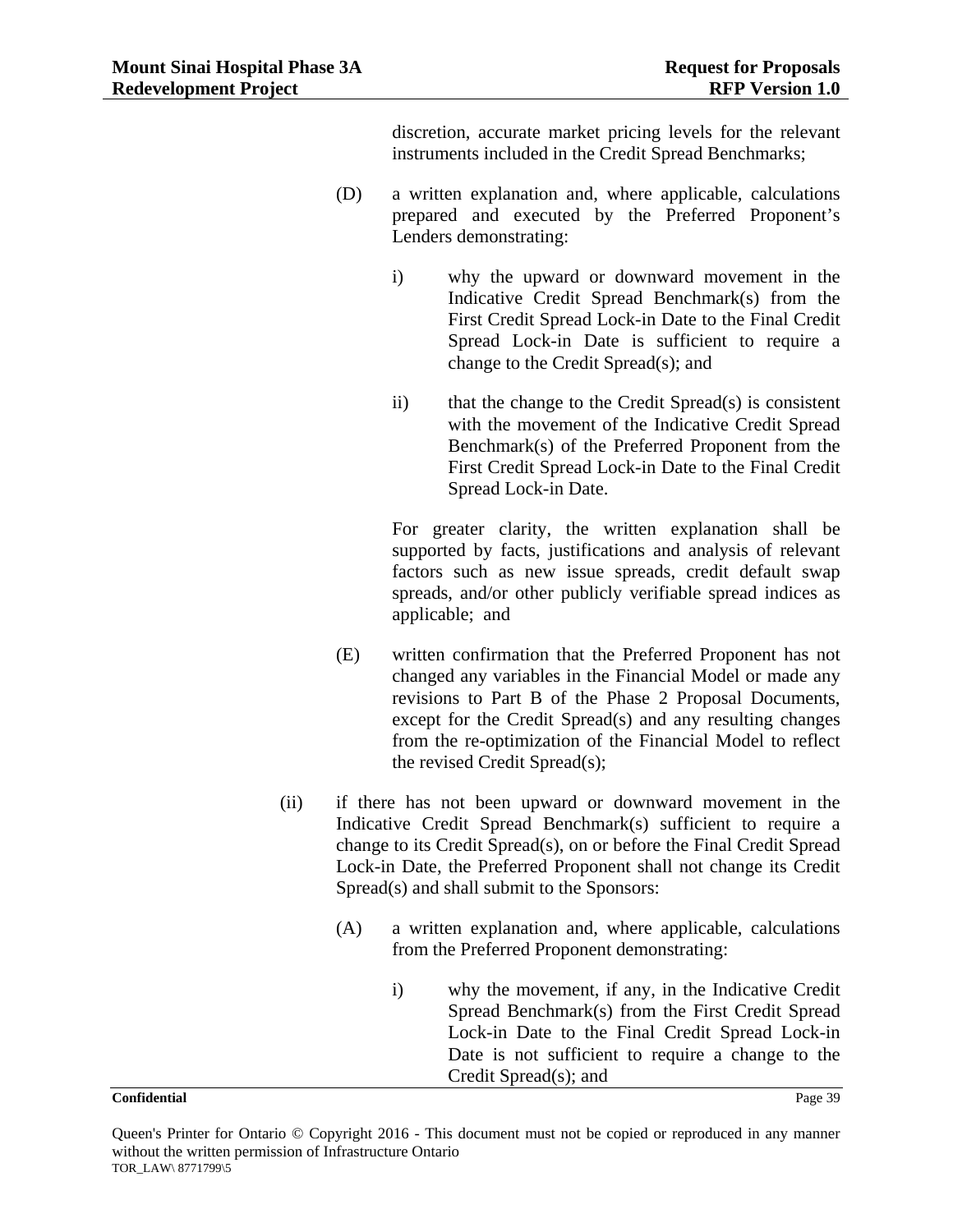ii) that maintaining the Credit Spread(s) as submitted on the First Credit Spread Lock-in Date is consistent with the movement, if any, in the Indicative Credit Spread Benchmark(s) of the Preferred Proponent from the First Credit Spread Lock-in Date to the Final Credit Spread Lock-in Date.

For greater clarity, the written explanation shall be supported by facts, justifications and analysis of relevant factors such as new issue spreads, credit default swap spreads, and/or other publicly verifiable spread indices as applicable. The Sponsors may reject the submission if the calculation related to the movement in the Indicative Credit Spread Benchmarks does not reflect, in the Sponsors' sole discretion, accurate market pricing levels for the relevant instruments included in the Credit Spread Benchmarks; and

- (B) a written explanation and, where applicable, calculations prepared and executed by the Preferred Proponent's Lenders demonstrating:
	- i) why the movement, if any, in the Indicative Credit Spread Benchmark(s) from the First Credit Spread Lock-in Date to the Final Credit Spread Lock-in Date is not sufficient to require a change to the Credit Spread(s); and
	- ii) that maintaining the Credit Spread(s) as submitted on the First Credit Spread Lock-in Date is consistent with the movement, if any, in the Indicative Credit Spread Benchmark(s) of the Preferred Proponent from the First Credit Spread Lock-in Date to the Final Credit Spread Lock-in Date.

For greater clarity, the written explanation shall be supported by facts, justifications and analysis of relevant factors such as new issue spreads, credit default swap spreads, and/or other publicly verifiable spread indices as applicable. The Sponsors may reject the submission if the calculation related to the movement in the Indicative Credit Spread Benchmarks does not reflect, in the Sponsors' sole discretion, accurate market pricing levels for the relevant instruments included in the Credit Spread Benchmarks; and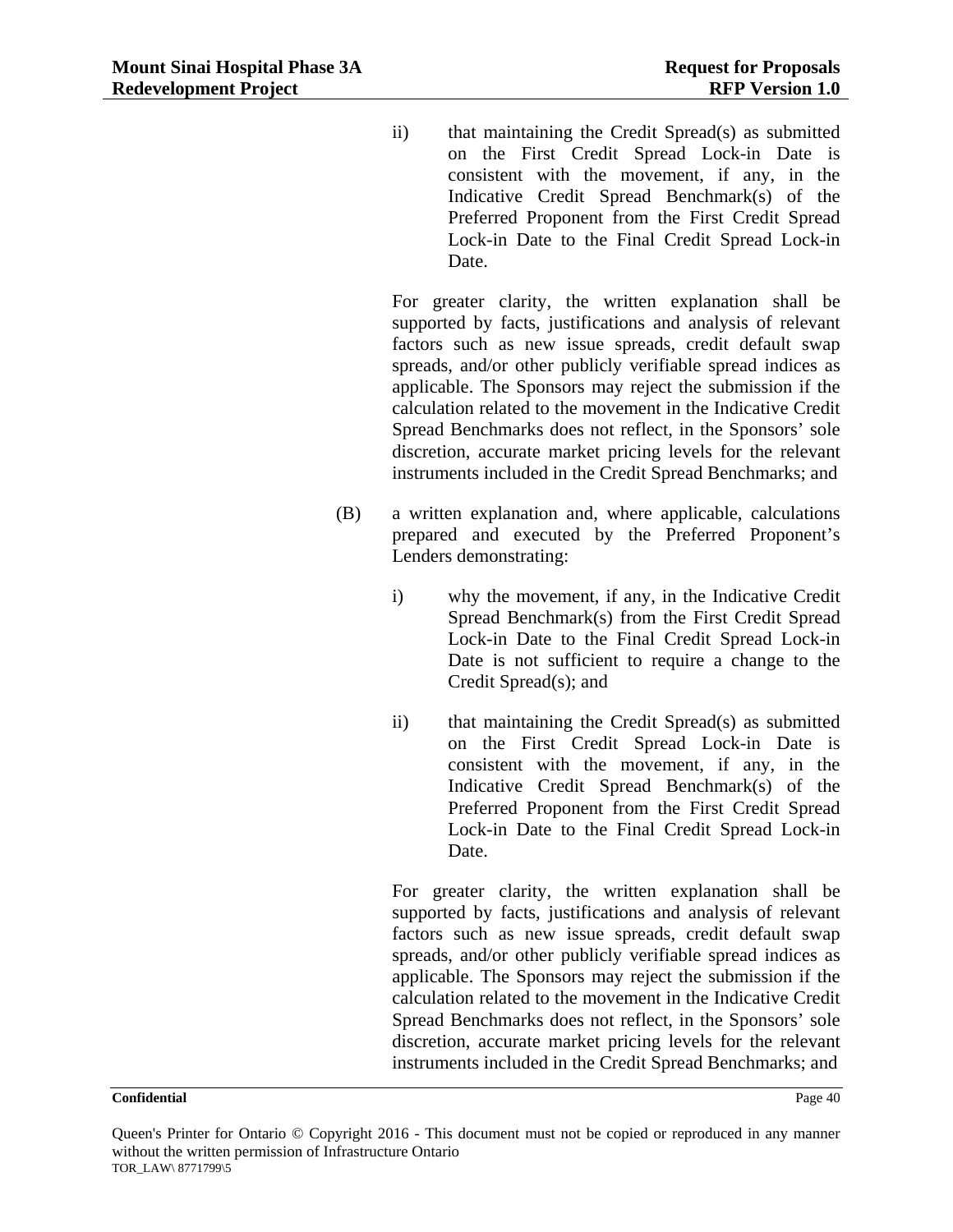- (iii) as of the Final Credit Spread Lock-in Date, but subject to RFP Section 5.6(2), the revised or unchanged Credit Spread(s), as applicable, and, if applicable, any re-optimization of its Financial Model and any revisions to Part B of its Phase 2 Proposal Documents provided by the Preferred Proponent shall apply until Financial Close; and
- (c) if the Preferred Proponent fails to confirm or submit a change to the Credit Spread(s) in accordance with RFP Section 5.5(3) on or before the Final Credit Spread Lock-in Date, the Sponsors may:
	- (i) deem that the Preferred Proponent has amended its Credit Spread(s):
		- (A) consistent with the movement of the Indicative Credit Spread Benchmark(s) of the Preferred Proponent from the First Credit Spread Lock-in Date to the Final Credit Spread Lock-in Date; and/or
		- (B) in the case of bonds, to reflect the Clearing Spread set out in RFP Section 5.5(4),

and require the Proponent to submit the information set out in RFP Section 5.5(3)(b)(i) and/or RFP Section 5.5(4); and/or

(ii) deem that the Preferred Proponent has made no changes to its Credit Spread(s) subsequent to the First Credit Spread Lock-in Date and require the Preferred Proponent to submit the explanations set out in RFP Section 5.5(3)(b)(ii).

 $(3.1)$  Each Proponent that has provided notification under RFP Section 5.5(1)(b)(ii) or RFP Section 5.5(1)(b)(i) that it intends to provide, respectively, Held Pricing Facilities or Credit Spread Election Facilities may, on the First Credit Spread Lock-in Date only, as applicable (i) reduce the Credit Spread(s) set out in the Proponent's Proposal relating to the Held Pricing Facilities (or any of them), or (ii) redesignate the Credit Spread Election Facilities (or any of them) as Held Pricing Facilities conditional upon the redesignation resulting in a reduction of the Credit Spread(s) applicable thereto from those set out in the Proponent's Proposal, and, in each case, shall submit to the Sponsors on the First Credit Spread Lock-in Date:

> (a) the decreased Credit Spread(s) for each of the affected Held Pricing Facilities or Credit Spread Election Facilities and an unconditional confirmation that the decreased Credit Spread(s) will remain in effect for the balance of the Proposal Validity Period with respect to the affected Held Pricing Facilities or Credit Spread Election Facilities;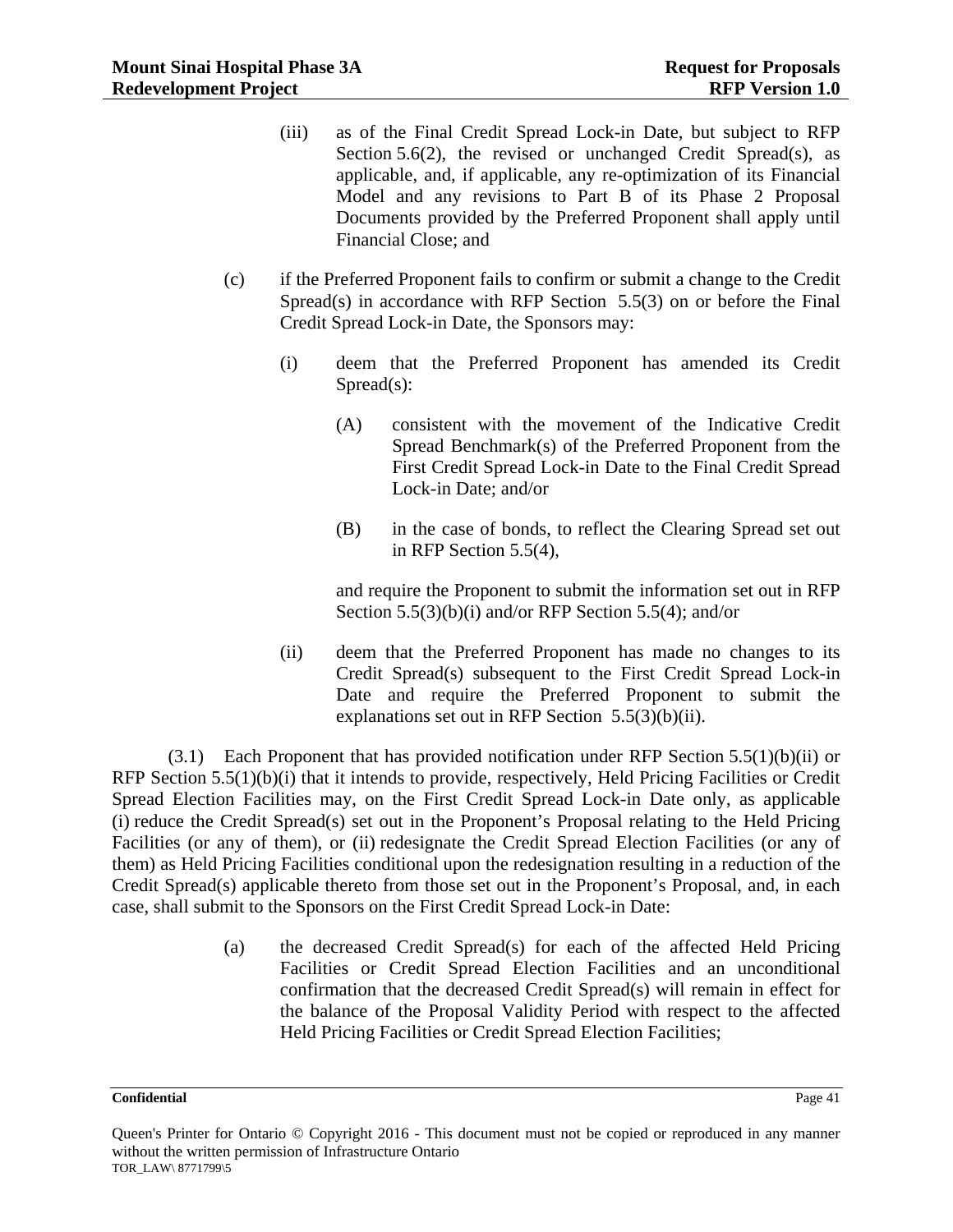- (b) an updated Financial Model that has been,
	- (i) revised only to reflect the Proponent's decreases to its Credit Spread(s); and
	- (ii) optimized in accordance with the procedure outlined in Part 2 of Schedule 3 to this RFP,

For greater clarity, no changes shall be made to the Financial Model other than to decrease the Credit Spread(s) and any resulting changes from the re-optimization of the Financial Model to reflect the decreased Credit Spread(s);

- (c) an amended Guaranteed Price Form revised only to reflect the Proponent's decrease(s) to its Credit Spread(s); and
- (d) written confirmation that the Proponent has not changed any variables in the Financial Model or made any revisions to the Proposal, as applicable, except for the decrease(s) to the Credit Spread(s) and any resulting changes from the re-optimization of the Financial Model to reflect the decreased Credit Spread(s).

(3.2) The Sponsors will evaluate the reasonableness of the Credit Spread(s) for the Credit Spread Election Facilities submitted by the Proponent and as priced as of the Submission Date. If the Sponsors, acting in their sole discretion, do not find such Credit Spread(s) to be reasonable, the Sponsors may,

- (a) either at the First Credit Spread Lock-in Date or at the Final Credit Spread Lock-in Date, as the case may be, deem that the Proponent has amended such Credit Spread(s) to be consistent with the movement of the Indicative Credit Spread Benchmark(s) of the Proponent from the Final Submission Deadline to the First Credit Spread Lock-In Date and/or from the First Credit Spread Lock-in Date to the Final Credit Spread Lock-in Date; provided that if the Sponsors exercise their rights under this Section 5.5(3.2)(a), any deemed amendment to the Credit Spread(s) shall be equal to the change in the Indicative Credit Spread Benchmark(s) over the applicable period of time; or
- (b) no later than the identification of Preferred Proponent, deem the Proposal materially non-compliant.

(4) The Preferred Proponent and Lenders (including but not limited to underwriters, mandated lead arrangers and arrangers) acknowledge and agree that if, on the Final Credit Spread Lock-In Date:

Queen's Printer for Ontario © Copyright 2016 - This document must not be copied or reproduced in any manner without the written permission of Infrastructure Ontario TOR\_LAW\ 8771799\5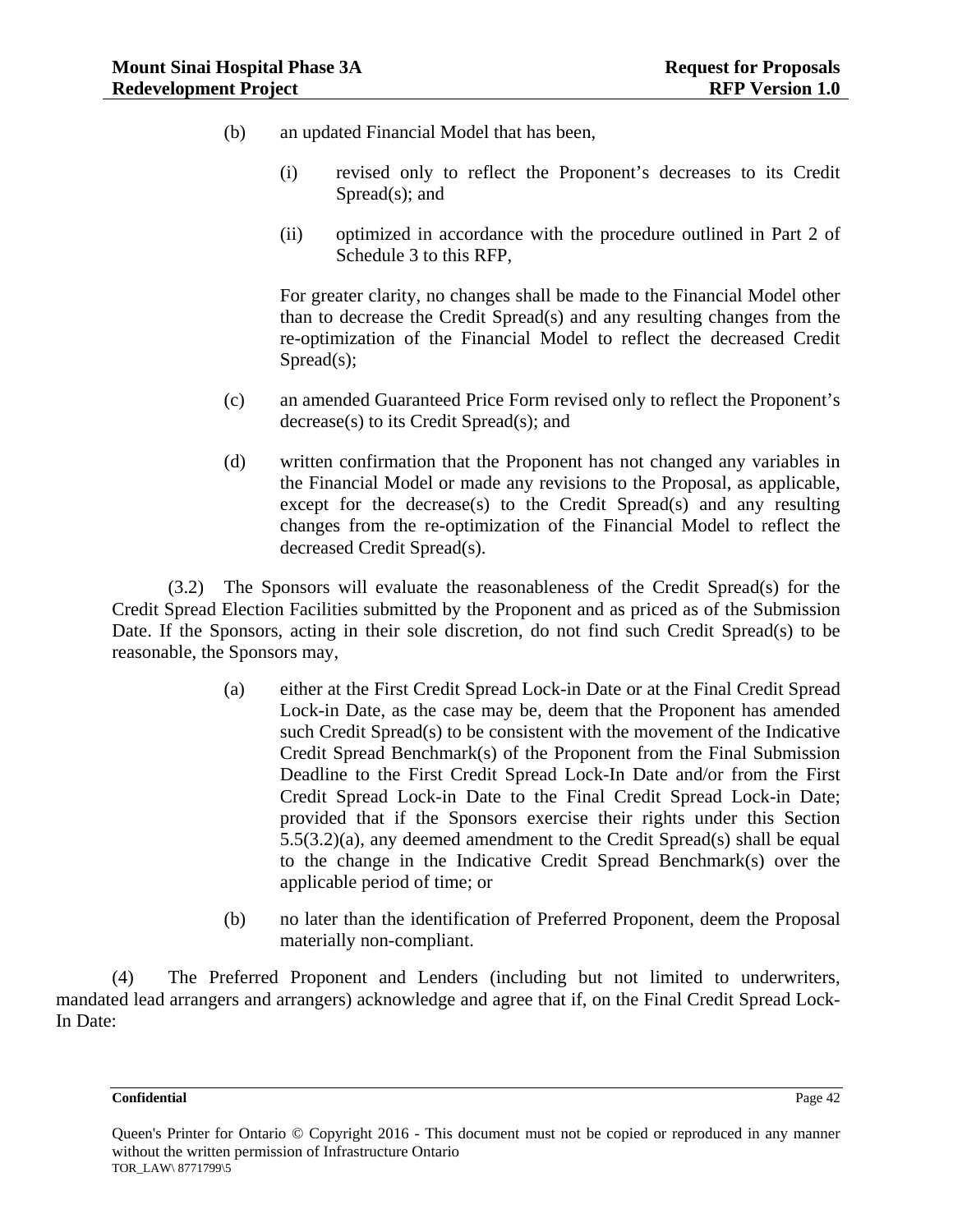- (a) the Clearing Spread for the bonds payable by the Preferred Proponent is less than the Credit Spread derived using Indicative Credit Spread Benchmark(s), the full benefit of such lower Clearing Spread will be passed through to the Sponsors. This Clearing Spread will be reflected in the reduction of the Cost of Financing payable by the Sponsors as set out in the Financial Model submitted by the Preferred Proponent prior to Financial Close using the optimization procedure set out in the RFP Schedule 3 Part 2 Part B Section 6.0; or
- (b) the Clearing Spread for the bonds payable by the Preferred Proponent is higher than the Credit Spread derived using the Indicative Credit Spread Benchmark(s), then the Lenders will be required to provide to Infrastructure Ontario an explanation for such variance between the Clearing Spread and the Credit Spread derived using the Indicative Credit Spread Benchmark(s) described herein in this section of the RFP, supported by facts, justifications and analysis of relevant factors. Only if such explanation is accepted by Infrastructure Ontario, acting in their sole discretion, then such higher Credit Spread will be reflected in the Cost of Financing payable by Infrastructure Ontario as set out in the Financial Model submitted by the Preferred Proponent prior to Financial Close using the optimization procedure set out in the RFP Schedule 3 Part 2 Part B Section 6.0. If such explanation is not accepted by Infrastructure Ontario, acting in their sole discretion, Infrastructure Ontario may exercise their rights set out in RFP Section 5.5(6) without limiting any other rights under this RFP. If, pursuant to Section 5.5(3.2) of this RFP, the Sponsors have concluded, based on similarly rated transactions or similarly rated comparables, that the Credit Spreads are unreasonable, then the Sponsor shall reject any explanation or justification provided by the Lender or Preferred Proponent for the upward deviance between the Credit Spread derived using the Indicative Credit Spread Benchmark process and the Clearing Spread in connection with the Final Credit Spread Lock-in Date; and
- (c) to provide complete transparency, between the time of selection of the Preferred Proponent and targeted Financial Close, the Preferred Proponent and the Lenders will provide periodic updates to the satisfaction of Infrastructure Ontario in respect of, (i) the expected Clearing Spread for the bonds using the Indicative Credit Spread Benchmark(s) process pursuant to this RFP; and (ii) any variances between the expected Clearing Spread for the bonds and the Credit Spread derived using the Indicative Credit Spread Benchmark(s) process pursuant to this RFP.

(5) In a written notice given to the Preferred Proponent the Sponsors shall prescribe the date (provided the Sponsors may give a further notice of a revised date in their sole discretion) on which the Preferred Proponent shall submit to the Sponsors a letter, the form and substance of which shall be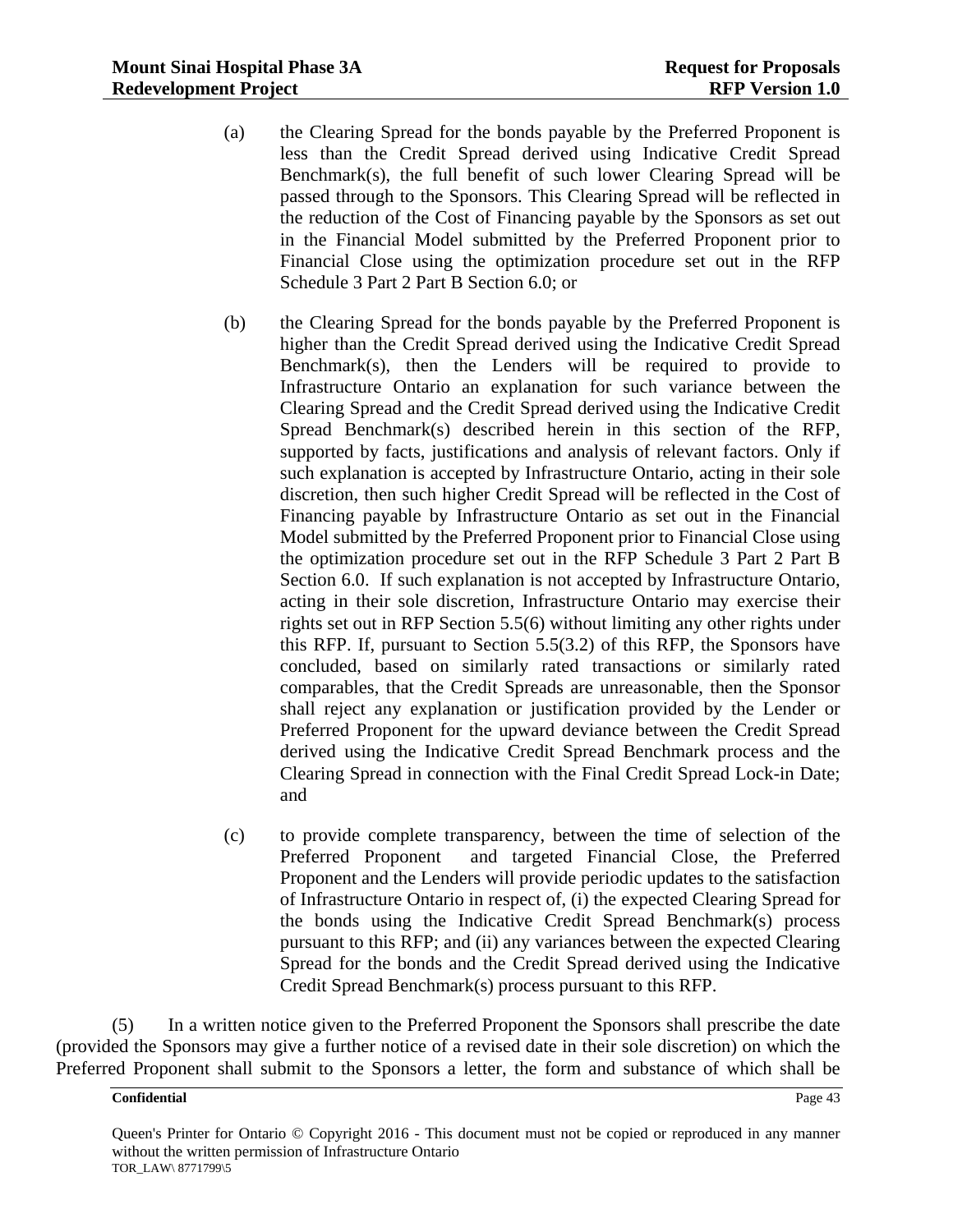satisfactory to the Sponsors, on the letterhead of its Lenders and executed by the Lenders (the "**Lenders Commitment Letter**") addressed to the Preferred Proponent confirming:

- (a) the Lenders' funding commitment to provide the financing described in the Financial Submission, including as revised under RFP Sections 5.5(2), 5.5(3), 5.5(3.1) or 5.5(4), which, subject to Section 5.5(5)(b), may be subject to such reasonable and customary conditions of the Lenders as agreed to by the Sponsors, acting reasonably;
- (b) that the funding commitment does not contain any material adverse change clause, market flex clause, or any other similar condition which explicitly or implicitly makes the funding commitment by the Lenders conditional on the absence of a material adverse change in the market, or if any such conditions were originally applicable that the Lenders have now waived such conditions; and
- (c) that the Lenders accept the Project Agreement without any material change.

Prior to the issuance of the Lenders Commitment Letter, and no later than either the Final Credit Spread Lock-in Date, if applicable, or 5 Business Days prior to the due date of the Lenders' Commitment Letter as prescribed by the Sponsors pursuant to this RFP Section 5.5(5), the Preferred Proponent shall submit a draft thereof (the "**Draft Lenders Commitment Letter**") to the Sponsors for review and comment by the Sponsors.

(6) If (i) in respect of the Final Credit Spread Election Facilities, the amendment or confirmation of the Credit Spread(s) under RFP Section 5.5(3) are not consistent with the Indicative Credit Spread Benchmark(s) of the Preferred Proponent, in the sole discretion of the Sponsors, or (ii) in respect of the Final Credit Spread Election Facilities, the written explanations justifying the amendment or confirmation of the Credit Spread(s) under RFP Section 5.5(3) are not, in the sole discretion of the Sponsors, acceptable to the Sponsors, or (iii) any other of the requirements respecting the amendment or confirmation of the Credit Spread(s) under RFP Section 5.5(3) have not, in the sole discretion of the Sponsors, been satisfied or complied with, or (iv) the Preferred Proponent's Lenders have not provided a Lenders' Commitment Letter which, in the Sponsors' sole discretion, satisfies the requirements of RFP Section 5.5(5), then:

> (a) the Sponsors shall, no later than 7 Business Days after the Final Credit Spread Lock-In Date or the date of receipt by the Sponsors of the Lenders' Commitment Letter, give written notice to the Preferred Proponent setting out the manner in which any of the foregoing requirements of RFP Sections 5.5(3), 5.5(4) or 5.5(5) have not been satisfied or complied with (the "**Rectification Notice**"). The Preferred Proponent shall have 7 Business Days following the date of the Rectification Notice to rectify the failure to satisfy the requirements as set out in the Rectification Notice (for greater certainty, including the resubmission of an updated Financial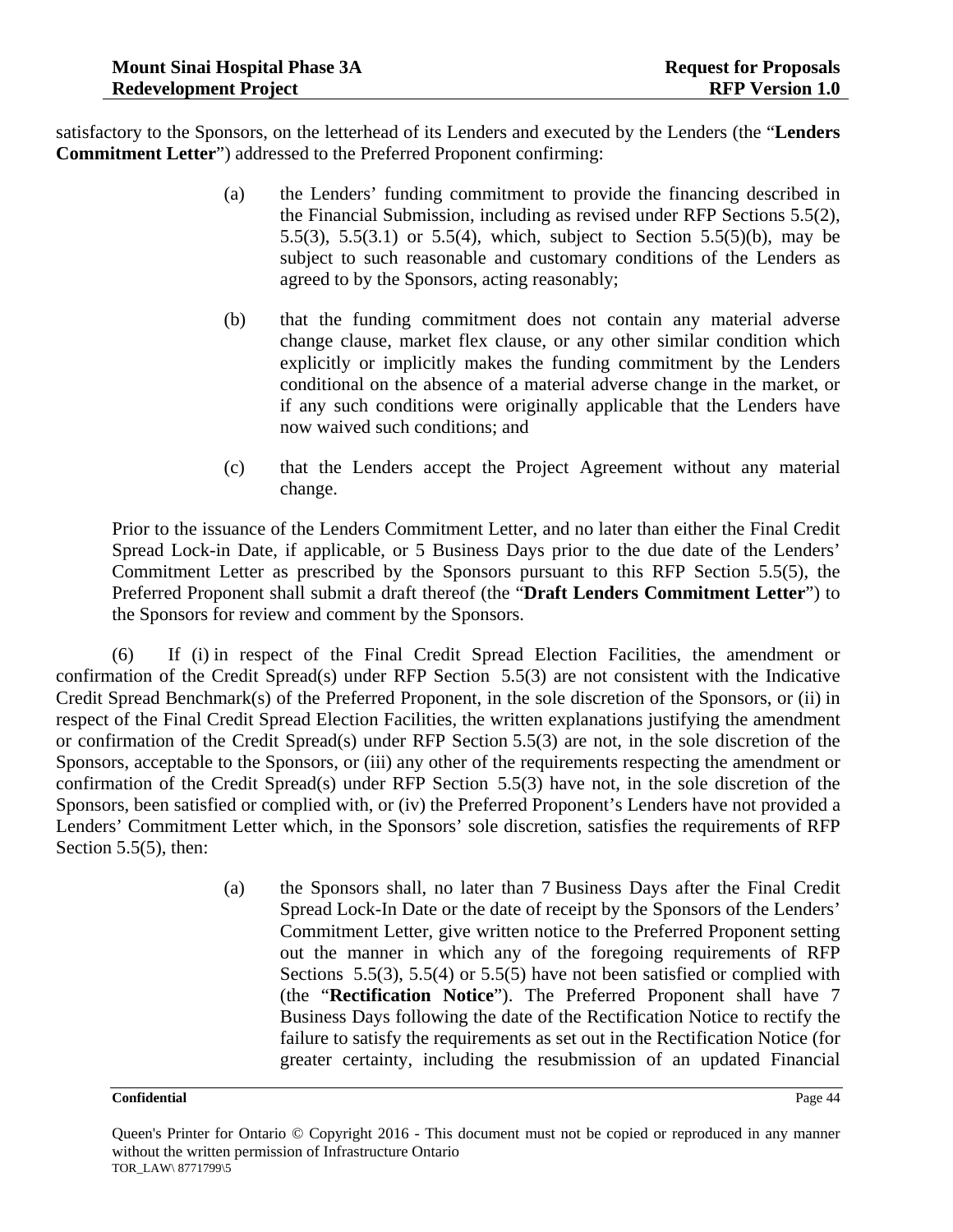Model that provides for revised Credit Spread(s) that are consistent with the changes to the Indicative Credit Spread Benchmark(s) of the Preferred Proponent or the resubmission of the Lenders' Commitment Letter) by submitting to the Sponsors a response to the Rectification Notice (the "**Rectification Notice Response**").

- (b) If the Sponsors, in their sole discretion: (A) are not satisfied with the Rectification Notice Response or with the Lenders Commitment Letter; and/or (B) determine that the Guaranteed Price of Part B of the Preferred Proponent's Phase 2 Proposal Documents as revised by RFP Section 5.5(3) exceeds the budget for the Project; and/or (C) determine that the Guaranteed Price of Part B of the Preferred Proponent's Phase 2 Proposal Documents as revised by RFP Section 5.5(3) changes the overall rank of the Preferred Proponent relative to the other Proponents, the Sponsors may, in their sole discretion and without limitation to any other right under this RFP:
	- (i) request the Second Negotiations Proponent (as referred to in RFP Section  $8.1(1)(b)$  to confirm or change its Credit Spread(s) in accordance with RFP Section 5.5(3), and at the same time request the Preferred Proponent to again confirm or change its Credit Spread(s) in accordance with RFP Section 5.5(3), and based on the results thereof, re-run the evaluation process to determine which of the Preferred Proponent or the Second Negotiations Proponent is then the highest ranked Proponent. If the Second Negotiations Proponent is then the highest ranked Proponent then the Second Negotiations Proponent shall then become the Preferred Proponent in place of the first selected Preferred Proponent for all purposes of this RFP;
	- (ii) commence negotiations with the Second Negotiations Proponent in accordance with RFP Section 8 including requesting the Second Negotiations Proponent to confirm or change its Credit Spread(s) in accordance with RFP Section 5.5(3). If the Second Negotiations Proponent is then the highest ranked Proponent then the Second Negotiations Proponent shall then become the Preferred Proponent in place of the first selected Preferred Proponent for all purposes of this RFP;
	- (iii) direct the Preferred Proponent to terminate its relationship with its Lenders, and the Sponsors shall conduct, in conjunction with the Preferred Proponent, a competition amongst prospective lenders to become Lenders to the Preferred Proponent following which the Preferred Proponent shall resubmit Part B of its Phase 2 Proposal Documents to incorporate the financial terms and conditions of the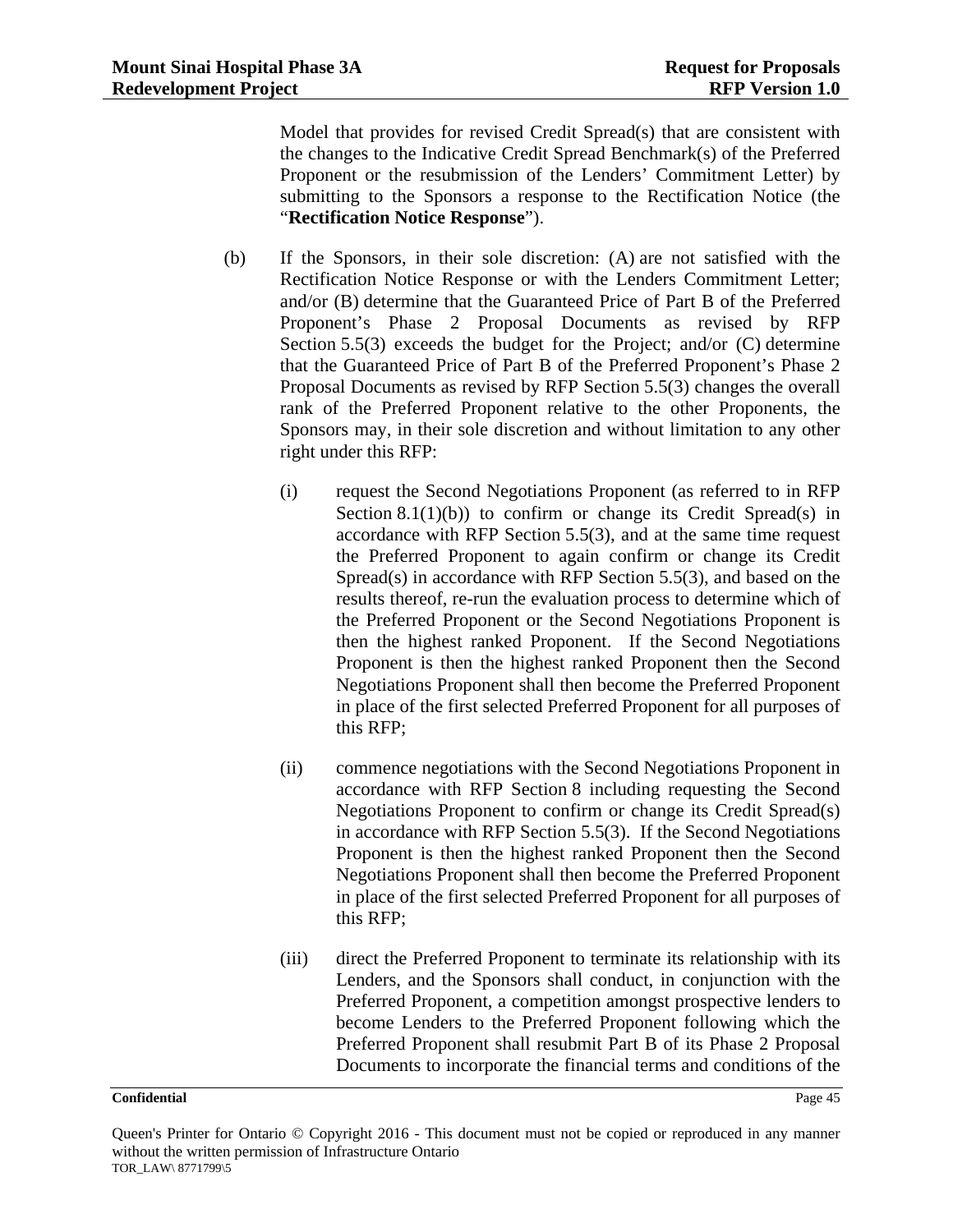Lenders that are successful in the competition. Based thereon, the Sponsors may, in their sole discretion, continue with the Preferred Proponent in accordance with the provisions of this RFP;

- (iv) commence separate and distinct but contemporaneous negotiations with the Second Negotiations Proponent and the Preferred Proponent. If the Second Negotiations Proponent is then the highest ranked Proponent then the Second Negotiations Proponent shall then become the Preferred Proponent in place of the first selected Preferred Proponent for all purposes of this RFP; or
- (v) request the Second Negotiations Proponent and the Preferred Proponent to resubmit their respective Proposals for evaluation under and in accordance with this RFP, and for such purpose shall establish a new Submission Deadline.

The Sponsors may, in their sole discretion and for greater clarity, elect to change which of the RFP Section 5.5(6)(b) processes to employ at any time during the application of RFP Section 5.5(6)(b). In the event that the Sponsors have determined to proceed under any of RFP Sections  $5.5(6)(b)(i)$ , (ii) or (iv), then the provisions of RFP Sections 8.1(2), (3) and (4) shall apply to such processes. Without limitation to the foregoing, and in their sole discretion, the Sponsors may, if they are not satisfied with the Rectification Notice Response or the Lenders Commitment Letter, at any time notify the Preferred Proponent in a written notice (the "**Termination Notice**") that the Preferred Proponent is disqualified and is no longer entitled to participate in the RFP Process. In such latter circumstance, the Sponsors may consider the performance of the Preferred Proponent and the Proponent Team Members of the Preferred Proponent and the fact of the giving of the Termination Notice to the Preferred Proponent in any future requests for qualifications issued by the Sponsors.

- (c) The Sponsors may, in their sole discretion, exercise any of their rights under RFP Section  $5.5(6)(b)(i)$  to  $5.5(6)(b)(v)$  in the event that the Sponsors determine, in their sole discretion, that the Lenders have made any change to the Draft Lenders Commitment Letter in the Lenders Commitment Letter.
- (d) In the sole discretion of the Sponsors, the Letter of Credit provided by the Preferred Proponent in accordance with RFP Section 9.1(2) may be returned to the Preferred Proponent within 3 days of delivery by the Sponsors of the Termination Notice. The return of the Letter of Credit to such Preferred Proponent shall represent full and final satisfaction of any obligation or liability of the Sponsors and the Government of Ontario to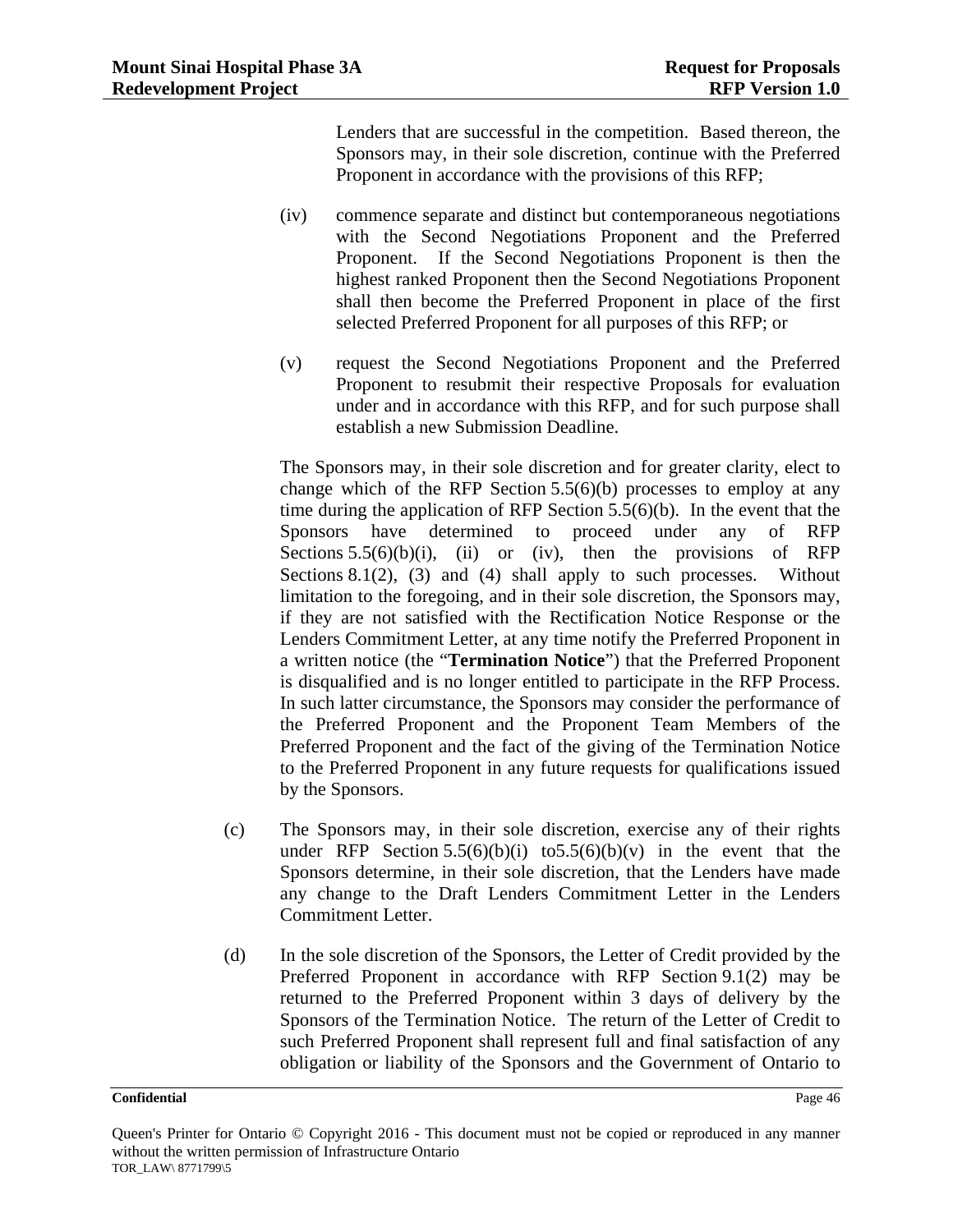the Preferred Proponent and the Proponent Team Members of the Preferred Proponent in connection with this RFP, and the Sponsors' decision to return the Letter of Credit shall be contingent on the receipt of a waiver, in form and substance satisfactory to the Sponsors, from such Preferred Proponent and the Proponent Team Members of the Preferred Proponent to that effect.

(7) The Sponsors reserve the right to request and/or approve a change in financing plan or debt strategy of the Preferred Proponent (for example, fixed or variable rate, the use of synthetics, bank debt or capital market debt) following identification of the Preferred Proponent under RFP Section 8.1 and prior to Financial Close.

## **5.6 Extension of Proposal Validity Period**

(1) If the Sponsors wish to extend the Proposal Validity Period, the Sponsors shall submit a request to extend to those Proponents whose Proposals, in the Sponsors' sole discretion, are still under consideration in the RFP Process. For the purpose of greater clarity, the Sponsors may issue a request to extend the Proposal Validity Period after the Negotiations Proponents or the Preferred Proponent have already been identified. A Proponent may, in its discretion, refuse to extend the Proposal Validity Period in accordance with the following:

- (a) notwithstanding a Proponent's refusal to extend the Proposal Validity Period, that Proponent's Proposal shall continue to be valid in accordance with the original Proposal Validity Period; and
- (b) if the Sponsors determine that they will be unable to determine the Preferred Proponent or reach Commercial Close prior to the expiration of the original Proposal Validity Period, the Sponsors may discontinue the evaluation or consideration of a Proponent or may discontinue negotiations with a Negotiations Proponent or finalization of a Project Agreement with a Preferred Proponent if that Proponent has refused the Sponsors' request to extend the Proposal Validity Period and may continue the RFP Process with only those Proponents that have agreed to an extension of the Proposal Validity Period.

(2) In respect of the Preferred Proponent, the Sponsors shall be considered to have accepted the Preferred Proponent's Proposal, including its revised Credit Spread(s) pursuant to RFP Section 5.5 prior to the expiration of the Proposal Validity Period if the Signing Parties and the Preferred Proponent reach Commercial Close prior to the expiration of the Proposal Validity Period (or the extended Proposal Validity Period, if applicable). For greater clarity, the Preferred Proponent shall maintain its prices as set out in its Guaranteed Price Form (as submitted on the Final Submission Deadline or, if applicable, as amended pursuant to RFP Section 5.5; or during any negotiations process pursuant to RFP Section 5.5(6) or RFP Section 8.1) from Commercial Close until Financial Close, subject only to the adjustments on Financial Close in accordance with Section 3.1(b) of the Project Agreement.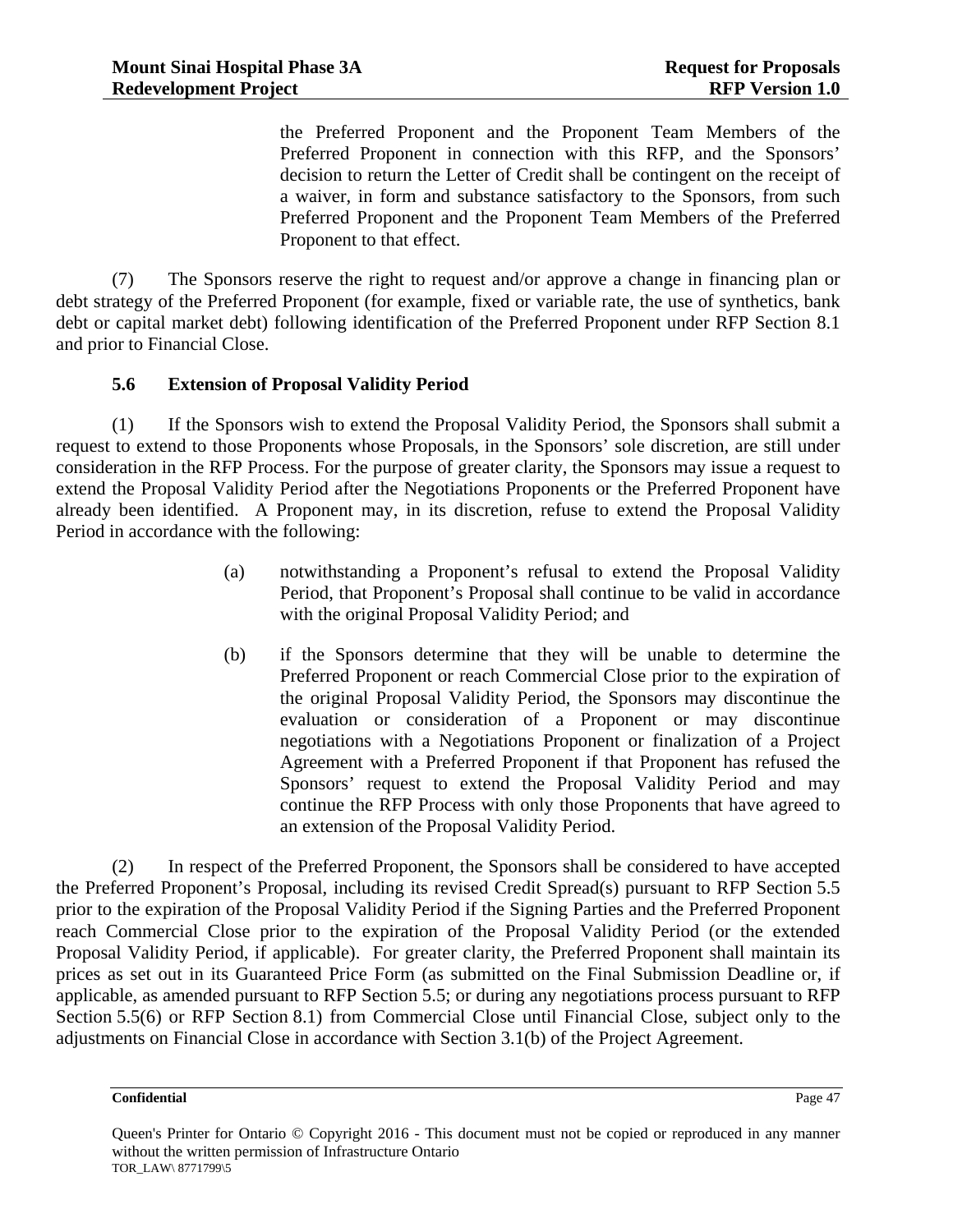(3) Notwithstanding RFP Section 5.6(1), if, during the course of negotiations between a Negotiations Proponent and the Sponsors, the Negotiations Proponent resubmits prices to the Sponsors or agrees to revised terms and conditions of the Project Agreement or the Negotiations Proponent's Proposal prior to the expiration of the Proposal Validity Period, that Negotiations Proponent is deemed to have agreed to an extension of the Proposal Validity Period for the Negotiations Proponent's amended Proposal for a period of 95 calendar days after the date of the Proponent's submission to the Sponsors of the revised prices or revised terms and conditions, as applicable. For clarity, notwithstanding the submission by a Negotiations Proponent or Preferred Proponent of an amended Proposal in accordance with this RFP Section 5.6(3), the Proponent's original Proposal as amended by the application or by RFP Section 5.5, as applicable, continues to exist in accordance with the original Proposal Validity Period.

(4) Notwithstanding RFP Sections 5.5 or 5.6(1), 5.6(2) or 5.6(3), the adjustments on Financial Close that are set out in Schedule 3, Part 2 to this RFP shall remain applicable.

# **5.7 Lender Requirements**

(1) At any time in the RFP Process, Proponents shall not enter into exclusivity arrangements with any Lenders, including prospective Lenders. The Proponent or the Proponent's financial advisor will be required to confirm in its letter to be delivered under Part 2 of Schedule 3 of this RFP that the Lenders have not entered into any exclusivity arrangement with the Proponent with respect to the Project. Notwithstanding any other provision of this RFP, but subject to the following proviso, the Lenders may act in the capacity of Lenders for more than one Proponent under this RFP Process provided the Lenders have agreed with each Proponent:

- (a) to establish industry standard confidentiality and conflict of interest screens to ensure that each Proponent is represented by a discrete team of Lender personnel;
- (b) to prohibit any communication regarding this RFP Process between members of different teams of Lender personnel;
- (c) to physically separate all documentation under the control of each team of Lender personnel;
- (d) to keep all computer based information and data discrete and control access to prohibit persons other than on a team of Lender personnel to have access to that Proponent team's information; and
- (e) that any breaches of such confidentiality requirements are appropriately sanctioned including possible dismissal.

(2) Lenders participating in a Proposal ("**Participating Lenders**") shall not be Affiliates of any of the Proponent Team Members participating in that Proposal ("**Participating Proponent Team Members**") (other than any other Participating Lender or a financial advisor wholly owned by a Participating Lender) and shall act at all times at arm's length to every other Participating Team Member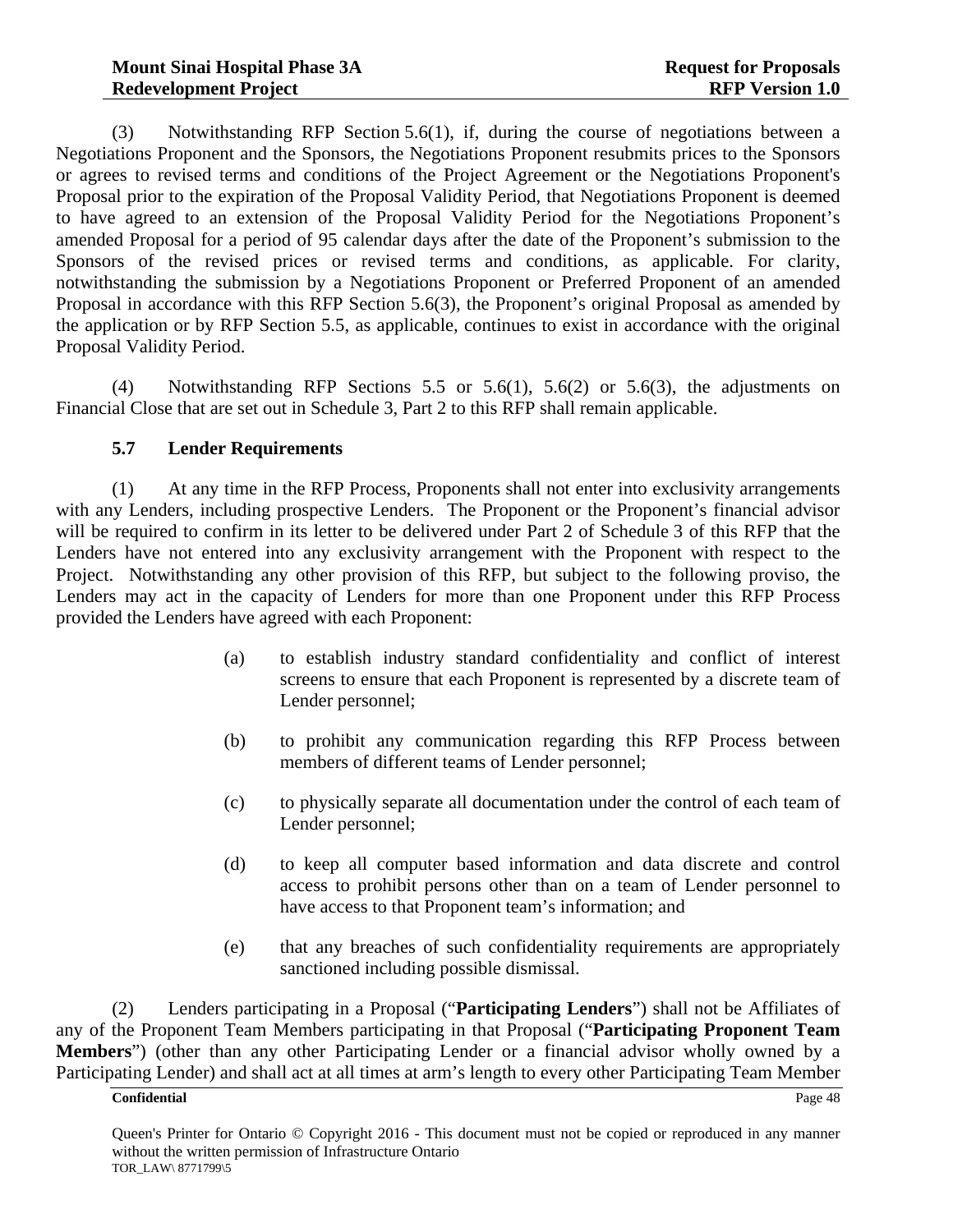(other than any other Participating Lender or a financial advisor wholly owned by a Participating Lender).

# **SECTION 6 - EVALUATION, CLARIFICATION AND VERIFICATION OF PROPOSALS**

# **6.1 Evaluation Committee and Advisors**

(1) The Sponsors will establish an evaluation committee (the "**Evaluation Committee**") for the purpose of evaluating Proposals in accordance with the RFP Documents. The Sponsors, in their sole discretion, will determine the size, structure and composition of the Evaluation Committee and any subcommittees of the Evaluation Committee. The Evaluation Committee may be assisted by and receive advice from any of the Sponsors' Advisors and any other employees or representatives of the Sponsors in any manner determined necessary or desirable by the Sponsors.

(2) If a member of the Evaluation Committee or, if applicable, an evaluation sub-committee becomes unable to continue serving on the Evaluation Committee or evaluation sub-committee before the completion of a step in the evaluation process, the evaluation comments and scores of that individual, in respect of the uncompleted steps in the evaluation process only, shall be ignored. For clarity, if an Evaluation Committee or sub-committee member becomes unable to continue serving on the Evaluation Committee or a sub-committee after the full completion of a step in the evaluation process, the results of the completed steps of the evaluation process are unaffected and remain valid. Whether or not an Evaluation Committee or sub-committee member, in these circumstances, is replaced is in the sole discretion of the Sponsors.

# **6.2 Sponsors' Clarification and Verification of Proposals**

- (1) The Sponsors may:
	- (a) require the Proponent to clarify or verify the contents of its Proposal or any statement made by the Proponent;
	- (b) require the Proponent to submit supplementary documentation clarifying or verifying any matters contained in its Proposal; and
	- (c) seek a Proponent's acknowledgement of the Sponsors' interpretation of the Proposal or any part of the Proposal.

(2) The Sponsors are not obliged to seek clarification or verification of any aspect of a Proposal or any statement by a Proponent, including an ambiguity in a Proposal or in a statement made by a Proponent.

(3) Any written information received by the Sponsors from a Proponent pursuant to a request for clarification or verification from the Sponsors as part of the RFP Process may, in the Sponsors' sole discretion, be considered as an integral part of the applicable Proposal.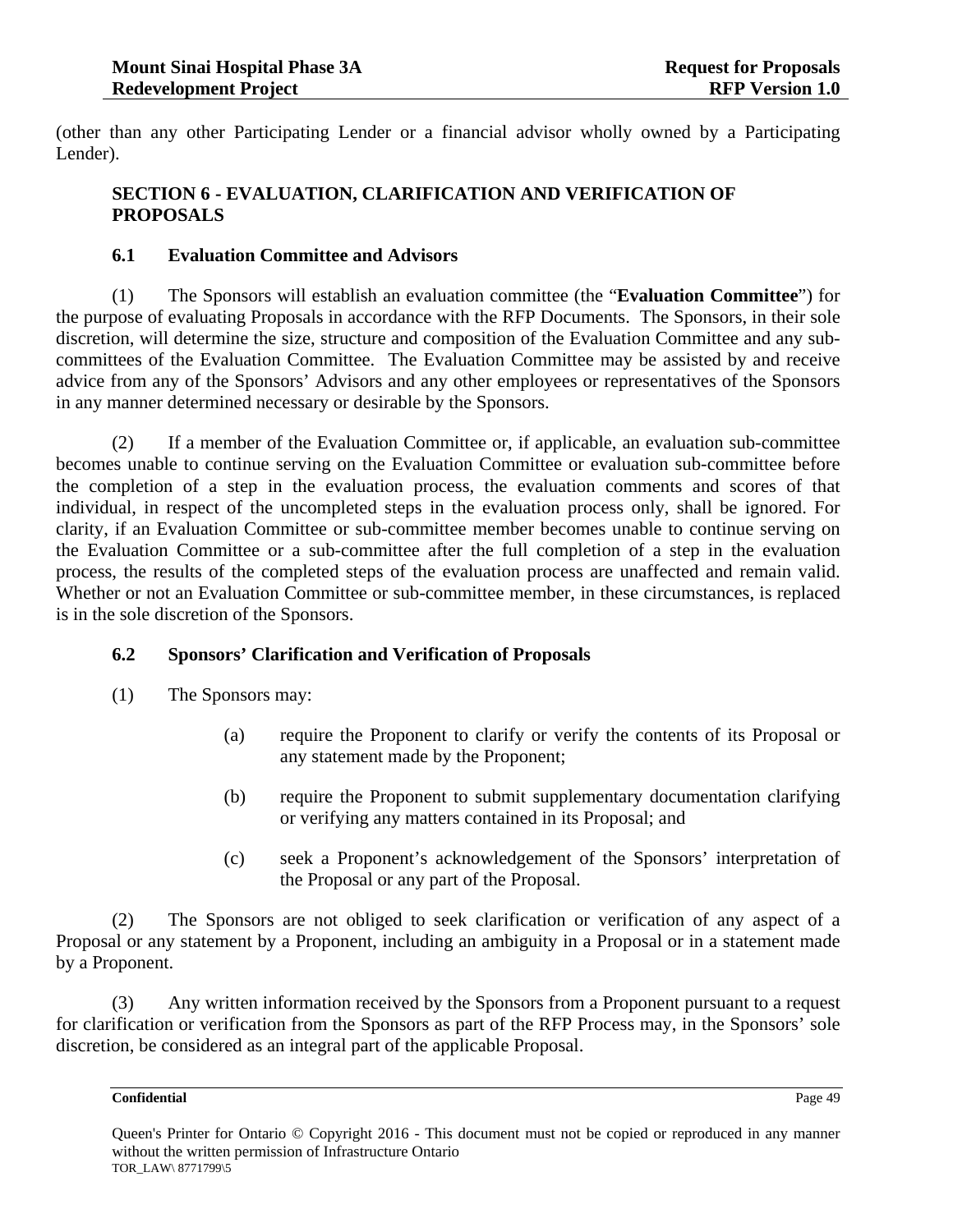## **6.3 Steps in the Evaluation Process**

## 6.3.1 Step 1 – Compliance of Proposals

(1) In Step 1, the Sponsors will open each Proposal and will review the contents of the Proposal to assess whether it is in compliance with the terms and conditions of the RFP Documents, including whether all documents required to be submitted have been appropriately submitted.

(2) If, in the sole discretion of the Sponsors, a Proposal does not comply with the requirements set out in the RFP Documents, the Sponsors may, in their sole discretion, without liability, cost or penalty, eliminate the Proposal and the Proposal shall not be given any further consideration.

(3) For purposes of this RFP, "comply" and "compliance" mean that the Proposal conforms to the requirements of the RFP Documents without material deviation. A "material deviation" in a Proposal is any failure to comply with an RFP Document requirement that, in the sole discretion of the Sponsors:

- (a) impedes, in any material way, the ability of the Sponsors to evaluate the Proposal;
- (b) affects the Sponsors' ability to enforce the Proponent's obligations pursuant to the RFP Documents; or
- (c) constitutes an attempt by the Proponent to revise the Sponsors' or the Proponent's rights or obligations under the RFP Documents in a way not permitted by this RFP.

(4) A requirement in either this RFP or in the Schedules to this RFP that a Proponent "must" or "shall" do anything is not intended to supersede this RFP Section 6.3.1 or, for greater clarity, to supersede the concepts of "comply", "compliance" or "material deviation" set out in this RFP Section 6.3.1.

(5) A Proponent's submission of a complete but poor quality Proposal shall not be considered a failure to comply but may affect the Proponent's evaluated score.

(6) If, during Step 1 of the evaluation process or at any time during the RFP Process, the Sponsors determine that a Proposal is non-compliant pursuant to this RFP Section 6.3.1, the Sponsors may, in their sole discretion and without liability, cost or penalty, declare the Proposal to be non-compliant and the Proposal shall not be given any further consideration.

(7) For the purpose of clarity, each Proponent acknowledges and agrees that the Sponsors' evaluation of compliance with the RFP Documents is not an evaluation of absolute compliance and that the Sponsors may waive failures to comply that, in the Sponsors' sole discretion, do not constitute a material deviation in accordance with this RFP Section 6.3.1. For clarity, the Sponsors may also waive a material deviation under RFP Section 10.2(3).

Queen's Printer for Ontario © Copyright 2016 - This document must not be copied or reproduced in any manner without the written permission of Infrastructure Ontario TOR\_LAW\ 8771799\5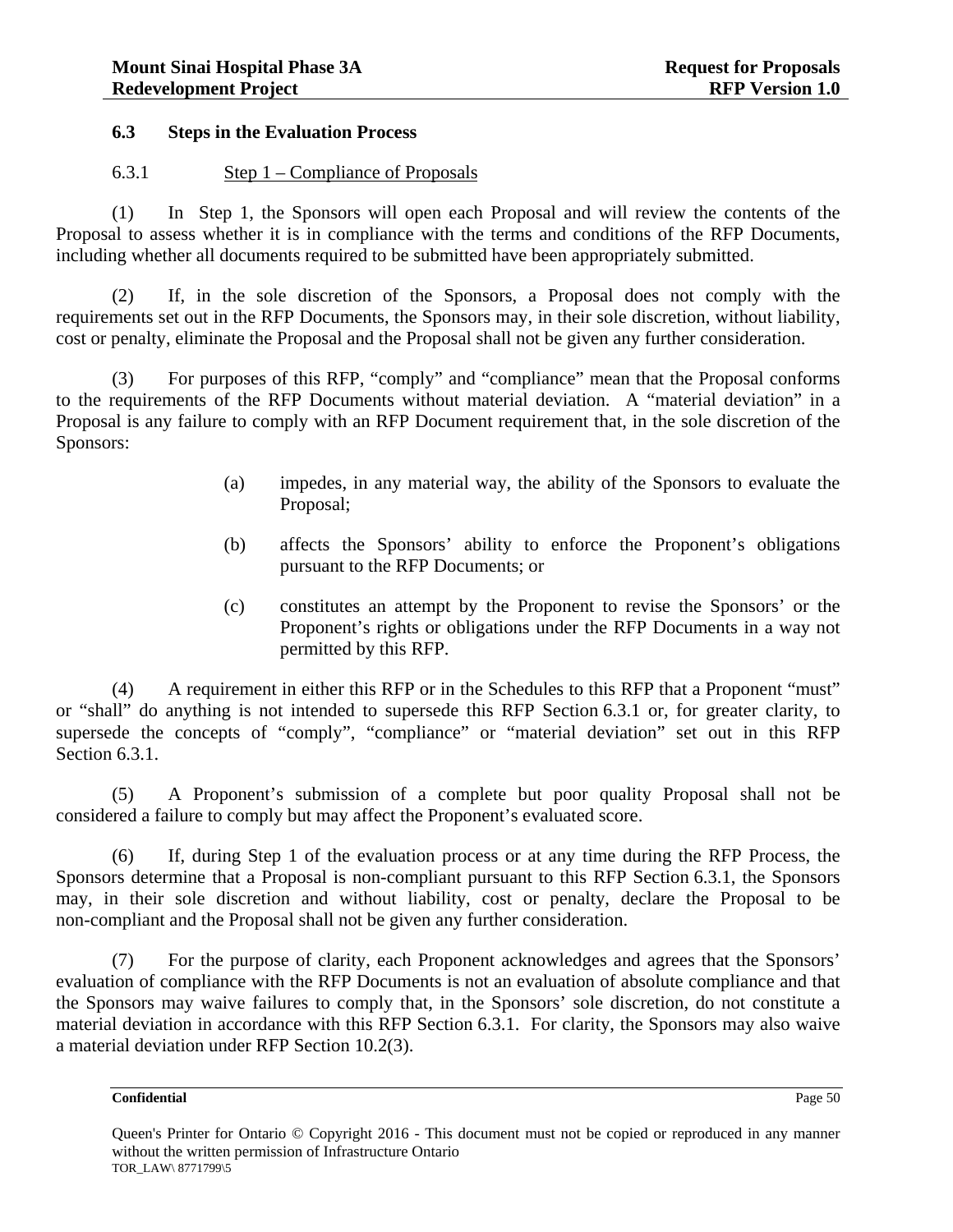(8) Intentionally Deleted.

- (9) Intentionally Deleted.
- (10) Intentionally Deleted.
- 6.3.2 Step 2 Review of the Phase 1 and Phase 2 Proposal Submission Forms

(1) In Step 2, the Sponsors shall review the Phase 1 and Phase 2 Proposal Submission Forms in respect of the Project to:

- (a) ensure that the form has been properly completed and signed;
- (b) ensure that there have been no changes to the Proponent or Proponent Team Members from their Prequalification Submissions, except for changes that have been approved by the Sponsors in accordance with RFP Section 3.6; and
- (c) assess the Conflict of Interest and Confidential Information section of the Phase 1 and Phase 2 Proposal Submission Forms.

## 6.3.3 Step 3 – Review and Scoring of the Technical Submissions

(1) The Technical Submissions will be evaluated and scored in accordance with Parts 1, 3 and 4 of Schedule 3 to this RFP.

## 6.3.4 Step 4 – Review of the Financing Plan, Financial Model, Financing Letter

(1) In Step 4 of the evaluation process the Sponsors will review the Proponent's Financing Plan, Financial Model, Financing Letter and any other information submitted in response to Part 2 of Schedule 3 of this RFP to assess whether the Financing Plan, Financial Model, Financing Letter and other financial information submitted establish, to the Sponsors' satisfaction, that the Proponent has the ability to obtain satisfactory financing and achieve Financial Close in a timely fashion.

(2) If the Sponsors, in their sole discretion, determine that the Proponent is unlikely to obtain satisfactory financing to achieve Financial Close, they may, in their sole discretion, reject the Proponent's Proposal or may require a Proponent to submit additional or alternate financing information.

(3) The Guaranteed Price Form (Schedule 6 to this RFP) will be evaluated in accordance with Section 3.1 of Part B (Proposal Evaluation) of RFP Schedule 3 - Part 4.

## 6.3.5 Step 5 – Establishing a Final Proposal Score

(1) For the purpose of the evaluation process, the weightings and scoring set out in Schedule 3, Part 4 to this RFP will apply.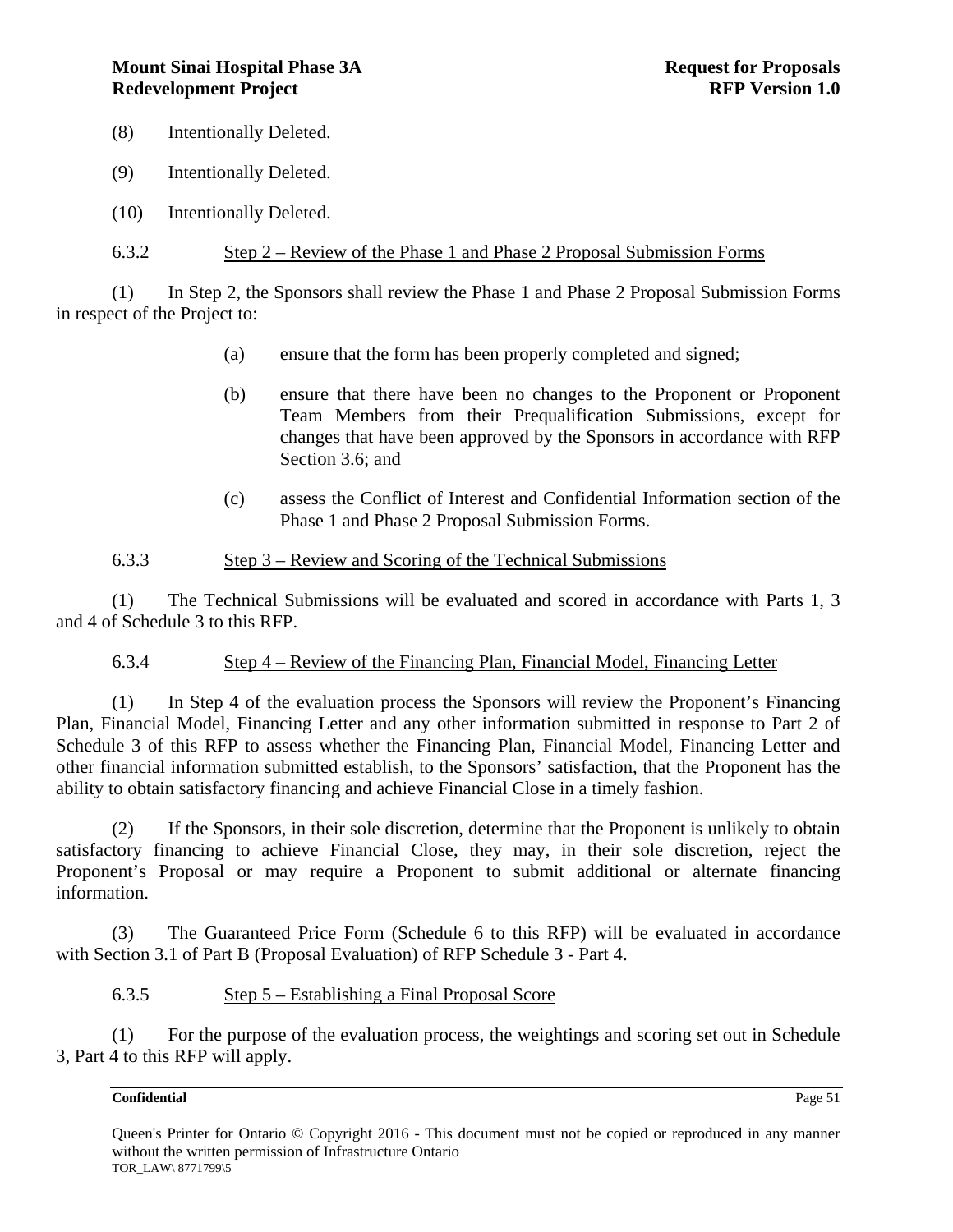(2) The score established based on RFP Section 6.3.6(1) shall be the "**Final Proposal Score**".

(3) If a Proponent fails to achieve any of the minimum scores or fails to have in place the approval(s) required for its Proposal to have committed financing as set out in the applicable provisions of Part B (Proposal Evaluation) of Part 4 of Schedule 3 to this RFP, then, as part of Step 6 of the evaluation process and pursuant to and in accordance with such provisions, the Sponsors may, in their sole discretion, determine whether that Proponent's Proposal will continue to be considered in the RFP Process and whether such failure will prevent the Proponent from becoming the Preferred Proponent.

## 6.3.6 Step 6 – Ranking the Proponents

(1) In Step 6, the Evaluation Committee shall rank only those Proponents that have met all requirements in Steps 1 through 5 and shall base the ranking on the Final Proposal Score.

(2) In the event of a tie in the Final Proposal Score between two Proponents, the Sponsors may, in their sole discretion, give the higher ranking to the Proponent proposing the lower Guaranteed Price in its Proposal.

- (3) Intentionally Deleted.
- 6.3.7 Intentionally Deleted.

# **SECTION 7 - GENERAL EVALUATION AND DISQUALIFICATION PROVISIONS**

# 7.1.1 Sponsors' Discretion in Determining Compliance, Scoring and Ranking

- (1) The Sponsors shall, in their sole discretion, determine:
	- (a) the membership of the Evaluation Committee and any sub-committees of the Evaluation Committee;
	- (b) whether a Proposal is compliant with the RFP Documents;
	- (c) whether a failure to comply constitutes a material deviation;
	- (d) whether Key Personnel who were not named in a Prequalification Submission are acceptable to the Sponsors;
	- (e) the Final Proposal Score of a Proposal;
	- (f) the rankings of the Proposals;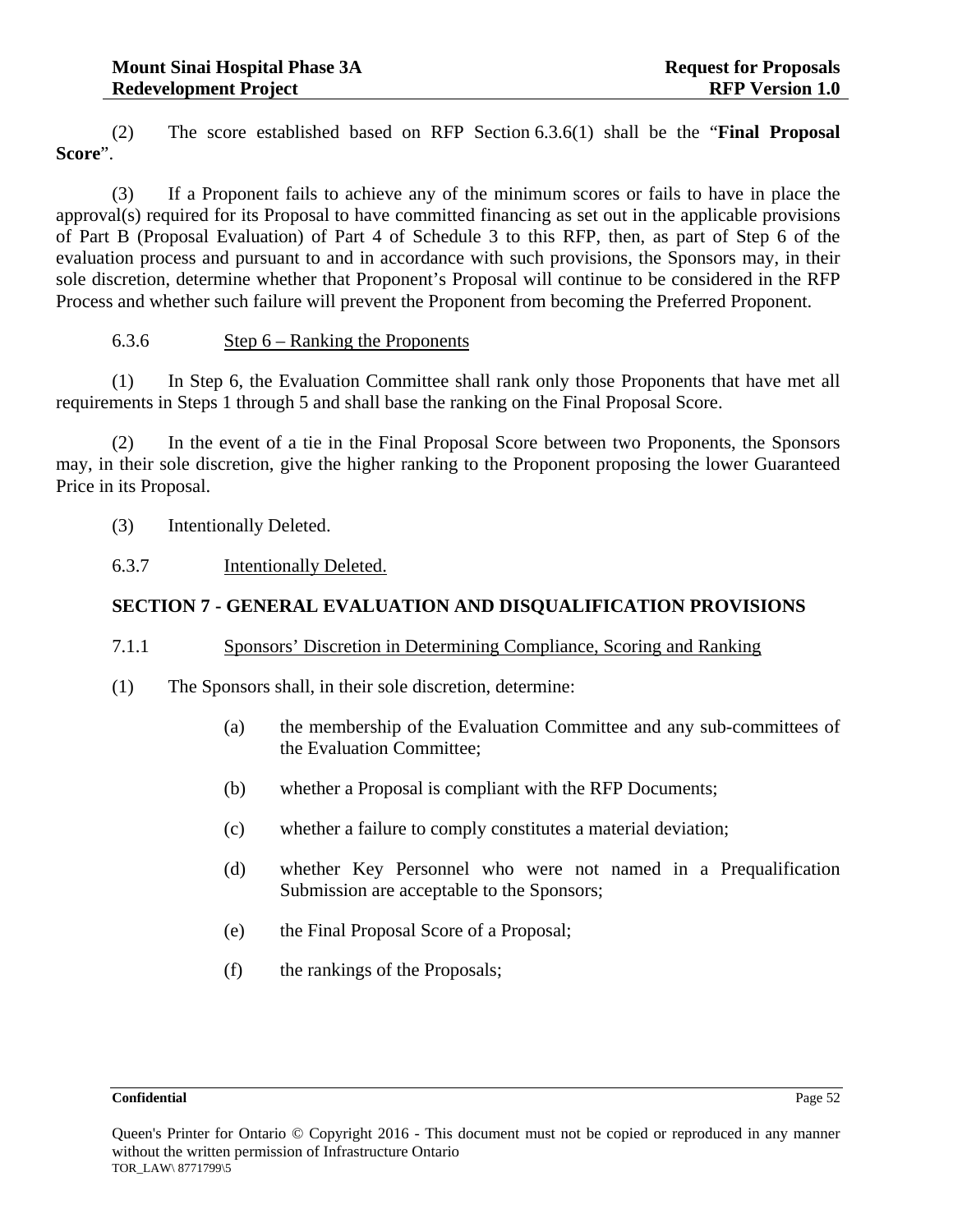- (g) intentionally deleted; and
- (h) whether a Proposal or a Proponent,
	- (i) is disqualified; or
	- (ii) will cease to be considered in the evaluation process.

(2) The Sponsors' discretion in determining compliance, scores, ranking and disqualification of the Proponents and their Proposals is not limited or restricted in any way by the fact that a prequalification process preceded this RFP Process.

(3) The Sponsors have the right, at any time and in their sole discretion, to consider in the evaluation of the Proposals or in the exercise of any of the Sponsors; rights under this RFP:

- (a) any instances of poor performance by a Proponent or a Proponent Team Member that the Sponsors have experienced; and/or
- (b) any publicly available information about a Proponent or a Proponent Team Member that is, in the Sponsors' sole discretion, credible information.

## 7.1.2 Disqualification

(1) The Sponsors may, in their sole discretion, disqualify a Proponent, a Proponent Team Member or a Proposal or reverse their decision to make an award (even if the award has already been made) to a Preferred Proponent under this RFP, at any time prior to Commercial Close with respect to the Preferred Proponent, and at any time prior to Financial Close with respect to the remaining Proponents, if,

- (a) the Proposal is determined to be non-compliant pursuant to RFP Section 6.3.1;
- (b) the Proponent fails to cooperate in any attempt by the Sponsors to verify any information provided by the Proponent in its Proposal or interview;
- (c) the Proponent contravenes RFP Section 3.3.2, 3.3.3 or  $3.12(6)$ ;
- (d) the Proponent fails to comply with Applicable Law;
- (e) the Proponent, any Proponent Team Member, their identified subcontractors, or any of their directors, officers, employees or Affiliates have engaged in a Prohibited Act;
- (f) the Proponent, any Proponent Team Member, their identified subcontractors, or any of their directors, officers, employees or Affiliates are a Restricted Person;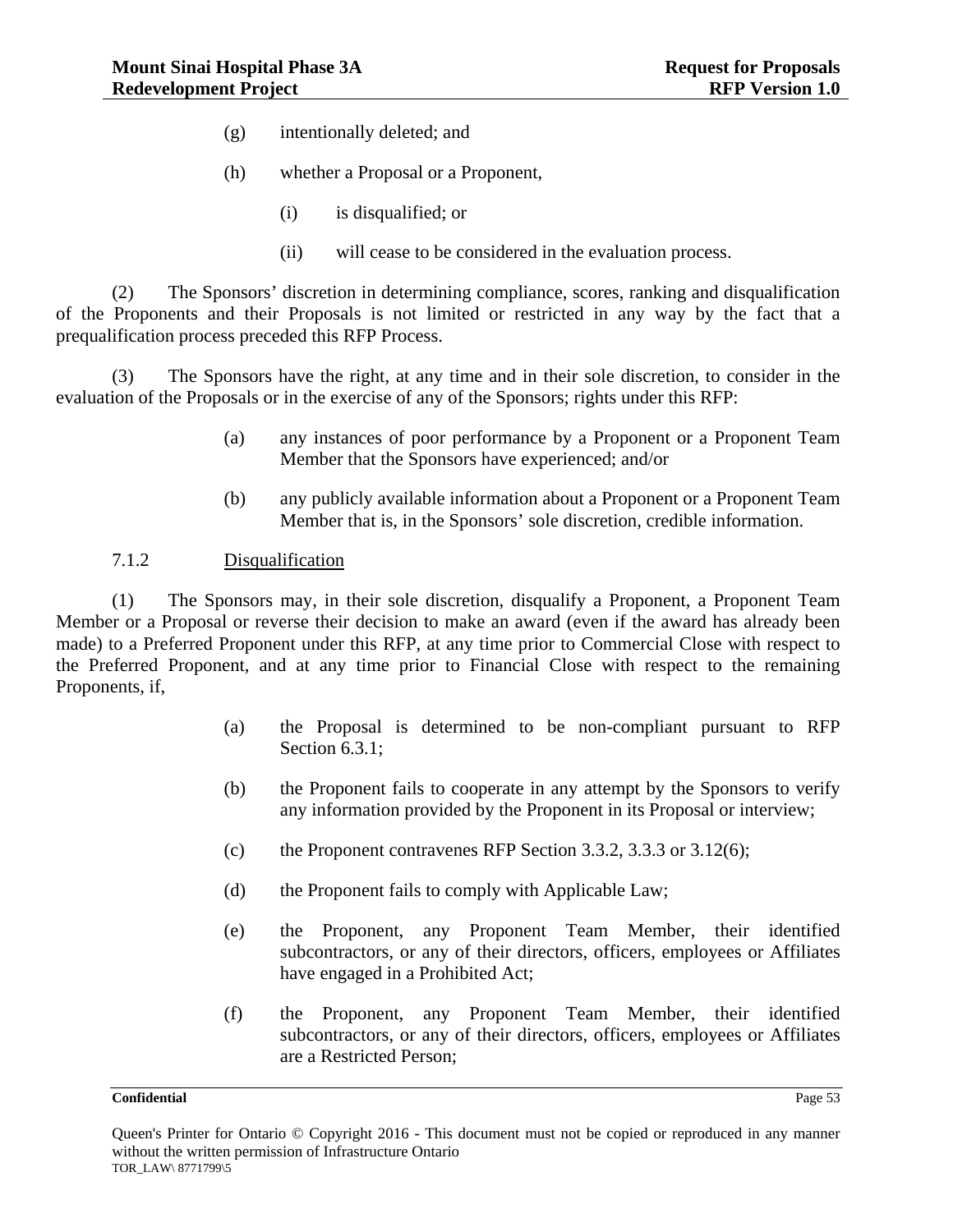- (g) the Proposal, including any officer's certificate or any form attached to the Proposal, contains false or misleading information or a misrepresentation;
- (h) the Proponent or any Proponent Team Member fails to disclose any information (including in any officer's certificate or any other form attached to the Proposal in connection with this RFP) that would materially adversely affect the Sponsors' evaluation of the Proposal;
- (i) the Proposal, in the opinion of the Sponsors, reveals a material Conflict of Interest as described in RFP Section 3.9 and the Proponent,
	- (i) does not receive a waiver from the Sponsors in accordance with RFP Section 3.9.1(6) or does not receive a consent in accordance with RFP Section 3.9.2(4), as applicable; or
	- (ii) fails to substitute the person or entity giving rise to the Conflict of Interest, in accordance with RFP Section 3.9.1(5);
- (j) in the 12 months prior to the RFP Submission Deadline, the Sponsors became aware that the Proponent or any Proponent Team Member failed to disclose an actual Conflict of Interest in any past or current procurement issued by either Sponsor, unless the Proponent has demonstrated to the satisfaction of the Sponsors that the Proponent has implemented measures to prevent future false or omitted disclosure of actual Conflicts of Interest;
- (k) if, in the opinion of the Sponsors, acting reasonably, the Proponent or a Proponent Team Member or any of their respective Advisors, employees, or representatives directly or indirectly colluded with one or more other Proponents or its Proponent Team Members or any of their respective Advisors, employees or representatives in the preparation or submission of a Proponent's Proposal or otherwise contravened RFP Section 3.3.4;
- (l) the Proponent has committed a material breach of any existing agreement between the Proponent and a Sponsor;
- (m) the Proponent or any Proponent Team Member has been convicted of an offence in connection with, or any services rendered to the Sponsors or any Ministry, agency, Board or Commission of the Government of Ontario;
- (n) the Proponent submits the Phase 1 Proposal Documents, but fails to properly submit the Phase 2 Proposal Documents; or
- (o) there are any convictions related to inappropriate bidding practices or unethical behaviour by a Proponent or a Proponent Team Member or any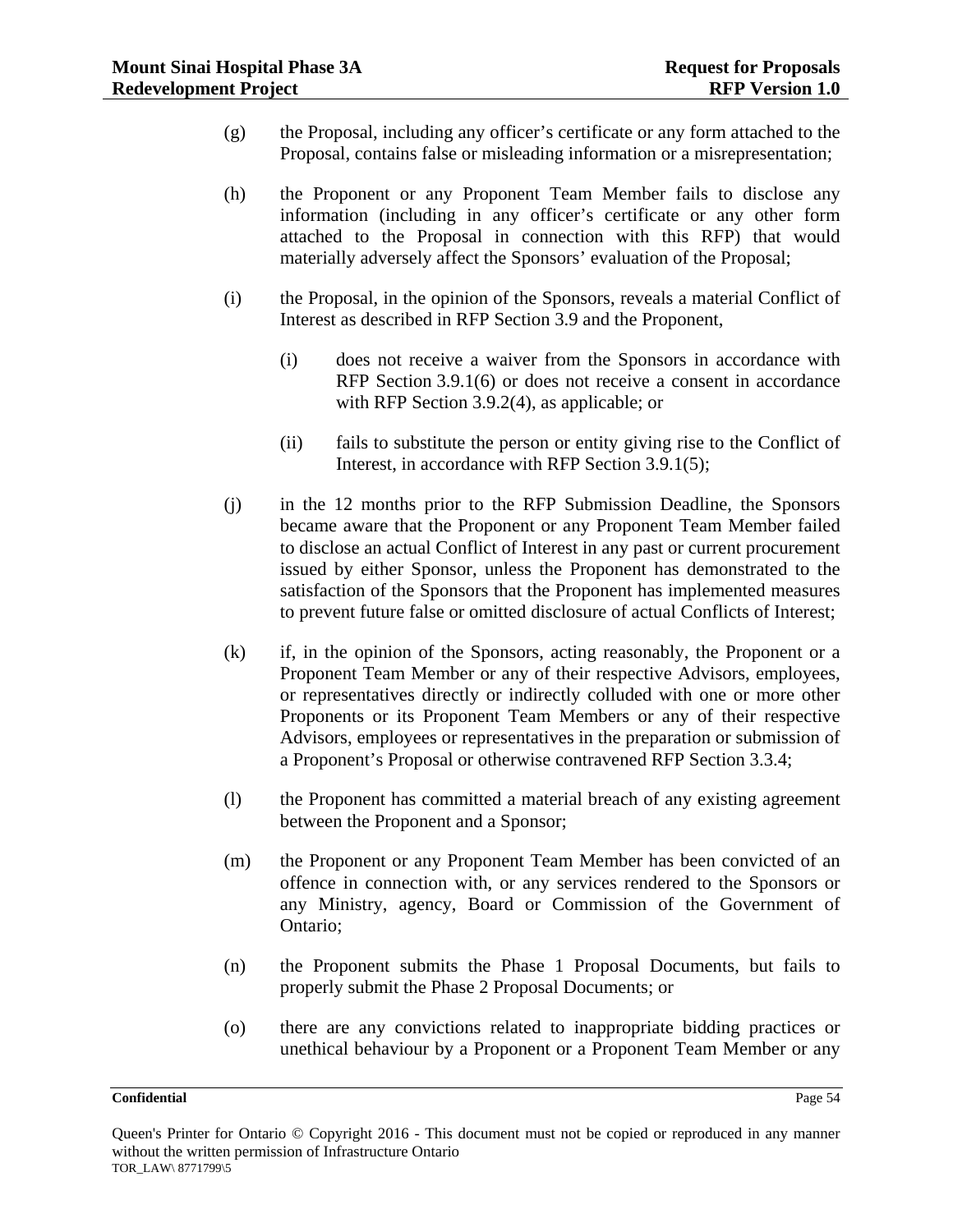of their Affiliates in relation to a public or broader public sector tender or procurement in any Canadian jurisdiction; or

- (p) the Proponent or any Proponent Team Member has an economic or other interest or relationship that:
	- (i) is, or could reasonably be perceived to be, contrary to the objectives of the Project; or
	- (ii) could potentially compromise the Sponsors' reputation or integrity or the Sponsors' procurement process, so as to affect public confidence in that process,

whether or not such interest creates a Conflict of Interest.

## **SECTION 8 - COMPETITION, NEGOTIATIONS AND THE IDENTIFICATION OF A PREFERRED PROPONENT**

## **8.1 Evaluation Results and the Identification of a Preferred Proponent or Negotiations Proponents**

(1) Based on the Final Proposal Scores, the Sponsors may, in their sole discretion, at any time prior to the expiration of the Proposal Validity Period:

- (a) identify the highest ranked Proponent as the Preferred Proponent and either negotiate with such Proponent or accept such Proponent's Proposal as submitted;
- (b) identify the two highest ranking Proponents as the first negotiations proponent (the "**First Negotiations Proponent**") (highest ranked) and the second negotiations proponent (the "**Second Negotiations Proponent**") (second highest ranked) (collectively, the "**Negotiations Proponents**") and enter into negotiations with the First Negotiations Proponent and, failing successful negotiations, enter into negotiations with the Second Negotiations Proponent and identify the Proponent with whom the Sponsors conclude successful negotiations as the Preferred Proponent; or
- (c) enter into separate and distinct but contemporaneous negotiations with the First and Second Negotiations Proponents and identify a Preferred Proponent as a result of those negotiations.

(2) The Sponsors may use the negotiations process to negotiate any aspect of a Negotiations Proponent's Proposal or the Project Agreement, or both, including, for greater clarity, any amendments to the Project Agreement that are reasonably required to:

(a) accommodate a Negotiations Proponents' financing arrangements; or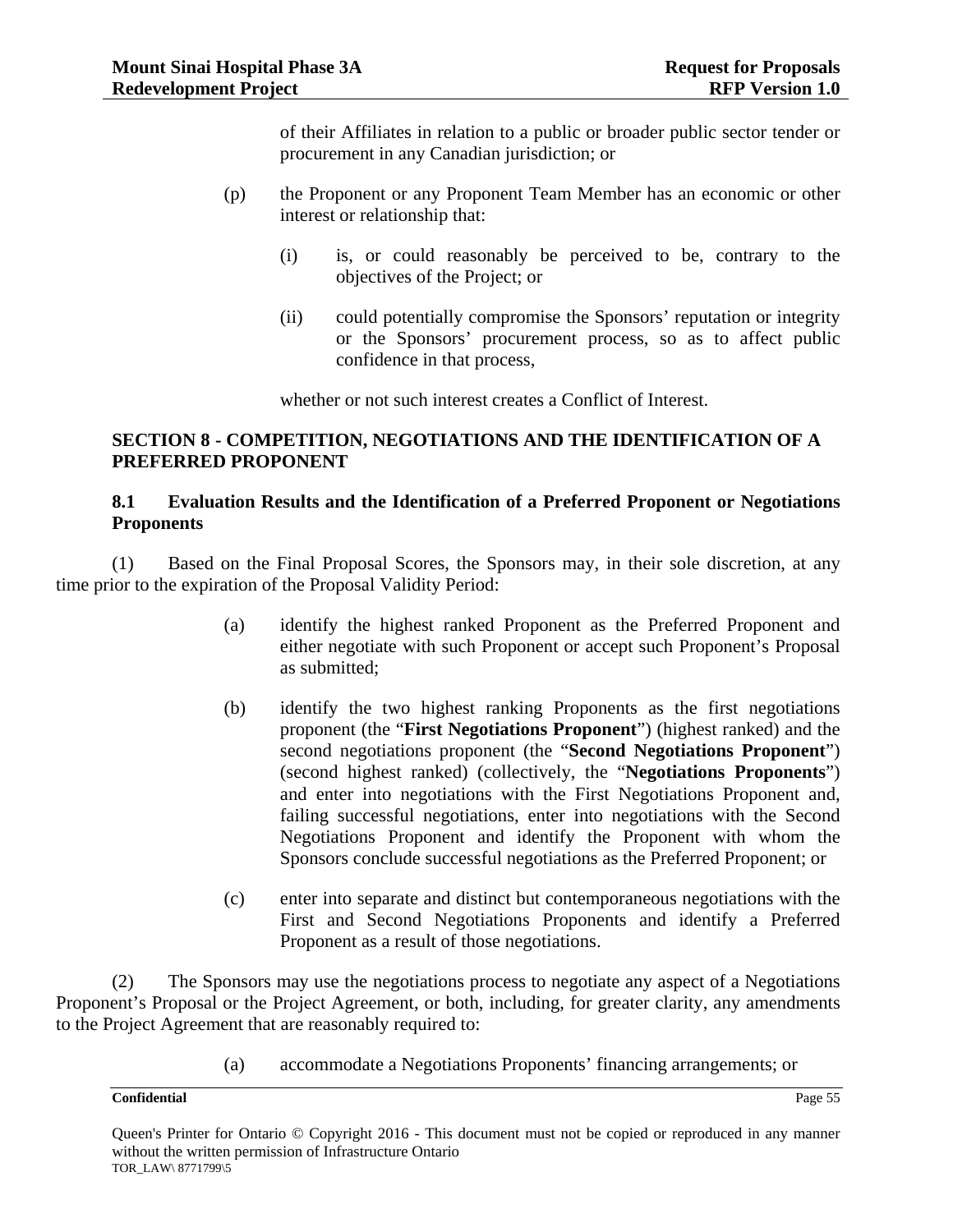(b) revise the scope of the Project in the event that all Proposal prices have exceeded the Sponsors' Project budget.

(3) The Sponsors further reserve the right, during the negotiations process, to create and implement a specified interim completion payment amount, which would be payable by the Sponsors to Project Co on a specified interim completion payment date following the completion of a defined phase of the Work (the "**Interim Completion Payment**") and to make any amendments to the Project Agreement Documents that are reasonably required for the creation and implementation of this Interim Completion Payment.

(4) Except as provided in RFP Section 5.6(3), notwithstanding any negotiations between the Sponsors and a Negotiations Proponent, the Proposals of all Proponents shall remain valid and irrevocable until the expiration of the Proposal Validity Period or until Financial Close, in accordance with RFP Section 5.4(1).

(5) If, in accordance with RFP Sections 8.1(1)(b) or (c) the Proponent and the Sponsors negotiate revisions to the Project Agreement, the Sponsors and the Preferred Proponent shall develop a revised Project Agreement and, for the purposes of RFP Section 9, the revised Project Agreement shall be the "Project Agreement".

(6) The Sponsors may, in their sole discretion and for greater clarity, elect to change the selection of which of the RFP Section 8.1(1) negotiations processes to employ at any time during the application of RFP Section 8.

(7) Intentionally Deleted.

# **SECTION 9 - PREFERRED PROPONENT**

# **9.1 Identification of the Preferred Proponent and the Letter of Credit**

(1) Subject to RFP Sections 10.1 and 10.2, the Sponsors intend to identify a Preferred Proponent in accordance with RFP Section 8.1(1) or RFP Section 5.5(6).

(2) No later than three (3) Business Days after a Proponent's receipt of a notice from the Contact Person that the Proponent is the Preferred Proponent, the Preferred Proponent shall provide an irrevocable standby letter of credit (the "**Letter of Credit**") in the amount specified in the RFP Data Sheet and in the form attached as Schedule 8A to this RFP to secure the Preferred Proponent's obligations in accordance with RFP Section 9.1(5) and Project Co's (as defined in the Project Agreement) obligations in accordance with Section 2.3(c) of the Project Agreement. The Preferred Proponent may, with the prior written consent of the Sponsors, which consent may be withheld in the sole discretion of the Sponsors, provide multiple irrevocable standby letters of credit from Proponent Team Members as approved and confirmed by the Sponsors (each a "**Letter of Credit Provider**") totalling the amount specified in the RFP Data Sheet and in the form attached as Schedule 8A to this RFP to secure the Preferred Proponent's obligations in accordance with RFP Section 9.1(5) and Project Co's (as defined in the Project Agreement) obligations in accordance with Section 2.3(c) of the Project Agreement.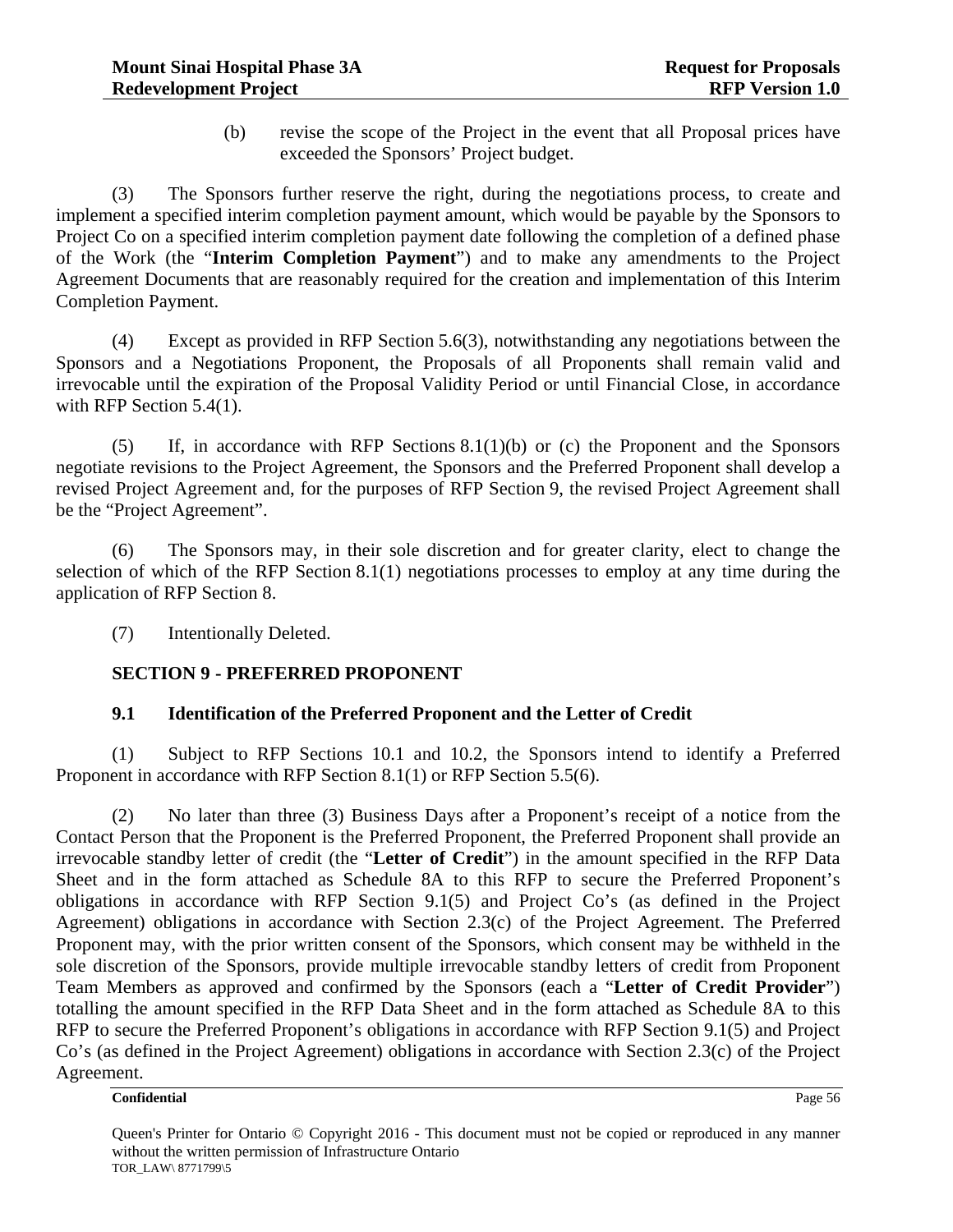(3) If the Preferred Proponent does not provide the Letter(s) of Credit to the Sponsors as required by this RFP Section 9.1 the Sponsors may, in their sole discretion, by written notice to the Preferred Proponent, cease all discussions with the Preferred Proponent, terminate any obligations of the Sponsors to the Preferred Proponent under any agreement or understanding relating to the Project, and, for greater certainty, the Preferred Proponent will not be entitled to or receive any payment or compensation of any kind relating to the Project.

(4) Subject to the Sponsors' right to retain and apply the Letter(s) of Credit as liquidated damages as provided in this RFP or in the Project Agreement, the Letter(s) of Credit shall be returned to the Preferred Proponent as follows:

- (a) if the Sponsors give notice to the Preferred Proponent that they are cancelling or discontinuing the RFP Process, no later than 10 days after receipt by the Sponsors of a written demand for the Letter(s) of Credit by the Preferred Proponent; or
- (b) if Commercial Close has been achieved, in accordance with the terms of the Project Agreement.

(5) The Sponsors shall be entitled to draw on the Letter(s) of Credit and retain and apply the proceeds thereof as liquidated damages if,

- (a) there is a breach of the Preferred Proponent obligations set out in RFP Section 9.2 by the Preferred Proponent;
- (b) a Termination Notice has been given to the Preferred Proponent under RFP Section  $5.5(6)(b)$ ;
- (c) Commercial Close has not occurred (for reasons other than the failure of the Signing Parties to execute the Project Agreement in accordance with its terms),
	- (i) on or before the Commercial Close Target Date; or
	- (ii) if the Commercial Close Target Date has passed and the Sponsors have given their consent, on or before the expiration of the Proposal Validity Period (or the extended Proposal Validity Period, if applicable); or
- (d) the Preferred Proponent has notified the Sponsors in writing that it wishes to cease all discussions with the Sponsors relating to the Project.

(6) The Sponsors shall not be required to give any prior written notice to the Preferred Proponent of their intention to draw on the Letter(s) of Credit. If the Preferred Proponent notifies the Contact Person in writing that the Preferred Proponent disputes the Sponsors' right to draw on the Letter(s) of Credit and to retain the proceeds as liquidated damages, then the Sponsors shall nonetheless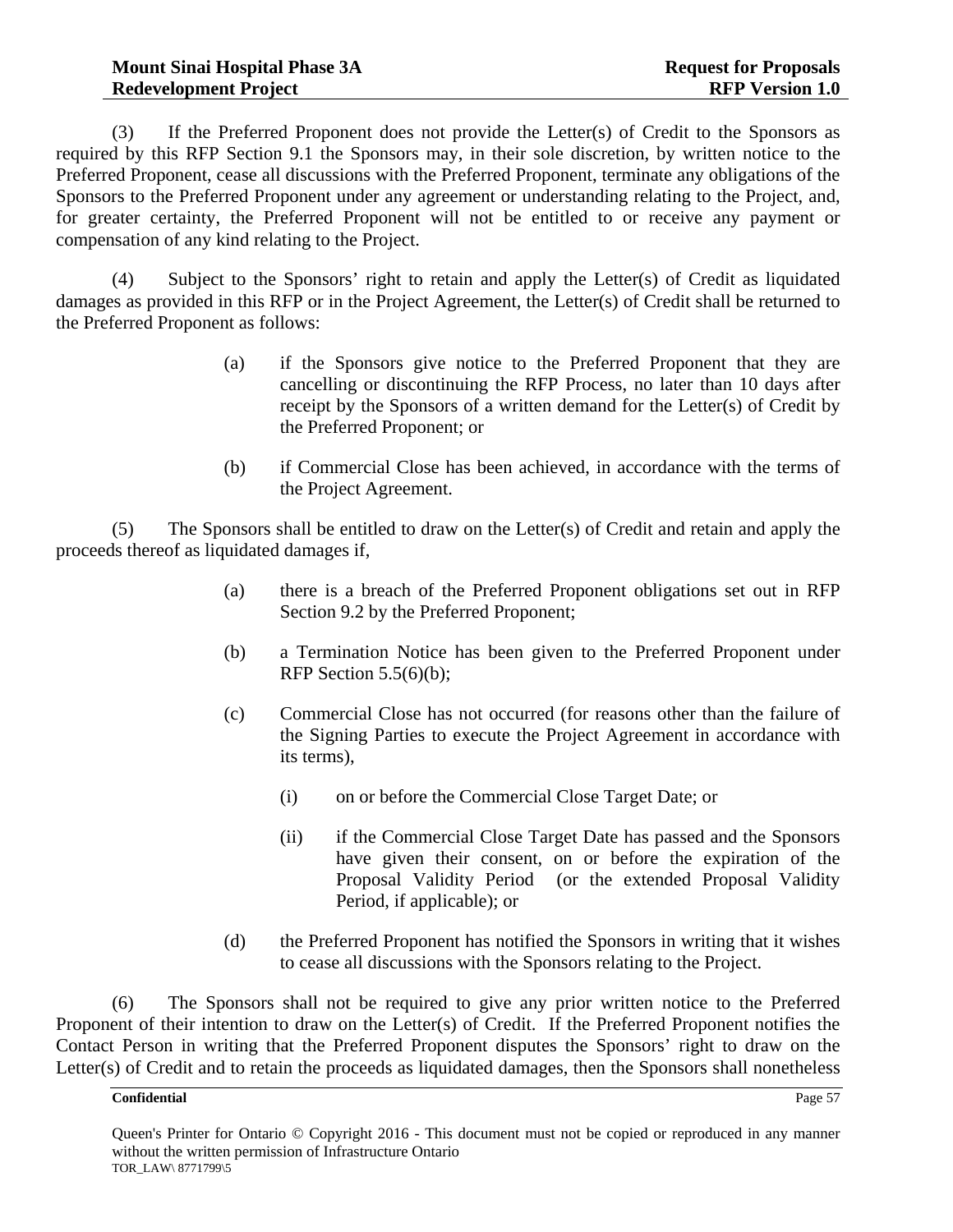be entitled to draw on the Letter(s) of Credit, but will remain liable to repay all or a portion of the amount drawn, together with interest charges at the rate prescribed on that amount, until such dispute has been finally resolved. If the Preferred Proponent fails to renew or extend the Letter(s) of Credit at least 30 days prior to its expiry date, the Sponsors may, at any time without notice to the Preferred Proponent, draw on the Letter(s) of Credit and hold the proceeds thereof in the same manner and for the same purposes as the Letter(s) of Credit.

(7) If the Preferred Proponent delivers multiple Letters of Credit from multiple Letter of Credit Providers in accordance with RFP Section 9.1(2), the Preferred Proponent acknowledges and agrees that:

- (a) the Sponsors may draw upon any Letter of Credit provided by any Letter of Credit Provider in any specified ratable amount;
- (b) the Sponsors may draw on any Letter of Credit provided by any Letter of Credit Provider in a disproportionate amount to such Letter of Credit Provider's contribution to security;
- (c) the Sponsors may draw upon any Letter of Credit provided by any Letter of Credit Provider even in the event that such Letter of Credit Provider is no longer a Proponent Team Member; and
- (d) the provision of multiple letters of credit shall not in any way prejudice or adversely affect the rights of the Sponsors to draw on any Letter of Credit in accordance with this RFP, including in the event that the Sponsors are entitled to draw on the Letter of Credit in accordance with RFP Section 9.1(5) and such circumstance is not the result of any act or omission of the Letter of Credit Provider whose Letter of Credit is drawn upon.

# **9.2 Preferred Proponent Obligations**

- (1) The Preferred Proponent shall,
	- (a) achieve Commercial Close,
		- (i) prior to the Commercial Close Target Date; or
		- (ii) if the Commercial Close Target Date has passed and the Sponsors have given their consent, prior to the expiration of the Proposal Validity Period (or the extended Proposal Validity Period, if applicable)

based on the Project Agreement in substantially the same form and content as finalized prior to the Final Submission Deadline or on the Project Agreement as revised and agreed to by the Proponent and the Sponsors;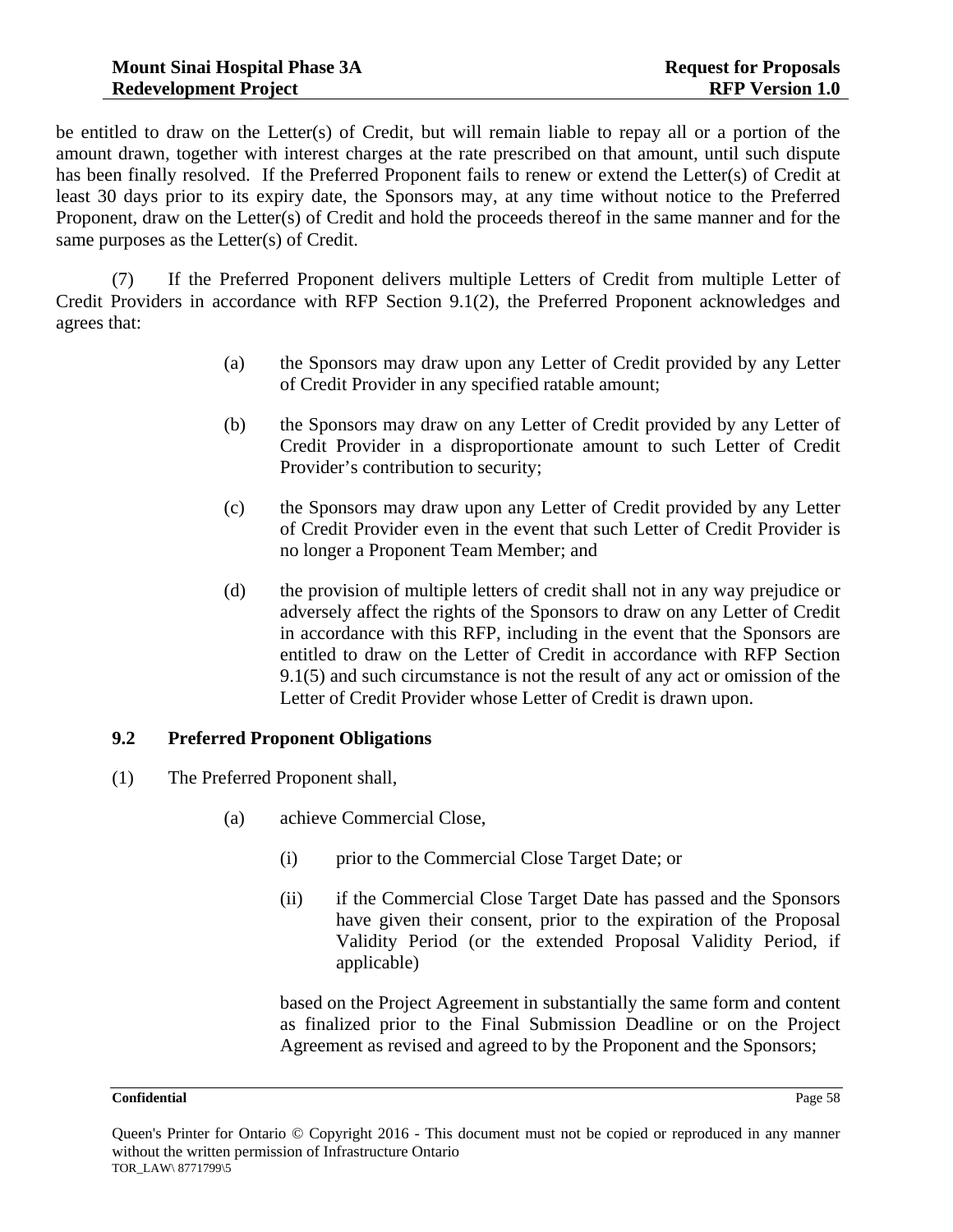- (b) execute the Project Agreement, subject only to revision in respect of the following:
	- (i) minor changes, additions and modifications necessary to create a legally complete and binding agreement;
	- (ii) changes, additions and modifications to those provisions which require,
		- (A) the insertion or addition of information relating to the Preferred Proponent's corporate and funding structure which are not inconsistent with the principles set out in the Project Agreement;
		- (B) the insertion or addition of information or the modification of provisions of the Project Agreement required in order to reflect accurately the nature of the Preferred Proponent's relationships with its principal subcontractors; or
		- (C) the revision of provisions in the Project Agreement to more accurately reflect the result of negotiations in accordance with RFP Section 8.1;
	- (iii) changes, additions and modifications required in order to complete (based on the Proposal) any provision of the Project Agreement (where contemplated in or required under the terms of the RFP Documents) or to complete any Schedules to the Project Agreement; and
	- (iv) changes, additions and modifications to those parts of the Project Agreement which are indicated in the Project Agreement as being subject to completion or finalization,

provided, that, in each case the changes, additions or modifications identified in RFP Section 9.2(1)(b) are consistent with the principles set out in the Project Agreement and otherwise acceptable to the Sponsors, acting reasonably; and

(c) maintain its prices in accordance with the terms and conditions of this RFP, subject only to (i) revisions to the Credit Spreads, if any, in accordance with, as applicable, RFP Section  $5.5(3)$  or  $5.5(3.1)$ ; and (ii) revisions to the price explicitly agreed to by the Sponsors.

(2) The Preferred Proponent shall not later than five days after receipt of notice from the Sponsors that it is the Preferred Proponent, deliver to the Contact Person a timetable setting out its schedule for achieving the following Financial Close milestone dates: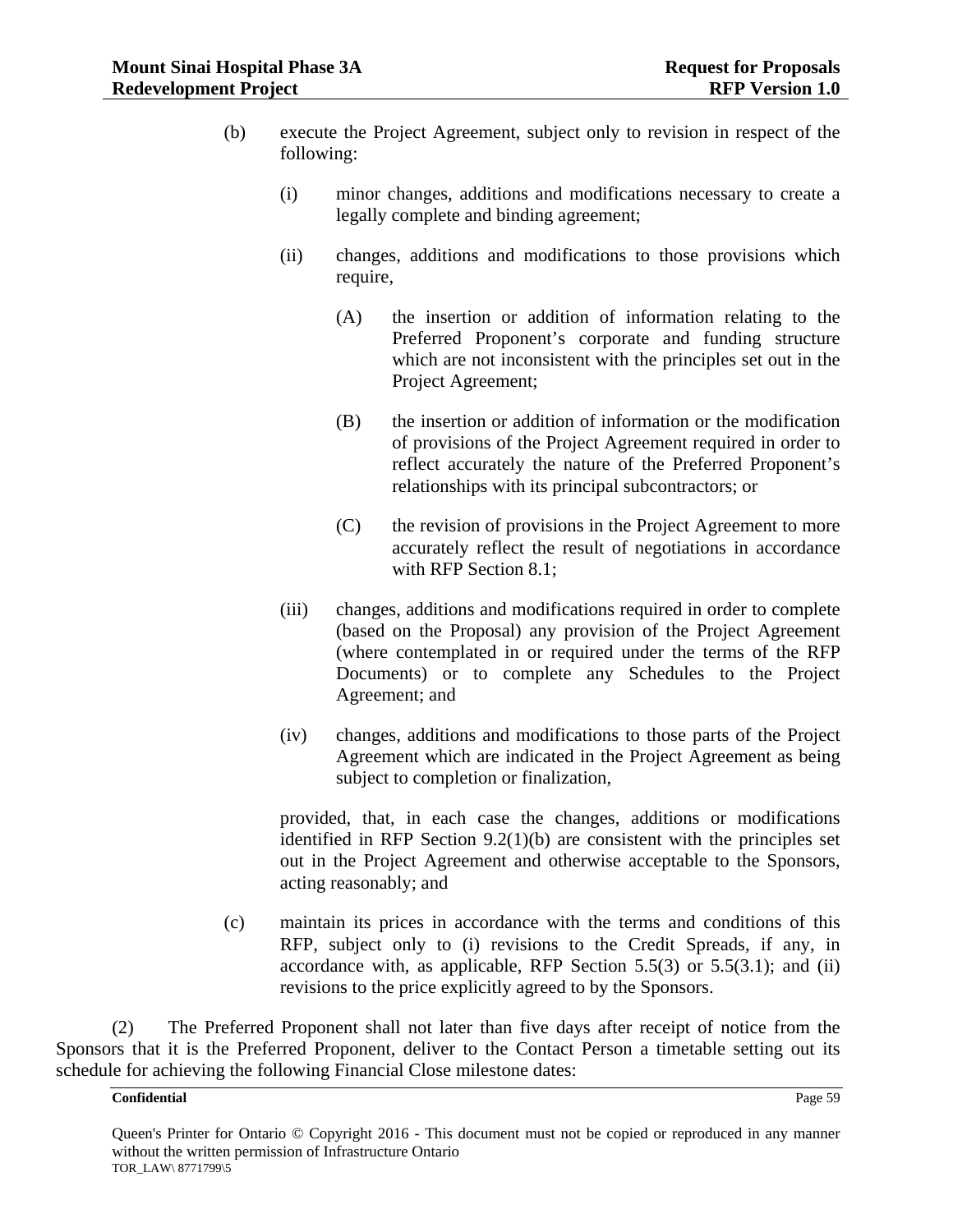- (a) commencement and completion of financing documentation;
- (b) receipt of final ratings from rating agencies (if applicable); and
- (c) final pricing of the financing,

for review and approval by the Sponsors, acting reasonably (the "**Financing Timetable**"). The Sponsors may elect, in their sole discretion, to extend one or more of the dates identified in the Financing Timetable.

(3) The Preferred Proponent shall provide access and shall promptly make available to the Sponsors and their Advisors, agents and representatives such documentation, financial and technical information as may be reasonably requested by the Sponsors from time to time in connection with the Sponsors' due diligence investigations. The Preferred Proponent shall provide to the Sponsors, in a timely fashion, final draft versions of all documents required to be delivered by the Preferred Proponent in accordance with the Project Agreement, together with such other documentation as Infrastructure Ontario may reasonably request from time to time.

## **9.3 The Sponsors Authorization and Approvals**

(1) The Preferred Proponent acknowledges and agrees that the entering into of the Project Agreement by the Signing Party or Parties is conditional on and subject to the Signing Party or Parties obtaining any necessary authorizations and approvals required in connection with the Project, including, for certainty, the approval of any relevant government authority.

## **SECTION 10 - GENERAL LEGAL MATTERS AND RIGHT TO ACCEPT OR REJECT**

## **10.1 General Rights of the Sponsors**

- (1) The Sponsors may, in their sole discretion,
	- (a) reject any or all of the Proposals;
	- (b) reject the Key Personnel proposed in a Proposal and, if not satisfactorily substituted, reject the Proposal;
	- (c) reject the Financing Plan contained in a Proposal and thereby reject the Proposal;
	- (d) request a replacement Financing Plan if the Financing Plan contained in the Proposal is, in the opinion of the Sponsors, uncompetitive or incomplete, or both;
	- (e) accept any Proposal;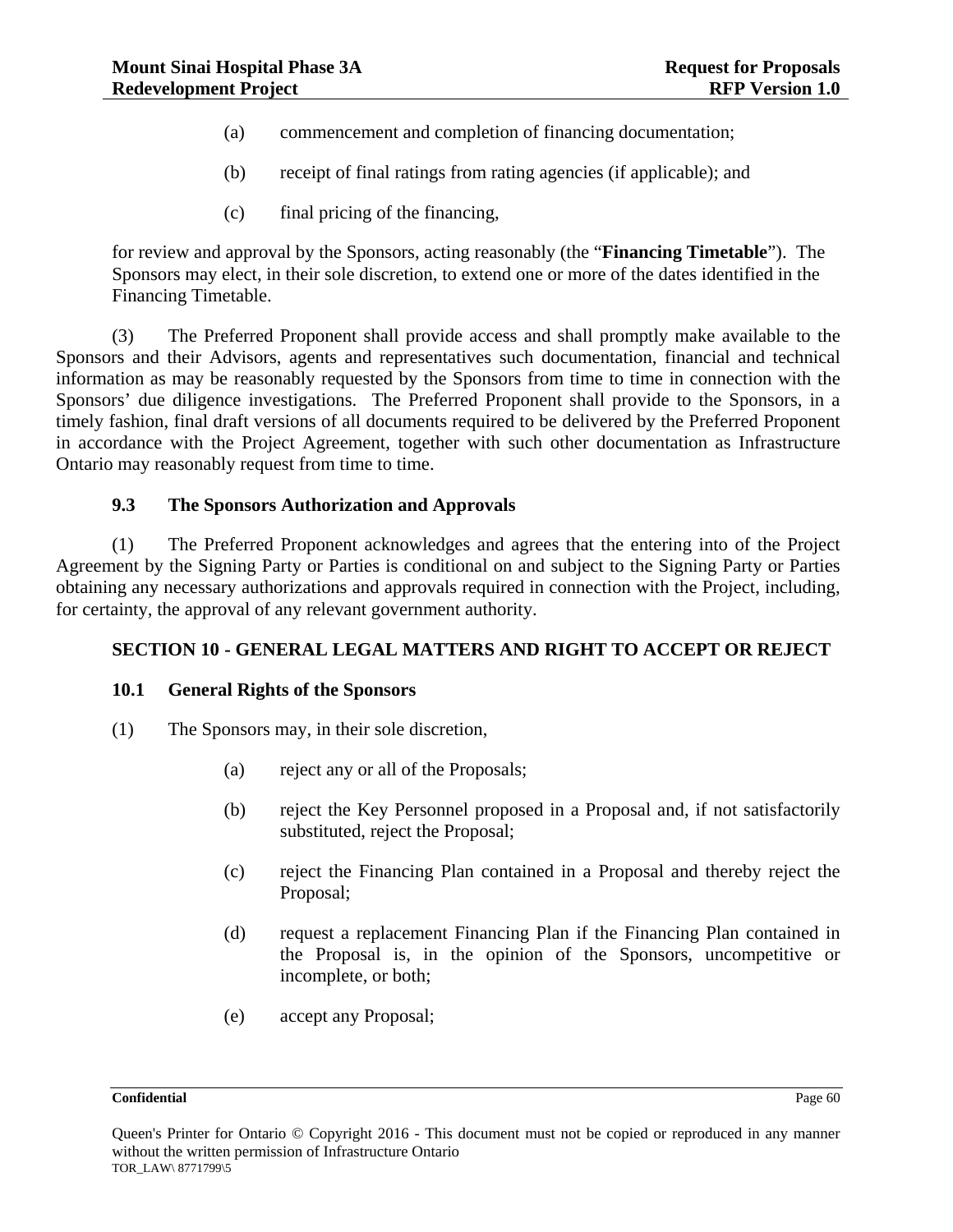- (f) if only one Proposal is received, elect to accept or reject it or enter into negotiations with the Proponent;
- (g) elect to discontinue the RFP Process at any time before the end of the RFP Process, including after the identification of a Preferred Proponent but before Commercial Close;
- (h) at any time prior to Commercial Close, engage, on behalf of the Clients, any one or more of the Proponents to perform any part of the Work or other related work as early start works provided, however, that in the event that the Sponsors do so nothing therein shall create any obligations under this RFP or otherwise with respect to any of the Proponents other than as set out in the express agreement with respect to the early start works;
- (i) alter the Timetable, the RFP Process or any other aspect of this RFP, which, for greater certainty, includes the right to schedule Financial Close on the day after Commercial Close; and
- (j) cancel this RFP Process and subsequently advertise or call for new submissions for the same or different subject matter of these RFP Documents with the same or different participants.

(2) Each Proponent Team Member of any Proponent is required to provide a certificate of an officer from such Proponent Team Member in the form attached as Schedule 5A – Certificate of Officer to this RFP. Without limitation to any other rights of the Sponsors hereunder, in order to ensure the integrity, openness and transparency of the RFP Process, the Sponsors may, in their sole discretion, require at any time, including any time after a Proponent has submitted its Proposal, that any Proponent Team Member of any Proponent provide or resubmit a certificate of an officer from such Proponent Team Member in the form attached as Schedule 5A – Certificate of Officer to this RFP.

(3) Without limitation to any other rights of the Sponsors hereunder, in order to ensure the integrity, openness and transparency of the RFP Process, the Sponsors may, in their sole discretion:

- (a) impose at any time on all Proponents and any Proponent Team Members additional conditions, requirements or measures, with respect to bidding practices or ethical behaviour of the Proponents and Proponent Team Members; and
- (b) require that any or all Proponents and/or any Proponent Team Member at any time during the RFP Process provide the Sponsors with copies of its internal policies, processes and controls establishing ethical standards for its bidding practices and evidence of compliance by the Proponent and all Proponent Team Members with such policies, processes and controls.

(4) If a financial institution put forward as a Proponent Team Member and acting in a financial advisory capacity is not an Affiliate of any of the Proponent Team Members of the Proponent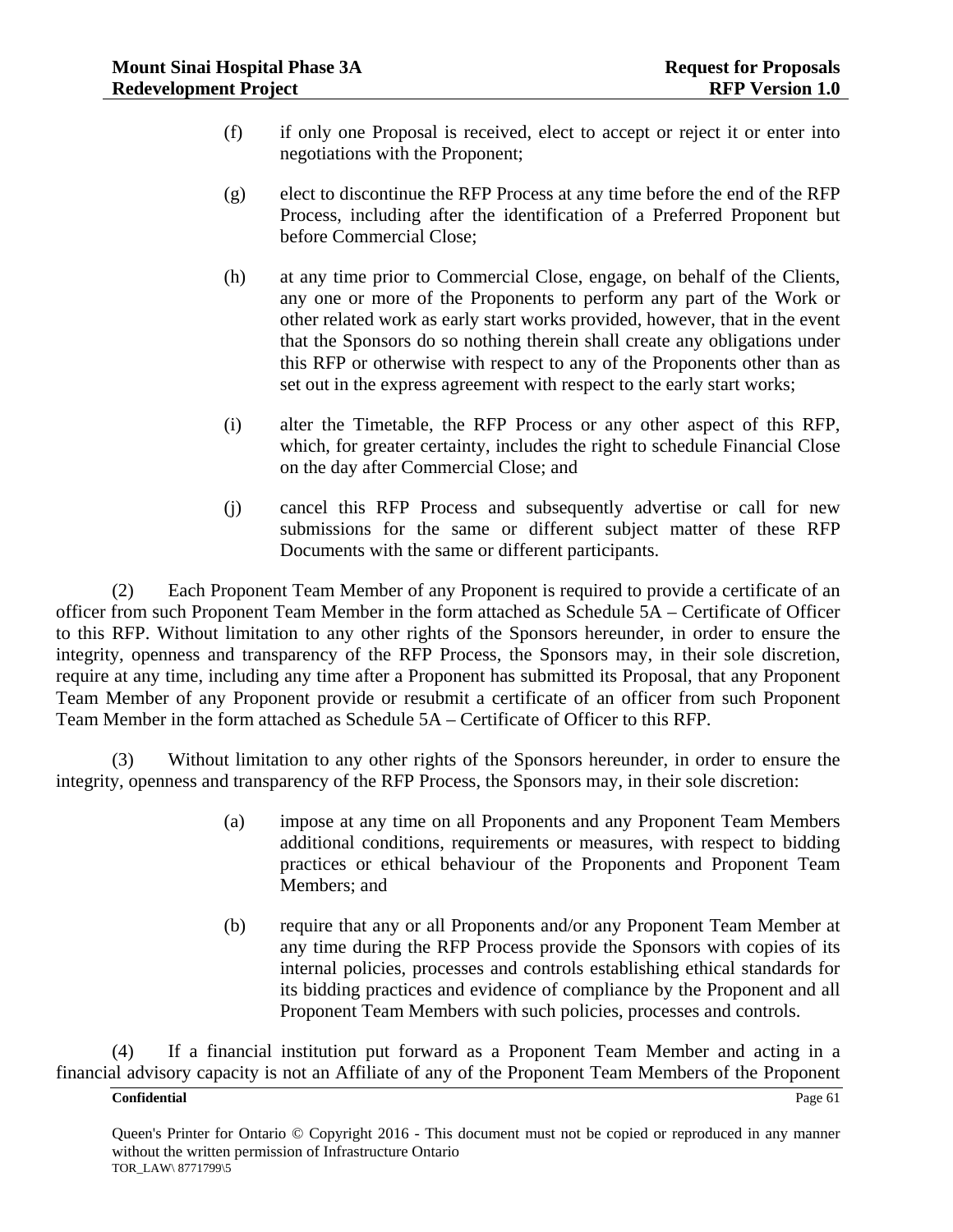("**Exempt Financial Institution**"), then RFP Sections 10.1(2) and 10.1(3) shall not apply to any such Exempt Financial Institution

(5) Further to RFP Sections 10.1(2) and 10.1(3), and in the event that any Proponent and/or Proponent Team Member:

- (a) fails to comply with any requirement prescribed by the Sponsors pursuant to RFP Section 10.1(2) or 10.1(3); or
- (b) complies with Sponsors' requirement as prescribed in accordance with RFP Section 10.1(2) or 10.1(3), but the Sponsors determine that any Proponent and/or Proponent Team Member has or may have engaged in inappropriate bidding practices or unethical behaviour,

the Sponsors shall have the right, at any time and in their sole discretion to reject and not consider a Proposal from a Proponent, to require the Proponent to remove and/or replace any Proponent Team Member pursuant to Section 3.6 or to otherwise elect not to proceed further in the procurement process with such Proponent.

## **10.2 Special Circumstances**

(1) If the Sponsors determine that all of the Proposals submitted are non-compliant in accordance with RFP Section 6.3.1, the Sponsors may, in their sole discretion,

- (a) take any action in accordance with RFP Section 10.1;
- (b) carry out a process whereby all Proponents are directed to correct the material deviations in their Proposals for re-submission, without a change in their Guaranteed Prices (as set out in the Guaranteed Price Form) or their Interim Works Schedule; or
- (c) enter into negotiations with any one of the Proponents to attempt to finalize an agreement.

(2) If the Sponsors, receive

- (a) one Proposal and that Proposal is compliant; or
- (b) more than one Proposal, but only one compliant Proposal;

the Sponsors may, in their sole discretion,

- (c) take any action in accordance with RFP Section 10.1(1); or
- (d) cancel this RFP and subsequently enter into negotiations with the Proponent that submitted a compliant Proposal.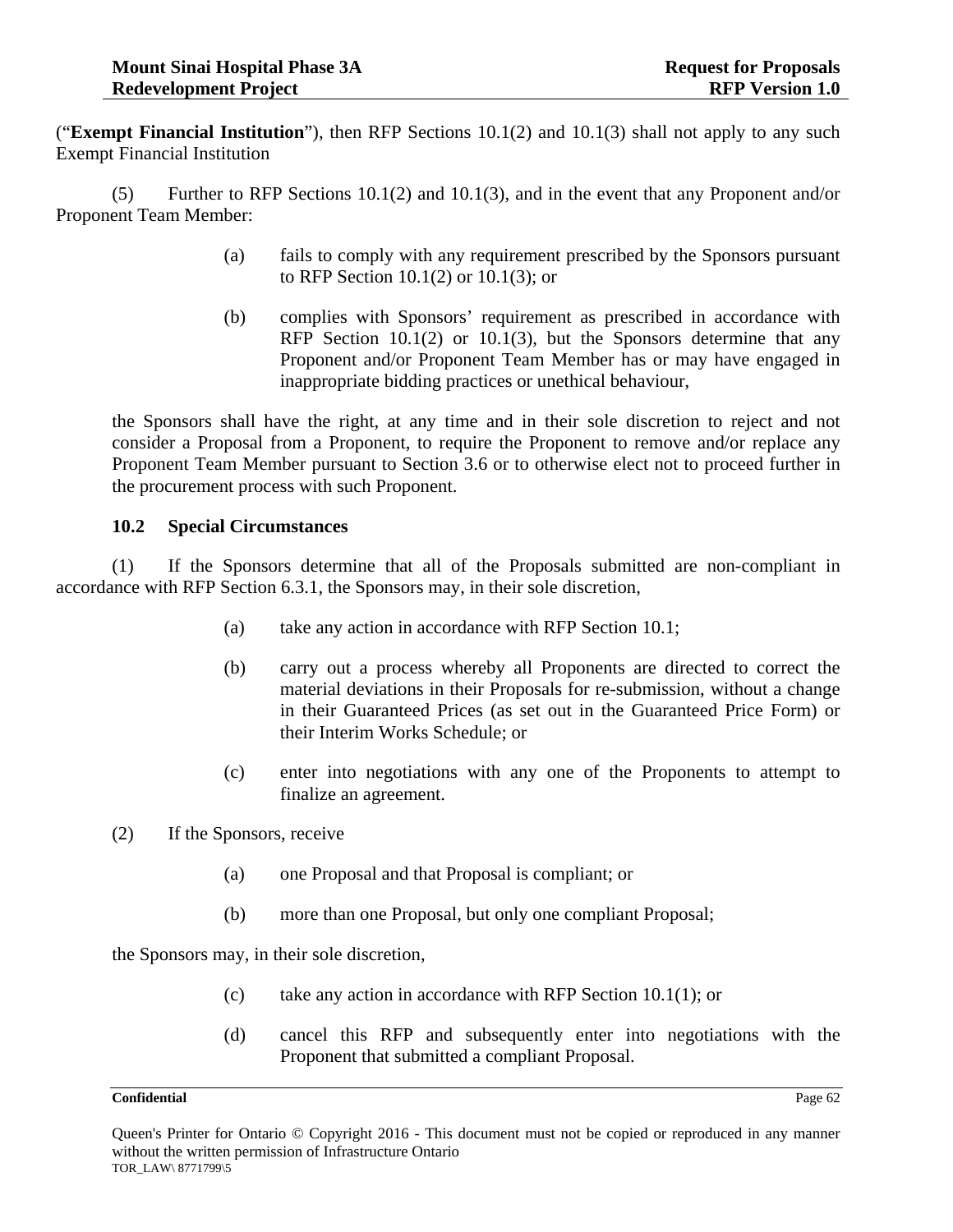(3) The Sponsors, in their sole discretion, may waive a material deviation in a Proposal and, therefore, waive a material failure to comply with the requirements of the RFP Documents. The Sponsors may, in their sole discretion, decline to disqualify a non-compliant Proposal.

(4) If at any time prior to the Initial Submission Deadline a Proponent is disqualified or withdraws from the RFP Process, the Sponsors may, in their discretion, invite a Reserve Prequalified Party to participate in the RFP Process. Prior to and as a condition of becoming a Prequalified Party and a Proponent under this RFP, such Reserve Prequalified Party shall be required to satisfy the requirements of RFQ Section 5.2(2) of the RFQ. Upon the satisfaction of such conditions, such Reserve Prequalified Party shall become a Prequalified Party and a Proponent under this RFP.

## **10.3 Sponsors' Liability for Proponent's Costs**

10.3.1 General

(1) None of the Sponsors and the Government of Ontario shall be liable for any expense, cost, loss or damage incurred or suffered by any Proponent, any Proponent Team Member, any Proponent Advisor, or any person connected with any one of them, as a result of any action taken by the Sponsors in accordance with RFP Sections 10.1 or 10.1(2);

- 10.3.2 Intentionally Deleted
- 10.3.3 Intentionally Deleted

# **10.4 Applicable Law, Attornment and Limit on Liability**

- (1) This RFP shall be governed and construed in accordance with Applicable Law.
- (2) The Proponent agrees that,
	- (a) any action or proceeding relating to this RFP Process shall be brought in any court of competent jurisdiction in the Province of Ontario and for that purpose the Proponent irrevocably and unconditionally attorns and submits to the jurisdiction of that Ontario court;
	- (b) it irrevocably waives any right to and shall not oppose any Ontario action or proceeding relating to this RFP Process on any jurisdictional basis, including *forum non conveniens*; and
	- (c) it shall not oppose the enforcement against it, in any other jurisdiction, of any judgement or order duly obtained from an Ontario court as contemplated by this RFP Section 10.4.

(3) The Proponent agrees that if the Sponsors or the Sponsors' Advisors commit a material breach of their obligations under or in connection with this RFP (that is, a material breach of the bidding contract or Contract A), the Sponsors' liability to the Proponent and the aggregate amount of damages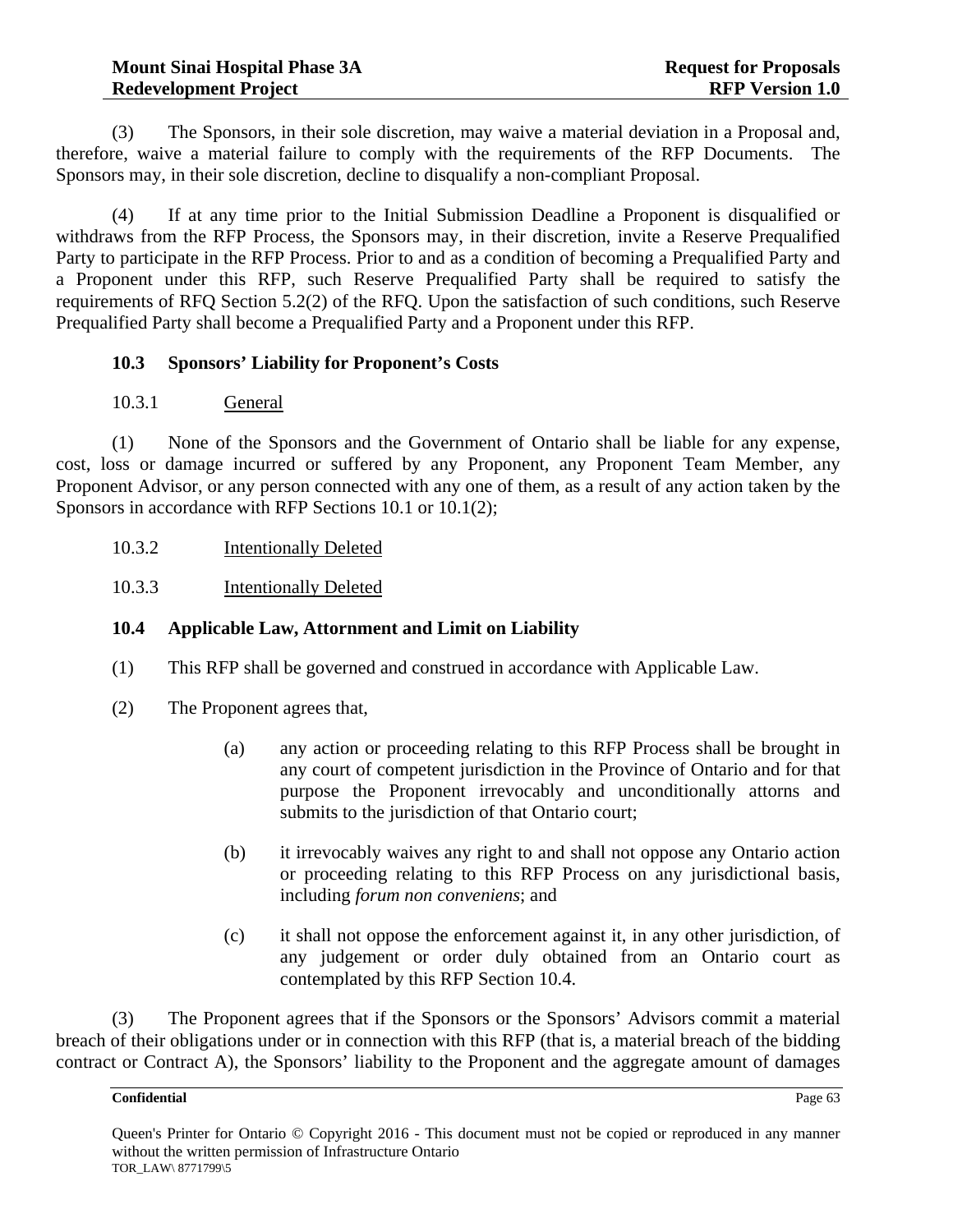recoverable against the Sponsors for any matter relating to or arising from that material breach, whether based upon an action or claim in contract, warranty, equity, negligence, intended conduct or otherwise, including any action or claim arising from the acts or omissions, negligent or otherwise, of the Sponsors, shall be the lesser of,

- (a) the Proposal preparation costs that the Proponent seeking damages from the Sponsors can demonstrate; and
- (b) \$500,000.

## **10.5 Licenses, Permits, etc.**

(1) If a Proponent is required by Applicable Law to hold or obtain a licence, permit, consent or authorization to carry on an activity contemplated in its Proposal or in the Project Agreement, neither acceptance of the Proposal nor execution of the Project Agreement by the Sponsors shall be considered to be approval by the Sponsors of carrying on such activity without the requisite licence, permit, consent or authorization.

## **10.6 Power of Legislative Assembly**

(1) Proponents are advised that no provision of the RFP Documents (including a provision stating the intention of the Sponsors) is intended to operate, nor shall any such provision have the effect of operating, in any way, so as to interfere with or otherwise fetter the discretion of the Legislative Assembly of Ontario in the exercise of its legislative powers.

# **SECTION 11 - NOTIFICATION AND DEBRIEFING**

(1) Any time after the Preferred Proponent has been identified, the Sponsors will formally notify all Proponents who were not successful in the RFP Process that they have not been selected. Notwithstanding such notification, the Proponents' Proposals shall be irrevocable until the expiration of the Proposal Validity Period (or extended Proposal Validity Period, if applicable) or Financial Close in accordance with RFP Section 5.4.

(2) Any time after Financial Close, the Sponsors and a member or members of the Evaluation Committee will meet with any unsuccessful Proponents, at the request of the unsuccessful Proponent, to provide a de-briefing.

# **SECTION 12 - DEFINITIONS**

## **12.1 General**

(1) Unless otherwise defined in this RFP Section 12, capitalized terms and expressions used in this RFP have the meaning given to them in the Project Agreement. In this RFP, the singular shall include the plural and the plural shall include the singular, except where the context otherwise requires.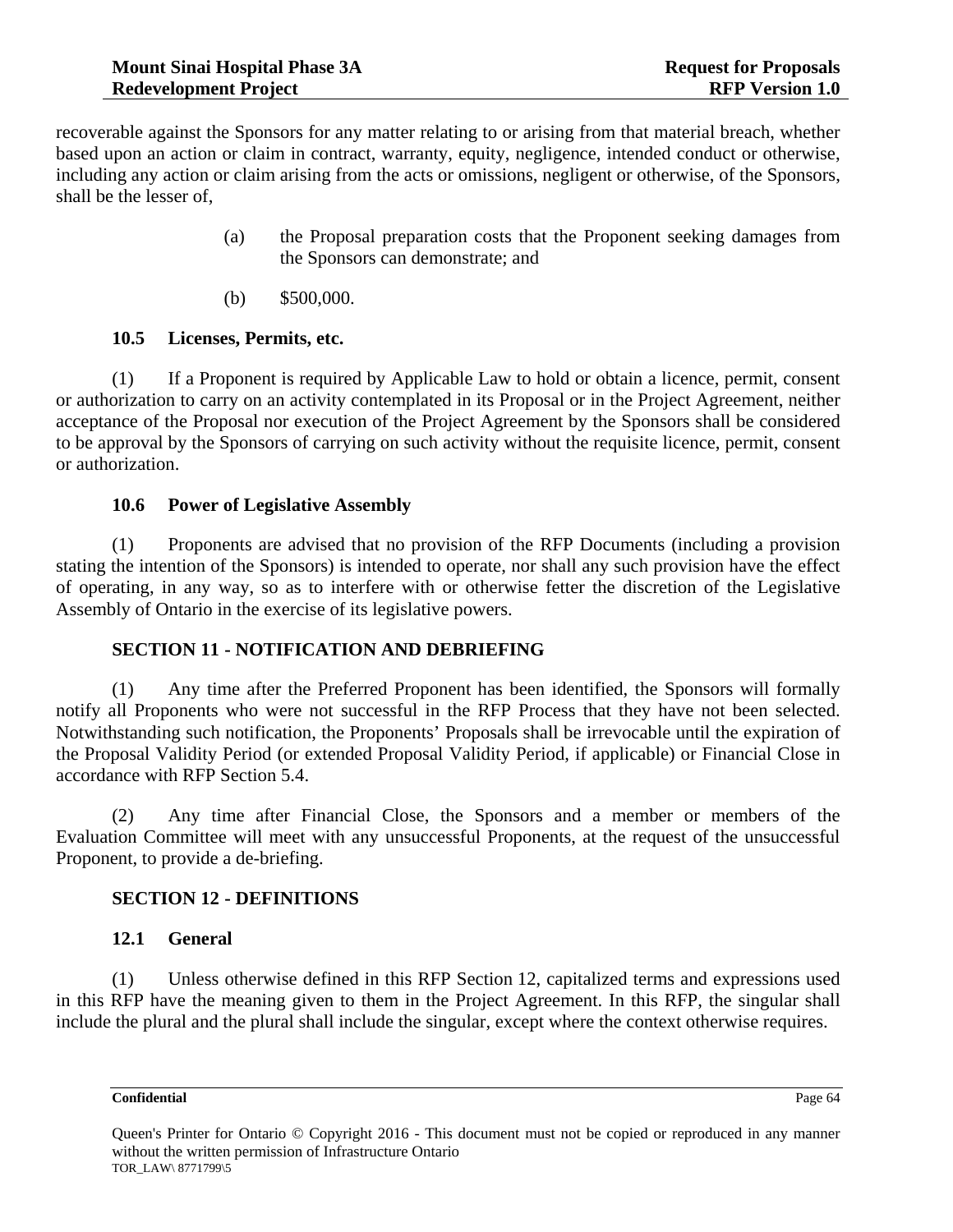(2) Any reference in this RFP to a submission deadline means the noted time to the second, even where seconds are not explicitly noted. For greater certainty, a submission deadline is as of the zero count in seconds of the noted time.

(3) All references in this RFP to the Sponsors' or Infrastructure Ontario's "discretion" or "sole discretion" means in the sole and absolute discretion of the party exercising the discretion.

## **12.2 RFP Definitions**

Whenever used in this RFP,

(1) "Acquiree" is defined in RFP Section 3.6(9).

(2) "Acquirer" is defined in RFP Section 3.6(9).

(3) "Addendum" means a written addendum to the RFP Documents issued by the Sponsors as set out in RFP Section 3.7;

(4) "Advisor" means any person or firm retained to provide professional advice to any one of the Sponsors, a Proponent, a Proponent Team Member or a Financial Services Provider, as applicable;

(5) "Affiliate" means an "affiliate" as that term is used in the *Business Corporations Act*  (Ontario) and any successor legislation thereto;

(6) "Alternative Price" has the meaning given in Part 3 of Schedule 3 to the RFP;

(7) "Alternative Price Submission Form" has the meaning given in Part 3 of Schedule 3 to the RFP;

(8) "Alternative Submission" has the meaning given in Part 3 of Schedule 3 to the RFP;

(9) "Alternative Submission Combined" has the meaning given in Part 3 of Schedule 3 to the RFP;

(10) "Amended Financial Model" has the meaning given in Part 3 of Schedule 3 to the RFP;

(11) "Background Information" means various types of information provided by the Sponsors and is defined in the RFP Section 2.4(1)(b);

(12) "Benchmark Rate(s)" is defined in Part B of Part 2 of Schedule 3 to this RFP;

(13) "Benchmark Date" is defined in Part B of Part 2 of Schedule 3 to this RFP;

(14) "Bonding Submission" is defined in RFP Section 4.2.1(2);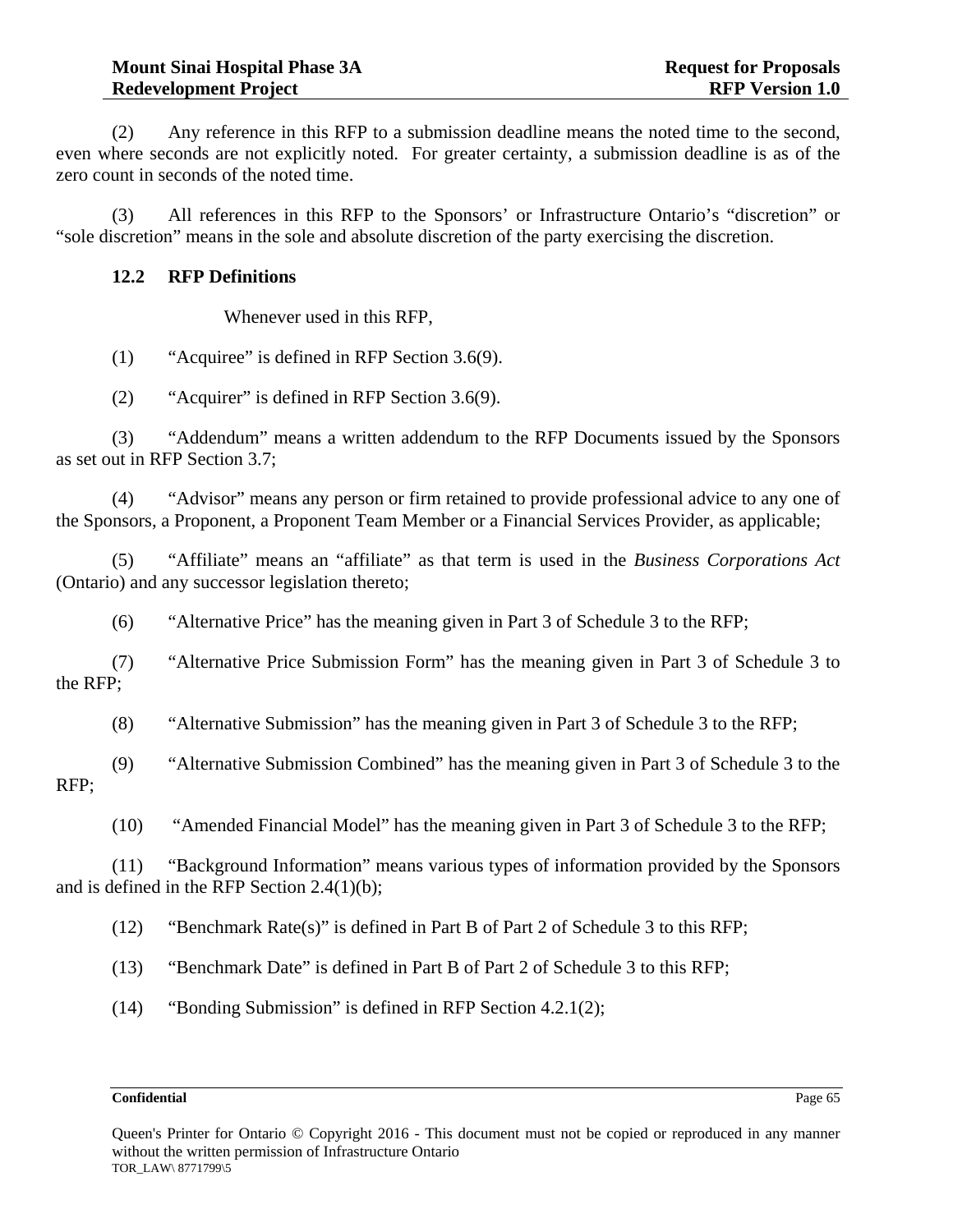(15) "Business Day" means any day other than a Saturday, a Sunday, a statutory holiday in the province of Ontario or any day on which banks are not open for business in the City of Toronto, Ontario."

(16) "Clearing Spread" means the financing premiums/spread in excess of the Benchmark Rate used to calculate the price at which the end investors purchase bonds, as accepted by Infrastructure Ontario.

(17) "Client" is defined in RFP Section 1.1(1);

(18) "Commercial Close" means the date the Project Agreement is signed by the Preferred Proponent and the Signing Parties.

(19) "Commercial Close Target Date" means the date set out as the Commercial Close Target Date in the Timetable;

(20) "Commercially Confidential Meetings" is defined in RFP Section 3.4.2(1);

(21) "Commercially Confidential RFIs" is defined in RFP Section  $3.2.2(1)(a)(ii)$ ;

(22) "Communications Submissions" means the submissions to be made by each Proponent as part of its Proposal described in Section 2.6 of Part B of Part 1 of Schedule 3 to this RFP;

(23) "Confidential Information" is defined in RFP Section 3.8.3(1);

(24) "Conflict of Interest" is defined in RFP Section 3.9.1(7);

(25) "Contact Person" is defined in RFP Section 3.2.1;

(26) "Contract A" is defined in RFP Section 1.1(3);

(27) "Cost of the Works Submission" means the submission described in Section 7.1 of Schedule 4 – Part 1 of this RFP;

(28) "Credit Spread Election Facilities" is defined in RFP Section  $5.5(1)(b)(i)$ ;

(29) "Credit Spread(s)" means the financing premiums/spreads in excess of the Benchmark Rate as calculated/illustrated in the Financial Model in accordance with Section 3.0, Table A of Section B of Part 2 of Schedule 3 to this RFP. For greater certainty Credit Spread(s) do not include any hedge premiums, swap counterparty spreads or any other applicable fees;

(30) "Data Room" is defined in RFP Section 2.4(1);

(31) "Draft Lenders Commitment Letter" is defined in RFP Section 5.5(5);

(32) "Evaluation Categories" is defined in Section 2.1 of Part B of Part 4 of Schedule 3 to this RFP and "Evaluation Category" shall be construed accordingly'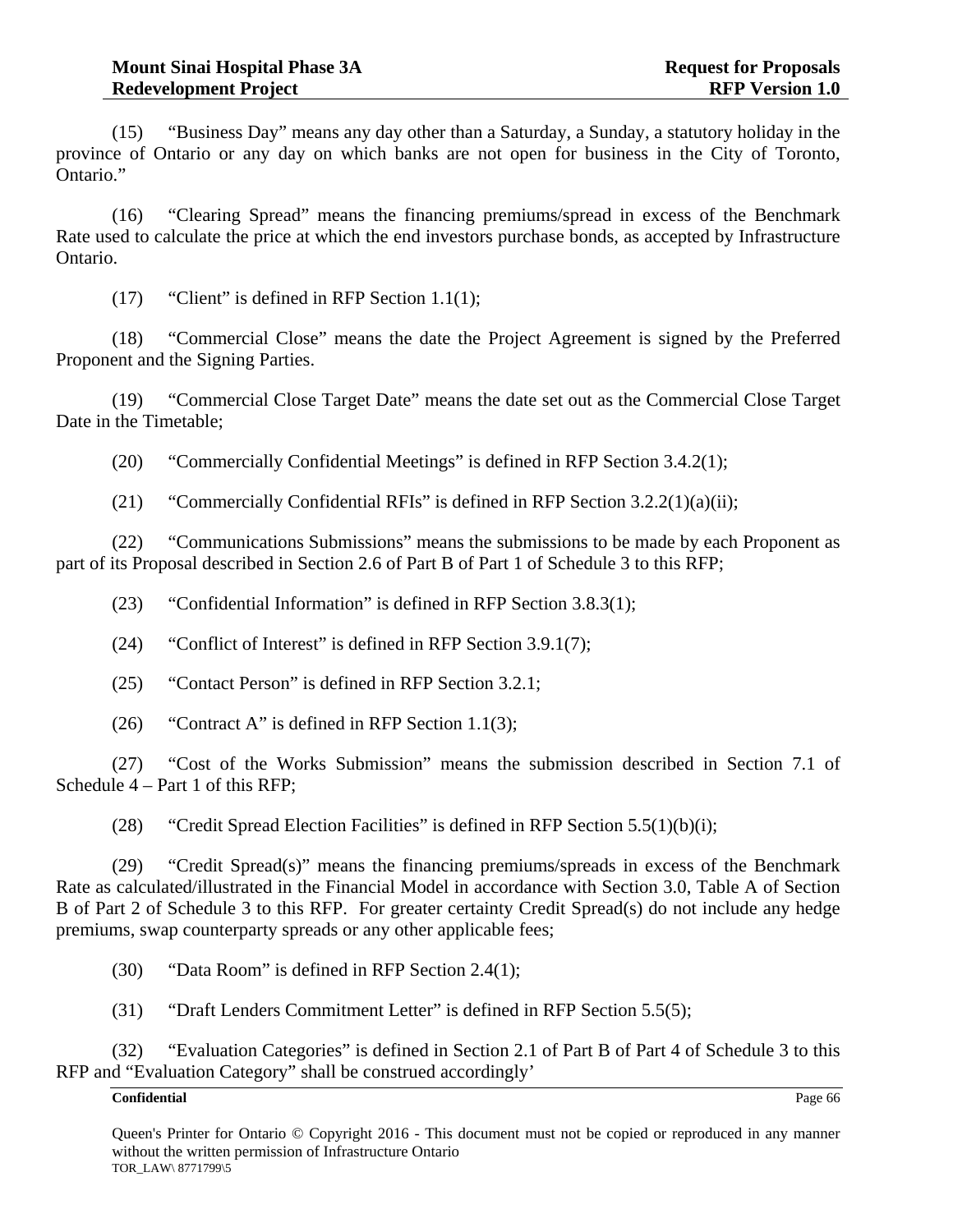- (33) "Evaluation Committee" is defined in RFP Section 6.1(1);
- (34) "Exempt Financial Institution" is defined in RFP Section 10.1(4);
- (35) "Existing Facility" is the facility, if any, listed as the Existing Facility in the RFP Data

Sheet;

- (36) "Facility" has the meaning given in the Project Agreement;
- (37) "Fairness Monitor" is defined in the RFP Data Sheet;
- (38) "Final Credit Spread Election Facilities" is defined in RFP Section  $5.5(2)(e)(i)$ ;
- (39) "Final Credit Spread Lock-in Date" is defined in RFP Section 5.5(3);
- (40) "Final Proposal Score" is defined in RFP Section 6.3.5(2);
- (41) "Final Submission Deadline" is defined in RFP Section 3.1(1);
- (42) "Financial Close" has the meaning given in the Project Agreement;

(43) "Financial Evaluation Categories" is defined in Section 2.1 of Part B of Part 4 of Schedule 3 to this RFP and "Financial Evaluation Category" shall be construed accordingly;

(44) "Financial Model" means the computer model a Proponent has used and which is proposed to become the Financial Model under the Project Agreement in the format specified in Part 2 of Schedule 3 to this RFP;

(45) "Financial Services Provider" means any Lender (as that term is defined in the Project Agreement) and any other provider of financial services or products;

(46) "Financing Plan" means the financing plan in the format specified in Part 2 of Schedule 3 to this RFP;

(47) "Financial Submission" means the component of the Proposal submitted in response to the requirements set out in Part 2 of Schedule 3 to this RFP;

(48) "Financial Submission Information" means the information contained in the Proponent's Financial Submission;

(49) "Financing Timetable" is defined in RFP Section 9.2(2)

- (50) "FIPPA" is defined in RFP Section 3.8.1(1);
- (51) "First Credit Spread Lock-in Date" is defined in RFP Section 5.5(2);
- (52) "First Negotiations Proponent" is defined in RFP Section 8.1(1)(b);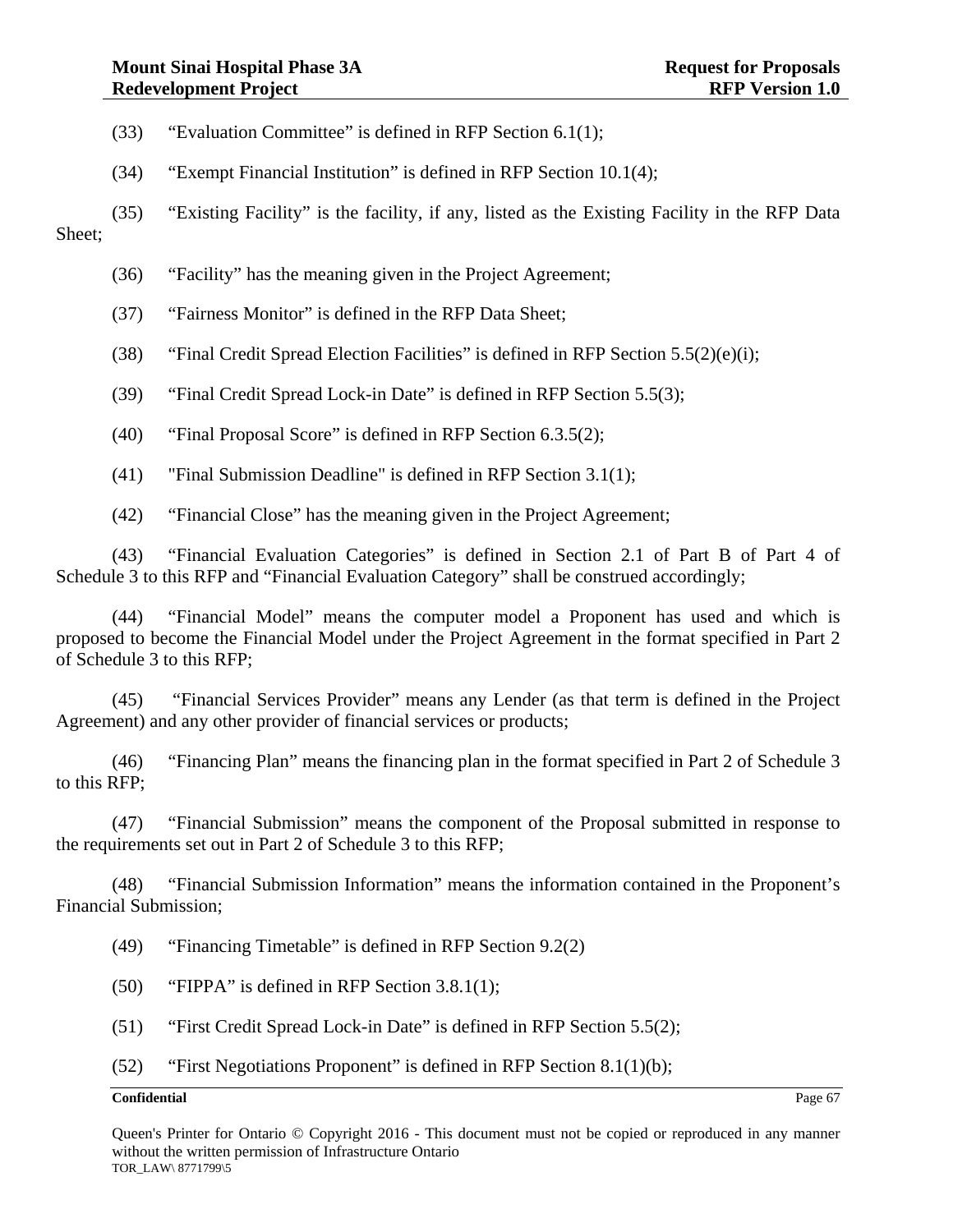(53) "General RFIs" is defined in RFP Section  $3.2.2(1)(a)(i)$ ;

(54) "Government of Ontario" means Her Majesty the Queen in Right of the Province of Ontario and any and all ministries, agencies, boards, commissions and/or corporations thereof'

(55) "Guaranteed Price Form" means the guaranteed price form submitted by a Proponent as part of its Proposal in the form attached as Schedule 6 – Guaranteed Price Form to this RFP;

(56) "Held Pricing Facilities" is defined in RFP Section  $5.5(1)(b)(ii)$ ;

(57) "Identified Proponent Parties" is defined in RFP Section 3.6(1);

(58) "includes" and "including" means "includes without limitation" and "including without limitation" respectively;

(59) "Indicative Credit Spread Benchmark(s)" is defined in Section 2.5 of Part 2 of Schedule 3 to this RFP;

(60) "Ineligible Person's Affiliate" is defined in RFP Section 3.9.2(1);

(61) "Ineligible Persons" is defined in RFP Section 3.9.2(1);

 $(62)$  "Initial Submission Deadline" is defined in RFP Section 3.1(1);

(63) "Infrastructure Ontario" is defined in RFP Section 1.1(1);

(64) "Interim Completion Payment" is defined in RFP Section 8.1(3);

(65) "Interim Works Schedule" is defined in Section 3.3 of Part B of Schedule 3 – Part 1 to this RFP;

- (66) "IOCIP" is defined in RFP Section 3.11.3(1);
- (67) "IOCIP Broker of Record" means Aon Reed Stenhouse Inc.;
- (68) "IPFP Framework" is defined in RFP Section 1.1(5);

(69) "Key Personnel" means those individuals identified in the Proponent's Prequalification Submission as key personnel;

(70) "Lenders" means the lenders providing the debt financing described in the Financial Submission.

(71) "Lenders Commitment Letter" is defined in RFP Section 5.5(5);

(72) "Letter of Credit" is defined in RFP Section 9.1(2);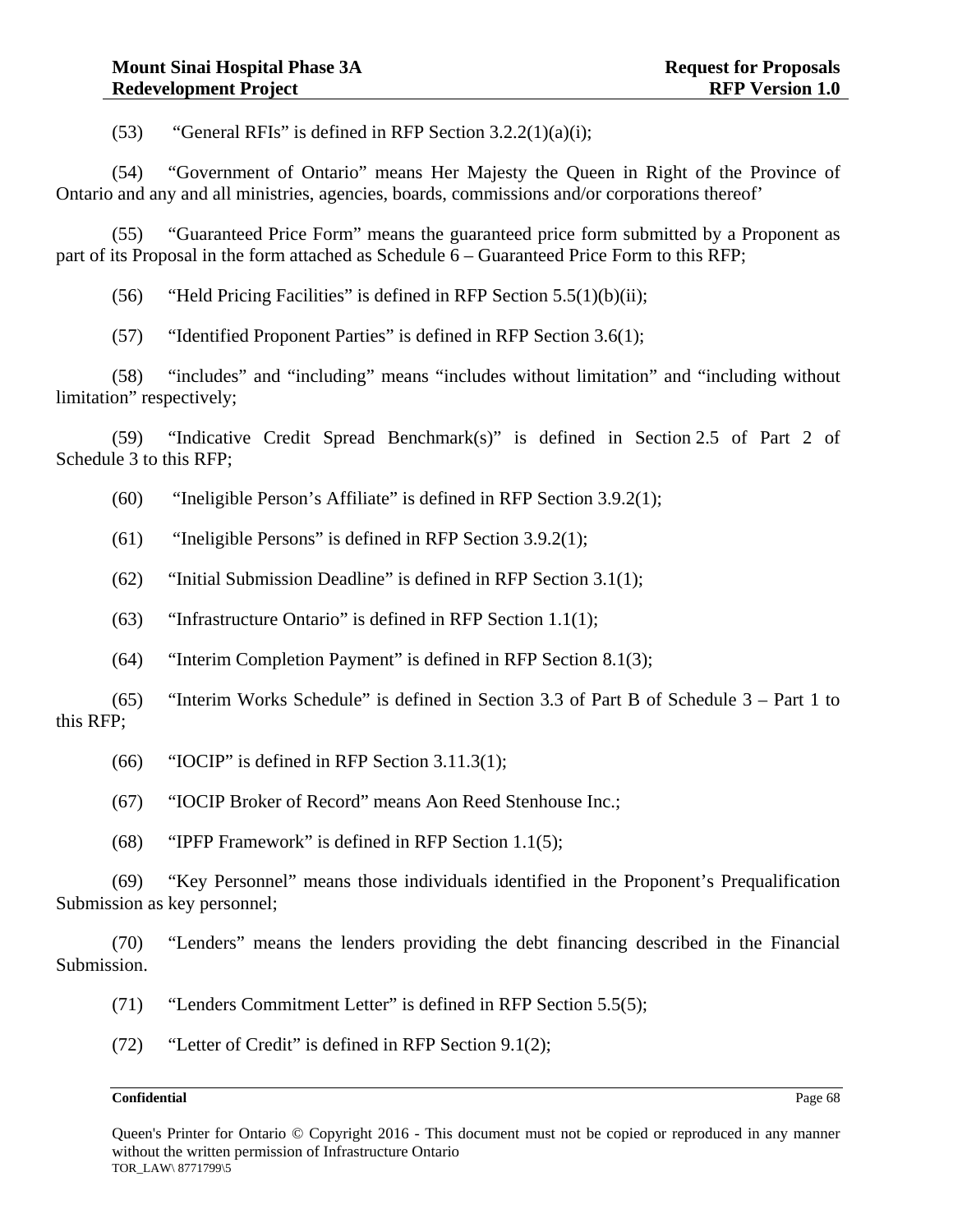- (73) "Letter of Credit Provider" is defined in RFP Section 9.1(2);
- (74) "Mechanical/Electrical Review Process" is defined in RFP Section 3.12(1);
- (75) "MEDEI" is defined in RFP Section 1.1(5);
- (76) "Ministry" is defined in the RFP Data Sheet;
- (77) "Negotiations Proponents" is defined in RFP Section 8.1(1)(b);
- (78) "NPV" means net present value;
- (79) "OILC" is defined in RFP Section 1.1(1);
- (80) "Participating Lender" is defined in RFP Section 5.7(2);
- (81) "Participating Proponent Team Member" is defined in RFP Section 5.7(2);
- (82) "Phase 1 Proposal Documents" means the documents listed in RFP Section  $4.1(2)(a)$ ;
- (83) "Phase 2 Proposal Documents" means the documents listed in RFP Section 4.1(2)(b);
- (84) "Preferred Proponent" is defined in RFP Section 1.1(2);
- (85) "Prequalification Stage" is defined in RFP Section 1.3(1)(a);
- (86) "Prequalification Submission" is defined in RFP Section 1.2(1);
- (87) "Prequalified Parties" is defined in RFP Section  $1.2(1)$ ;
- (88) "Pre-Screened Mechanical and Electrical Subcontractors" is defined in RFP Section 3.12(3);
	- (89) "Price Adjustment Envelope" is defined in Part 3 of Schedule 3 to the RFP;
	- (90) "Prohibited Act" means:
		- (a) offering, giving or agreeing to give to the Sponsors or any public body (or anyone employed by or acting on their behalf), or to any family member of such person, any gift or consideration of any kind as an inducement or reward:
			- (i) for doing or not doing, or for having done or not having done, any act in relation to a Proponent becoming a Negotiations Proponent or the Preferred Proponent; or

Queen's Printer for Ontario © Copyright 2016 - This document must not be copied or reproduced in any manner without the written permission of Infrastructure Ontario TOR\_LAW\ 8771799\5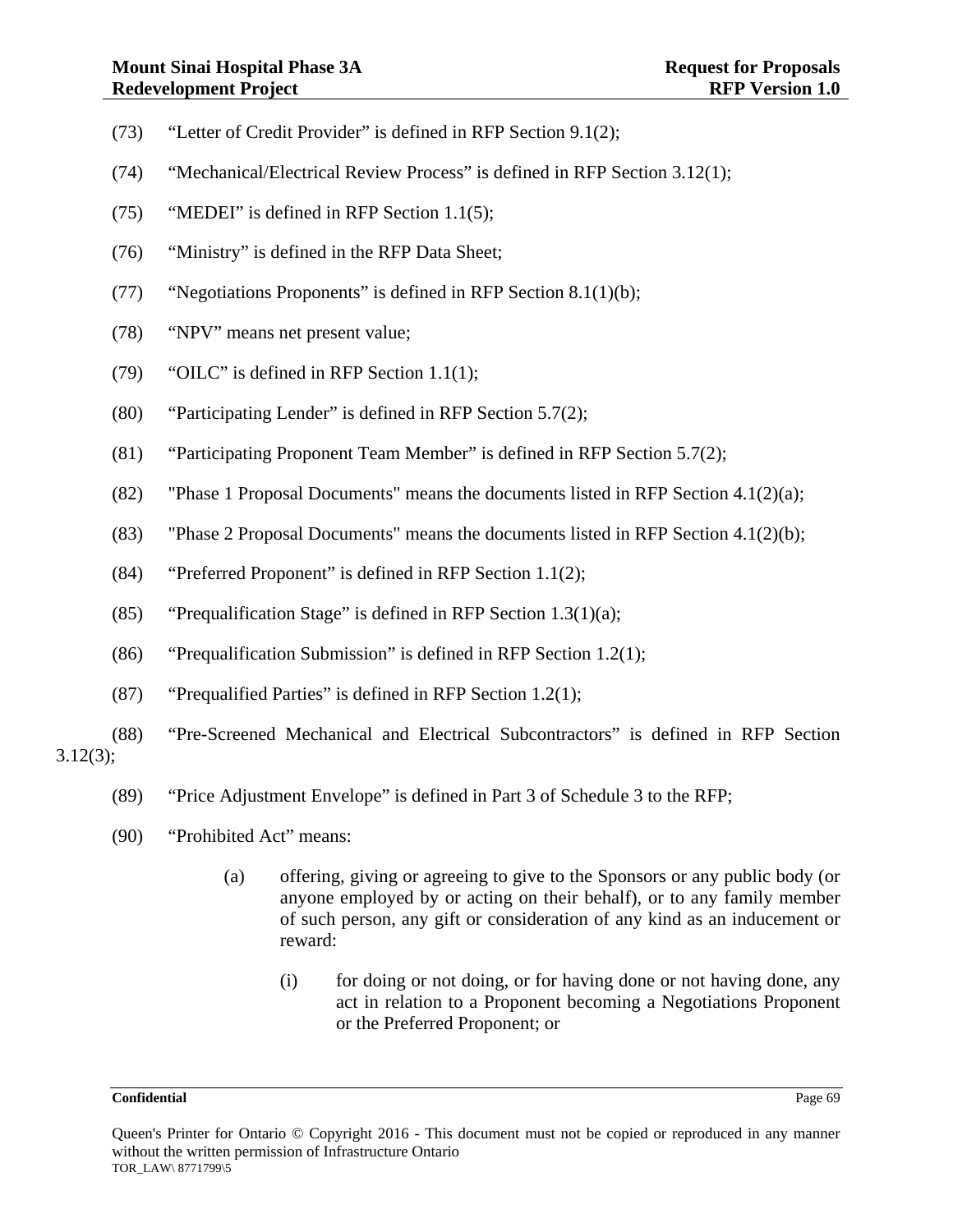(ii) for showing or not showing favour or disfavour to any person in relation to a Proponent's Proposal;

provided that this definition shall not apply to a Proponent or Proponent Team Member (or anyone employed by or acting on their behalf) providing consideration to the Sponsors or any public body in the ordinary course;

- (b) entering into any other agreement with the Sponsors or any public body in connection with the Project if a commission or a fee has been paid or has been agreed to be paid by a Proponent or any Proponent Team Members, Key Personnel or any of their Affiliates, or on its behalf or to its knowledge, to the Sponsors or any public body (or anyone employed by or acting on their behalf), or to any family member of such person, unless, before the relevant agreement is entered into, particulars of any such commission or fee have been disclosed in writing to the Sponsors, provided that this definition shall not apply to a fee or commission paid by the Proponent or any Proponent Team Member or any of their Affiliates (or anyone employed by or acting on their behalf) to the Sponsors or any public body pursuant to an agreement where such fee or commission is paid in the ordinary course without contravening the intent of this section;
- (c) breaching or committing any offence under applicable law in respect of corrupt or fraudulent acts in relation to this RFP Process; or
- (d) defrauding or attempting to defraud or conspiring to defraud the Sponsors or any other public body.
- (91) "Project" is defined in RFP Section 1.1(6);

(92) "Project Agreement Documents" are those documents listed as the "Project Agreement Documents" in the RFP Data Sheet;

(93) "Project Co" is the Preferred Proponent that has executed the Project Agreement with the Client;

(94) "Proponent" is defined in RFP Section 1.1(2);

(95) "Proponent Representative" is defined in RFP Section 1.2(2);

(96) "Proponent Team Member" means all members of the Proponent team that were identified in the RFQ process and were prequalified as a Proponent team to submit a Proposal in this RFP Process;

(97) "Proponents Meeting" is defined in RFP Section 3.4.1(1);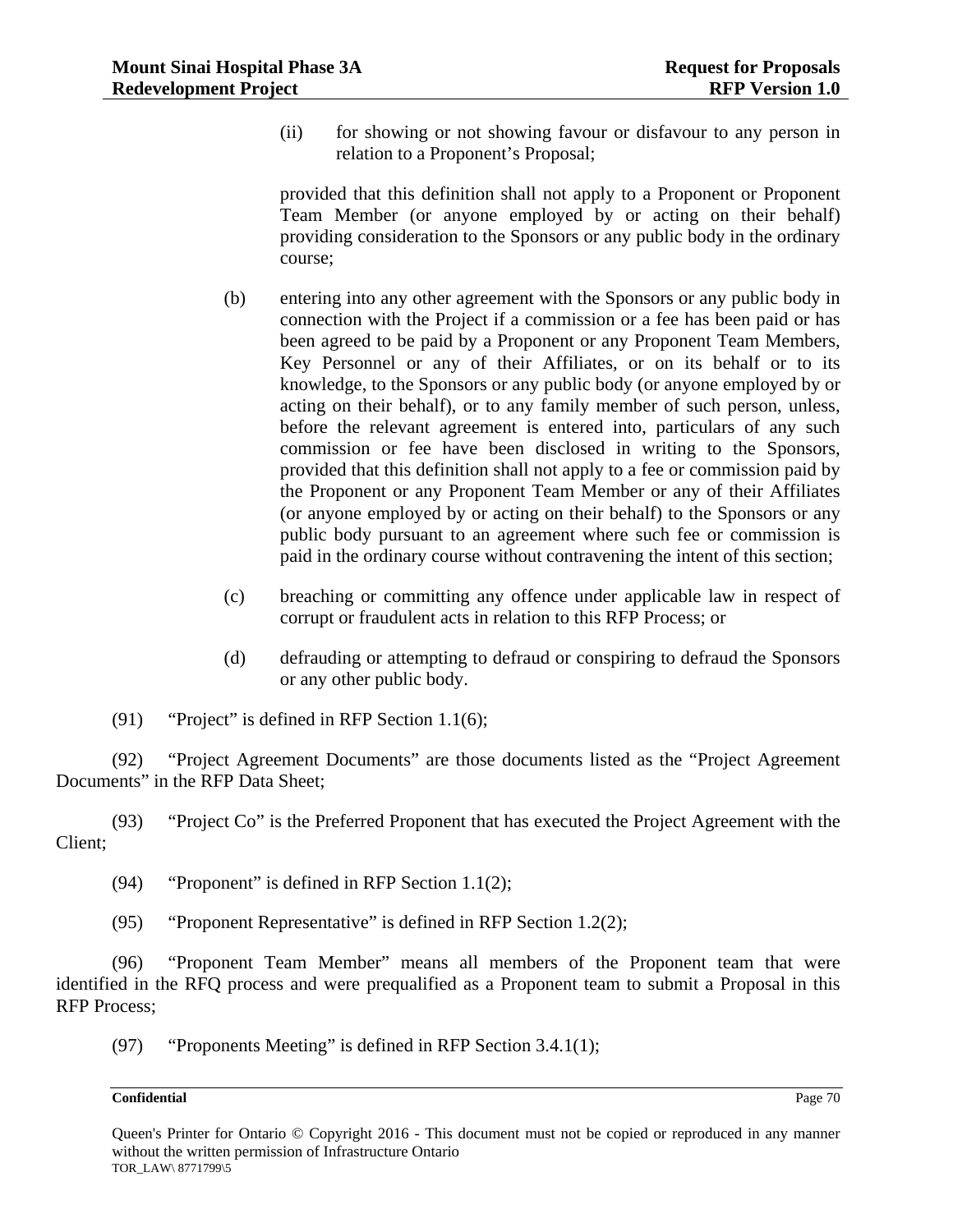- (98) "Proposal" is defined in RFP Section 1.1(2);
- (99) "Proposal Information" is defined in RFP Section 3.8.4(5);
- (100) "Proposal Information Licence" is defined in RFP Section 3.8.4(4);
- (101) "Proposal Validity Period" is defined in RFP Section 5.4(1);
- (102) "Proposed Change in Identified Proponent Parties" is defined in RFP Section 3.6(3)
- (103) "Rectification Notice" is defined in RFP Section 5.5(6)(a);
- (104) "Rectification Notice Response" is defined in RFP Section  $5.5(6)(a)$ ;
- (105) "Re-scope Components" has the meaning given in Part 3 of Schedule 3 to the RFP;
- (106) "Reserve Prequalified Party" has the meaning provided in the RFQ;

(107) "Restricted Person" means any person who, or any member of a group of persons acting together, any one of which:

- (a) has, directly or indirectly, its principal or controlling office in a country that is subject to any economic or political sanctions imposed by Canada or Ontario;
- (b) has as its primary business the illegal manufacture, sale, distribution or promotion of narcotics substances or arms, or is or has been involved in terrorism;
- (c) in the case of an individual, (i) he or she has been convicted of any indictable offence less than five years prior to the date at which the consideration of whether such individual is a "Restricted Person" is made hereunder, whether or not such person received a custodial sentence; or (ii) he or she has been sentenced to a custodial sentence, other than a suspended sentence, for any regulatory offence other than under the Highway Traffic Act (Ontario) or corresponding legislation in any other jurisdiction less than five years prior to the date at which the consideration of whether such individual is a "Restricted Person" is made hereunder;
- (d) in the case of a person other than an individual, (i) it or any of the members of its (or its general partner's) board of directors or its senior executive managers has been convicted of any indictable offence less than five years prior to the date at which the consideration of whether such person is a "Restricted Person" is made hereunder, whether or not such person received a custodial sentence; or (ii) any of the members of its (or its general partner's) board of directors or its senior executive managers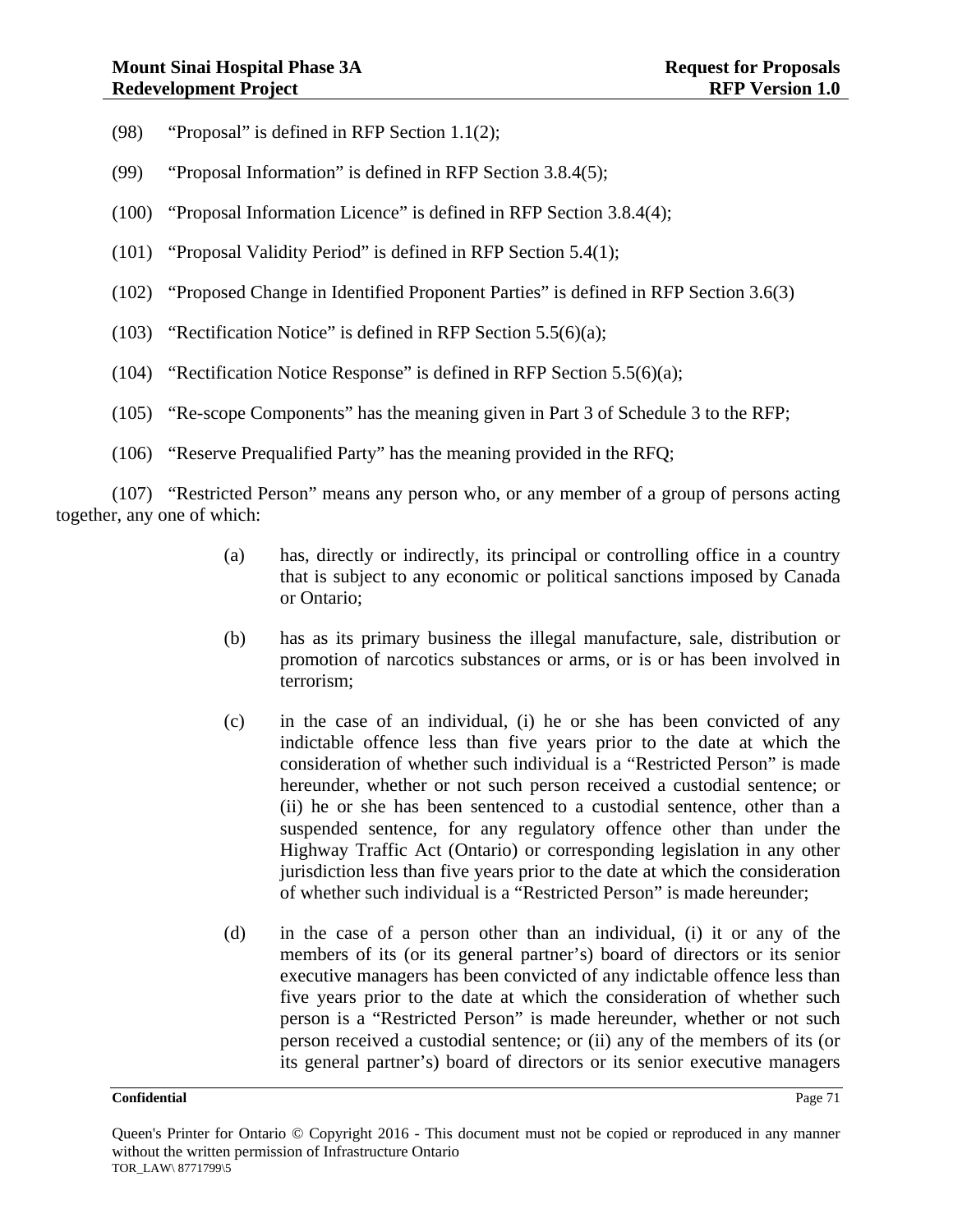has been sentenced to a custodial sentence, other than a suspended sentence, for any regulatory offence other than under the Highway Traffic Act (Ontario) or corresponding legislation in any other jurisdiction less than five years prior to the date at which the consideration of whether such person is a "Restricted Person" is made hereunder;

- (e) has as its primary business the acquisition of distressed assets or investments in companies or organizations which are or are believed to be insolvent or in a financial standstill situation or potentially insolvent;
- (f) is subject to a material claim of the Sponsors or the Province under any proceedings (including regulatory proceedings) which have been concluded or are pending at the time at which the consideration of whether such person is a "Restricted Person" is made hereunder, and which (in respect of any such pending claim, if it were to be successful) would, in the Sponsors view, in either case, be reasonably likely materially to affect the ability of the Proponent to perform its obligations under the Project Agreement, if it were to become the Successful Proponent under the RFP Process; or
- (g) has a material interest in the production of tobacco products.
- (108) "Revised Bonding Submission" is defined in RFP Section 4.2.1(3);
- (109) "RFI" is defined in RFP Section 3.2.2(1);
- (110) "RFP Data Sheet" means Schedule 1 to this RFP;
- (111) "RFP Documents" is defined in RFP Section 2.1(1);
- (112) "RFP Process" is defined in RFP Section 1.1(3);
- (113) "RFQ" is defined in RFP Section 1.2(1);
- (114) "Scheduled Visits" is defined in RFP Section 3.5.1(1);
- (115) "Second Negotiations Proponent" is defined in RFP Section 8.1(1)(b);
- (93) "Separate Price" has the meaning given in Part 3 of Schedule 3 to the RFP;
- (94) "Separate Price Submission" has the meaning given in Part 3 of Schedule 3 to the RFP;
- (95) "Separate Price Submission Form" has the meaning given in Part 3 of Schedule 3 to the

RFP;

(96) "Signing Parties" is defined in RFP Section 1.1(7);